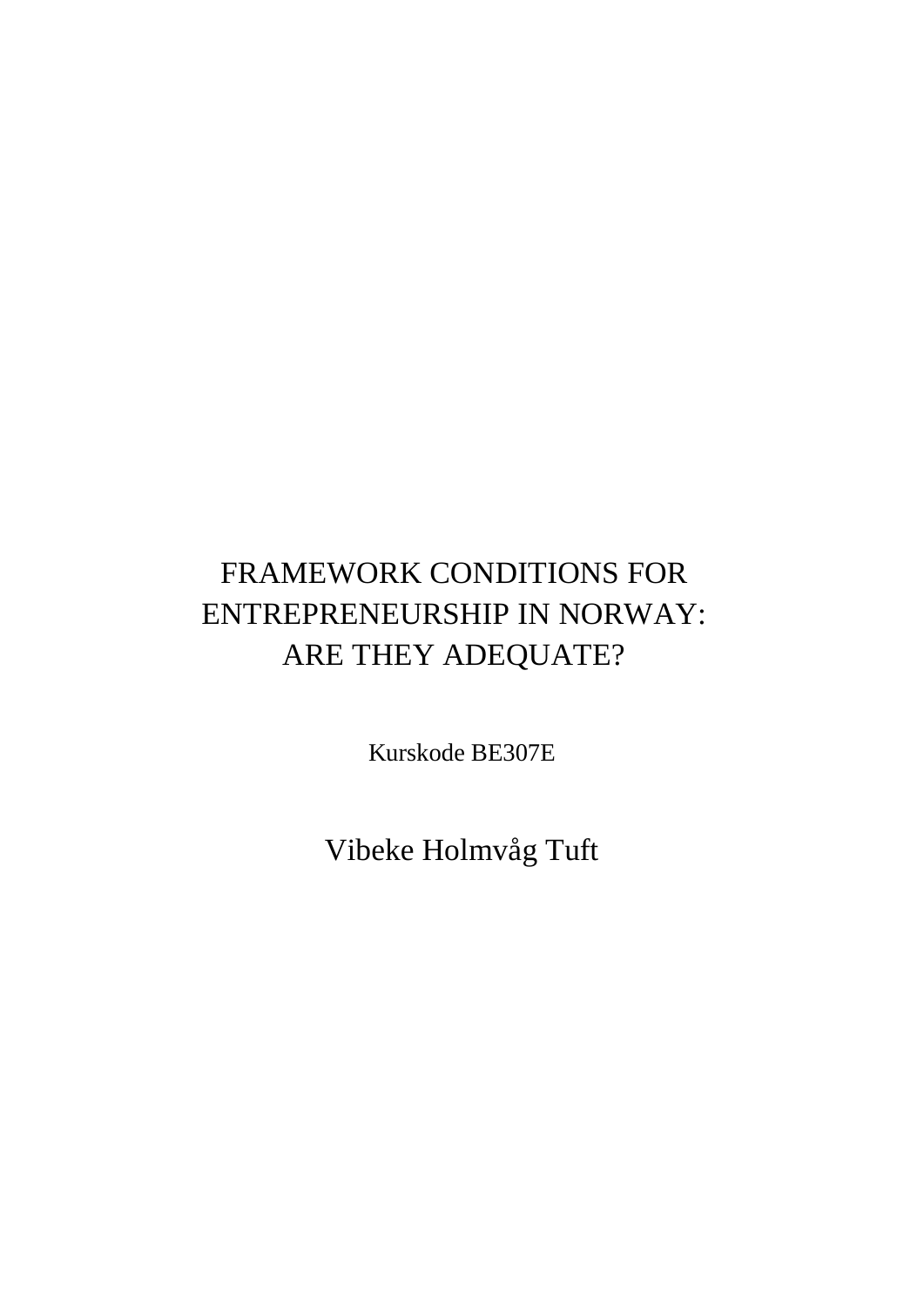# <span id="page-1-0"></span>**ABSTRACT**

This research investigates how four framework conditions for entrepreneurship in Norway can be improved. From interviews with the expert panel for framework conditions in the Global Entrepreneurship Monitor research project the framework conditions: Financial support, government policy, government programs and education and training are investigated.

Using both a questionnaire and interviews with Norwegian experts on entrepreneurship, assessment of current status and areas for improvement are identified. The theoretical frame is based on published articles, GEM reports, theory on entrepreneurship and theories on entrepreneurship environments.

The results indicate that several elements within the financial support system need to improve in addition the government's priorities when it comes to entrepreneurship and entrepreneurial competence is inadequate in terms of fostering entrepreneurial activities in Norway. The government, who is the main stakeholder of entrepreneurship in our country, has many challenges before the Entrepreneurial Framework Conditions can qualify as being adequate.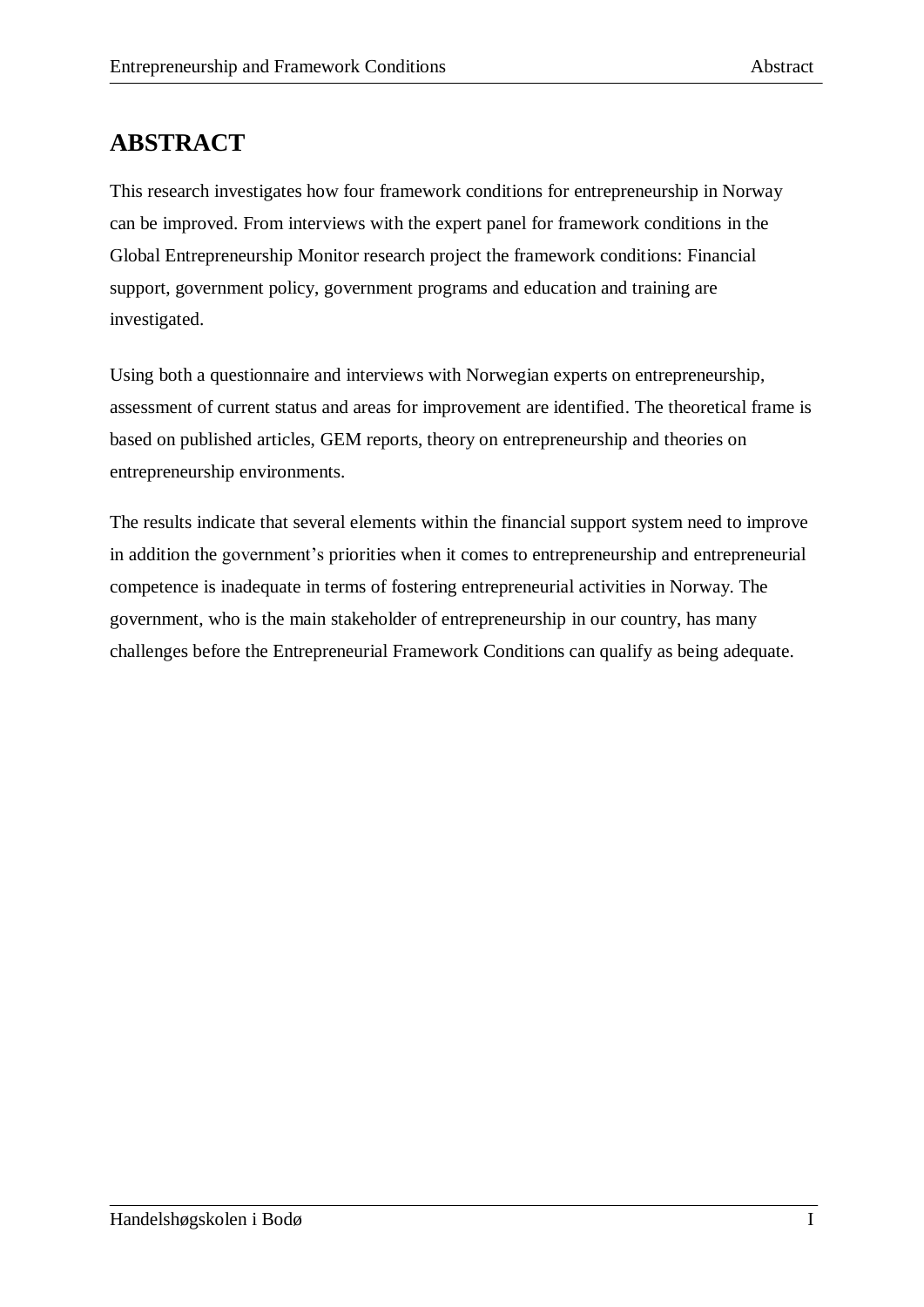## <span id="page-2-0"></span>**PREFACE**

This master thesis is the final part of Master of Science in Business at Bodø Graduate School of Business. The thesis is written for the specialization entrepreneurship and innovations and counts for 30 credits. The focus in this thesis is how certain important framework conditions relate to entrepreneurship in Norway. The framework conditions investigated in this thesis are: Financial support, Government Policy, Government Programs and Education and Training.

First and foremost I would like to thank my mom, who came all the way to Texas to take care of our kids and house. Without you I would not have been able to finish this in time. I would also like to thank my kids and husband who has put up with me in the last couple of months. My American/Norwegian friend, who has helped with translation, also deserves to be thanked. A special thanks to the people who work at Bodø Graduate School of business and who made it possible for me to take this masters degree living in Texas. I would also like to thank the GEM Norway project at Bodø Graduate School of Business for giving access to the expert material. A special thanks also to my supervisor Erlend Bullvåg for his advice and guidance. Thanks for being available on Skype that has been a tremendous help. At last I want to thank my sister and her, in the future to become, husband for turning in all my exam papers on time, including this thesis.

Texas 18. Mai 2009

Vibelee of Tyfe

Vibeke H. Tuft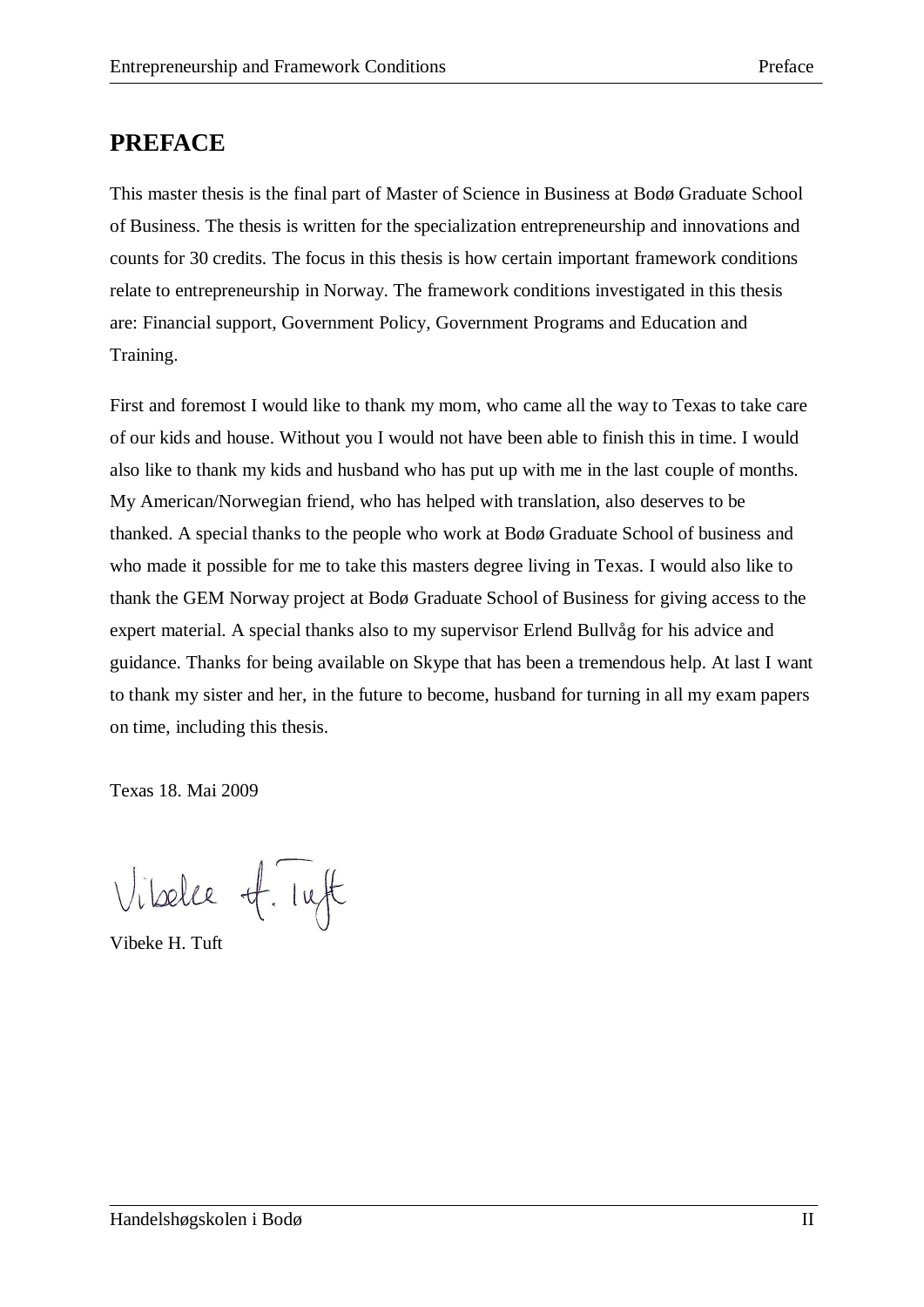# <span id="page-3-0"></span>**SUMMARY**

The purpose of this thesis has been to investigate how framework conditions affect entrepreneurship in Norway. The four framework conditions that were relevant were: Financial support, Government Policy, Government Programs and Education and Training. By studying and analyzing data on these four conditions I was able to answer my research question:

#### *"Are there adequately good framework conditions for entrepreneurship in Norway?"*

The theoretical framework that was necessary to answer this question was theory on entrepreneurship and theory on relationship between framework conditions and entrepreneurship. Data was collected from experts on entrepreneurship as part of the Norwegian Global Entrepreneurship Monitor Project at Bodø Graduate School of Business. In this research data from 36 experts collected in 2005 and 2008 are analyzed. Both empirical data and more than 200 statements about framework conditions from the Norwegian GEM expert panel on entrepreneurship lie behind the results.

Entrepreneurial Framework Conditions are the starting point when fostering more entrepreneurial activity within a country. In an innovation-driven economy like Norway, conditions like infrastructure, social and cultural norms and market openness are usually adequate. However, this research discovered that several areas within access to financial support, current government policy, government programs for entrepreneurship and education and training in entrepreneurship were not adequate as seen by the GEM expert panel. Hence better framework conditions can help fostering more entrepreneurial activities in Norway. One of the most interesting findings was that about 90% of the expert panel thought that entrepreneurs in general needed external assistance with their plans prior to startup. Norway being a complex environment creates extra challenges for entrepreneurs. A complex environment increases the need for a broad and professional competence among Norwegian entrepreneurs. The expert panel argues that lack of competence was not only a problem for entrepreneurs, but also within most of their support system. Competence within all levels of government and also within public agencies was found to be inadequate. The analysis also revealed that there is a lack of cooperation between all involved parts within the entrepreneurs' support system.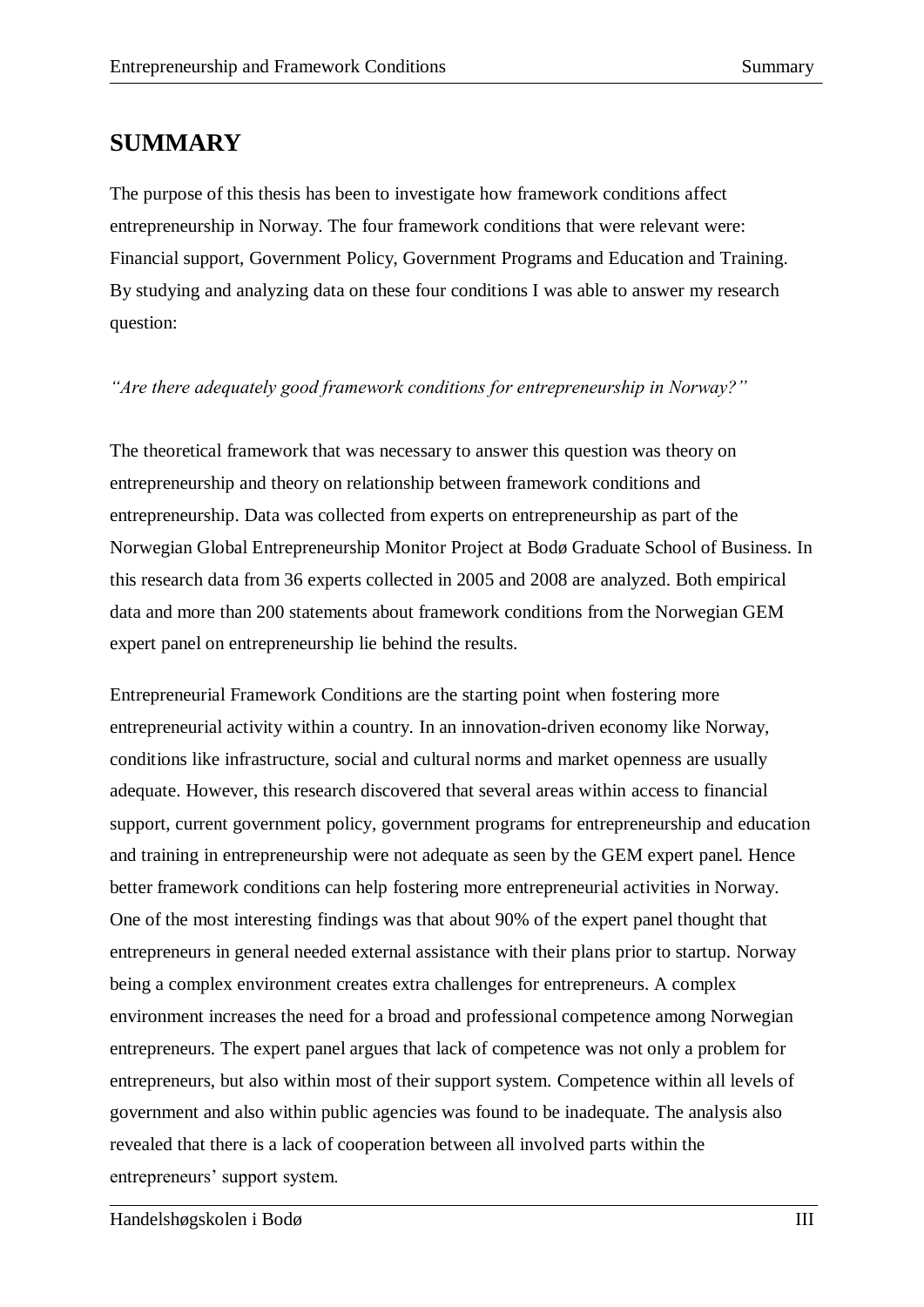Other interesting findings are that early stage financing remains inadequate. Since 2005 there have been some great improvements, but because of the finance crisis, the access to early stage financing has been set back. What worsens this situation is that the government is not prioritizing entrepreneurship enough so there is also a lack of funding through the governments public agencies. Through the tax-system the government could potentially stimulate more investments from private and informal investors, but so far, some of the adjustments within the tax-system have made the situation even worse. Instead of removing tax on savings and working capital, it was increased this year and a couple of years ago, tax on yield were introduced.

Norway is a country with a widespread population and one of the goals for the present government is that the Norwegian people should be able to settle down where ever they like, including rural areas. A lot of efforts, including government subsidies, are put into these areas in order to create or maintain businesses and avoid depopulation. The analysis revealed that several of the experts questioned the usefulness of regional politics and pointed out that there was a lack of early stage capital especially in the cities and for high potential entrepreneurship.

Through government policy the government is able to affect all the other framework conditions. The government's goal is to increase the number of business startups and particularly those with growth ambitions. The analysis in this thesis shows, that for this to happen, all four framework condition investigated needs to be improved. By not having an overall entrepreneurial policy and that three different ministries share the responsibility for entrepreneurship in Norway it is hard to pull in the same direction. So as for now, all four of the framework conditions are considered to be inadequate compared to what experts recommend.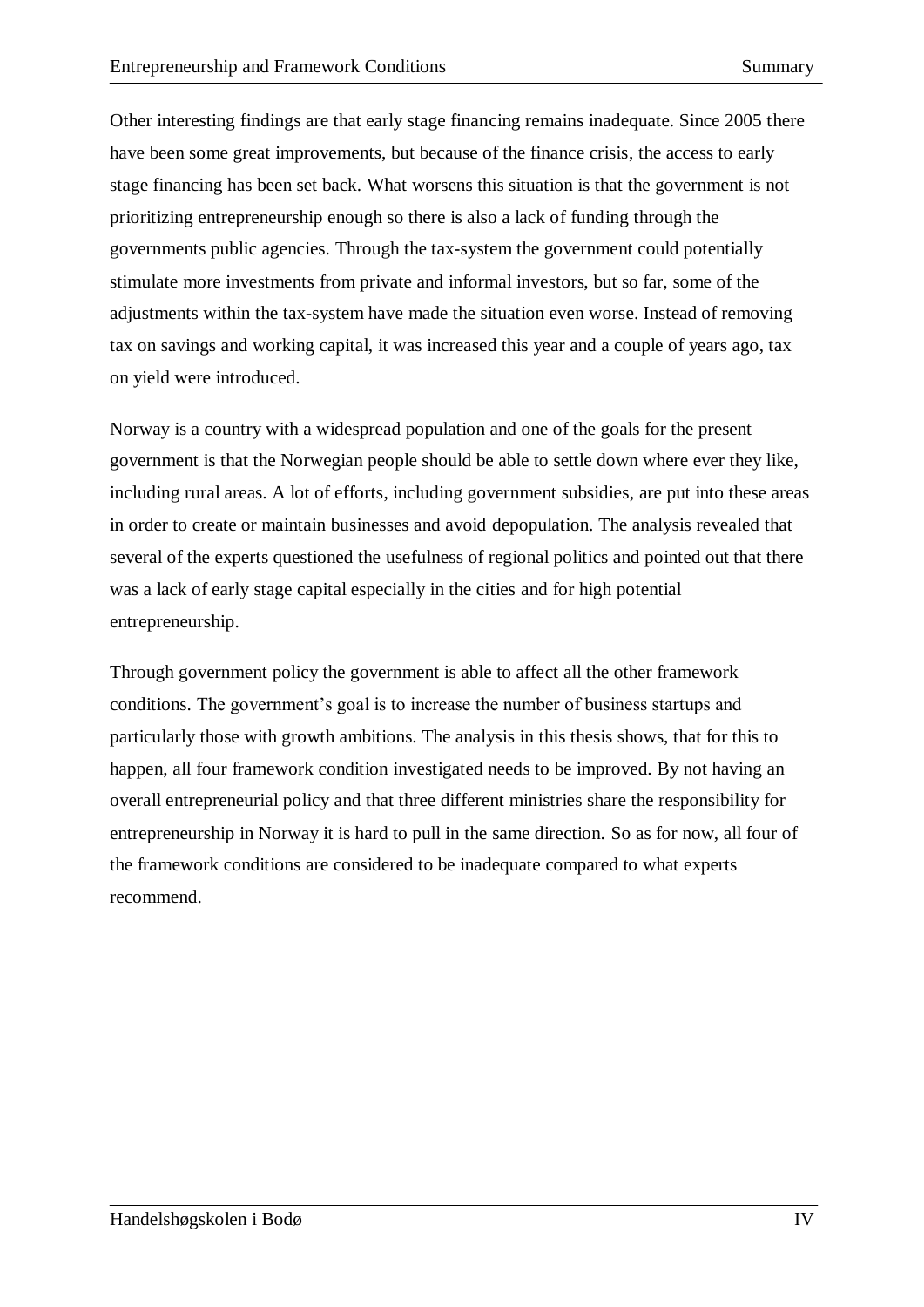# <span id="page-5-0"></span>**TABLE OF CONTENT**

| 2.3.3.3 Start Norway, Europrise Norway, The Norwegian School of Entrepreneurship |  |
|----------------------------------------------------------------------------------|--|
|                                                                                  |  |
|                                                                                  |  |
|                                                                                  |  |
|                                                                                  |  |
|                                                                                  |  |
|                                                                                  |  |
|                                                                                  |  |
|                                                                                  |  |
|                                                                                  |  |
|                                                                                  |  |
|                                                                                  |  |
|                                                                                  |  |
|                                                                                  |  |
|                                                                                  |  |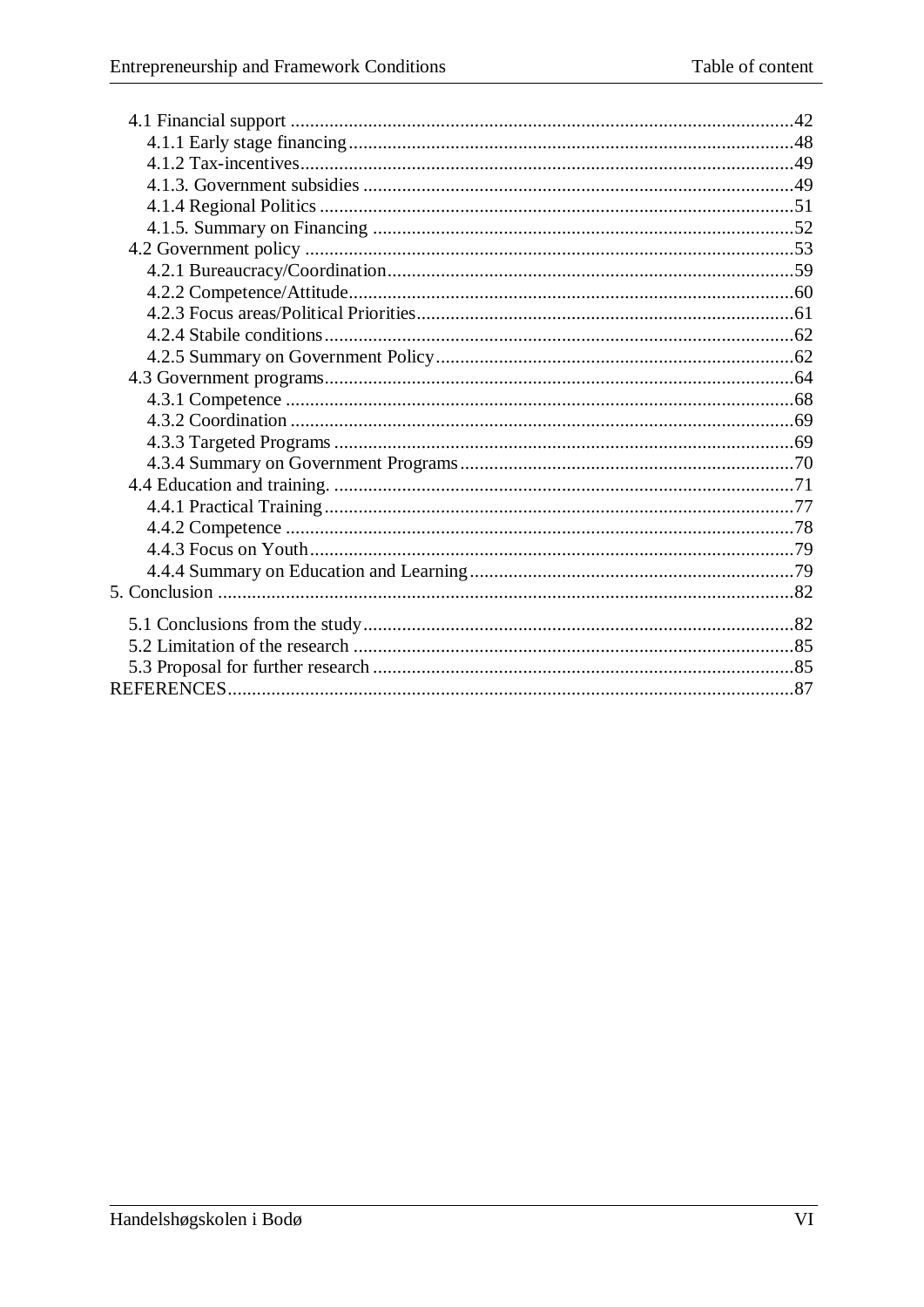# <span id="page-7-0"></span>**LIST OF FIGURES**

| Figure 3.1 Teory development as an inductive phenomenon by Glaser and Strauss36 |  |
|---------------------------------------------------------------------------------|--|

# <span id="page-7-1"></span>**LIST OF TABLES**

# **APPENDIX**

- 1. List of experts 2005
- 2. List of experts 2008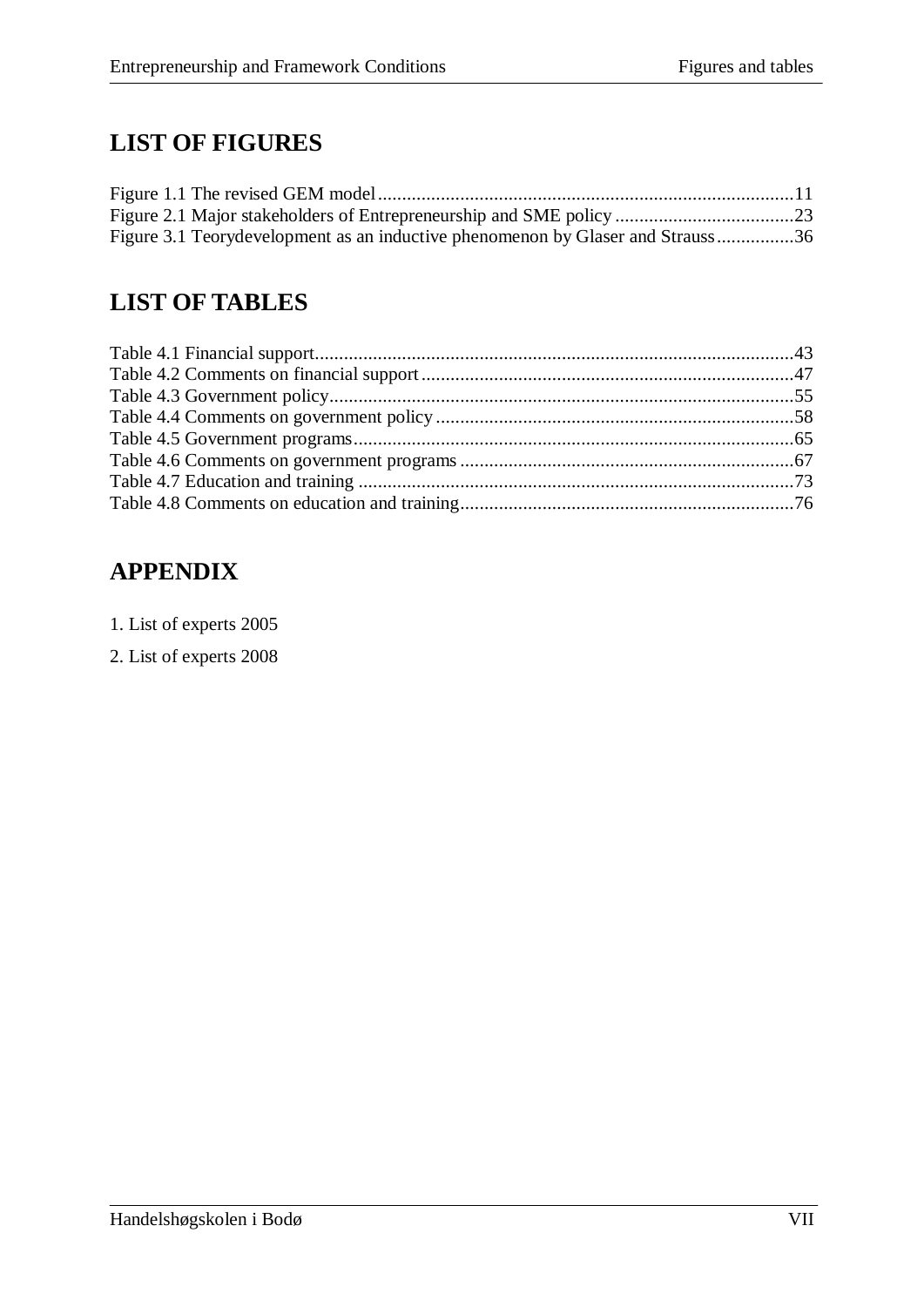# <span id="page-8-0"></span>**1. INTRODUCTION**

### <span id="page-8-1"></span>**1.1 Background**

Business creation and entrepreneurship are increasingly recognized for their contribution to economic regeneration, regional economic development and employment generation. Even though experts have been talking about this for years, it seems that the Norwegian government has not been putting enough emphasize to it. Norway does not have an overall policy on entrepreneurship and there are several actors within government who are responsible for entrepreneurial activities. When minister of trade and industry made a speech about the federal budget for 2009 she said that by prioritizing innovation, our country will be better equipped to handle challenges in the future. Another goal for the present government is that the Norwegian people should be able to settle down where ever they like, including rural areas. Rural areas of Norway have been struggling with depopulation for years, and for that reason, municipalities has been, and is still working hard on making themselves attractive to investors and entrepreneurs. As a result of this, an increasing number of programs and initiative aiming to promote small businesses and entrepreneurship has been carried out.

The entrepreneur is often portrayed as an engine for economic development, and recent research confirms that entrepreneurs have an effect on local development (Spilling, 2006). It seems that financing new businesses has been a problem for years and that many aspiring entrepreneurs give up because of lack of finance. Regional politic is often used as an argument for allocating more money into the districts of Norway to increase entrepreneurial activity. There are some indicators that public finances are especially lacking for new business startups in the cities and that that it is harder for high growth businesses to obtain the necessary financing. On the other side, venture capital and labor are more accessible in growing cities and this is one of several important reasons why the Government needs to create favorable conditions for entrepreneurship both in general and specific rural areas.

In 1999 and 2000, researchers participating in Global entrepreneurship Monitor (GEM) found that entrepreneurship can explain about 1/3 of a country's economical growth. However, Kolvereid et al. (2001) says that this coherence is lower when a country is in a downward business cycle. However, going through a downward business cycle, makes entrepreneurship especially important. Economic crisis like the one we are experiencing now supposedly stimulates the ability to exploit new opportunities and makes innovations the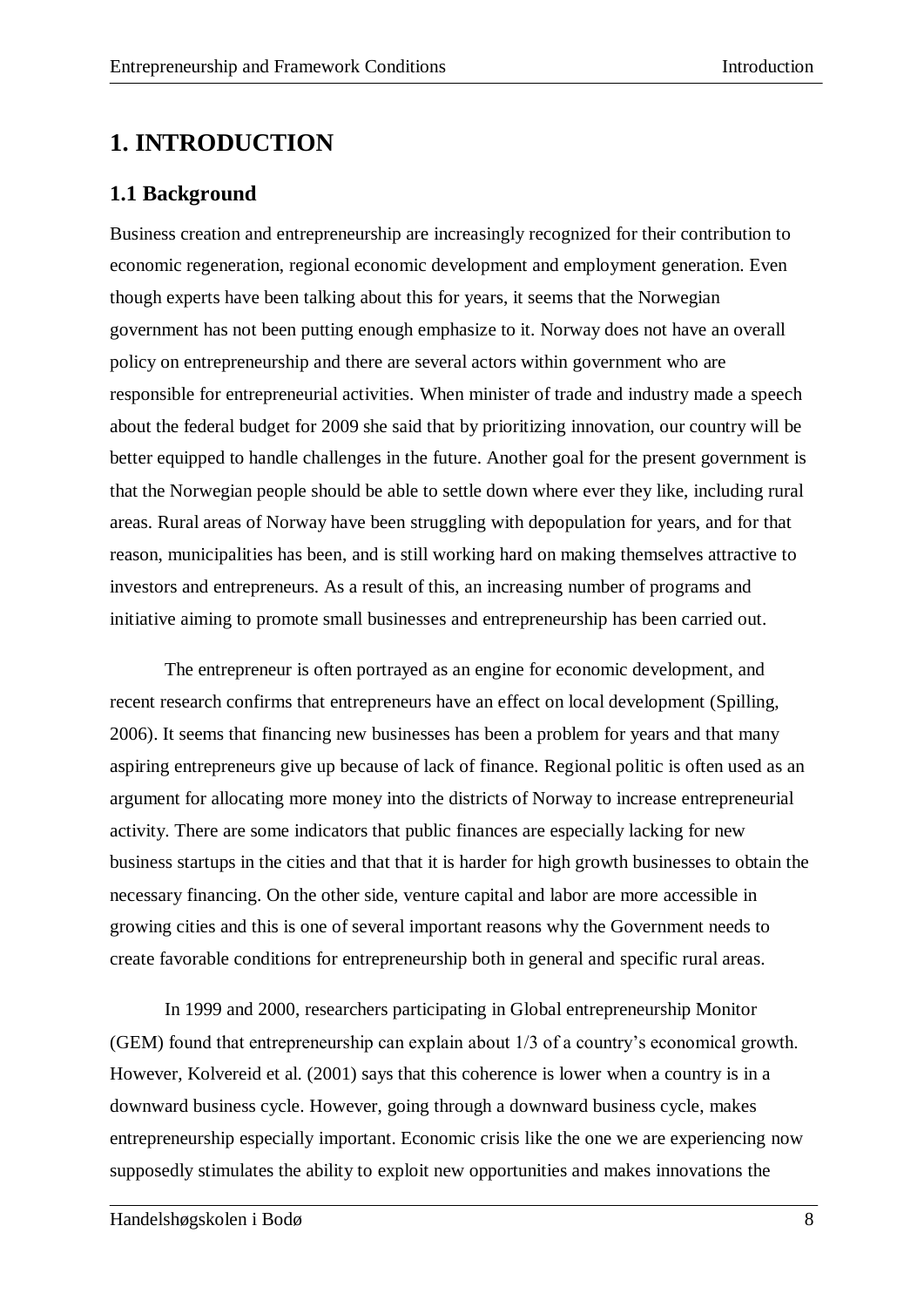foundation for prosperity and new economic growth. But innovations and entrepreneurship do not just happen on its own; it demands a lot of resources in addition to risk-taking for the entrepreneur. Entrepreneurs have an economic importance for a country and Zoltan et al. (2008) suggests that because of this, public policy needs to be informed by the dynamics of entrepreneurship, economic development, relevant local institutional conditions and contextspecific variables.

Global Entrepreneurship Monitor (GEM), who has been conducting surveys on entrepreneurship around the world for ten years, has defined a set of conditions that have an effect on the level of new business activity within a country. These conditions are called Entrepreneurial Framework Conditions (EFCs) and represent the previous mentioned contextspecific variables. The conditions will however vary depending on a country's' economic development. If a country is to have a sufficient supply of entrepreneurs and new business creations it is important that these EFCs are adequate. Norway is a wealthy innovation-driven country but it seems to be a low policy structure for entrepreneurship. It would be interesting to see if the conditions for entrepreneurial activities are adequate in our country or are there weaknesses that need to be addressed.

#### <span id="page-9-0"></span>**1.2 Purpose**

The purpose with my thesis is to create a theory on how certain framework conditions have an effect on entrepreneurship in Norway. We know that entrepreneurship is important for a country's economic growth and for employment generation. But which conditions needs to be present to stimulate an increase in entrepreneurial activity? Which conditions are adequate in Norway and which are not? If some conditions are inadequate what can be done in order to create better conditions? I hope to be able to generate some new perspectives and theories concerning these questions. By studying pre defined framework conditions for entrepreneurship and by analyzing what Norwegian experts on entrepreneurship have to say about different subjects, I will be able to answer my research question.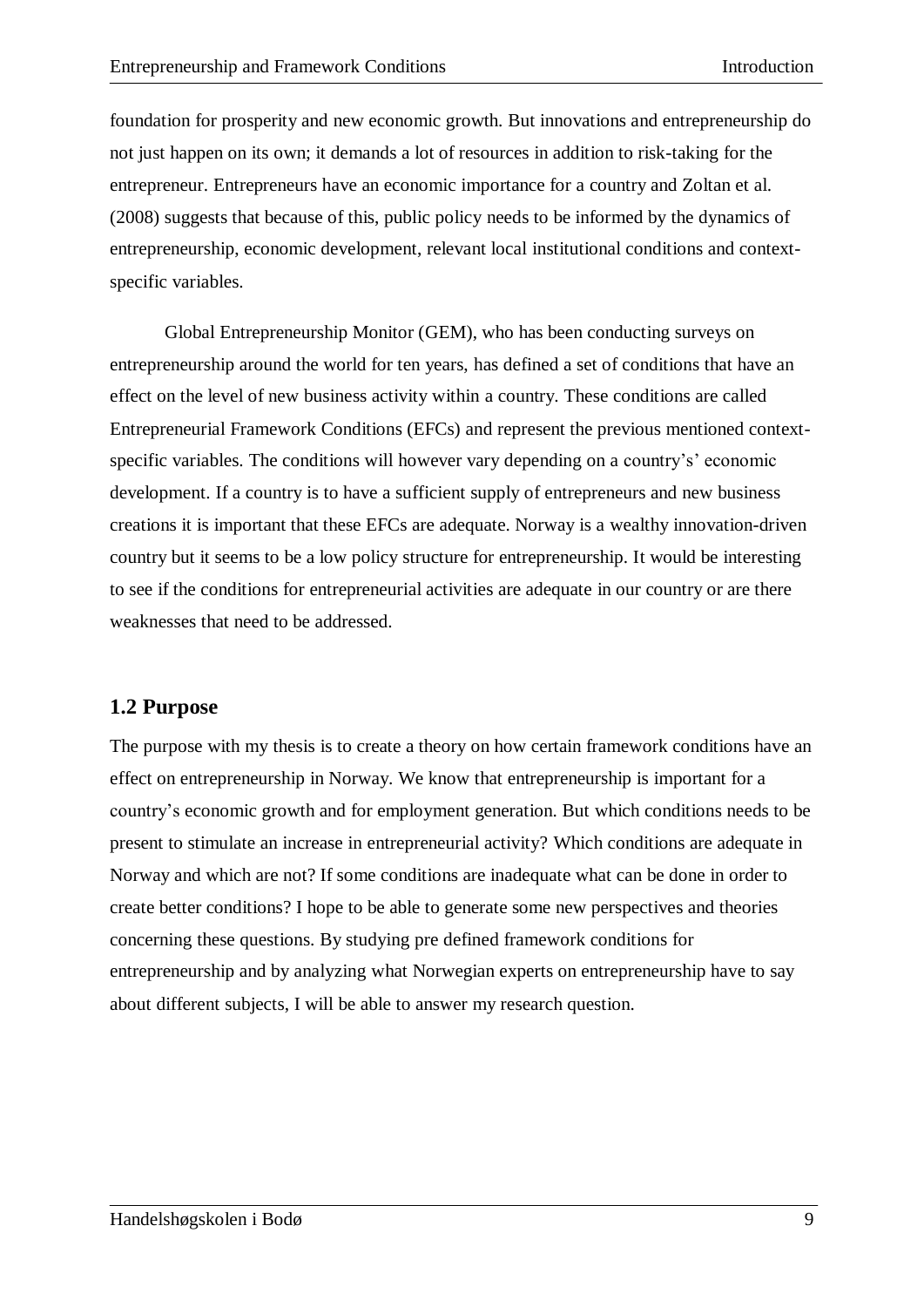### <span id="page-10-0"></span>**1.3 Research question**

There are factors that affect business activity in general and there are factors that are more specific to the context of entrepreneurial activity. In my thesis my focus is on the specific factors, called framework conditions. The GEM model maps specific conditions in which productive entrepreneurship can flourish. There is a presumption that if the EFCs are changed, the rate and nature of entrepreneurial activity will change. It is therefore interesting to study some of the EFCs in the GEM model and find what possible effects they have on entrepreneurial activity in Norway. By doing so, I will be able to answer my research question:

#### *"Are there adequately good framework conditions for entrepreneurship in Norway?"*

Since the purpose of my thesis is to develop a theory on how certain framework conditions have an effect on entrepreneurship in Norway I have defined three additional questions. These questions will contribute to answer my main research question. These part-questions are:

- 1. *"As an entrepreneurial nation, what are our strengths?"*
- 2. *"What are our weaknesses?"*
- 3. *"What can we do to improve our weak areas?"*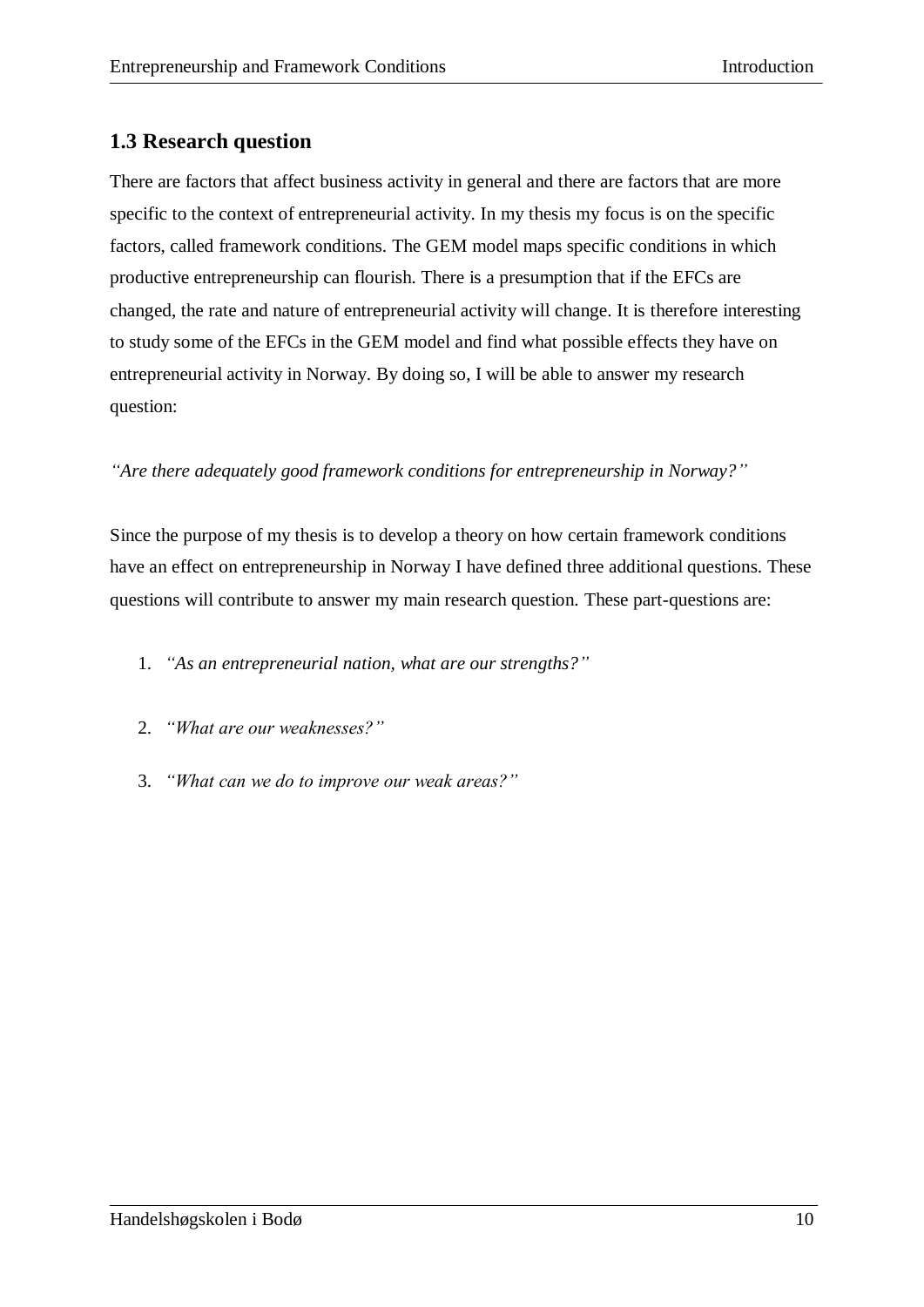

#### <span id="page-11-0"></span>**Figure 1.1 The revised GEM model**

This revised GEM model describes the formative ideas and connections necessary to answer my research question. The focus on my research will be on the lower part on this model which focuses on innovations and entrepreneurship and new business start ups. The revised GEM model is somewhat simplified in regards of the EFCs specific to innovations and entrepreneurship. The EFCs I have included in my thesis are the ones that the expert panel has considered as being the most important ones for our nation. The difference between this model and the conceptual model is that this model relates the framework conditions to a country's phase of economic development. Its starting point is the underlying variables that affect the way EFCs are constructed in a country. These are the social, cultural and political constraints. The EFCs, as the model shows, affects the perception of opportunity and the availability of entrepreneurial skills in the population. Further, the GEM model proposes that new business activity occurs when entrepreneurs who believe they have skills, knowledge and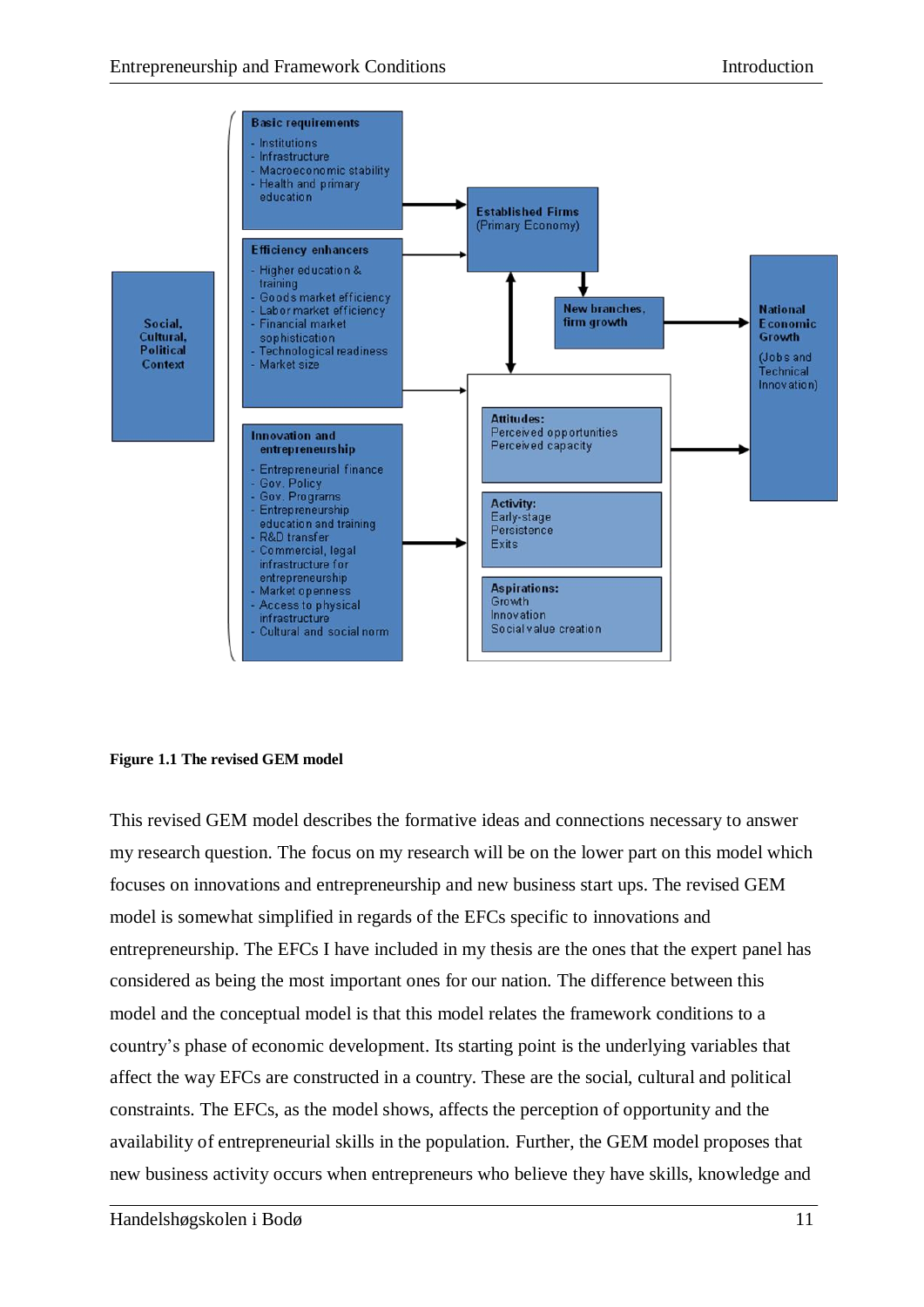motivation to start a new business perceives an opportunity to do so (Levie, J. and Autio, E., 2008). As the model also shows, in the last phase, entrepreneurship and innovations will lead to national economic growth.

### <span id="page-12-0"></span>**1.4 Structure of the thesis**

In chapter two I will present the literature which this thesis is based upon. This will compose a framework for my research and analysis. In chapter three I present a description of the methods used in this study. Chapter four contains the study's empirical part and the analysis of the data. This will be structured in accordance to the theoretical framework from chapter two. Chapter five will be my conclusions, implications and suggestions for further studies. This last chapter will specify the research problem and all findings in this study.

My research question is quite specific and therefore delimits this study in its self. As my research question says, I am only going to look at the framework conditions in Norway relative to entrepreneurship. But there is a time constraint and not all of the nine EFCs where equally interesting to study. For me to be able to analyze the EFCs more thoroughly I had to choose the ones that were the most interesting, which also was a result of the experts responds.

I have chosen to focus on the environmental conditions that the expert panel has considered being the most important conditions for our country. Norway is an Innovation driven country and even though the EFCs relate differently to countries that are factor-driven or efficiency-driven, this will not be a part of my study.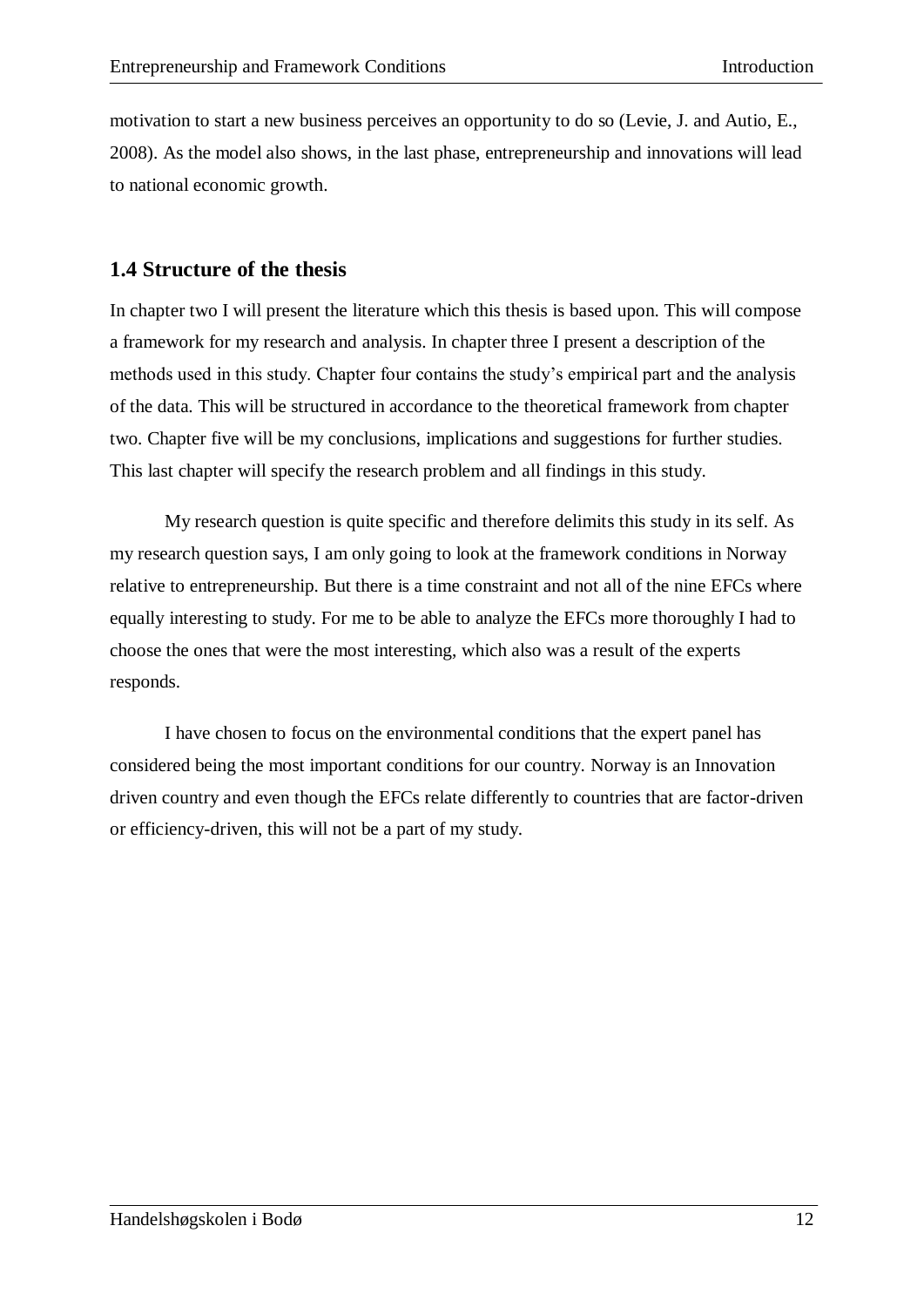# <span id="page-13-0"></span>**2. LITERATURE REVIEW**

This chapter provides an overview of relevant theory in relation to the research problem. Theories I have implemented in this chapter will be used when I analyze data later in this thesis. This chapter contains a discussion of Framework Conditions for entrepreneurs in Norway. It is assumed that adequate Entrepreneurial Framework Conditions (EFC) needs to be present in a country to foster more entrepreneurs and more entrepreneurial activities. Relevant theory for this research problem will be general entrepreneurship theories and entrepreneurial environment theories which include theories on financial support, government policies, government programs and education and training. Part one focus on entrepreneurship in general, part two discuss how entrepreneurial activities relate to entrepreneurial environments. In the last part there is a thorough discussion of each EFC included in this study.

### <span id="page-13-1"></span>**2.1 Entrepreneurship**

There is not one unified definition of entrepreneurship but there is some kind of agreement within all the different definitions that we are talking about a specific kind of behavior. This behavior includes initiative talking, organizing or reorganizing social and economic mechanisms to turn resources and situations into practical account and the acceptance of risk or failure. Since entrepreneurs are found in all professions, there will be slightly different perspectives on what entrepreneurship is and on what an entrepreneur is. The definition I have chosen to use, I feel include all types of entrepreneurial activity and is defined by Hisrich and Peters (2002:10).

"*Entrepreneurship is the process of creating something new with value by devoting the necessary time and effort, assuming the accompanying financial, psychic, and social risks, and receiving the resulting rewards of monetary and personal satisfaction and independence".*

As the definition states entrepreneurship is based upon certain conditions and also involves several resources to be happening. The entrepreneur must be willing to take some risk and also put in the necessary time and effort. Sternberg and Wennekers (2005) distinguish between behavioral entrepreneurship and occupational entrepreneurship and that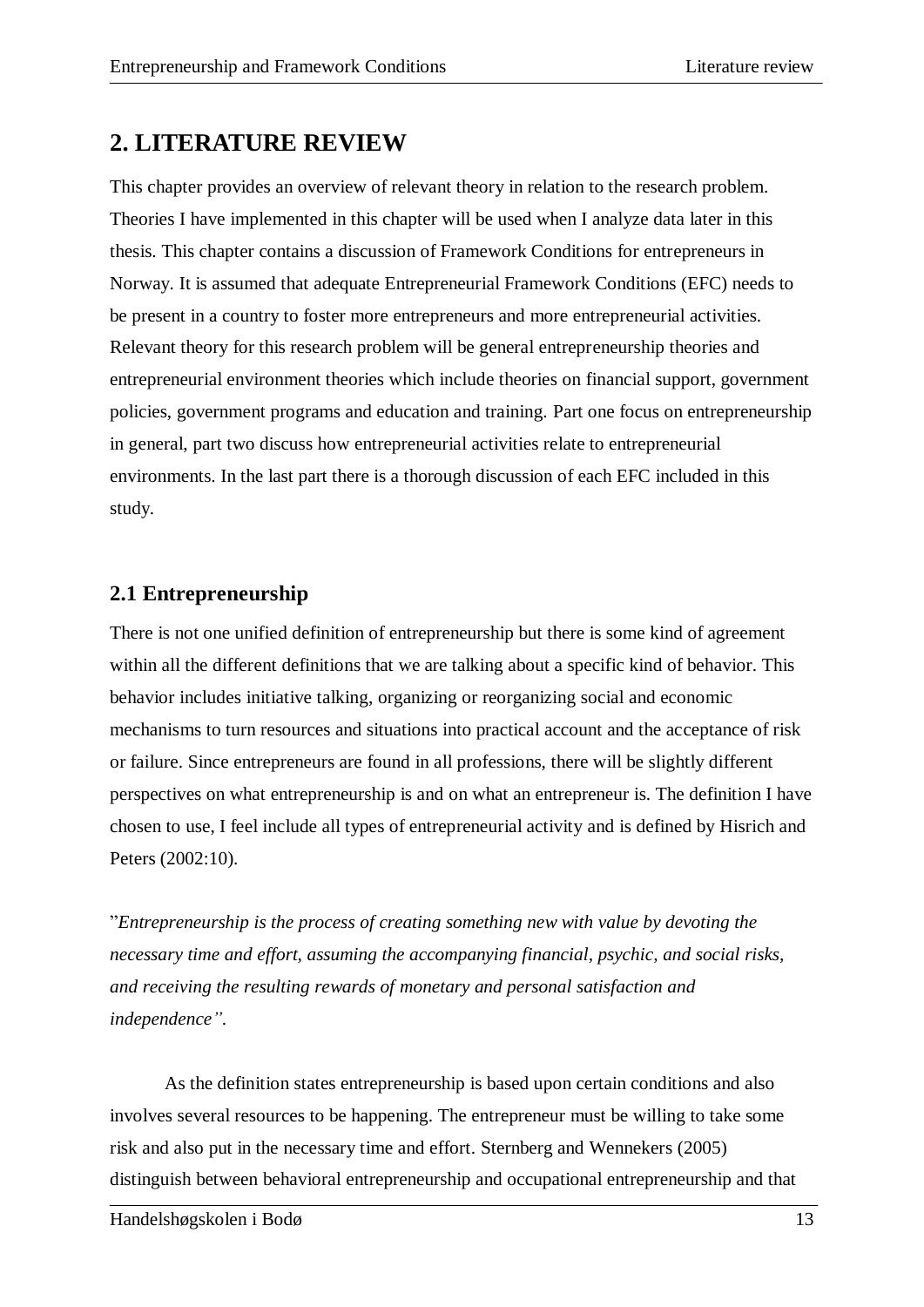in the crossroads in-between these two, a new discipline has arisen. This new discipline considers new venture creation as the hallmark of entrepreneurship. It is this nascent type of entrepreneurship that will be focus in my thesis. This type of entrepreneurship is particularly related to innovation, competition and restructuring. These new start ups enhance competition and together with innovation it leads to a continuous restructuring of the economy (Sternberg and Wennekers, 2005). How much this type of entrepreneurship will affect the economy of a nation depends on the nation's stage of economic development, the innovativeness of the new business and its products.

Entrepreneurship represents a chain of events that leads to the formation of a new venture. There are different types and phases of entrepreneurship which is closely related to a nation's economic development. In GEM's global report (2008) a distinction is made between necessity-driven entrepreneurship and opportunity-driven entrepreneurship. When a country's economic development is low, there tend to be a high level of necessity-driven self employment activity. The opposite is the case in a country like Norway, where we have a high level of economic development. Most of the entrepreneurial activity in our country is opportunity driven. Since the relationship between entrepreneurship and nation's economic development differs along phases of economic development, GEM also introduces a second distinction. GEM distinguishes between factor-driven countries, efficiency-driven countries and innovation-driven countries. Even though all three principal types are present in all national economies, the relative prevalent is that Norway is an innovation-driven country.

An innovation-driven country is recognized by its mature economy and its increased wealth. In countries like this the industrial sector experiences improvements in variety and sophistication and is typically associated with increased research and development and knowledge intensity (Bosma et al., 2008). A development like this leads to the development of innovative and opportunity seeking entrepreneurial activity that is not afraid to challenge established incumbents in the economy (Bosma et al., 2008). When a country reaches the innovation-driven stage all determinants for national advantage is in place (Porter, 1990). These determinants are according to Porter (1990), factor conditions, demand conditions, related and supporting industries and firm strategy, structure and rivalry. No nation fits a stage exactly and this is the reason for the selection of framework conditions I have made in this study. GEM has included nine different EFCs in their study, which in different ways are related to innovation-driven countries, factor-driven and efficiency-driven countries. These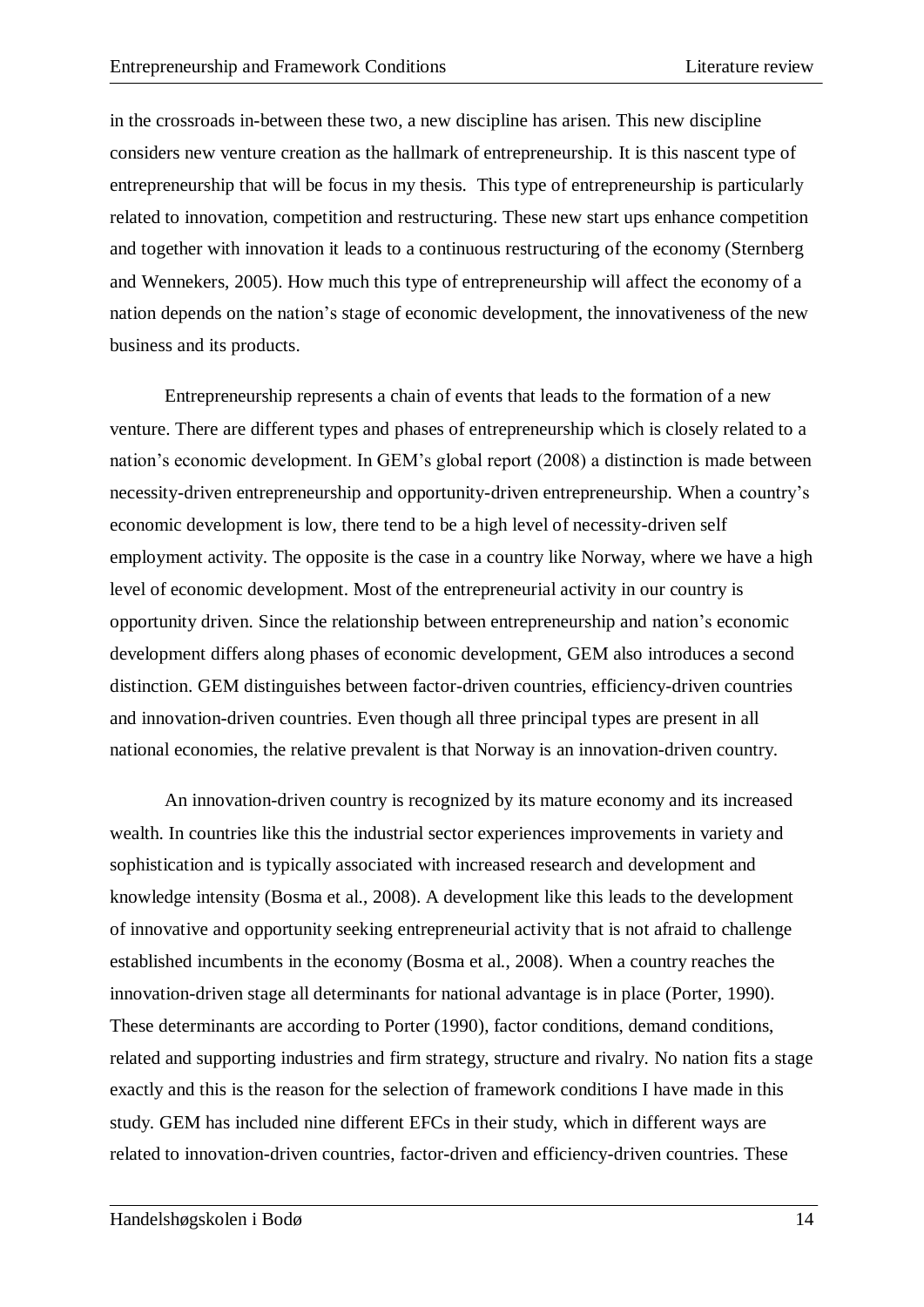EFCs are: Financial support, Government policy, Government programs, Education and Training, R&D transfers, Commercial and Professional Infrastructure, Market openness, Access to physical infrastructure and Cultural and Social norms. With Norway being an innovation-driven country, the physical infrastructure, commercial and professional infrastructure, cultural and social norms are in place and are therefore less interesting to study. The EFCs included in this study are: Financial support, government policy, government programs and education and training. Both market openness and R&D transfer were considered less important, since there have been few experts prioritizing these factors as most important for entrepreneurship.

Entrepreneurship is one of the mechanisms that can help turn around recession by reallocating resources (Acs et al., 2008). These days when the finance crisis is taking its toll on the world economy it is important that different institutions within a country's government are conductive to particular entrepreneurship mechanisms. This can be done through the EFCs by letting new activities replace obsolete economic activities. Established businesses are important for preserving economic stability within a nation but early stage entrepreneurship is equally important for dynamism within the economy. Through favorable EFCs the Norwegian government can stimulate entrepreneurship and new economic growth.

### <span id="page-15-0"></span>**2.2 Entrepreneurial environment**

By entrepreneurial environment I mean all of those environmental attributes that have an impact on entrepreneurial behavior and which interacts with the entrepreneurial process. While opportunities, motivation and skills may drive individuals to engage in the behavior necessary to start a business, there are certain resource requirements that are important determinants for entrepreneurial longevity and success. The entrepreneurial environment consists of a combination of factors that play a role in the development of entrepreneurship. Examples of factors include government policy and –politics, barriers to entry and venture capital funds, and education. Berg and Foss (2002) calls it the economic geography. Here they include infrastructure, accessible raw materials, labor and competence, marked and capital. Individuals seem to be more likely to be encouraged to start a business when the social environment values entrepreneurship, opportunities are available, and entrepreneurs have sufficient knowledge and skills to start a business (Fogel, 2001). Acs et al. (2008) says that the environment that shapes a nations economy affects the dynamics of entrepreneurship.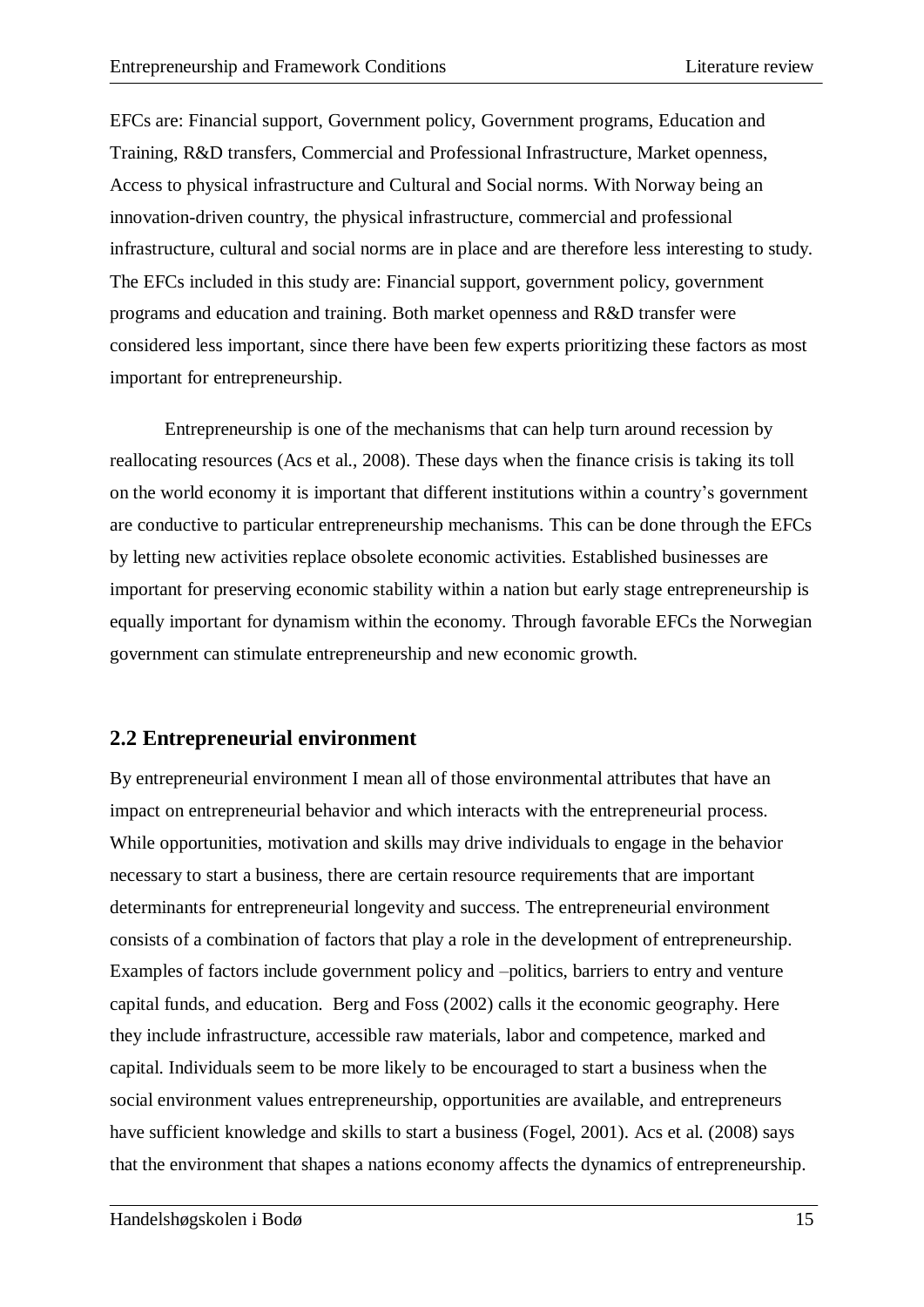There is interdependency between economic development and institutions which have an effect on characteristics like the quality of governance, access to capital and other resources and the perceptions of entrepreneurs.

#### <span id="page-16-0"></span>**2.2.1 Entrepreneurial activity**

Many economists have recognized the role of entrepreneurship in a country's economic development. The first one to do this was Schumpeter (1934) followed by a numerous of economists. Schumpeter (1934), described an entrepreneur as an innovator who constantly disturbs status quo, which is preferred by the established firms. He calls this a creative destruction which leads to greater productivity and in the end greater economic growth. While Schumpeter's entrepreneur contribute to economic growth through innovating and by doing so is disturbing economic equilibrium, Kirzners (1997b) entrepreneurs seeks to restore equilibrium. Kirzner (1997b) sees the entrepreneur as someone who discovers an arbitrage in the marked which gives the entrepreneur an opportunity for economic benefits and hence generates economic growth. The GEM model accommodates both views.

Entrepreneurial activity has both a static component and a dynamic component. The static component is related to the economic activity in an established business while the dynamic component is related to early stage entrepreneurship. In addition, new economic activity conducted by established businesses, can be considered a dynamic component (Acs et al., 2008).Van Praag (1996) says that the opportunity to start up your own business will depend on starting capital, entrepreneurial ability and the economic environment. Opportunity perception is often the first event of an entrepreneurial process, and in its most elemental form it may appear as a marked need or unemployed or under employed resources or capabilities (Kirzner, 1997b).

Enlarging the amount of innovative entrepreneurship has for many years been the aim of the Norwegian government policy. But sometimes the institutional arrangements or other social phenomena within a country affect the quantity of the entrepreneurial effort (Baumol, 1990). The legal framework and economic institutions is of highly relevance for entrepreneurship and hence economic growth (Wennekers and Thurik, 1999). And the most vital concepts seem to be the incentives and the competition rules. Legal incentives for entrepreneurship are primarily rooted in the tax regime within a country and in the laws concerning bankruptcies. The competition rules concerns regulations and deregulations, anti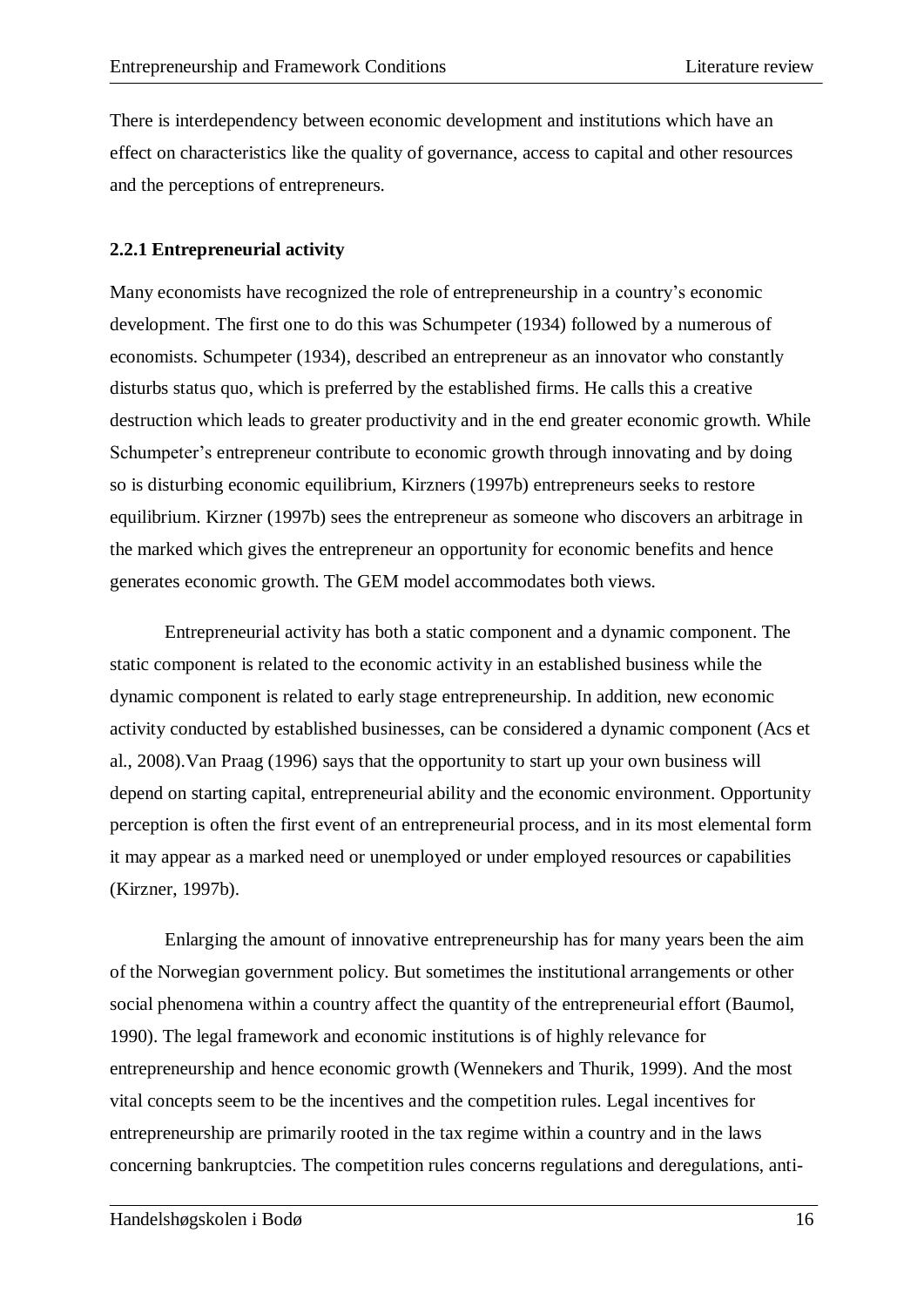trust policy, removal of trade barriers, market in transparencies and union power in the labor market. From an economic growth perspective, policy should focus primarily on potentially fast growing new firms and not on new enterprises in general. However, identifying these kinds of "gazelles" will always be a challenge for governments. But it is important to establish favorable conditions like knowledge transfer possibilities, intellectual property protection and a well functioning venture capital market (Sternberg and Wennekers, 2005).

Wennekers and Thurik, (1999) says that all the individual entrepreneurial actions compose a variety of new experiments which causes a continuously competition. This process of competition leads to the selection of the most viable firms and industries and expands or transforms the productive potential of a regional or national economy. International competitiveness composes a crucial linkage between entrepreneurship and economic growth (Porter, 1990). Porter (1990, p. 125) also say that *"Invention and entrepreneurship is at the heart of national advantage"*. Domestic rivalry is however an essential precondition for international competitiveness and creates a good incubation environment for entrepreneurs. National factor creation mechanisms are important in terms of creating favorable entrepreneurial environments within a nation. These mechanisms affect the pool of knowledge and talent. In addition the feedback mechanisms compose a very important part of the process. Since starting a business is a learning process, feedback can enhance the quality of the factor conditions for entrepreneurship.

In times of recession and downwards business cycles, both the early stage entrepreneurial activity and new business activity carried out by established businesses are important for the change in economic activity. Even though there has been no significant change in early stage entrepreneurial activity (TEA) for innovation-driven countries this last year, a thorough selection of new business activities is being carried out by banks and other investor's cautiousness (Acs et al., 2008). Porter (1990) also says that the governments' role is somewhat different for innovation-driven countries than for other types. He says that determinants like capital, protection, licensing controls, export subsidies and other forms of direct interventions lose relevance or effectiveness in innovation-driven countries and that the signals that guide its direction must come from the private sector. Government efforts should be spent in indirect ways like stimulating the creation of more advanced factors, improving quality of domestic demand, encouraging new business formation and preserving domestic rivalry. By this he means that the businesses must take a leading role in factor creation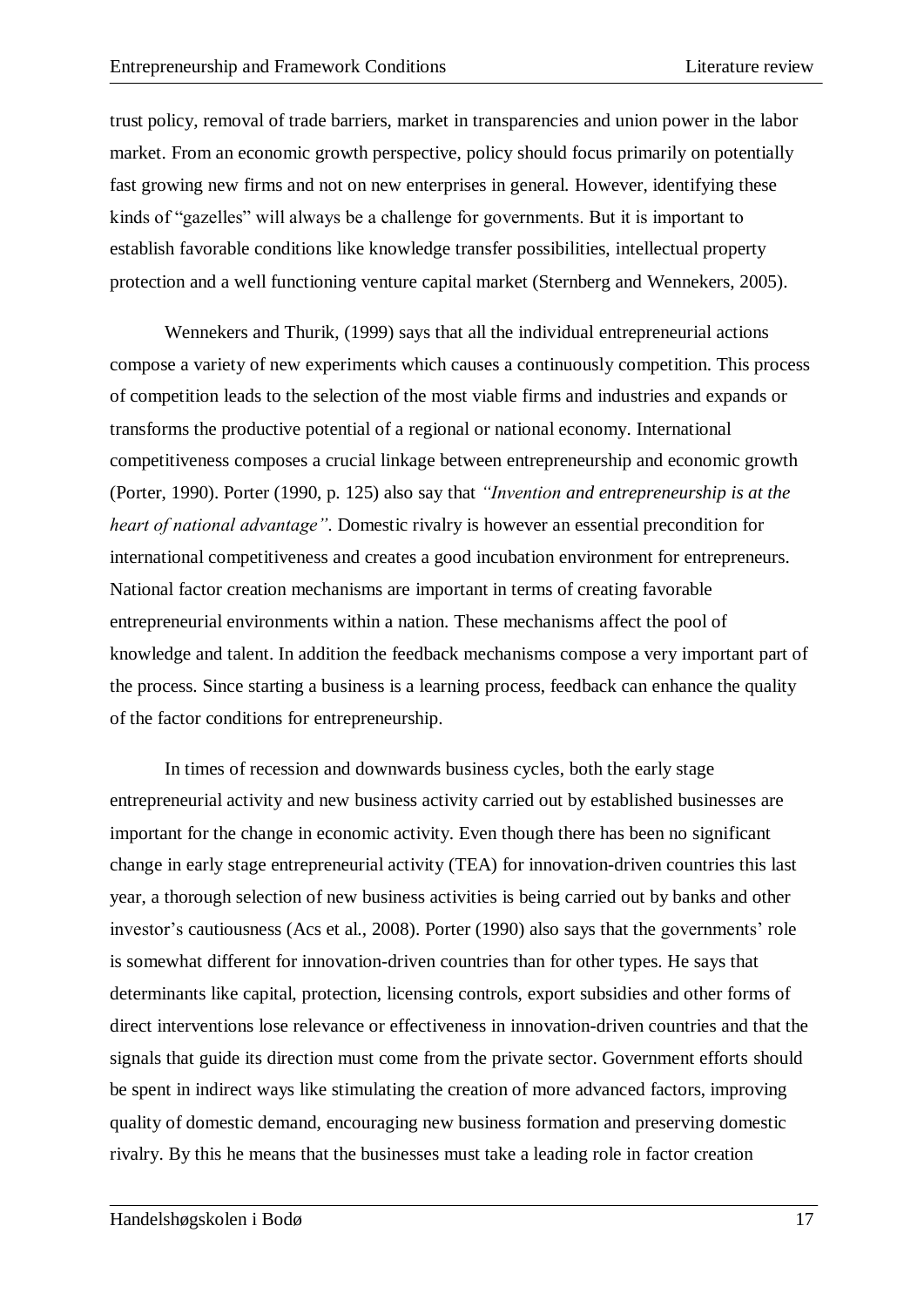themselves. It seems that some of the factors or conditions that Porter (1990) is talking about are already in place in Norway, but during this study it also seems that some of the direct interventions performed by the government are still needed. The EFCs I have studied also seem to support this.

### <span id="page-18-0"></span>**2.3 GEM and the Entrepreneurial Framework Conditions**

Global Entrepreneurship Monitor (GEM) is a research consortium that has been collecting data on entrepreneurial behavior since 1999. Its focus has been to get an understanding of the relationship between entrepreneurship and national development. In 2008, 43 countries participated in the GEM project by collecting data on entrepreneurial attitudes, activity and aspirations within their own country. Since previous GEM research has shown that the relationship between entrepreneurship and economic development differs along phases of a country's economic development, the 2008 report is based on a distinction between factordriven countries, efficiency-driven countries and innovation-driven countries. The GEM project consists of two different surveys. The first one is the adult population survey which focuses on the role played by the individuals in the entrepreneurial process. The second one is the National expert survey which focus is on how conditions for entrepreneurship differ across countries. GEM calls these conditions Entrepreneurial Framework Conditions (EFC). The general idea of the GEM model is that various EFCs affects entrepreneurial activity by enhancing opportunity recognition and skills perceptions. Throughout the years as knowledge on the topics grew, these EFCs have changed and in the last years report these conditions was somewhat simplified. The five EFCs included in my study will be presented in the following.

#### <span id="page-18-1"></span>**2.3.1 Financial support**

Finance is the most widely recognized regulator of allocation of effort to entrepreneurship (Levi and Autio, 2008). Schumpeter (1943) also recognized financing as a very important external regulator in relations to entrepreneurship. He said that new business start-ups and entrepreneurship was more dependent on credit to fund access to recourses than routine business activities. Since new business start-ups has no track record to present to potential investors and lenders, raising dept financing can be very hard.

Porter (1990) says that in order to upgrade an economy, ample capital needs to be available at low real cost and be efficiently allocated through the banking system and other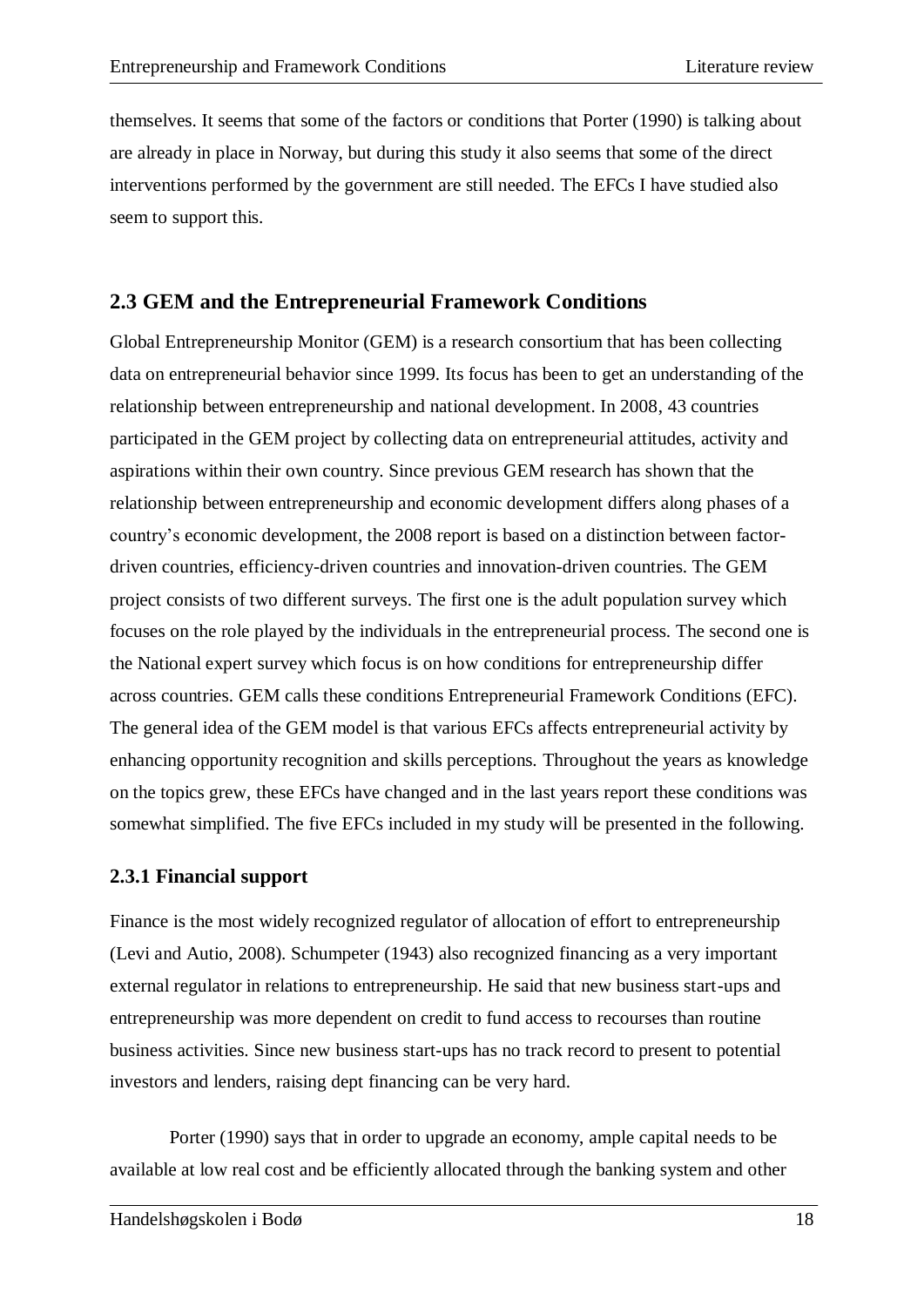capital markets. He further says that low costs of capital not only encourage high levels of investments, but also supports sustained investments by lowering the time discount rate. Government has an important role in affecting both, the supply and cost of capital as well as the markets through which it is allocated. However, direct government subsidies may not be the best way for a nation to gain prosperity and economic growth. Since direct subsidies often come with explicit or implicit strings attached, they will limit both flexibility and innovation. Porter (1990) explains this with saying that it creates an attitude of dependence, where it becomes difficult to get industries to invest and take risks without it. He describes tax incentives as a much better alternative to subsidies.

Financial support related to entrepreneurial activity includes: Access to bank loans, use of public subsidies, and access to micro credit and access to start-up capital in general. The four main sources of financing new business start-ups are: personal savings, debt financing, soft loans or grants supported by the government and equity funding from venture (Borch et al. 2002).

#### <span id="page-19-0"></span>2.3.1.1 Access to bank loans

In Norway, the banks have been a crucial source of financial capital, but when it comes to high technology innovations and other complex innovations, the banks have been very cautious. It is only the high potential projects that have been able to obtain this kind of funding through banks. There are probably many reasons for this but more centralized bank systems, increased demands of guaranties and a need for more specialized knowledge could be some of them (Borch, 2005). In the Financial report by Bygrave and Quill (2006) an interesting finding was that the entrepreneurs expected to get a substantial amount of their start-up financing from banks and other financial institutions. The explanation for this may be that the respondents included nascent entrepreneurs, who still were in a process of trying to start their businesses, and that they were still naïve about the chances of getting this kind of funding (Bygrave and Quill, 2006). In addition the entrepreneurs were probably too optimistic about the chances of getting financial support from government programs. The GEM financial report (2006) reports that most new businesses around the world raise their startup capital from personal savings and informal investors like family, friends, neighbors, work colleagues or strangers.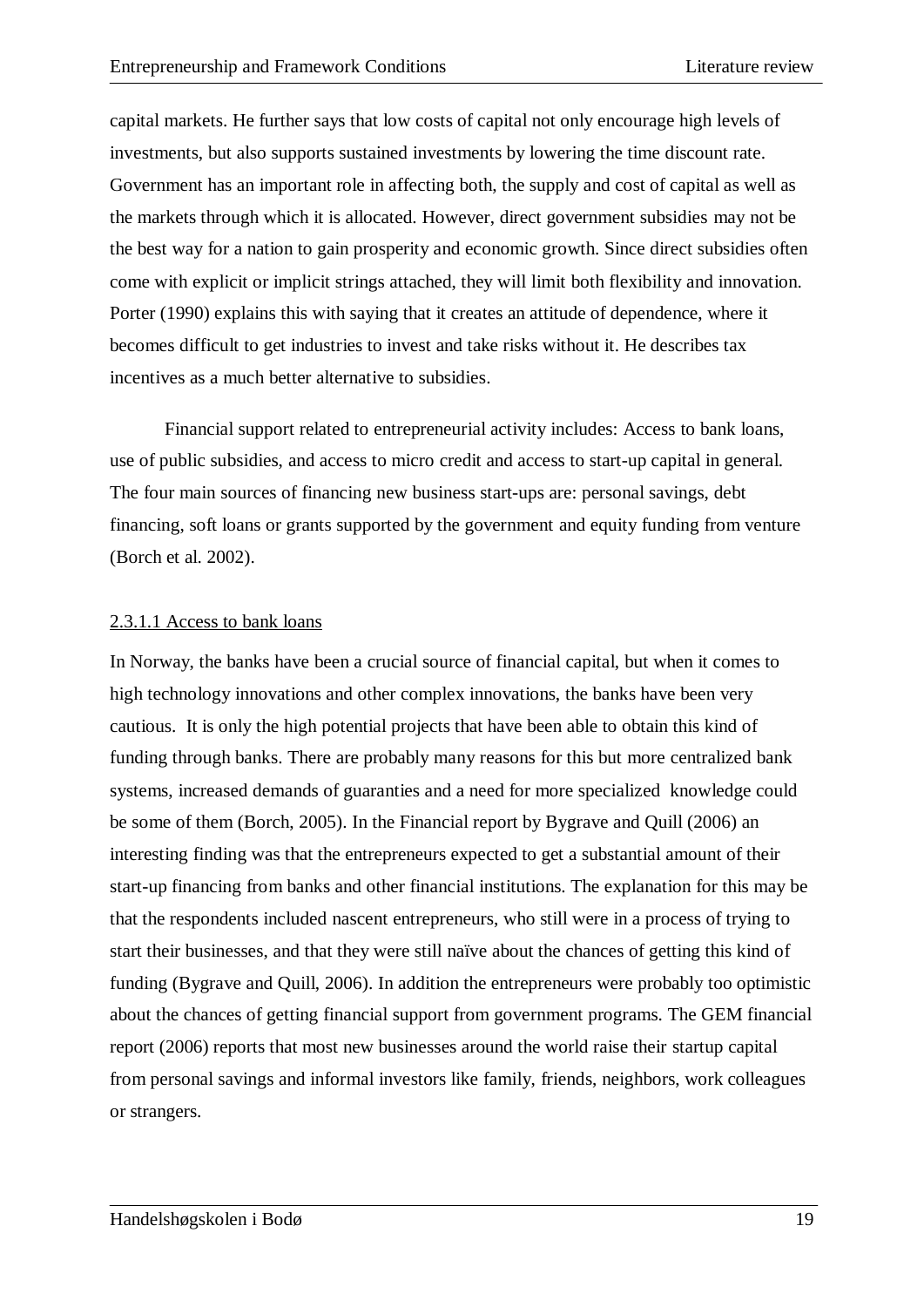Still, OECD (2007) concludes that compared to the rest of Europe the Norwegian banking system is efficient and have plenty available bank loans, including without collateral. In recent years, several of the major banks have also established investment funds and seedcapital funds, which have contributed to a highly needed type of financing.

#### <span id="page-20-0"></span>2.3.1.2 Use of public subsidies

The biggest contributors to financial recourses for new business start-ups in Norway are Innovation Norway, SIVA and The Research Council of Norway (Rotefoss and Nyvold, 2008). Through these organizations a numerous of loans, grants, subsidies and guarantees are available. In the report by Rotefoss and Nyvold (2008), "access to start-up financing" has a low score both on the entrepreneurship comprehensiveness index and on the innovation comprehensiveness index. There is a concrete policy objective in Norway to increase the amount of financing available to new and early-stage companies, but the report from 2008 shows several financing gaps in the supply of capital to new firms.

For years guarantees have been available through, amongst other, Innovation Norway to reduce the risk factor in connection with loans and operating credits from other financing sources (OECD-report, 2007). However, in recent years the government has removed several of these guarantee schemes. The guarantee covers losses up to 50% on loans granted by private banks. The problem with these guarantees is that they are rarely used. In 2006 and 2007 only six guarantees were put into effect. The main problem according to OECD is the stringent conditionality. Private banks must sell all assets serving as collateral for guaranteed loan before the guarantees will be in effect. OECD recommends to phase-out these guarantee schemes and instead government funds should be more productively used to further increase the availability of risk capital to entrepreneurs.

In 2006, 51374 new entities were registered in Norway. Of course not all of them applied for grants through Innovation Norway, but when considering that each year between 1100-1200 entrepreneurs receive a grant from Innovation Norway it indicates how few that actually get these grants (Holm and Ljunggren, 2007). Of the four public subsidies Innovation Norway controls, the entrepreneur grant, the BU-grant and partly the incubator grant, prioritize business start-ups in rural parts of each region. This means that it is hard for entrepreneurs in larger cities to get these grants.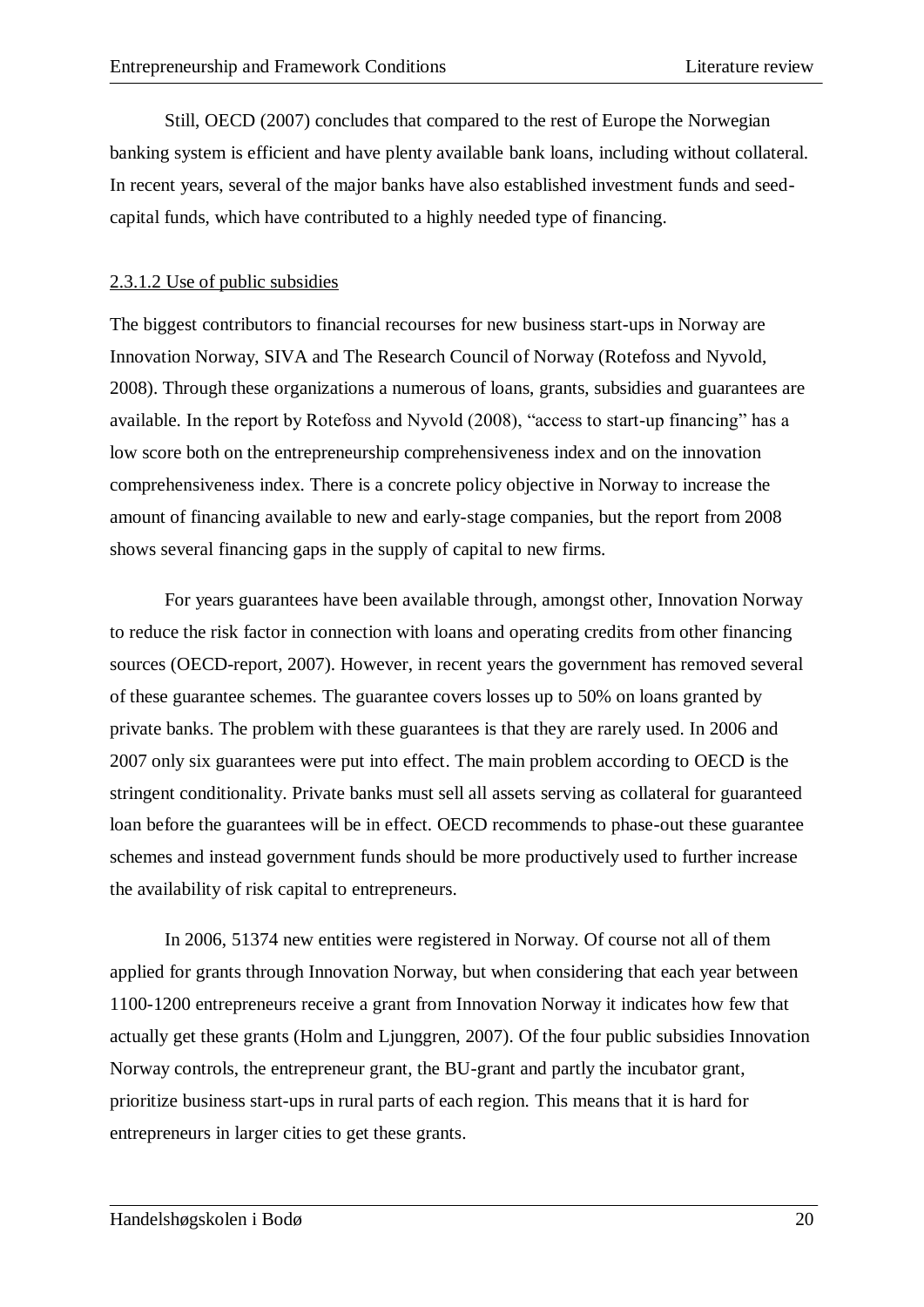#### <span id="page-21-0"></span>2.3.1.3 Access to micro credit

The two main micro credit organizations in Norway are; Network Credit Norway (NCN) and Innovation Norway (Holm &Ljunggren, 2007). There are however several banks and organizations that offer these kind of funding. Micro credit is an arrangement for small entrepreneurs or groups of entrepreneurs that give access to loans, competence and network. It is suppose to be gender neutral, but up until now it has been applied mostly by women and immigrants. This type of loan is not extensively used in Norway and two of the reasons for this are that they are small and expensive loans. They do however target new business startups and for that reason they contribute as an important source of early stage financing.

#### <span id="page-21-1"></span>2.3.1.4 Access to start up capital in general

This includes equity funding from venture, informal investors like family and friends, business angels and seed-capital funds both private and public. In 2006 the percentage of adults who were active informal investors in Norway was a little more than 4%. Compared to other countries that participated in GEM that year the number was not bad. But when looking at total informal investment as a percentage of GDP, Norway scored less than 0.4% which was amongst the lowest scores (Bygrave and Quill, 2006). When it comes to access to equity capital in Norway it seems that there are very few professional investors and that most of them are concentrated in the bigger cities, like Oslo (Borch, 2005). The average amount invested by business angels has remained low by international comparison for years. The OECD report (2007) finds that the private equity market in Norway is small and fragmented by European standards. OECD defines the equity market as one of the weakest capital offerings available to SMEs. One of two major problems according to OECD (2007) is that the borrowing conditionality for obtaining seed-capital from Innovation Norway is too restrictive and they recommend lightening these conditions. The other problem is the restriction on the class assets that can be invested in by insurance companies and pension funds and they recommend that these restrictions become more relaxed. In the survey conducted by OECD some investors indicated that there is no lack of capital but lack of good ideas and they mention problems with business plans. In the same survey the entrepreneurs do not agree and say that there is a lack of capital. Through this study I hope that the experts are able to shed some light and maybe clarify if this EFC still is considered a weakness or obstacle for entrepreneurial activity in Norway or maybe it has become strength.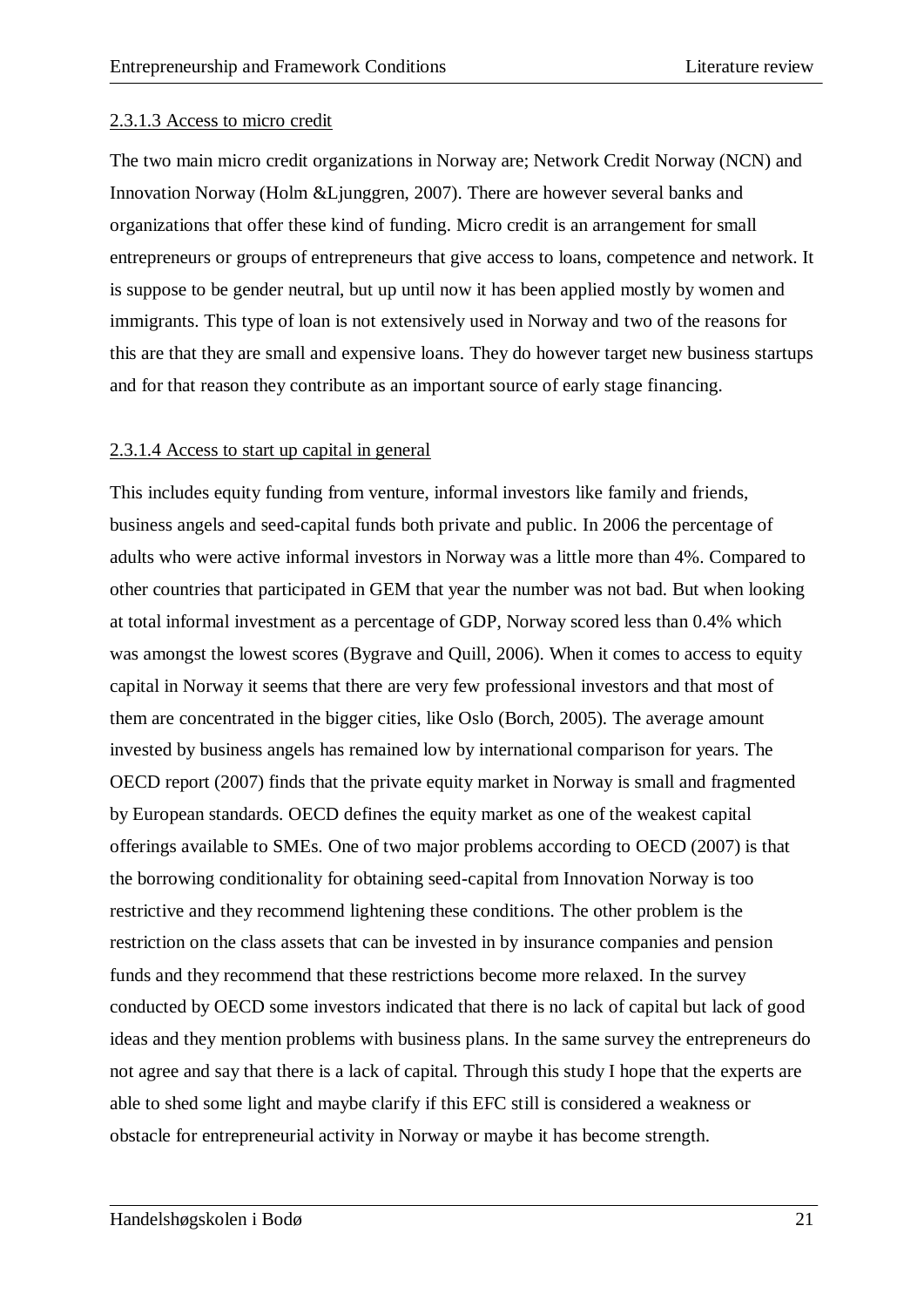#### <span id="page-22-0"></span>**2.3.2 Government policy**

Entrepreneurship policy is primarily concerned with creating an environment and support system that will foster the emergence of new entrepreneurs and the start-up and early-stage growth of new firms (Stevenson and Lundstrøm, 2005). Government policy is also considered to be an explicit regulator of entrepreneurship in the GEM model. It appears to be a consensus amongst economists that entrepreneurship is a phenomenon that can be addressed by policy makers, and that increased awareness and attention by policy makers is positively associated with the allocation of effort into entrepreneurship (Audretsch et al. 2007 a, b; Leibenstein, 1968). All levels of governments should have a strong interest in promoting entrepreneurship directly. In addition they should also consider the impact their decisions are likely to have on entrepreneurial activity (Acs and Szerb, 2007). Levie and Autio (2008) says that the optimal levels of entrepreneurship may vary for different economies depending on the stage of economic development, but that governments need to take entrepreneurs into account when designing and implementing policies.

A government can shape or influence the context and institutional structure surrounding businesses as well as the inputs they draw upon. Through their policies they can create new opportunities and pressure for new or continued innovations (Porter, 1990). Porter (1990) says that one of the most common mistakes governments make is that they are too preoccupied with short term economic fluctuations. Governments are prone to choose policies with easily perceived short term effects like subsidies, protection and arranged mergers. This Porter (1990) says will suppress innovations. The most beneficial policies for national growth are slow and patient ones, like factor creation, competition policies and upgrading demand quality. All of these are captured within the EFCs I am studying: financial support, government policy, government programs and education and training.

Norway does not have an overall innovation and/or entrepreneurship policy, but these topics are important focus areas in several strategy documents and policies for different sectors in society (Rotefoss and Nyvold (2008). The main responsibility for developing national innovation and entrepreneurship policies in Norway lies with three different ministries. These three are the Ministry of Trade and Industry, the Ministry of Education and Research and the Ministry of Local Government and Regional Development. In addition, three state owned enterprises play a vital role in the implementation of innovation and entrepreneurship policies. These are The Industrial Development Corporation of Norway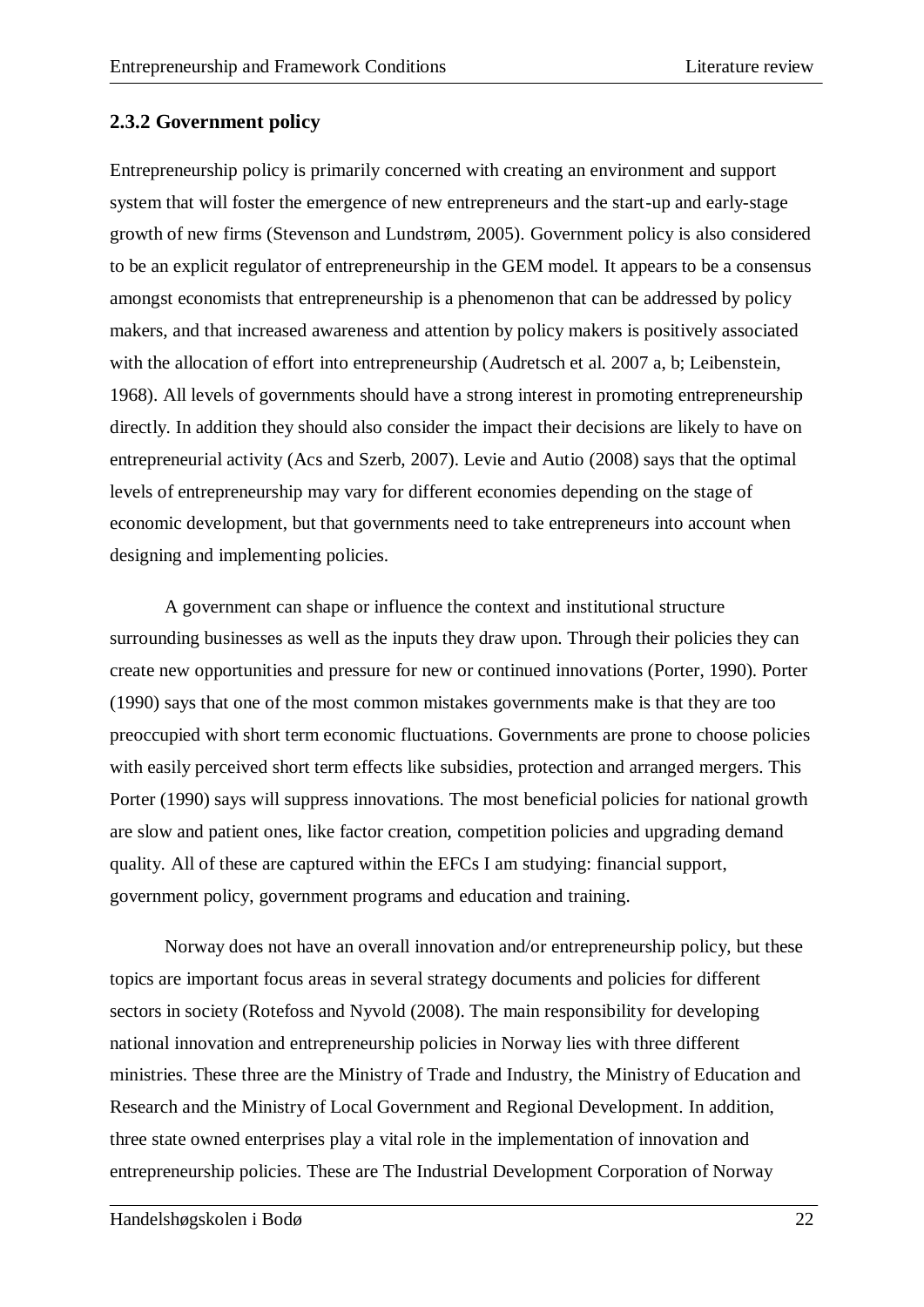(SIVA), Innovation Norway and The Research Council of Norway (RCN) (Rotefoss and Nyvold (2008). This is shown in the figure 1.2 underneath.



<span id="page-23-0"></span>**Figure 2.1 Major stakeholders of Entrepreneurship and SME policy**

The report made by Rotefoss and Nyvold (2008), found that the general policy in Norway concerning entrepreneurship is favorable. This means that the Government has set specific targets and policy objectives for entrepreneurship including a national development plan. However when it comes to the policy structure the score is relatively low. Part of the explanation for this is that there is no official politician responsible for entrepreneurship or enterprise development and there is also a lack of plans that cope with identifying and removing obstacles to entrepreneurial activities.

Government regulations can directly affect entrepreneurial firms (Kirzner, 1997a). Complex regulations and delays in obtaining the necessary permits and licenses may increase the duration of the start-up process, which again can reduce entry because the window of opportunity may have passed by the time all regulations are compiled (Klapper et al., 2006). In addition unpredictable and demanding regulations pushes up compliance costs which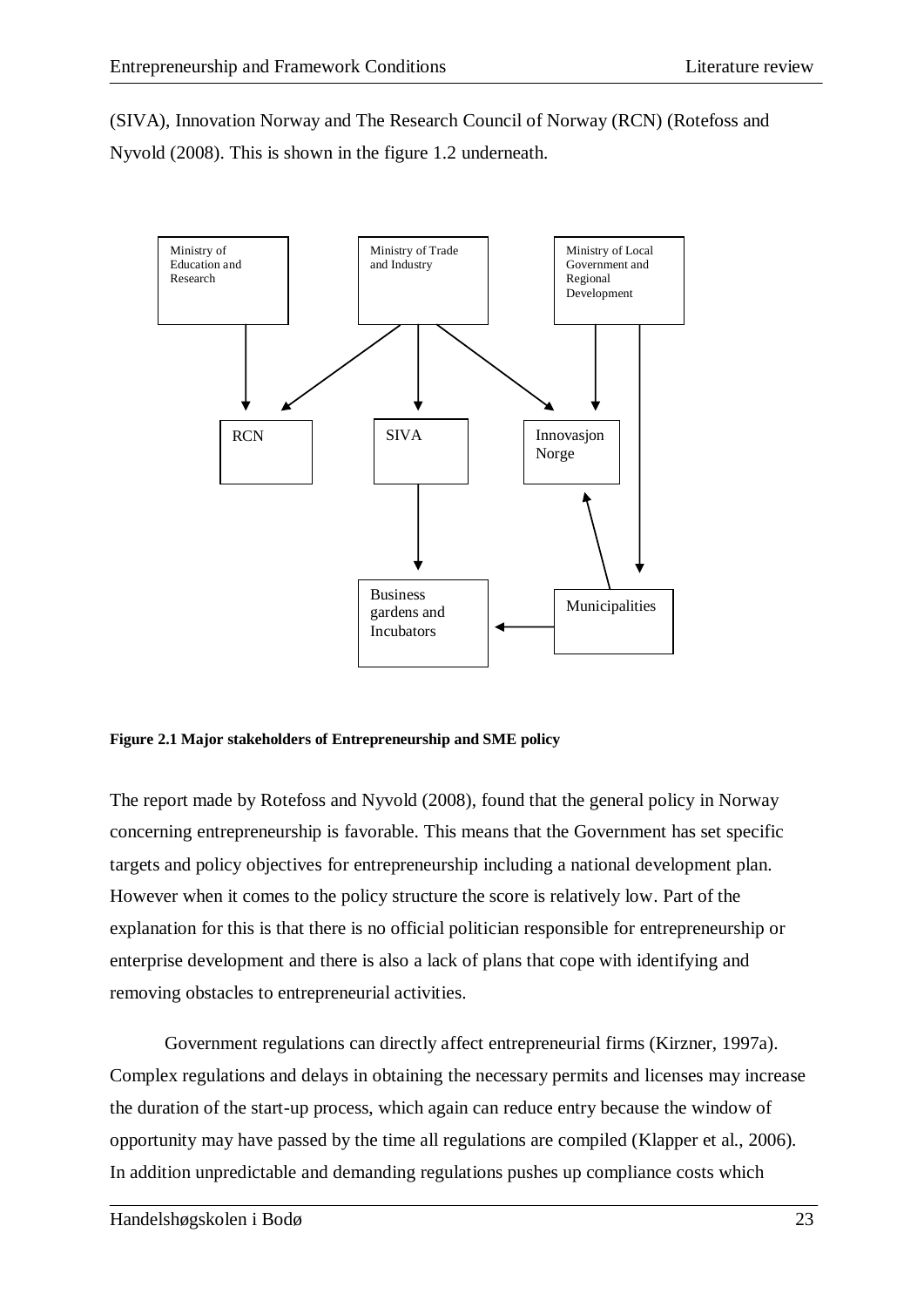negatively impacts the profitability, and the firms' ability to use their retained earnings to fuel growth (Levie and Autio, 2008). However, if a country wants to promote high growth startups, reducing entry regulations will in most cases not achieve this. Acs and Szerb (2007) say that in these cases both labor market reforms and financial market reforms are needed. They also say that it is important that all levels of government are committed to analyzing the costs and benefits of new regulations before adopting them and where possible, create appropriate allowances for streamlined procedures for new businesses.

Taxes impose a direct financial cost on firms which affect their profitability and growth (Baumol, 1990). Glodfarb and Henrekson (2003) say that there are evidence that correctly applied tax policies may provide incentives for innovation and growth of firms. In Norway the government offers no concessional or favorable tax rates to new business startups. Neither is there any tax incentives used to encourage venture capital investments in early stage ventures. There is however tax incentives used to encourage informal investment and R&D activities in firms (Rotefoss and Nyvold (2008). This model or effort is called "Skattefunn". This scheme is neutral between qualifying projects, regions, sectors and the taxposition of qualifying businesses. "Skattefunn" provides a 20% deduction on R&D costs up to NOK 8 million, per firm, per year for internal projects. This scheme was introduced in 2002 to encourage private R&D and innovations within businesses and has received strong support from the business sector in Norway.

#### <span id="page-24-0"></span>**2.3.3 Government programs**

Government programs is concerning the presence of direct programs to assist new and growing firms at all levels of government. Through specific support programs, governments can facilitate the operation of entrepreneurial firms by addressing gaps in their resource and competence needs. This includes both subsidies and correcting failure of the market to cater such needs (Levie and Autio, 2008). As with all the EFCs in the GEM model, government programs have a direct effect on attitudes, activities and aspirations amongst aspiring entrepreneurs. Government programs support entrepreneurial firms through different programs which provide subsidies, material and informational support and by doing so, reduce transaction costs for the firms and enhance the human capital of entrepreneurs (Shane, 2002). Enlarging the amount of innovative entrepreneurship has for a long time been the aim of the Norwegian government and both Schumpeter (1934) and Baumol (1990) finds that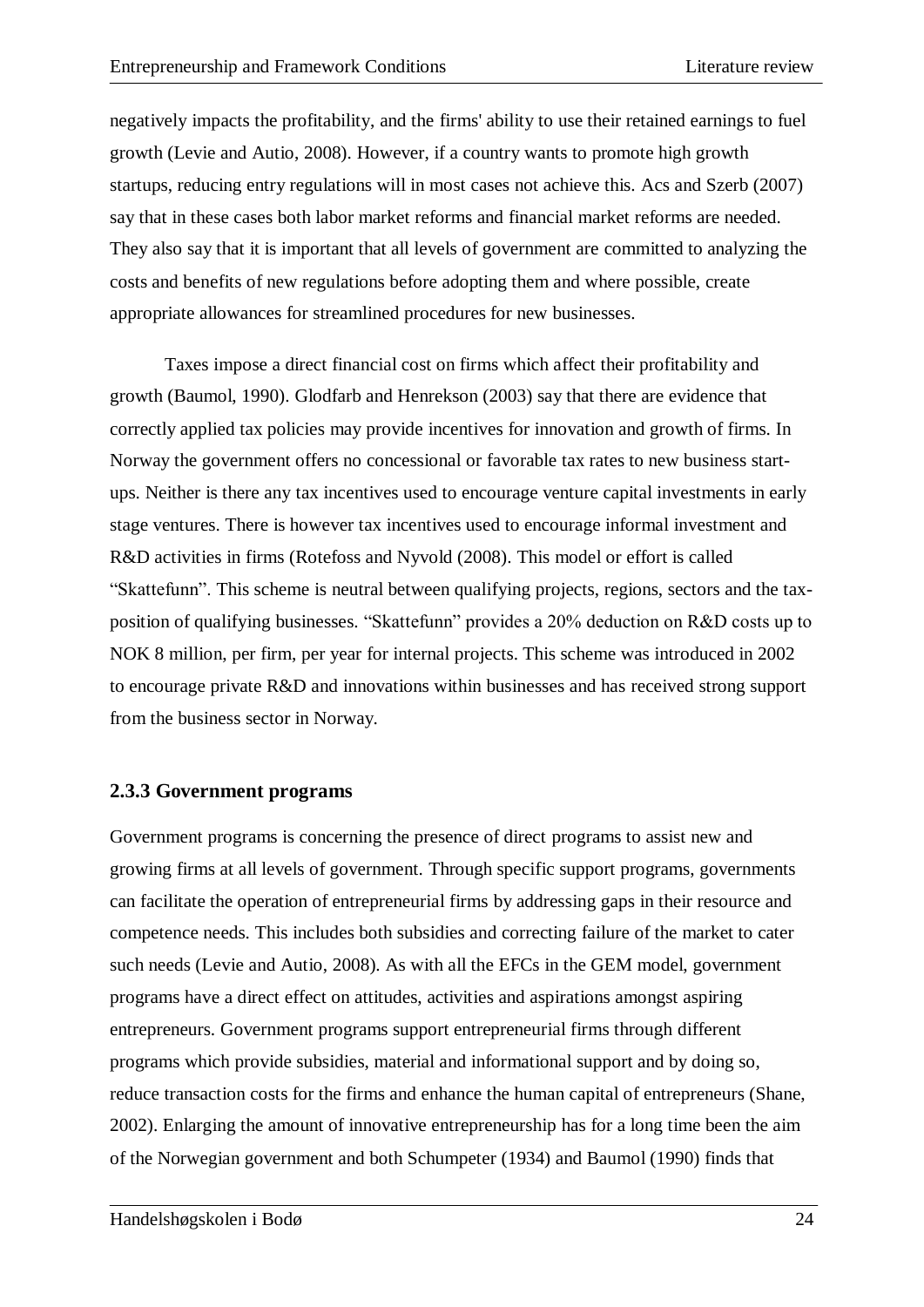institutional arrangements or other social phenomena affect the quantity of entrepreneurial efforts. Several programs have been launched through the three ministries responsible for entrepreneurship and through the public agencies and organizations that answer to one or more of these ministries in Norway. In the following I will briefly present important institutions and programs that promote entrepreneurship in Norway.

#### <span id="page-25-0"></span>2.3.3.1 Innovation Norway

In promoting entrepreneurship outside the school system Innovation Norway plays an important role. Innovation Norway is the main actor when it comes to counseling, information and financial support to entrepreneurs in Norway. The enterprise has a wide range of programs aiming to promote entrepreneurship. However, only a few of them are directly aimed towards new business start-ups and/or nascent entrepreneurs. Innovation Norway has four different public subsidies for early stage entrepreneurs (Holme and Ljunggren, 2007):

- 1. The Entrepreneur grant
- 2. The BU-entrepreneur grant
- 3. The Incubator grant
- 4. The Innovator grant

But as for all seed- capital funds, funding at an early stage of a new business start-up involves higher risks and therefore the funding mostly applies for the projects that have a high potential of value creation (Innovation Norway.no, 2009 ). In addition most of these grant programs are regional policy means, which prioritize business start-ups in rural parts and regions. In promoting entrepreneurship outside the school system, Innovation Norway also contribute with financial support in programs aimed towards entrepreneurs with more practical experiences. These programs are mostly initiated through private organizations and consultants.

#### <span id="page-25-1"></span>2.3.3.2 The Industrial Development Corporation of Norway (SIVA)

SIVA is a state owned enterprise whose focus is on developing strong local environments by providing investment capital, competence and networks for SMEs. Institutions included in their enterprise are science parks, innovation centers, incubators and business gardens. Even though SIVA also promotes entrepreneurship outside of the school system most of these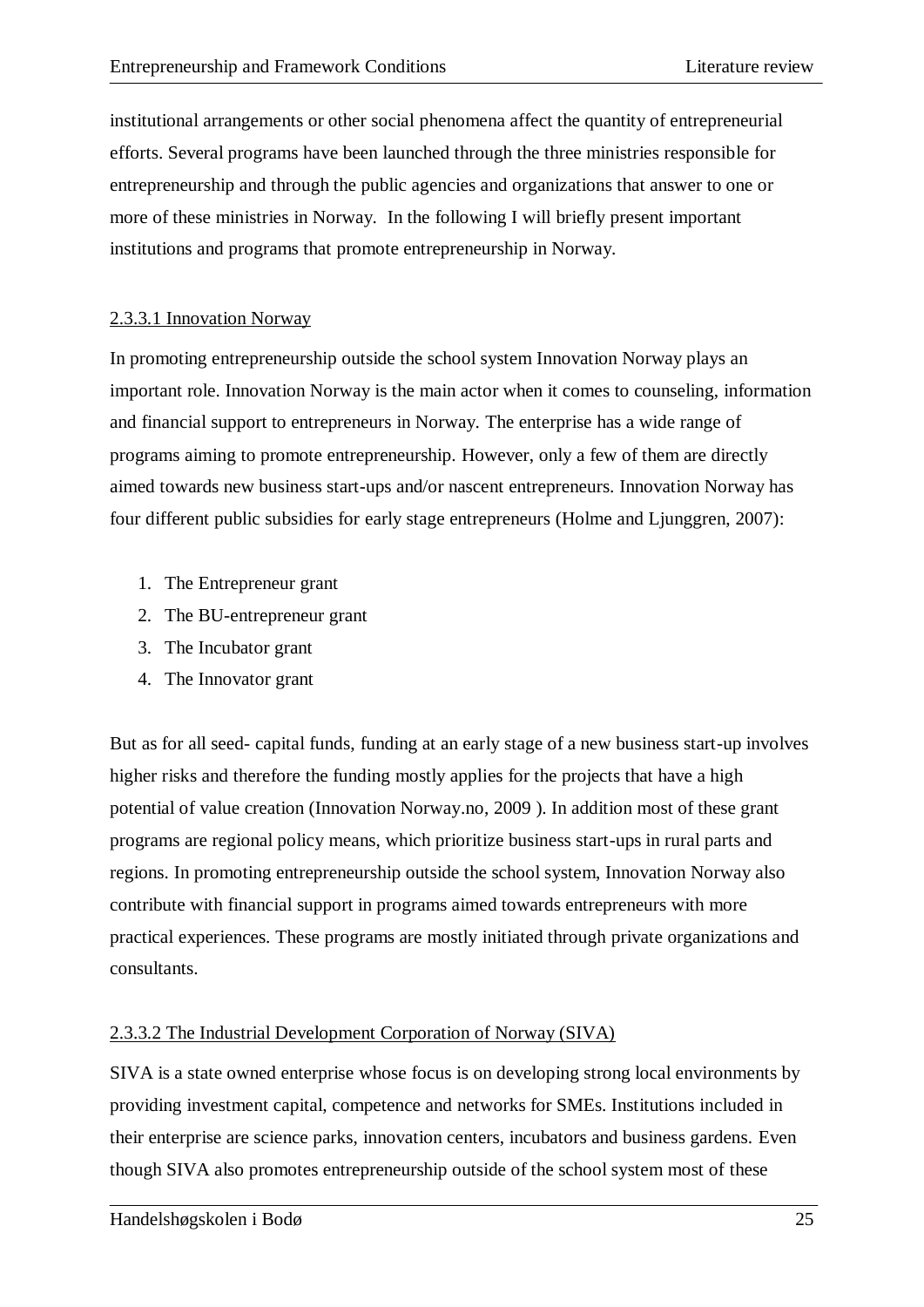institutions are closely related to educational institutions. The Junior Achievement – Young enterprise Norway is also an organization that teaches business skills to students through different programs and is composed of local managers, school leaders and representatives from public sectors (Rotefoss and Nyvold (2008).

#### <span id="page-26-0"></span>2.3.3.3 Start Norway, Europrise Norway, The Norwegian School of Entrepreneurship and Bedin.

These enterprises are also closely related to educational institutions in Norway. Their common goal is to provide knowledge, information and also simplify the process of establishing and running business enterprises in Norway (Rotefoss and Nyvold (2008).

#### <span id="page-26-1"></span>2.3.3.4 The Research Council of Norway

The Research Council of Norway also has several support programs to enhance innovation activities within clusters and in different regions of Norway. These programs involve several types of actors and long term development processes.

The quantity and quality of perceived opportunities may be enhanced by national conditions such as economic growth, population growth and cultural and national entrepreneurship policies (Bosma et al. 2008). In addition demographic differences in perceived entrepreneurial capabilities should not be ignored. Policy programs may explicitly target groups exhibiting low shares of perceived capabilities as well as low shares of actual capabilities. The perceived capabilities for starting a business in an innovation-driven country is on an average lower than what's found in efficiency-driven countries. This can be explained by the perception on an "average". In Norway the average business is associated with higher required skills than what is in efficiency-driven countries (Bosma et al. 2008). Enhancing the perception of capabilities and skills is something in which government programs can contribute to in a positively way.

#### <span id="page-26-2"></span>**2.3.4 Education and training**

Education and training is one of the most used means to encourage entrepreneurial activity within a nation. For new entrepreneurship the entrepreneur's human capital, as expressed in his or her education, experience and skills, constitutes the most important initial resource endowment (Wright et al., 2007). Training and educating entrepreneurs is according to Levie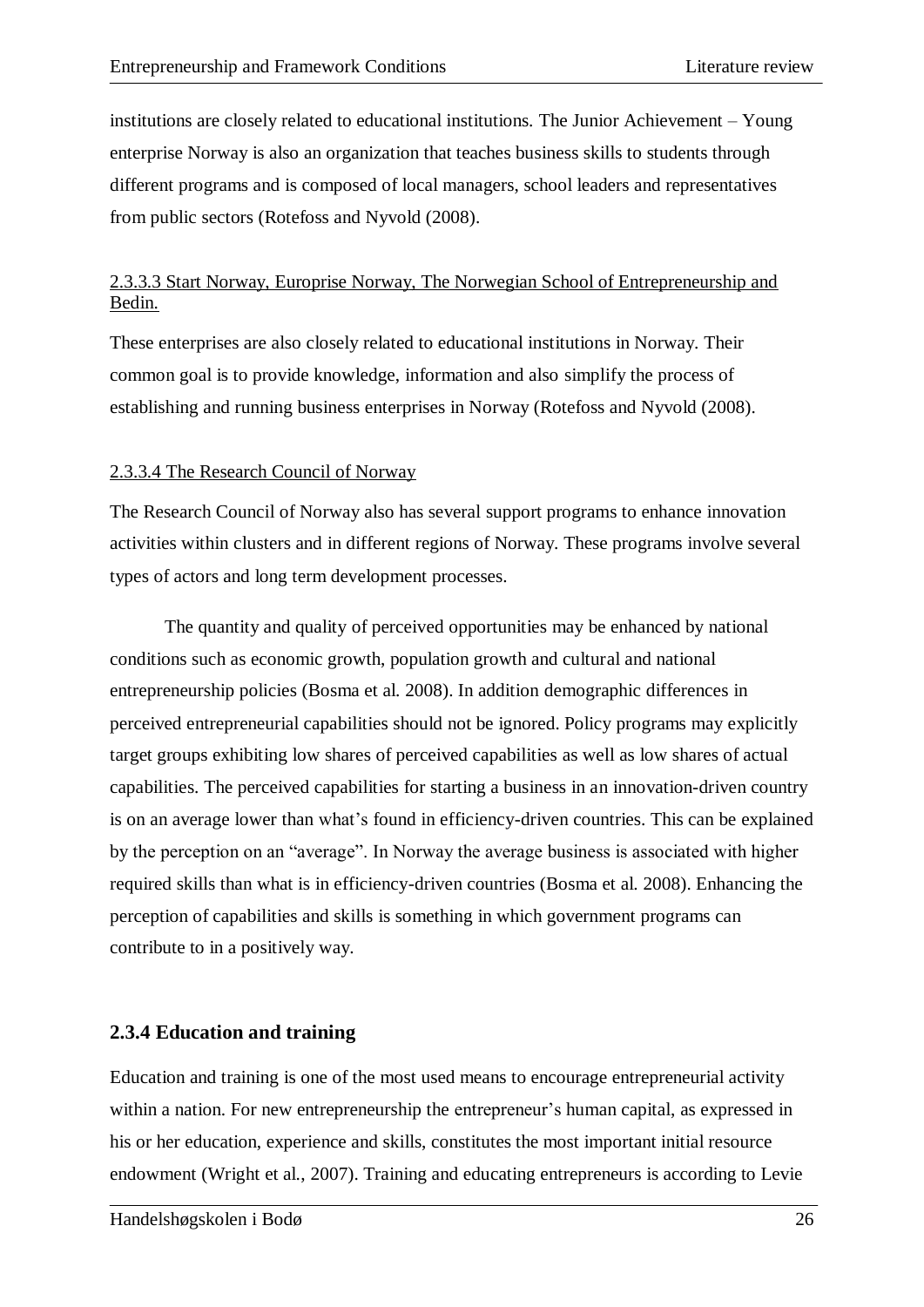and Autio (2008) expected to enhance the supply of entrepreneurship through three different mechanisms:

- 1. Through providing instrumental skills required to start up and grow a new business.
- 2. Through the enhanced cognitive ability of individuals to manage the complexities involved in opportunity recognition and assessment and also in the creation and growth of new organizations.
- 3. Through the cultural effect on students attitudes and behavioral dispositions.

Research has shown that highly specialized education programs on entrepreneurship is not suited to provide the broad based and practical training required to teach entrepreneurial skills. The best results of enhanced entrepreneurial potential is obtained through highly practice-oriented training, by addressing a broad set of management, leadership and organizing skills and by emphasizing discovery-driven and contingency approaches to business planning ( Levi and Autio, 2008). Norway was one of the first countries that developed a national strategy plan for entrepreneurship in the school system. The governments' goal has for many years been to increase the number of business start-ups and particularly those having growth ambitions and potential. One of the main agents in obtaining this has been through the education system. In 2004 the government launched a strategy plan for entrepreneurship in education and training including teacher training. The vision for the government is:

*"Entrepreneurship in the education system shall renew education and create quality and multiplicity in order to foster creativity and innovation"* (Rotefoss and Nyvoll, 2008).

This strategy document is the most explicit national entrepreneurship policy document in Norway. In the global GEM report from 2000 a strong coherence was detected between higher education and the level of entrepreneurial activity within a country. Perceived barriers to entrepreneurship like financial support and legal formalities also seem easier to overcome; the higher education and training aspiring entrepreneurs have (OECD, 2007). By placing entrepreneurial education at the center of its entrepreneurship policy, Norway experienced a significant increase in the early stage entrepreneurial activity rate in 2006. Even though direct effects of policy initiatives are hard to detect, most likely some of it can be related to this effort (OECD, 2008). However, the OECD report (2008) finds that some of the programs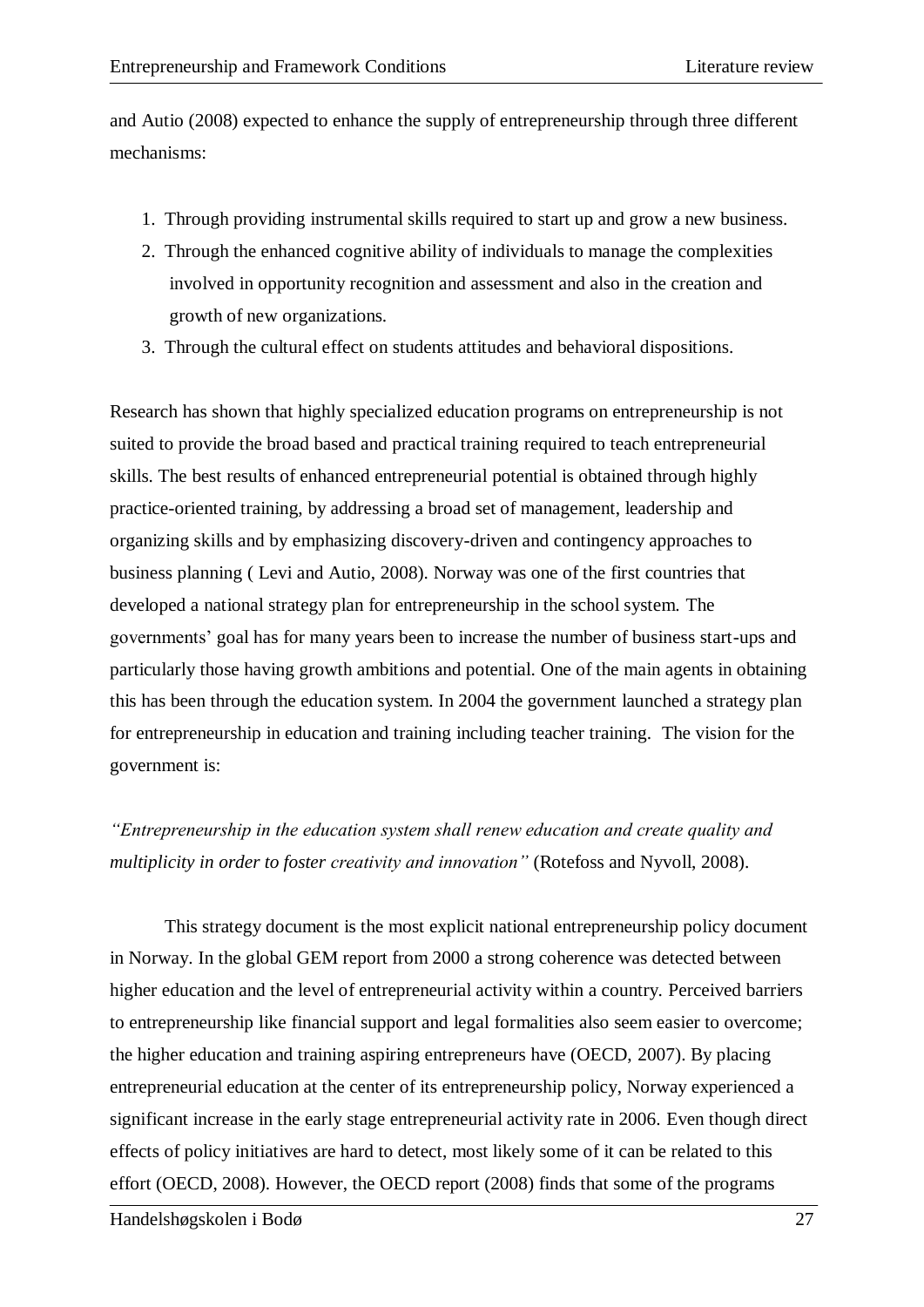targeted towards specific professions are not sufficiently developed, and recommends that entrepreneurial education on university level is strengthened by better targeted programs.

Porter (1990) describes education and training as the single greatest long term leverage point available to all levels of government in upgrading industry. Research has shown that many of the most successful industries have strong ties to universities and technical schools. In Porters (1990) study of nations competitive advantage, he found that nations that had invested heavily in education, had advantages in many industries that could be traced to human resources. World standards for businesses and human resources are high, and achieving these standards demands involvement from the government. There seem to be an agreement that attaining a high level of education, positively influences the probability of becoming involved in a business start up process (Reynolds et al., 1999).

Norway has several state owned enterprises whose main objective is to encourage commercial activities and develop links between educational institutions, research centers and the industry. The SIVA network is the biggest one. In promoting entrepreneurship outside of the school system both SIVA and Innovation Norway plays an important role. There are several initiative and courses in entrepreneurship in adult education. The OECD report (2008) suggests that these programs could be better integrated with existing active labor market policies. The number of social assistance beneficiaries in Norway is relatively high for a low unemployment country and by addressing these beneficiaries it could enlarge the pool of potential entrepreneurs. Entrepreneurship in education is perceived as an important tool in fostering a culture for entrepreneurship and positive attitudes towards entrepreneurs. Since Norway started participating in GEM the Norwegian experts has for several years pointed out lack of entrepreneurial education as being one of the problem in increasing the number of new business start-ups. In light of the reviewed litterateur and the results from both 2005 and 2008 the analysis will show if there has been improvements and if so, are they adequate?

Based on the literature review, the importance of adequate Entrepreneurial Framework Conditions have been demonstrated. Financial support is the most widely recognized regulator of allocation of effort to entrepreneurship. Through government policies, the government has the ability to affect all the conditions necessary to foster more entrepreneurs and more entrepreneurial activities. This can be done both through government programs and through a numerous of other efforts like education and training. Education and training is one of the most used means when governments try to encourage more entrepreneurial activity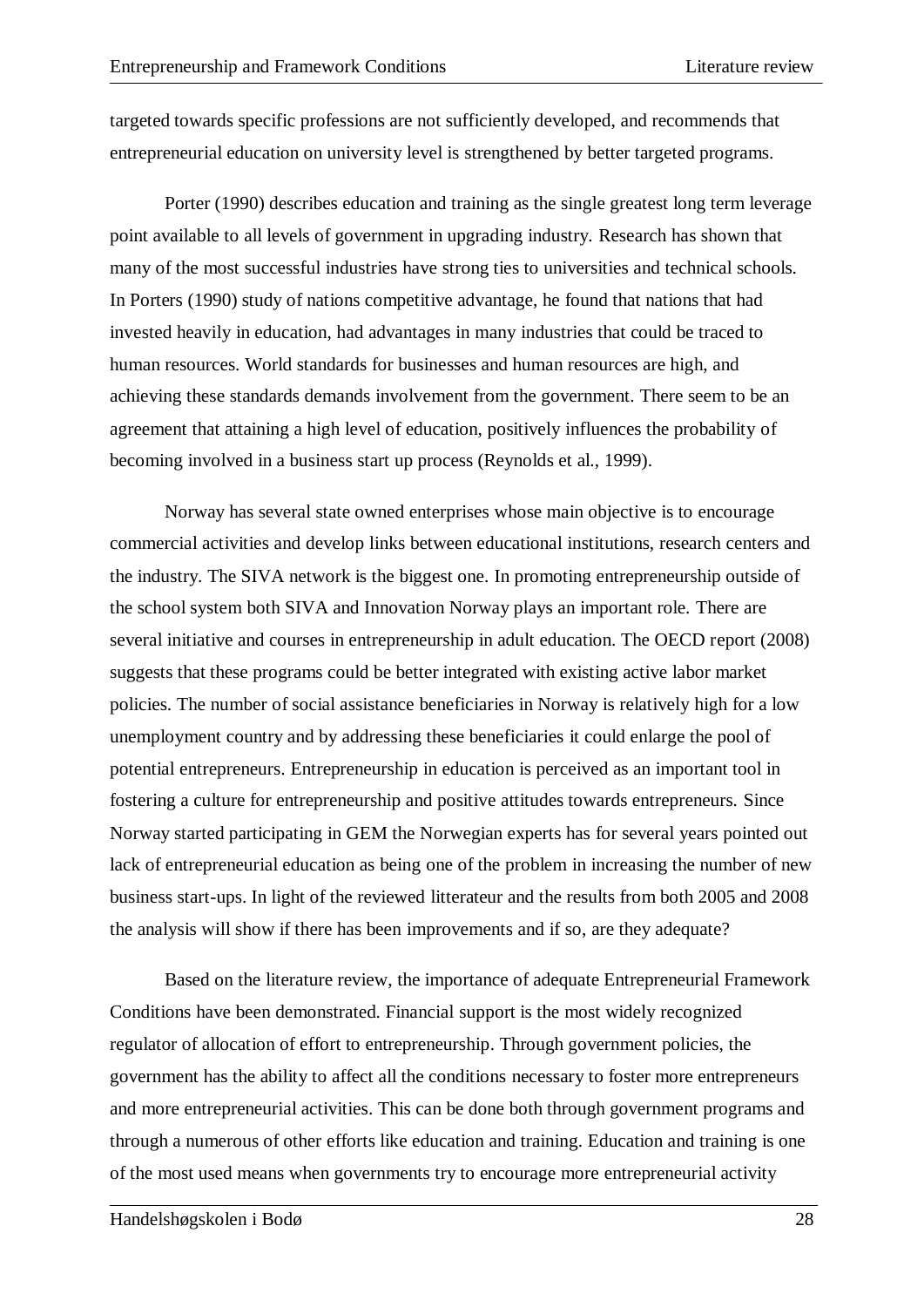within a nation. It is therefore reason to believe that the Norwegian expert panel will have both knowledge and opinions about these conditions.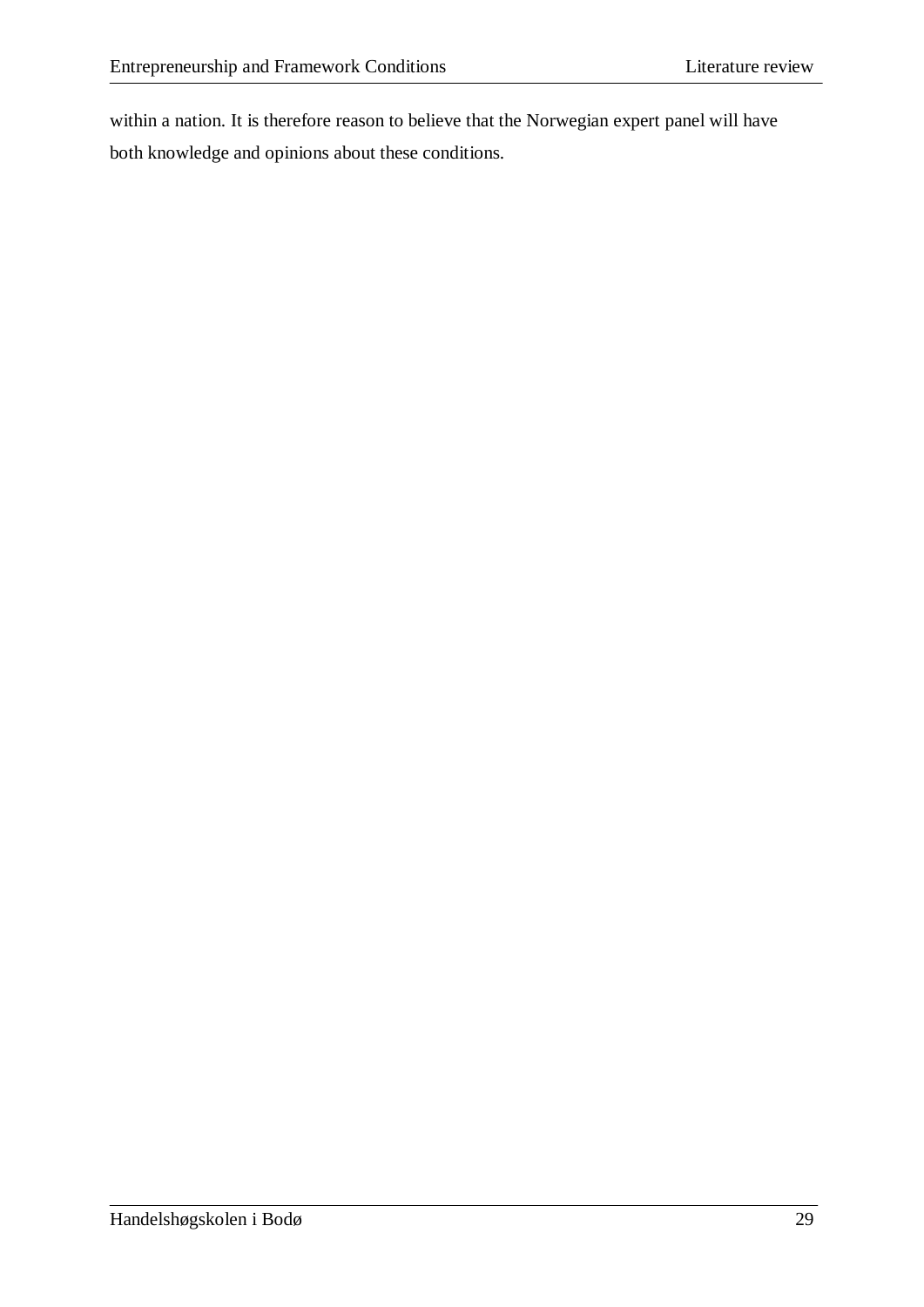# <span id="page-30-0"></span>**3. METODOLOGY**

### <span id="page-30-1"></span>**3.1 What is methodology?**

Methodology is a tool or a procedure to solve problems so that you are able to obtain new cognition (Holme and Solvang, 1996). All the means that contribute to this goal is considered a method or methodology. The starting point for the choice of methodology should be the research problem so that all the data that needs to be collected is collected in a way that clarifies the research problem (Falkenberg, 1985). Recent years decline in early stage entrepreneurial activity in Norway can possibly be related to weaknesses within the framework conditions. Some of these framework conditions have been under investigation during my research. Underneath I present the methodology I have chosen for my thesis.

### <span id="page-30-2"></span>**3.2 Research design**

Research design is like a superior strategy and will vary according to the underlying philosophical position of the researcher. It is about organizing research activity, including the collection of data, to achieve all of the research aims (Easterby-Smith et. al., 2008). The research design is also a discussion about the challenges in the research and how the researcher intends to solve them. The choice you make may have an effect on the validity and the reliability of your research. Saunders et al. (2007) says that a researcher should always have valid reasons for all of his or her research design decisions and that the justification needs to be based on the research question. Choosing a research design will depend on how much information you have about your topic and what ambitions you have in terms of analyzing and explaining contexts (Gripsrud, et. al., 2004). When deciding what research design to use in my thesis, I had to review what kind of information I needed in order to answer my research question. To get a theoretical understanding on how framework conditions relate to entrepreneurship I had to explore secondary data on framework conditions, for businesses in general and specifically for new business start-ups.

Johannessen et al. (2004), say that when choosing a research design there are two main directions to choose from; quantitative and qualitative designs. Quantitative designs are recognized through their focus on finding the extension of a phenomenon and often include questionnaires and experiments. They are used to generalize from a sample group to a larger population. Criticism of quantitative designs is that these designs do not dig deep enough into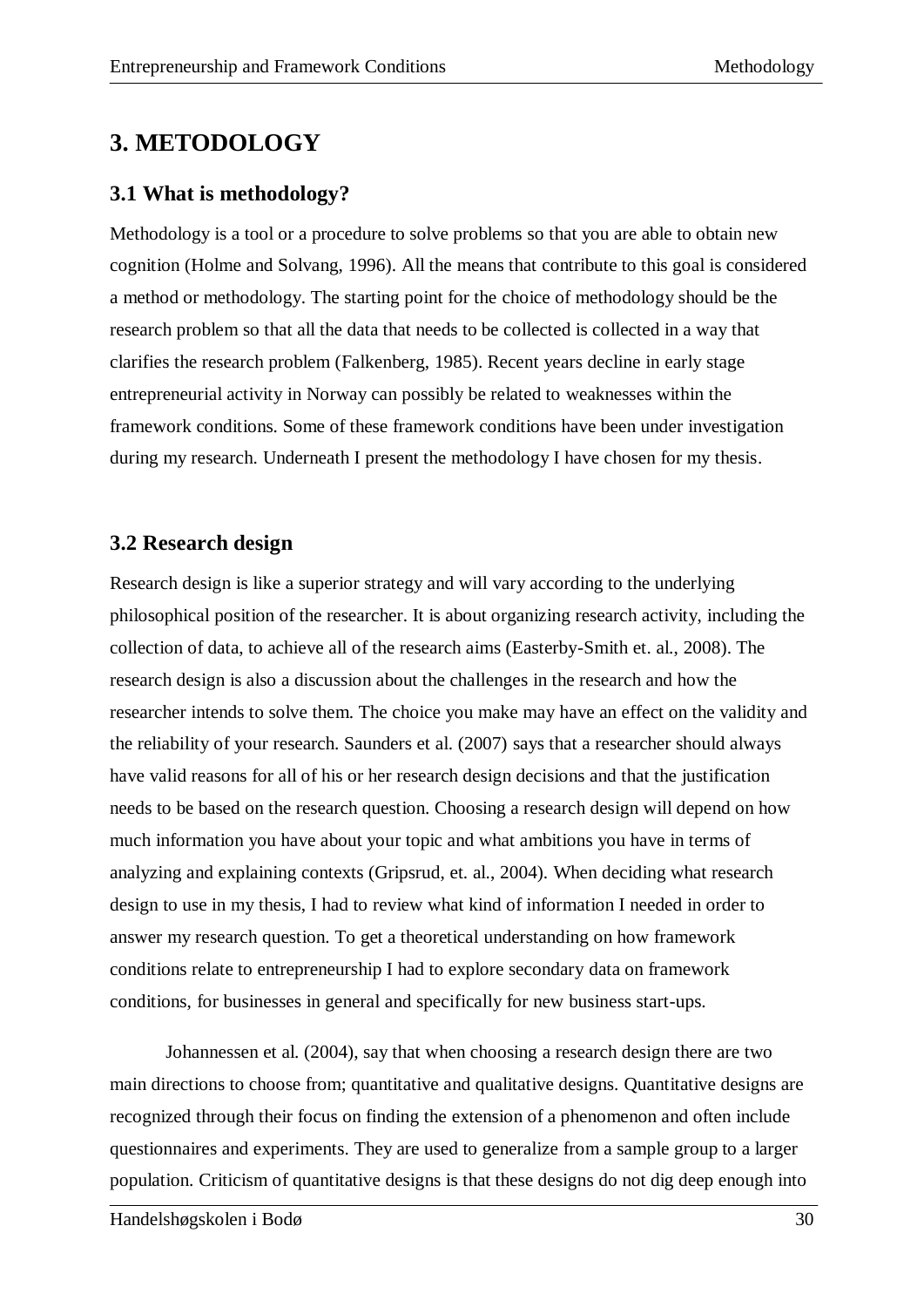a phenomenon to understand why the phenomenon is happening. Qualitative designs digs deeper into a phenomenon and generates rich detailed data that leave participants perspectives intact. Three types of main qualitative methods can be mentioned: Interview, observation, and diary method. There is also a third alternative as far as methodology is concerned. Saunders et al. (2007) says that using multiple methods for collecting and analyzing data is increasingly advocated within business and management research. He further says that there are two major advantages in using multiple methods within the same research project. The first on is that if there are different purposes, one can use different methods. The second one is that it enables triangulation to take place. This just means that the researcher can, as an example, use both group interviews and data from a questionnaire that may have been collected by other means.

The research design I have chosen for this thesis is a multiple method. I have used data from both a questionnaire and interviews of entrepreneurial experts in Norway. However, even though the questionnaire data were collected using quantitative methods, they were used for a qualitative purpose. Since the purpose of my thesis was to generate new theory on how certain EFCs relate to entrepreneurship, both type of data were used from two different years. By using data from 2005 and 2008 I was able to compare all of the data and at the same time map changes in the framework conditions that applied for those two years.

### <span id="page-31-0"></span>**3.3 Research strategy**

General research strategies can be classified into three groups of approaches, explorative, descriptive, and explanatory (Hellevik, 2002). The descriptive approach is primarily used when the researcher want to show the facts and/or the characteristics of a specific phenomenon. The explorative approach is used when the researcher knows little about the phenomenon. The explanatory approach is used when the researcher wants to establish causal relationships between a number of variables in order to show connections and influences between these variables.

A descriptive design can be used whether you choose to do a qualitative or a quantitative research. Usually the qualitative method is used in an explorative phase to identify critical factors and variables (Nyeng, 2004). These identified factors and variables can then be operationalized and used in quantitative studies that have more of an explanatory purpose. Mixed data collection techniques and analysis procedures are used either at the same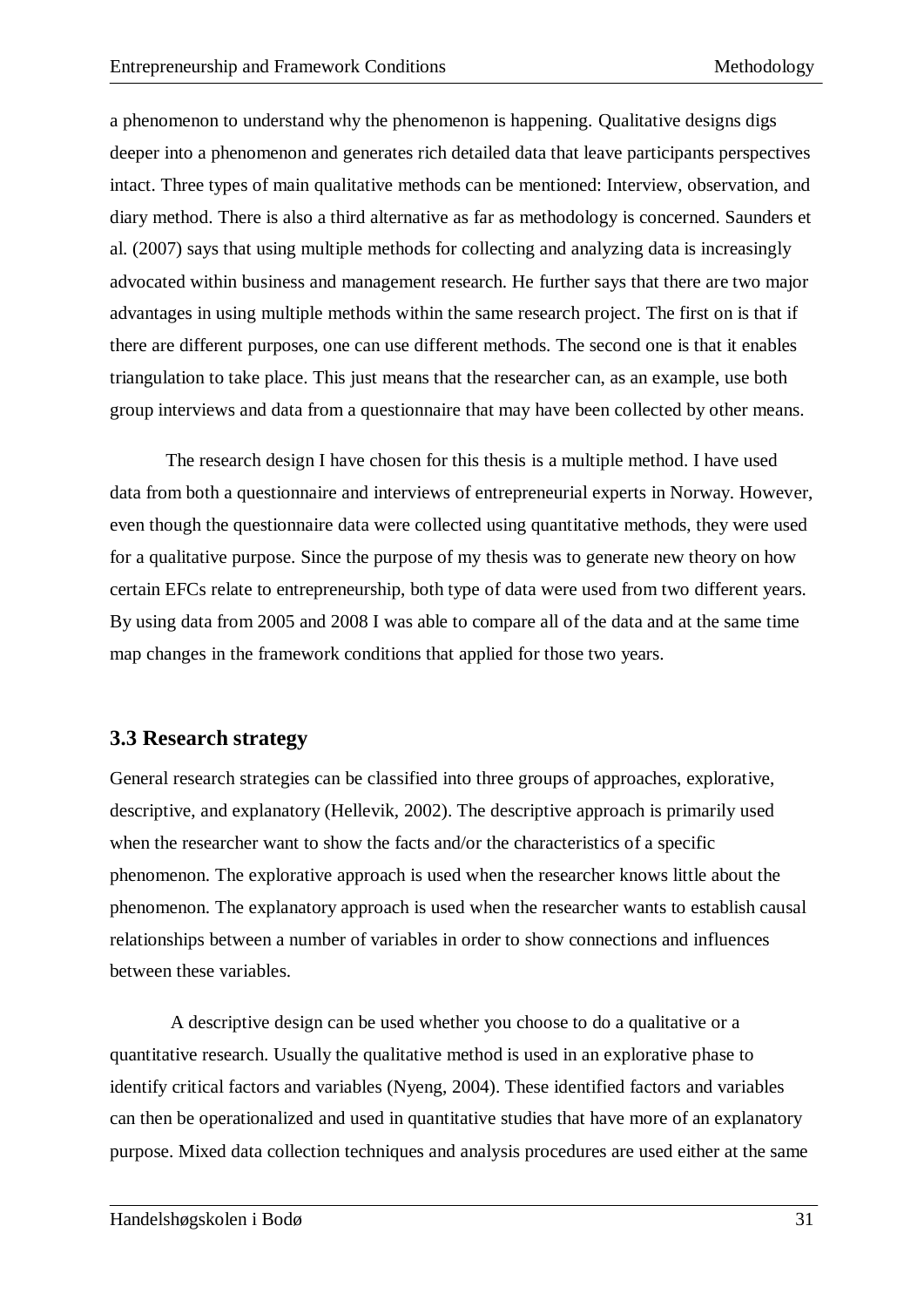time or one after the other, but they are never combined. This means that quantitative data are analyzed quantitatively and qualitative data are analyzed qualitatively (Saunders et al., 2007).

In order to describe the framework conditions for entrepreneurship in Norway and how they relate to entrepreneurial activity, my design is a combination of explorative and descriptive. Saunders et al. (2007) says that an exploratory study is a valuable means of finding out "what is happening", and that it is a useful strategy when the researcher is unsure of the precise nature of the problem. Further, Saunders et al. (2007) says that the object of a descriptive research is to portray an accurate profile. This thesis is trying to combine these two by both creating a profile for the four EFCs under investigation and finding out what happens with entrepreneurial activity when certain conditions apply.

When working on a research strategy you also have to consider how and why you are reading your literature. In some projects literature is red to help with identifying theories and ideas that can be tested with help of data. This is known as a deductive approach (Saunders et al., 2007). The other alternative is to explore the data and to make theories from them that will be related to the literature. This is known as the inductive approach. The inductive approach is the most common way to collect and present data if your philosophical stand is on the constructionist side. We often divide our choice when it comes to research method, into quantitative and qualitative methods, but these methods are secondary to questions of paradigm, which is the basic belief system or world view that guides the investigation (Saunders et al., 2007). Usually if the researcher prefers to work with an observable social reality and that the end product of a research can be law-like generalizations the researcher will adopt the philosophical stance of the natural scientist. This is also a reflection of the principles of positivism (Saunders et al., 2007). Researchers who are critical to the principles of positivism argue that rich insights into a complex world are lost if the complexity is reduced to a series of law-like generalizations.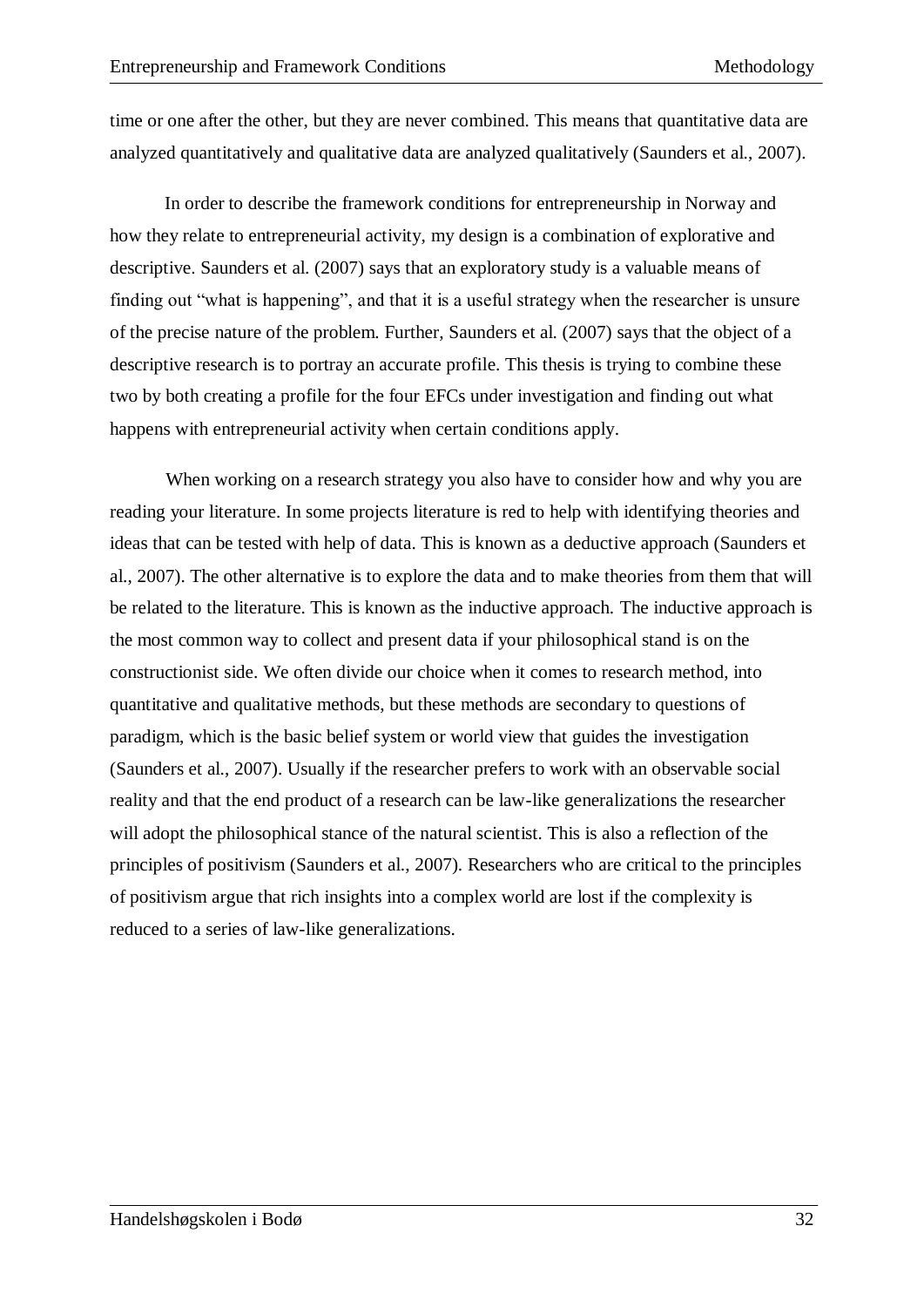#### <span id="page-33-0"></span>3.3.1 Secondary data

When choosing a research design or strategy you also choose how different type of data helps you answer your research question. Data can be in many forms of primary data or secondary data. Primary data means collecting new data specifically for that purpose whereas secondary data means reanalyzing data that have already been collected for some other purpose (Saunders et al., 2007). Secondary data includes both raw data and published summaries and it can be both quantitative and qualitative data. These data are principally used in both descriptive and in explanatory researches (Saunders et al., 2007). The main advantage by using secondary data is that it saves resources like time and money (Ghauri and Grønhaug, 2005). As a consequence of this you may be able to analyze much larger datasets and you could spend more time and effort analyzing and interpreting the data (Saunders et al., 2007). Using secondary data are also likely to be higher quality data than what could be obtained by collecting your own. It also provides a source of data that is both permanent and available by others, which means that the data and your research are more open to public scrutiny (Saunders et al., 2007).

In my thesis I have had access to several data sets, both qualitative and quantitative with most of it being secondary data. I will later argue how some of my data can be considered primary data. The disadvantages that are important to be aware of are that secondary data might be inappropriate for your research question. This is for the simple reason that the data was initially collected for a different purpose. Another disadvantage is that if much of the secondary data you use is in published reports, the processed data will have been aggregated in some way. The definitions of data variables may not be appropriate for your research question or objectives (Saunders et al., 2007). All of the data used in my thesis is based upon raw data that has not been aggregated in any way. And even though the data initially were collected for a different purpose, they fit the purpose of this thesis perfectly.

The secondary data that GEM has collected through surveys and expert interviews has been very useful in the exploring phase, to get an understanding of the relationship between framework conditions and entrepreneurship in Norway. But most importantly these data are the foundation for the theory development and being able to answer my research question.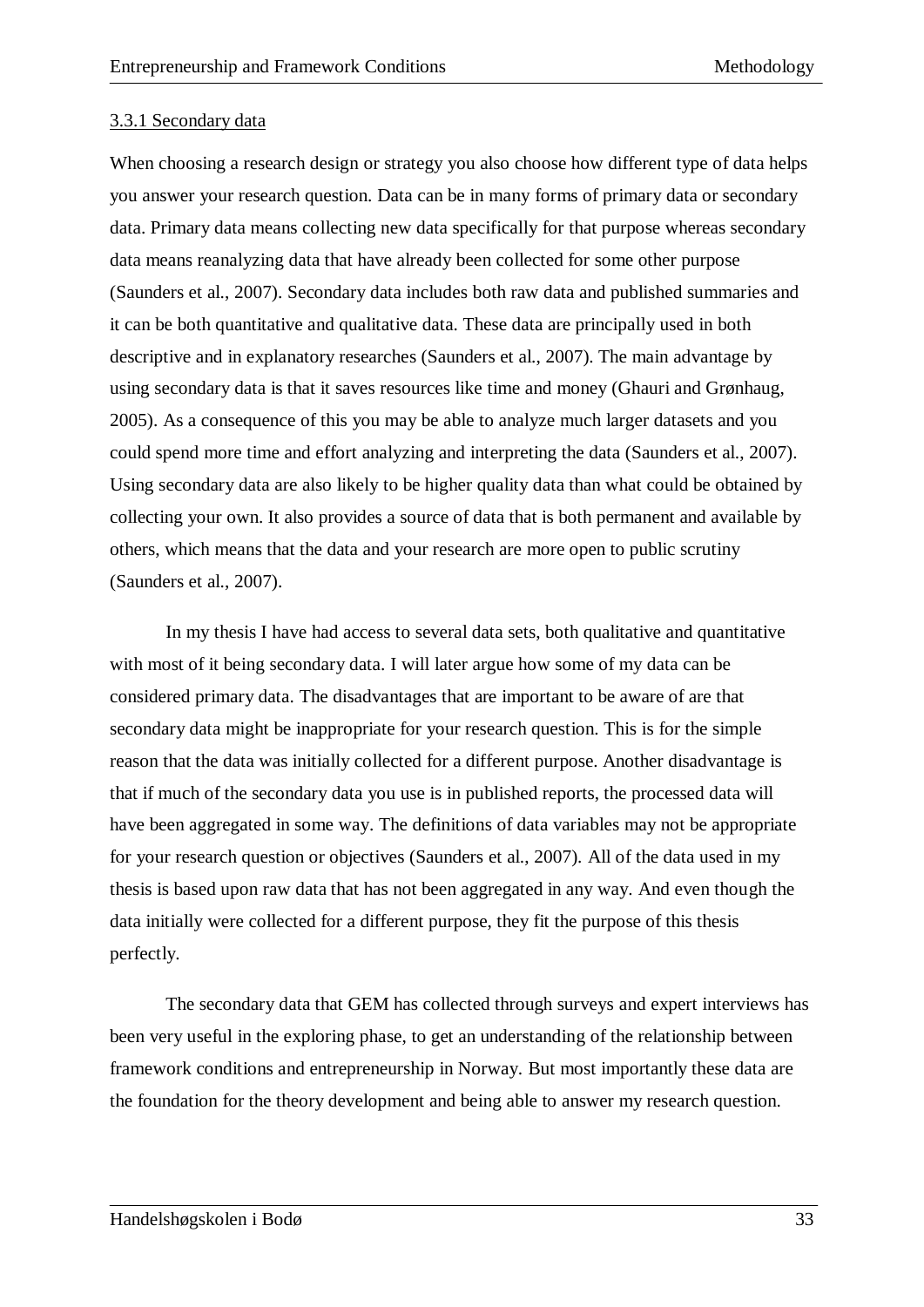#### <span id="page-34-0"></span>3.3.2 Primary data

The higher quality of the data is the more reliable the research is. There are a lot of different ways of collecting primary data. It can be done by different types of observation, several types of interviews, or by using questionnaires. The main advantage by collecting one's own data is that it gives control over both the structure of the sample and the data obtained from the respondents (Easterby-Smith et. al., 2008). Even though collecting your own data gives control over the sample and the collecting process there are still a lot of pitfalls. One of the important decisions a researcher has to make is how to design a sample so that it will be high in both representativeness and precision (Easterby-Smith et. al., 2008). The representativeness can be decided by whether the accuracy of conclusions drawn from the sample has the same characteristics as the population from which it was drawn. Precision has to do with how credible a sample is and small samples will always be less precise than large samples (Easterby-Smith et. al., 2008).

The group of researchers, who collects all the Norwegian data for GEM, uses a form of sampling called snowball sampling to identify the panel of experts. Three central persons were initially identified and asked to name other potential experts. These were contacted and in turn asked to nominate other experts. The interviews took various forms: In some cases they were face-to-face or telephone interviews that were taped and in other cases questions were posted and the respondent returned a written reply. The identified experts are experts on one or more of the nine EFCs identified by GEM. They are listed in the appendix at the end of this thesis. The expert panel has supplied this research with almost 200 comments on the four EFCs under investigation. This is in addition to scoring 6 or more allegations within each EFC for each year. Even though I did not have any control over how these data were collected, these data are raw data that comes straight from the primary source. The data from the expert interviews has the same focus on the 9 framework conditions as I have had in my research, however in this thesis I focus on five of them. Since the data has not been aggregated in any way I argue that the raw data can be considered primary data.

### <span id="page-34-1"></span>**3.4 Grounded Theory**

A research strategy, that seemed appropriate for my research, was Grounded Theory. Grounded theory is an approach where the researcher systematically can develop theories from data (Widding, 2006). Even if this is an inductive strategy it is important that the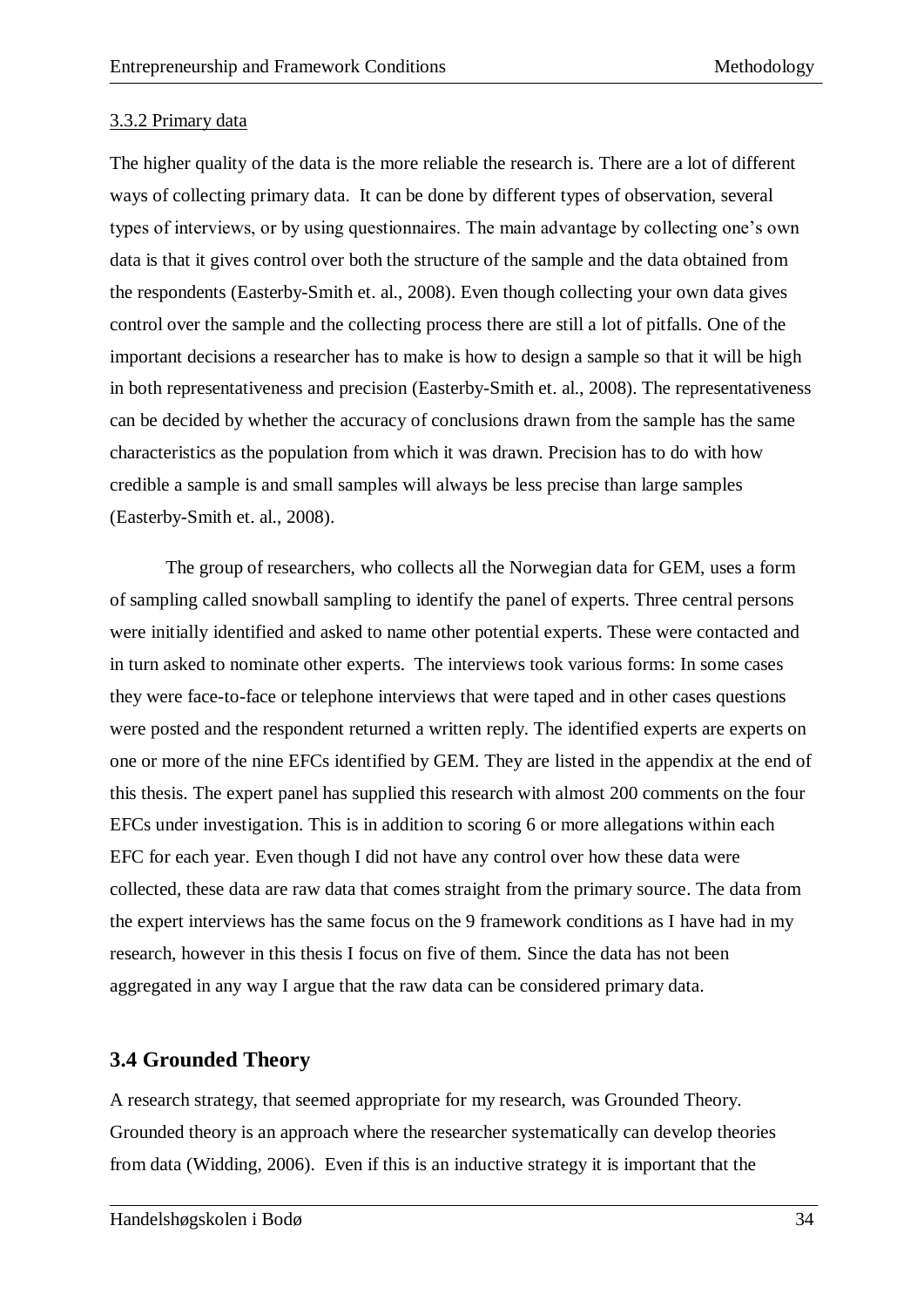researcher is aware that this is a very systematic approach (Mehmetoglu, 2003). One of its main features is that collecting the data and analyzing the data should be done at the same time. Development of theories are not the starting point this kind of research, but a process assumed to be happening in the research process (Widding, 2006).

From a Grounded theory perspective, theory development is a process were social processes it closely related to specific phenomenon and not social entities (Widding, 2006). Through my research process, the understanding of how framework conditions are related to entrepreneurship grew, and while analyzing expert data, theory on the subject started to develop. The data I had access to, was longitudinal data that had been collected since the year of 2000. These data gave me the opportunity to study change and development in entrepreneurial activity in Norway and when studying how emphasis on EFCs has changed and developed during these years, it gave me a theoretical understanding of the phenomenon. Based on these data and recent expert interviews from 2008 the purpose of my study was to generate a theory on how certain EFCs affect entrepreneurship in Norway, and thereby answer my research question. In the following I will present how I used grounded theory as the methodology model for my thesis. In its most stringent form Grounded theory can be described as:

- 1. Data collection and analyzes takes place at the same time.
- 2. Based on the data, theory is conducted.
- 3. A traditional quantitative verification is not conducted, but the researcher compare his ideas with the new observations and conducts systematically comparisons between the observations.

Figure 3.1 below describes the process of theory development by using grounded theory.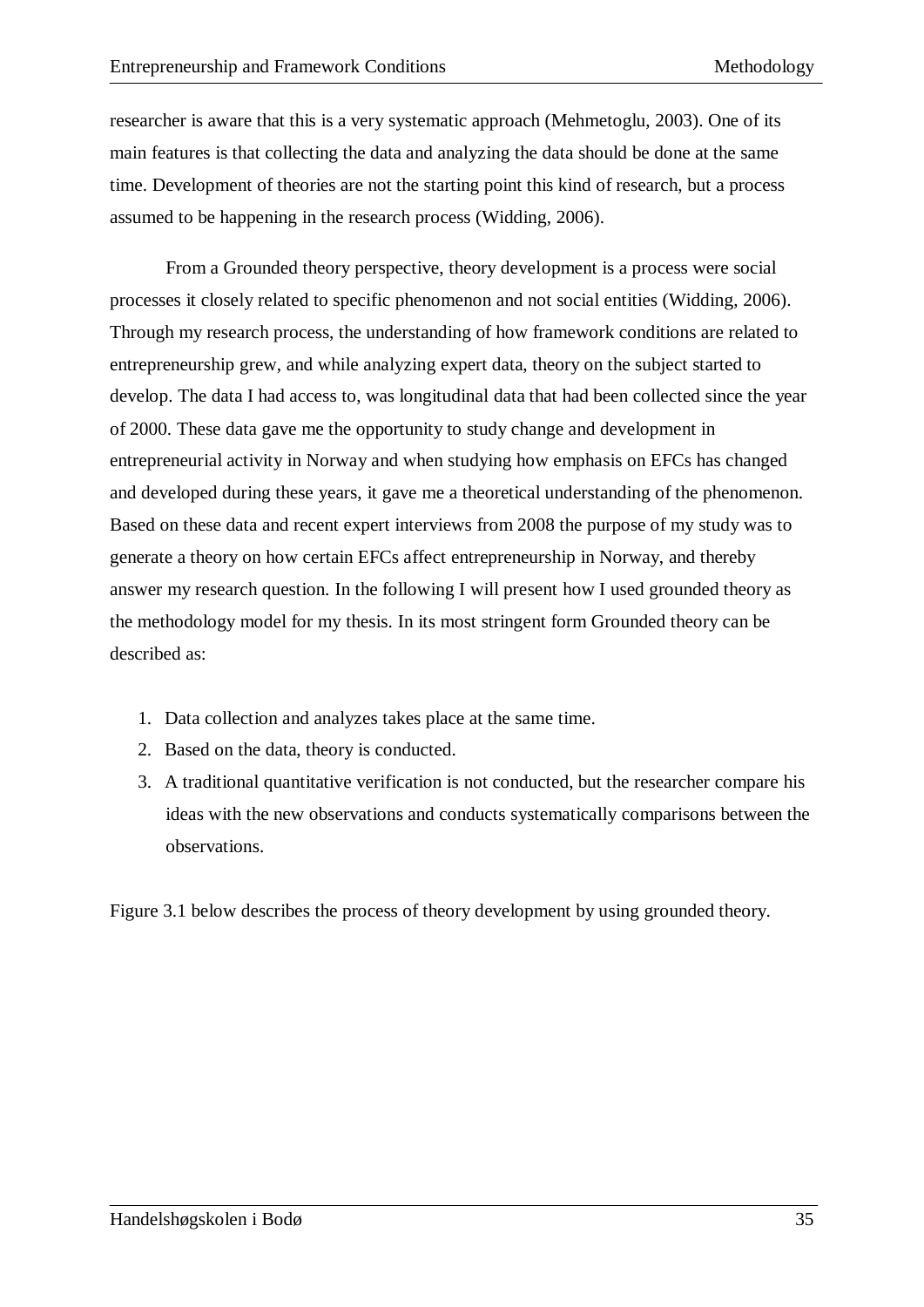

**Figure 3.1 Theory development as an inductive phenomenon by Glaser and Strauss**

The empirical findings form a foundation for a theoretical understanding of the phenomenon under investigation. From this understanding a researcher could either do a discussion and rewriting of the already established theory, or he could compare analysis of the same phenomenon in other groups, to get a more thorough foundation for the theoretical understanding. The next step will then either be to develop a formalized and general theory on the subject, or build parallel models or theories (Widding, 2006). The ideal method of theoretical sampling is according to Glaser and Strauss (1967) to collect data, analyze and do literature reviews at the same time. This is usually hard to accomplish so depending on where in the process the researcher is he or she will do some of it separately and some of it overlapping or parallel. Another characteristic of this process is that it is often found to be cyclic where the researcher returns to literature review after collecting data (Widding, 2006). This is often based on a required need for more structure on the literature, which again leads to a better guidance for the empirical structure and analyzes.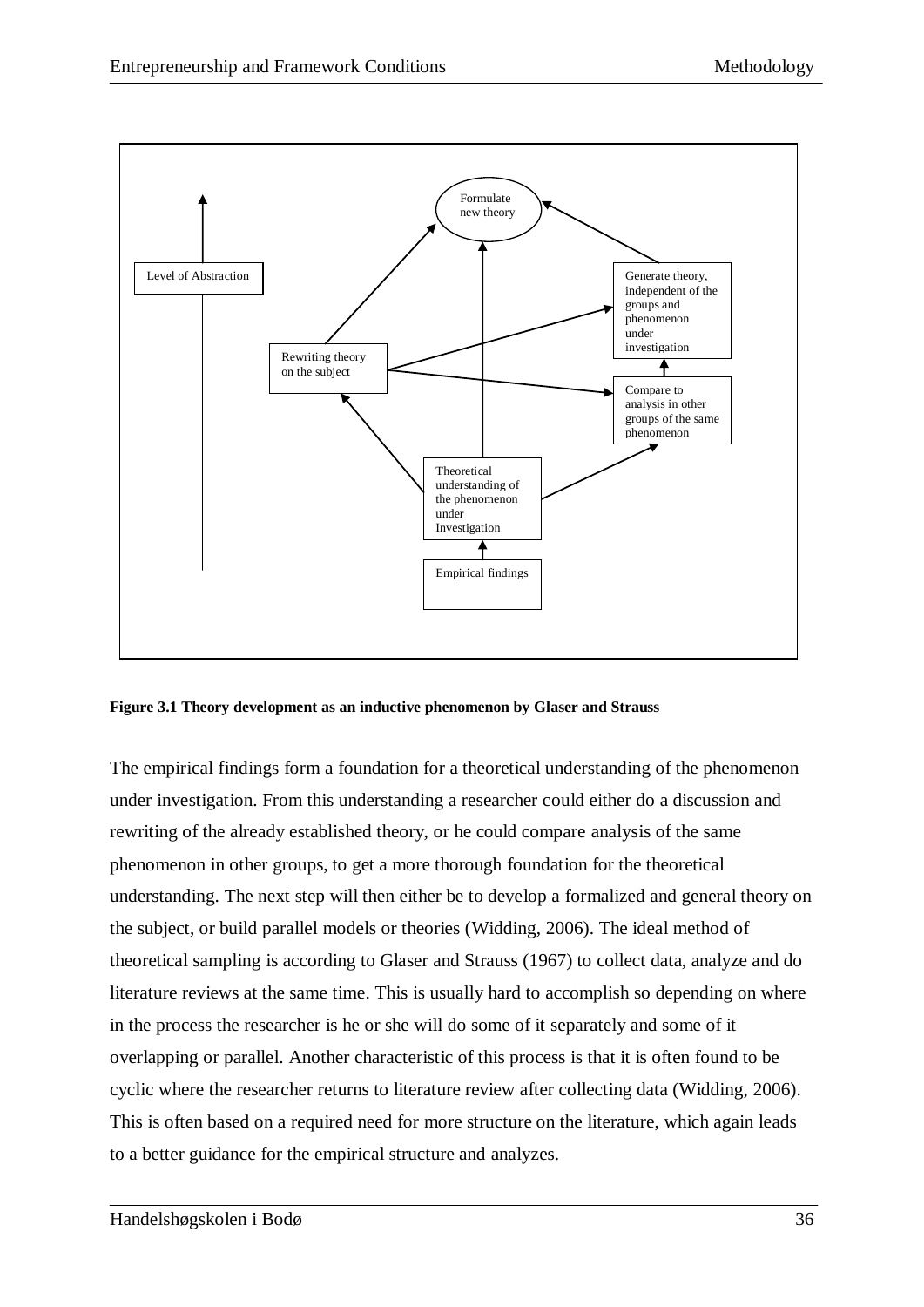The research process I have been through can be characterized as cyclic. My understanding of how different EFCs relate to entrepreneurship has increased throughout this process especially because of the cyclic nature of it. Since the data this thesis is based upon was already collected, I jumped a few steps in the grounded theory process. Grounded theory has detailed guidelines on how to prepare for the data collection and how the gathering should be obtained. Going through the methodological steps taken by GEM in collecting these data I feel certain of its quality. I had access to all raw data collected including literal comments made by all the individual experts.

When using grounded theory the process of analyzing data can be divided into three categories: Open coding, axial coding and selective coding (Widding, 2006). The purpose of open coding is to reveal characters and dimensions of the phenomenon and develop a foundation for development and specifications of categories and conceptions. With open coding the researcher tries to reveal phenomenon that can be compared in terms of similarities and differences. According to the Grounded theory model, the researcher at this point, is at the lowest level of abstraction. Working with the expert data I found it necessary to categorize the different experts into categories according to their field of expertise. This enabled me to compare the opinions of experts from one category to all the other experts and look for similarities and differences. The expert comments from 2005 were categorized into A-categories. In my next step I moved on to what grounded theory calls axial coding. In this phase I categorized the 2008 data into B-categories. In this step the connection to valid theory of the phenomenon becomes more important (Widding, 2006). Here I compared 2005 data with 2008 data and also was also able to relate my findings to theory on EFCs. At the last level of coding called selective coding, I categorized findings from both years into Ccategories. I did a systematical analysis of the expert comments and was able to relate this to the rest of the analysis and the valid theory on EFCs.

# **3.5 Analyzing the data**

Researchers are still debating whether or not it is acceptable to use number information in a qualitative study. Mehmetoglu (2003) says that the researcher may use quantitative information in his or her research if it contributes to the understanding of phenomenon being studied. In my thesis, number information has been very informative in terms of rating the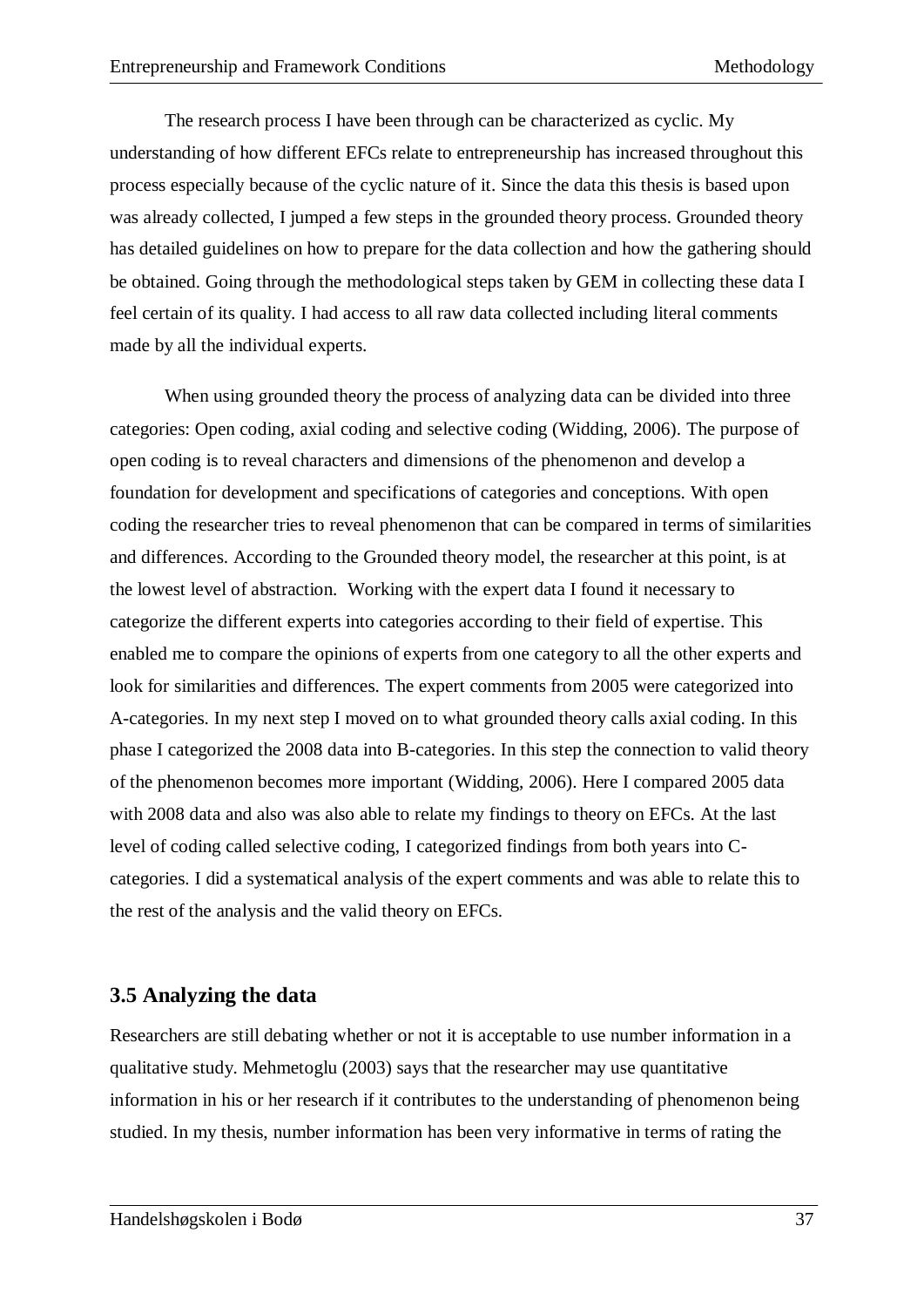importance of issues, considered by the experts, to improve or reduce entrepreneurship in Norway.

Since quantitative data in raw form convey very little meaning to most people it needs to be processed into information. The responses from the questionnaires were summarized and average numbers was used to give an understanding about how the experts scored different areas that were related to different EFCs. The experts were asked to score several allegations concerning EFCs. The alternatives were: Totally disagree, disagree somewhat, neither one, agree somewhat or totally agree. These statements were in turn coded with values 1-5. Further, I used a diffusion index where 1 and 2, and 4 and 5 responses were separated and the average number was calculated. The value 3was together with the experts choice of "no respond" put in a separate category and can be interpreted as either the expert does not have an opinion or the expert find it hard to answer. The scores resulting from this survey allowed me to study strengths and weaknesses concerning EFCs in Norway.

In the second part of the survey in 2005, the experts were asked to suggest improvements within each specific area. In 2008 however, the questionnaire was somewhat changed and instead of making comments within each area the experts were asked to make all their comments on a separate paper at the end of the survey. Here the experts were asked to state the three most important weaknesses in relation to entrepreneurship that Norway has compared to other nations. These were considered factors that would represent a limitation in entrepreneurship in Norway. Next, they were asked to mention the three most important strengths of entrepreneurship in Norway. Finally, they were asked to state three different factors in rank order that could improve the situation, and increase the level of entrepreneurship in the country. Of the nine framework conditions the experts were asked about, I analyzed four of them. These were:

- 1. Financial support
- 2. Government policies
- 3. Government programs
- 4. Education and training

When collecting and analyzing data you want to make sure that you produce the best quality research possible. To obtain this there are certain things that needs to be considered and be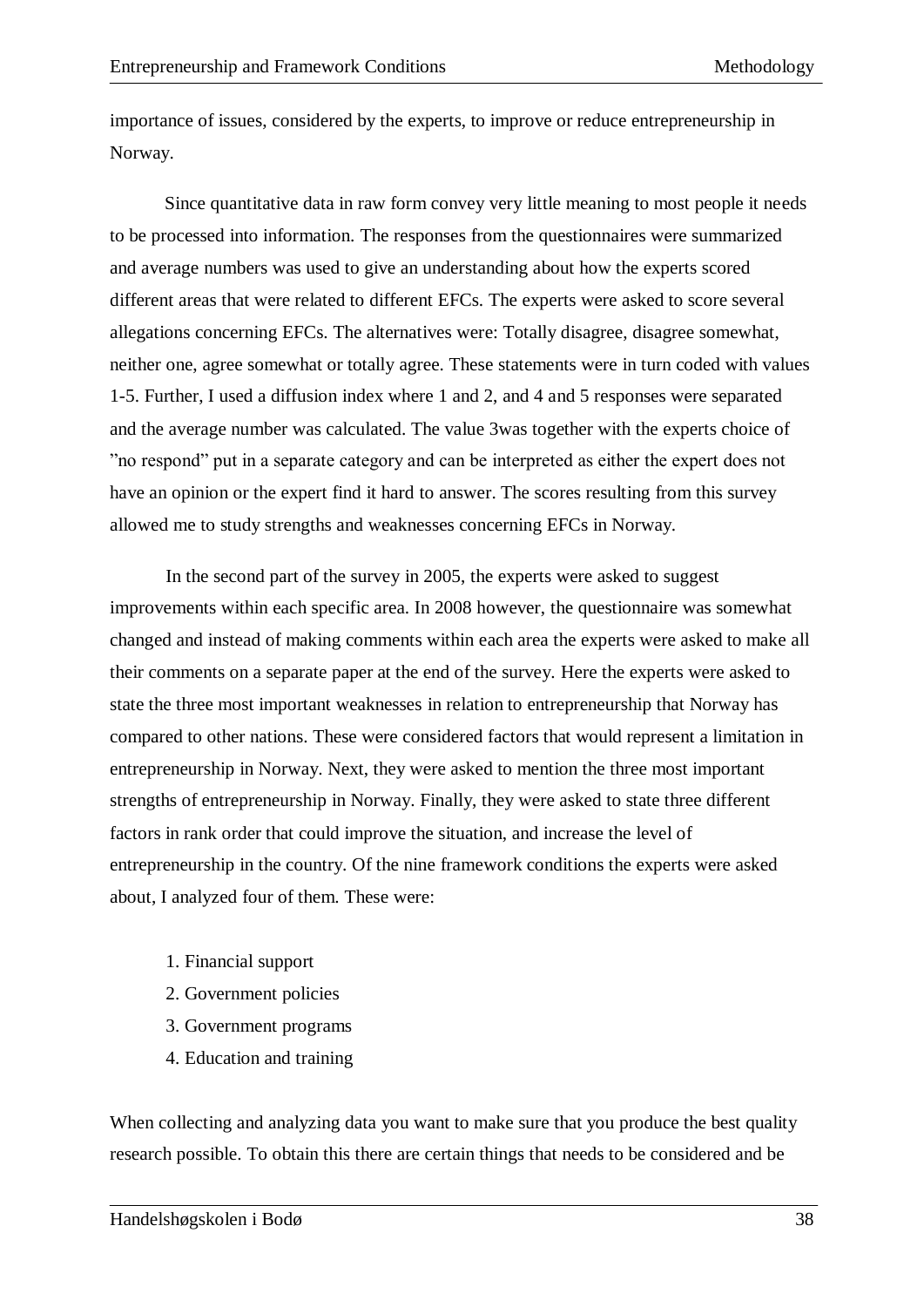paid attention to. By ensuring a high level of validity and reliability, the researcher is also ensuring the quality of the research.

# **3.6 Validity and reliability**

The main purpose of my research has been generate a theory on the framework conditions for entrepreneurship in Norway and thereby be able to answer my research question. Reliability and validity are expressions used within quantitative research as an expression for quality of the research (Johannesen et al., 2004). To be able to achieve a high level of credibility for the conclusions presented in a thesis, it is important to demonstrate that the research was designed and conducted in a way so that the phenomenon investigated is accurately identified and described. It is therefore important to be conscious about problems and insufficiencies connected to the chosen research method in order to be able to minimize the errors and increase the quality of the study.

"*The reliability and validity you ascribe to secondary data are functions of the method by which the data were collected and the source"* (Saunders et al., 2007).

Survey data from large well known research organizations are likely to be reliable and trustworthy because their existence is dependent on the credibility of their data. When using secondary data it is very important to do a detailed assessment of the validity and reliability, which means an assessment of the method or methods used to collect the data (Dale et al., 1988). The methods used to collect the data I have been using in my thesis, are both valid and reliable. The surveys and interviews have been conducted by highly educated researchers who have preformed several research projects. This strengthens both the reliability and the validity of the data.

# 3.6.1 Validity

Validity is an expression of whether or not the chosen measurement tools measures what it aims to measure. Validity can be divided in three different kinds of validity: Internal validity, external validity and construct validity. Internal validity is the extent to which the findings can be attributed to the interventions rather than any flaws in the research design. External validity refers to the generalisability of the research results and construct validity refers to if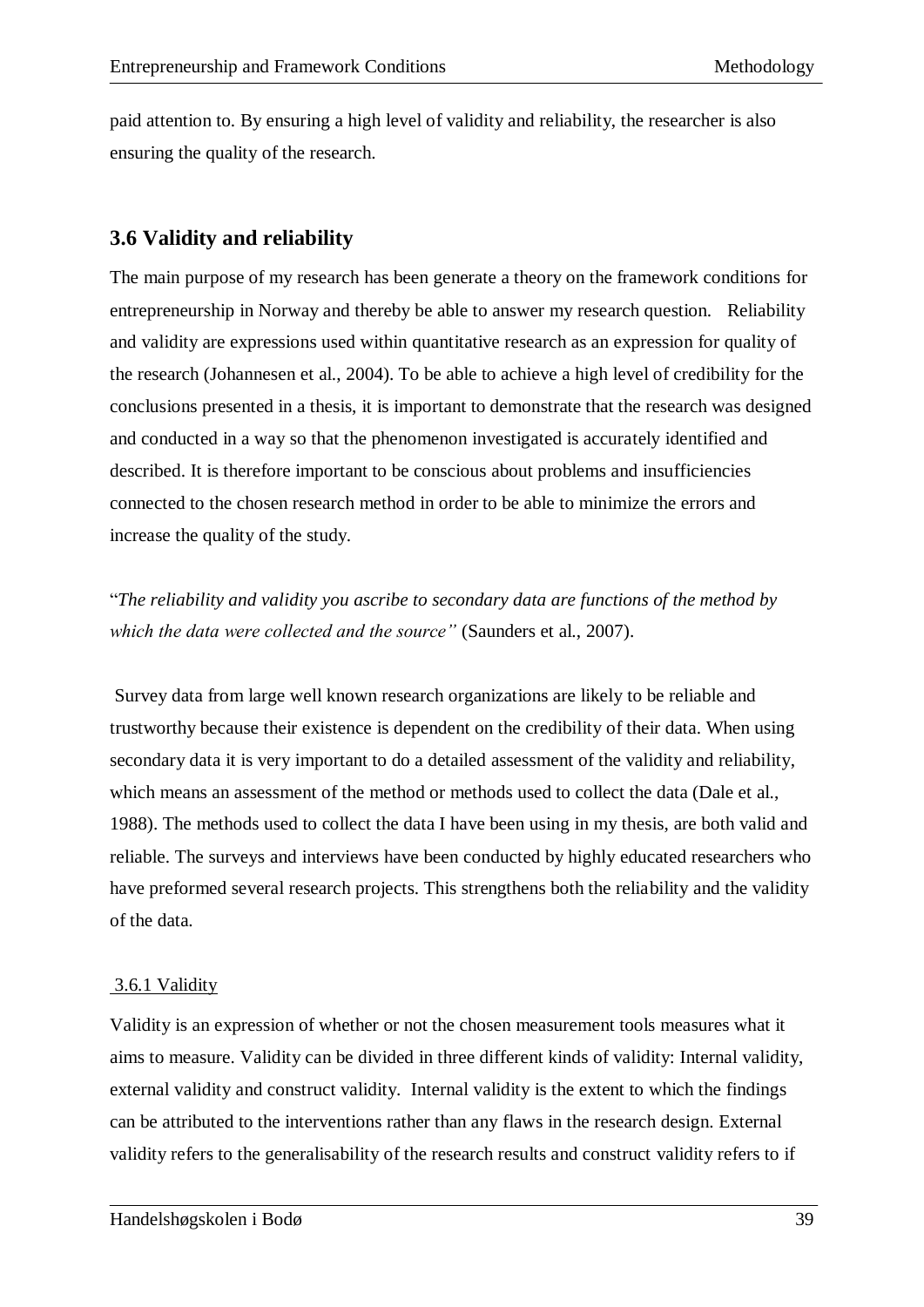the theoretical constructs of cause and effect accurately represents the real world situations they are intended to represent (Johannesen et al., 2004).

When collecting primary data, there are several ways of assuring the validity of the data. The validity of the data will depend on how you choose to collect your data and it all comes down to how well the data collection process is prepared whether you use questionnaires, interviews or the observer methods. The validity of secondary data is judged by its relevance in comparison of the information needed. Secondary data that does not provide the information needed will result in invalid answers.

The datasets that I have had access to, are probably a much higher quality than I would be able to collect myself. I have had access to all of the raw data, both the questionnaires and expert comments. I have also been able to go through thoroughly descriptions of the methods used to collect the data and I have had access to the researchers who collected the data in Norway. My main challenge was to assure high construct validity since the original data collection was not collected for the research question in my thesis. One of the original purposes with the surveys was to be able to make generalizations about entrepreneurial activity in Norway. My goal will has not been to make generalizations, but as mentioned before, to create a theory on the framework conditions for entrepreneurship in Norway.

# 3.6.2 Reliability

Reliability refers to whether or not your data collections techniques or analysis procedures will yield consistent findings on other similar occasions by other observers and if there is transparency in how sense was made from the raw data (Saunders et al., 2007). There are several threats to reliability which are important to be aware of. Saunders et al. (2007) describes four threats which are, participant error, participant bias, observer error and observer bias. All of these threats can be minimized by designing the research properly and introducing a high degree of structure to the interview or questionnaire. The reliability of the dataset I have been using is very high. However, the data collection was conducted in Norwegian. Since my thesis is written in English it was a challenge to translate the data without losing important information. I solved this by consulting my American-Norwegian friend constantly and by using our American network of friends. Another methodological challenge I had was that the second part of the survey was designed differently in 2008 than in 2005. Since the expert comments in 2008 was not assigned to each subject, I had to go through all the comments and assign them to each framework condition. These challenges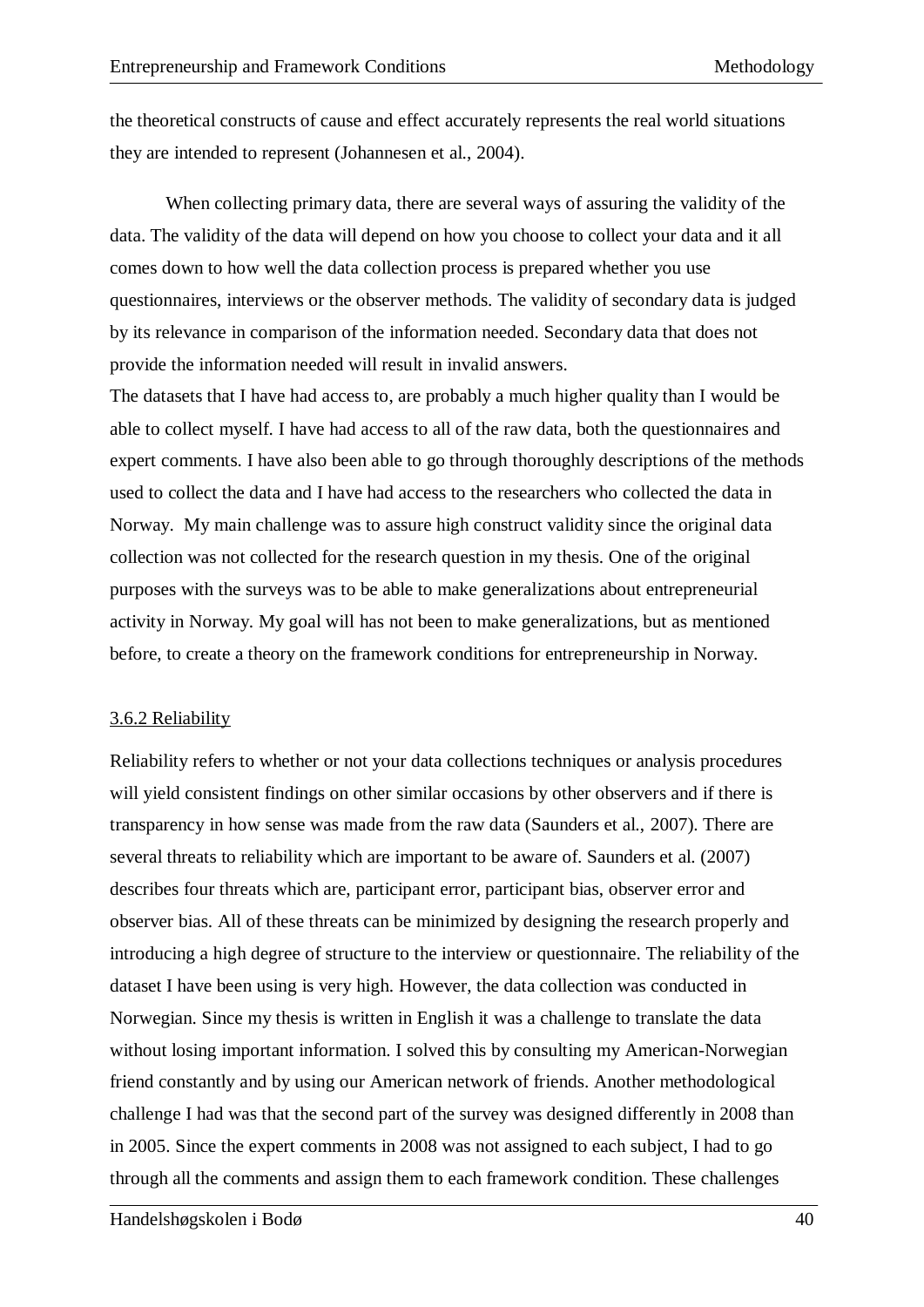could potentially be a threat to the reliability of the thesis, but I am confident that they are solved in the best way possible.

Reliable measures can be assumed to be objective, in the sense that anybody using the measurement procedure will arrive at the same results. In order to have confidence in the reliability of a measure, a determination of the correspondence between two similar procedures for measuring the same event can be done (GEM, 2006). With the GEM research program there have been several cases where a national survey was replicated for the same period of time. In all of these cases there was no statistically significantly difference. It is also possible to compare the results of the GEM procedures within the same country from year to year (Reynolds et al., 2005). I think the transparency in how I made sense from the raw data is very high and in addition every technique and method I used is described in detail. This makes the data highly reliable.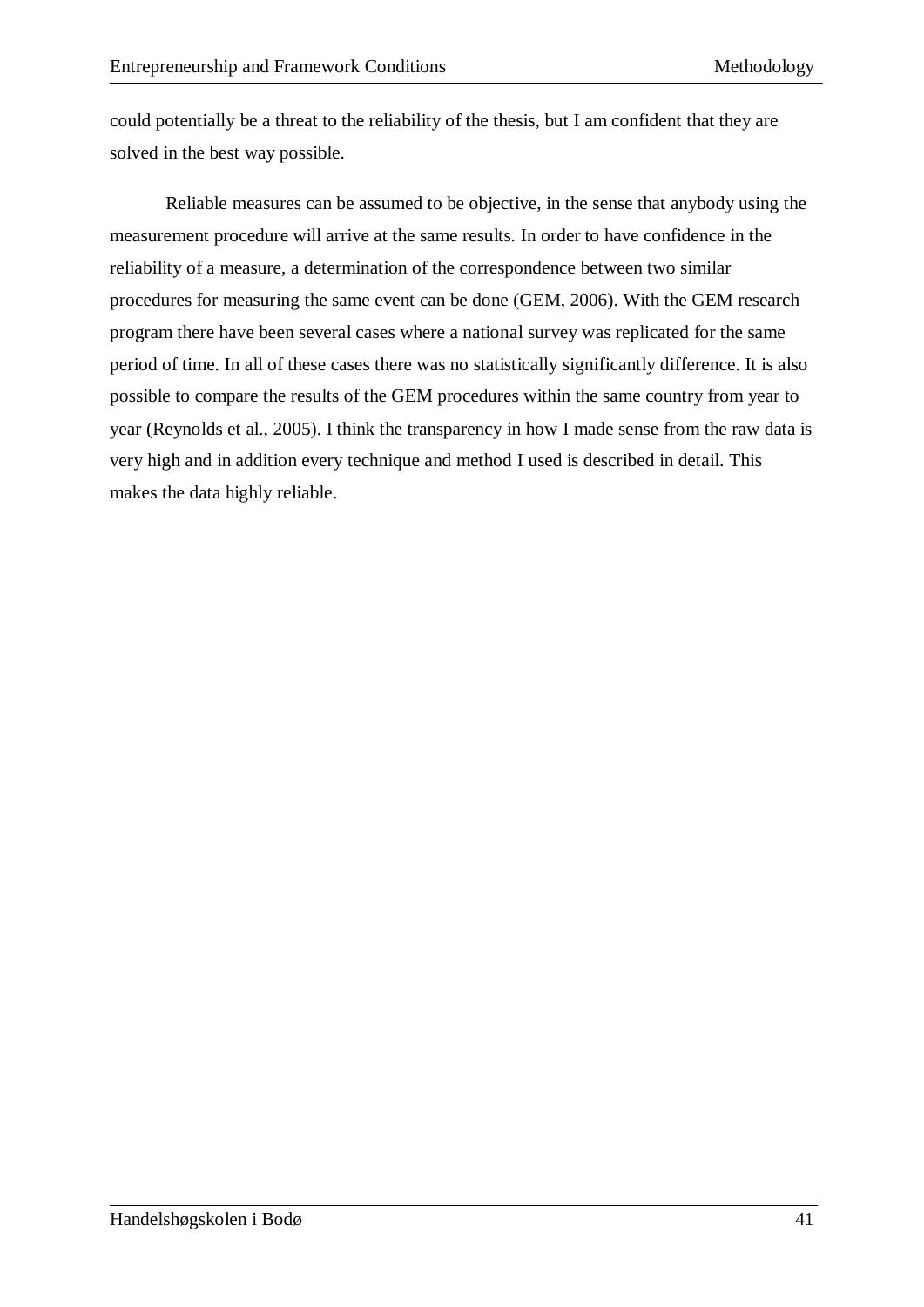# **4. Analysis of data**

This thesis has until now presented a review of the literature on EFCs related to entrepreneurship in general and EFCs specifically related to new business start ups. I have also presented the methodology chosen for this purpose. Our country is mainly driven by innovations so for the most part the basic requirements and efficiency enhancers are already in place. All four of the EFCs I will be presenting are placed the innovation and entrepreneurship box in the GEM model. All four of these EFCs are according to the GEM model closely related to attitudes, activities and aspirations. In the following I will present the analyzed data collected in relation to the literature on the phenomenon. For the structural purpose, the analysis will follow the structure of the literature review. I will compare empirical data with valid theories on the subject and answer my research question:

*"Are there adequately good framework conditions for entrepreneurship in Norway?"*

# **4.1 Financial support**

Norway has for many years been one of the most entrepreneurial countries in Europe. The years 2005 and 2006 had the highest levels of entrepreneurial activity ever measured in Norway. However, in 2007 this rate fell drastically with 6.5 %, and became the lowest score Norway has ever reported since the country started to participate in the GEM project in the year of 2000. According to the GEM model, financial support is one of the important mechanisms that affect entrepreneurial activity within a country. It has an effect on early stage activity, persistence and exits. The importance of financial support for both new business start-ups and growing firms is clearly stated in the literature. Levi and Autio said that:"*Finance is the most widely recognized regulator of allocation of effort to entrepreneurship".* Two of the part questions in this study relate to the questioners which the experts answered. This also applies for the analyzing in all the other EFCs. These questions are:

1. *"As an entrepreneurial nation, what are our strengths?"*

2. *"What are our weaknesses?"*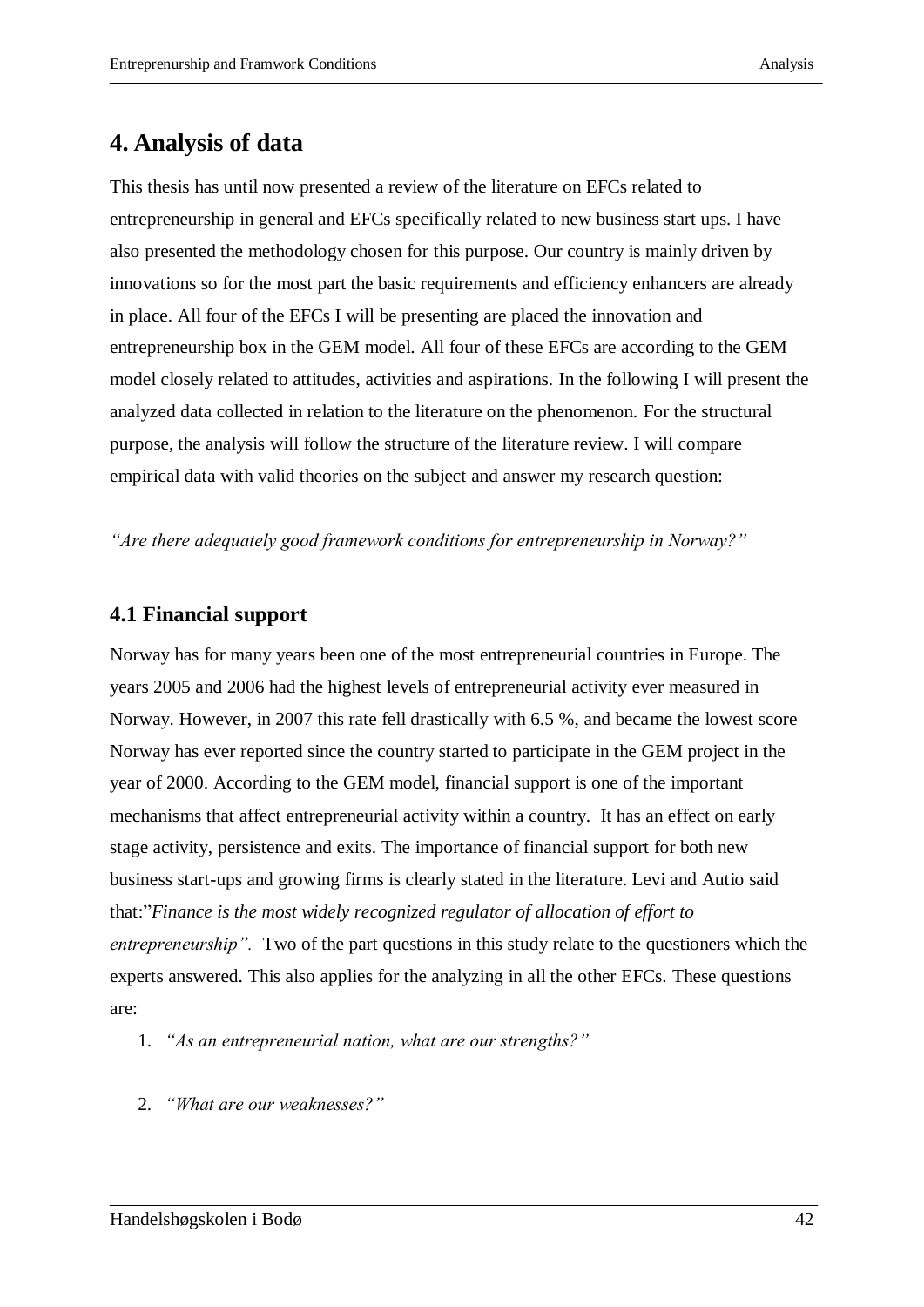According to the Norwegian experts in this survey, financing entrepreneurial projects like new business start-ups and also growing firms was a major problem back in 2005. The problem was not only recognized by the financial experts but also by the experts of other categories. Funding from all available sources defined in the questioner got a low score except in the case where the company went public (IPO). In table 1.1 below, the results of the questionnaire is presented in rank order, with the Framework condition the experts' rate as most problematic on top.

|                |                |                                                                                                                                              | 2005     |       |                       |                                                                                                                                                    | 2008     |       |
|----------------|----------------|----------------------------------------------------------------------------------------------------------------------------------------------|----------|-------|-----------------------|----------------------------------------------------------------------------------------------------------------------------------------------------|----------|-------|
| Rank           | A              | Financial                                                                                                                                    | Disagree | Agree |                       |                                                                                                                                                    | Disagree | Agree |
|                |                | support                                                                                                                                      |          |       |                       |                                                                                                                                                    |          |       |
| $\mathbf{1}$   | A <sub>4</sub> | In my country, there is<br>sufficient funding<br>available from private<br>individuals (other than<br>founders) for new and<br>growing firms | 83,0%    | 0,9%  | A <sub>3</sub><br>(5) | In my country,<br>there are sufficient<br>government<br>subsidies available<br>for new and<br>growing firms                                        | 58,3%    | 36,1% |
| $\overline{2}$ | A <sub>1</sub> | In my country, there is<br>sufficient equity<br>funding available for<br>new and growing firms                                               | 76,7%    | 18,6% | A <sub>1</sub><br>(2) | In my country,<br>there is sufficient<br>equity funding<br>available for new<br>and growing firms                                                  | 47,2%    | 41,7% |
| 3              | A2             | In my country, there is<br>sufficient debt funding<br>available for new and<br>growing firms                                                 | 65,1%    | 25,0% | A <sub>4</sub><br>(1) | In my country,<br>there is sufficient<br>funding available<br>from private<br>individuals (other<br>than founders) for<br>new and growing<br>firms | 44,4%    | 33,3% |
| $\overline{4}$ | A <sub>5</sub> | In my country, there is<br>sufficient venture<br>capitalist funding<br>available for new and<br>growing firms                                | 60,0%    | 16,3% | A2<br>(3)             | In my country,<br>there is sufficient<br>debt funding<br>available for new<br>and growing firms                                                    | 41,7%    | 38,9% |
| 5              | A <sub>3</sub> | In my country, there are<br>sufficient government<br>subsidies available for<br>new and growing firms                                        | 58,1%    | 27,9% | A <sub>5</sub><br>(4) | In my country,<br>there is sufficient<br>venture capitalist<br>funding available<br>for new and<br>growing firms                                   | 27,8%    | 52,8% |
| 6              | A6             | In my country, there is<br>sufficient funding<br>available through initial<br>public offerings (IPOs)<br>for new and growing<br>firms        | 14,0%    | 53,5% | A6<br>(6)             | In my country,<br>there is sufficient<br>funding available<br>through initial<br>public offerings<br>(IPOs) for new<br>and growing firms           | 5,6%     | 61,1% |

#### **Table 4.1 Financial support**

The source of funding that got the lowest score in 2005 was private individuals followed by sources of equity funding, debt funding, and venture capitalist funding and government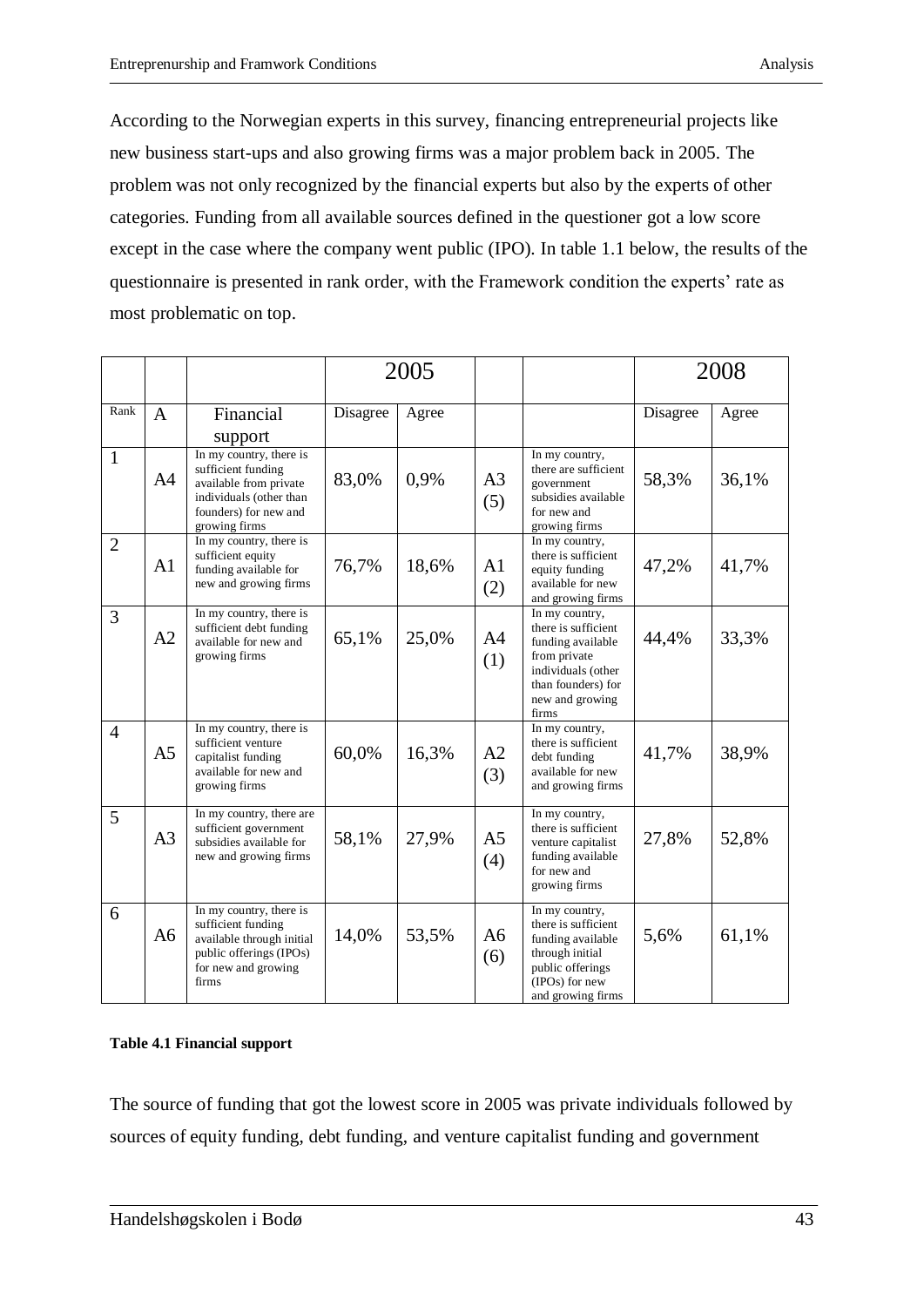subsidies. Funding through IPOs for new and growing firms was considered to be a strength defined by the high score the experts gave this allegation.

On the allegation: *" in Norway there is sufficient funding available from private individuals (other than founders) for new and growing firms"*, 83% of the experts disagreed. 76, 7 % of the experts disagreed with the allegation: *"In Norway there is a sufficient equity funding for new and growing firms"*. These two represent the lowest score in 2005, but as Table 1.1 shows, the rank order has changed in 2008. This is due to perceived improvements in several areas. The source of funding that got the lowest score in 2008 was government subsidies, followed by equity funding, private individuals and debt funding. Funding from private individuals was in 2005 ranked as the weakest source of funding but has according to the experts improved significantly in 2008. Now it is ranked as the third weakest source of funding with an improvement of almost 40%. Equity funding is still ranked as the second weakest source of funding, but has improved with almost 30%. The only source of funding which has not improved at all is government subsidies, which is now ranked as the weakest source of funding.

Funding through IPOs for new and growing firms is still considered to be a strength and has even improved somewhat. The questionnaire score shows that venture capitalist funding has improved and can now be considered strength. This is based on that more than 50% of the experts agree that the funding from this source is sufficient. Compared to 2005 when 60% of the experts said that this source of funding was not sufficient. The group of experts representing the lowest score on financial support all in all for both 2005 and 2008 are the experts on commercial and professional infrastructure. The financial expert group represents the second lowest score for both years. Based on the questionnaire it seems that today there are two strengths within the financial support system: Funding through IPOs for new and growing firms and venture capitalist funding. The weaknesses in the financial support system today are: Government subsidies, equity funding, private individuals and debt funding.

The third part-question in this study relates to the experts suggestions on how to improve the situation. This question is also related to the weaknesses defined by the experts and applies for the analysis of the other EFCs as well. This question is:

*"What can we do to improve our weak areas?"*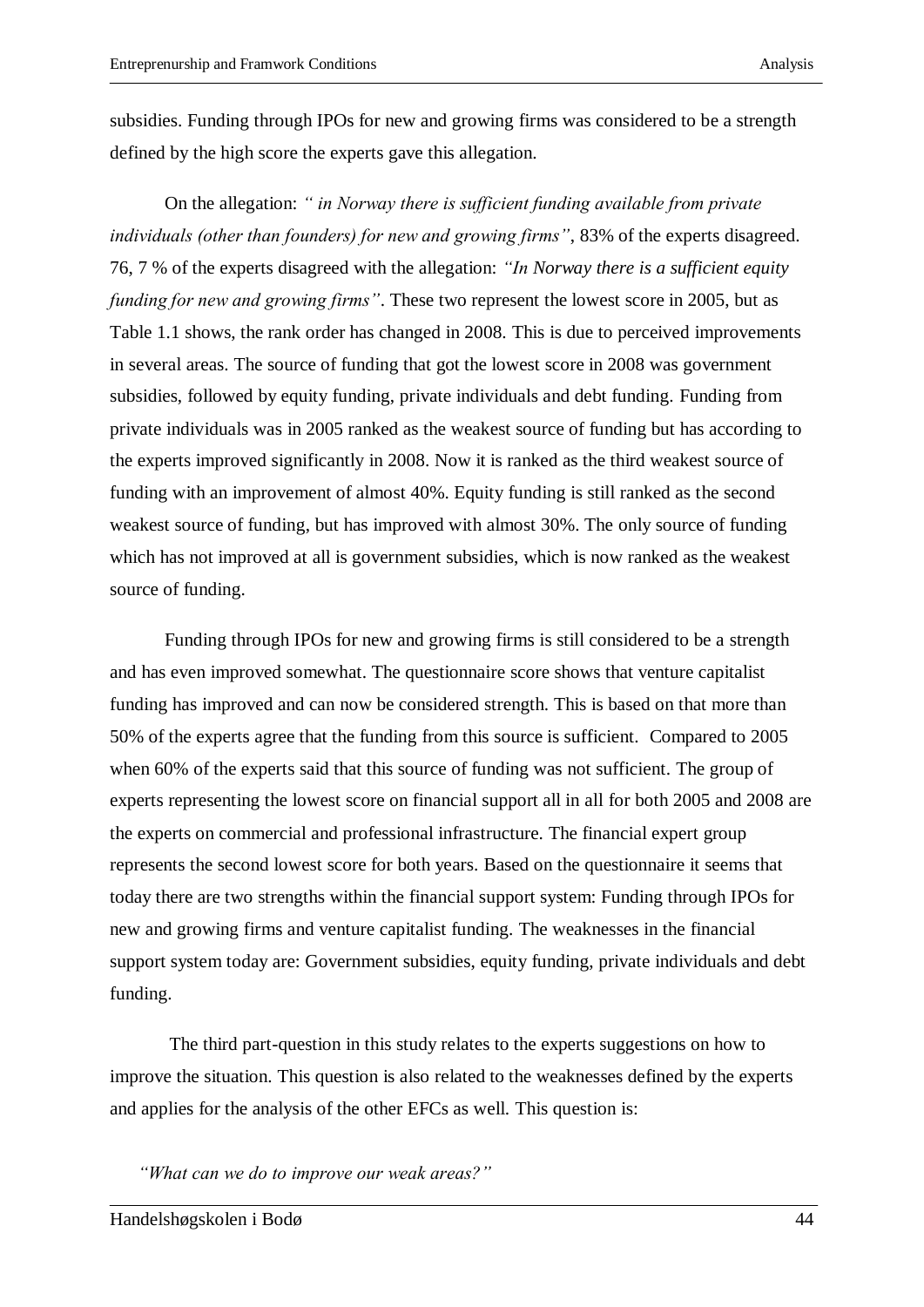Comments made by the experts from both the 2005 data and the 2008 data are used to explain the weaknesses that the questionnaire revealed. Interesting categories that emerged from analyzing the comments from 2005 can according to grounded theory be called A-categories. These are:

- 1. Early stage financing
- 2. Tax incentives/reductions
- 3. Reduction of risk for private investors
- 4. Government subsidies
- 5. Regional politics

The categories are ranked based on how many comments each category was given, with seedand venture capital being the most commented category. When studying the comments from the experts, there seem to be a reoccurring comment that venture capital and seed capital must become more accessible to entrepreneurs, government need to increase subsidies and that the tax system need to be more friendly towards new business start-ups and growing firms. The experts also suggests risk reducing incentives for private investors and banks as an effort in order to increase investments in new and growing firms. Some of the experts also say that regional politics cause an unfair distribution of seed capital. Instead of being too occupied with regional politics the politicians should allocate the money where the good and high potential businesses are.

From 2005 towards the end of 2007 there was a downward trend on the interest rate in Norway. This had a positive effect on the investors' willingness to invest in new business start-ups and other alternative investments. In addition financial support to entrepreneurship had an increasingly priority by the government. Through the years of 2000 up until 2008, banks and big investment firms were able to build their equity reserves. The expert questionnaire from 2008 also shows that equity funding, funding from private individuals and debt funding has improved a lot for new businesses and growing firms. B-categories that emerged from the comments made by the experts in 2008, also to some extent seem to support this. These B-categories are: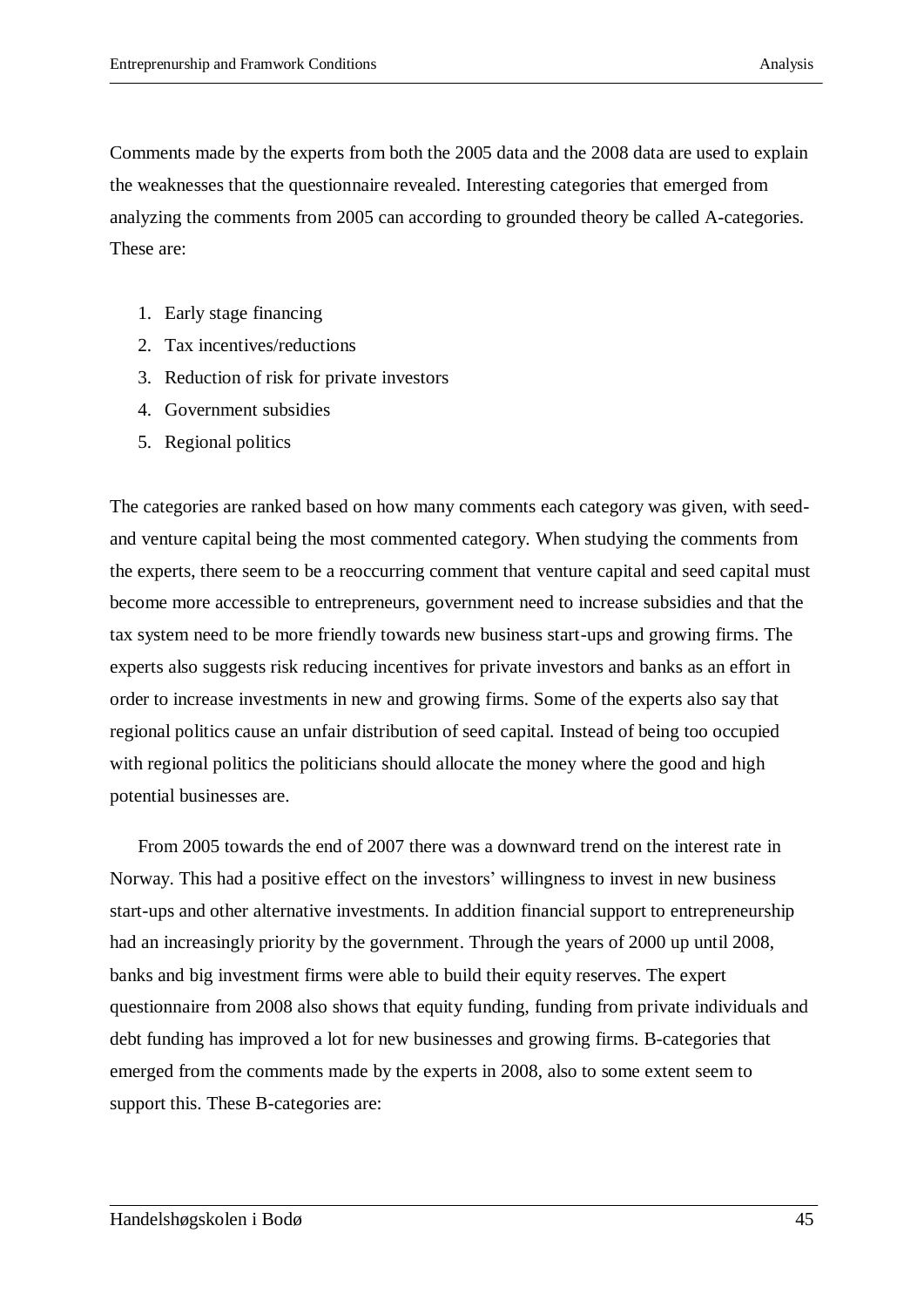- 1. Seed- capital
- 2. Tax-incentives
- 3. Government subsidies
- 4. Regional politics

In 2008 the experts still mention early phase finance as a lacking financial source but has left out venture capital in their comments. The experts do not mention risk reducing efforts this year but they still address government subsidies as being a problem. They have also made a lot of comments on regional politics related to seed-capital and especially in the cities.

By analyzing the A-categories and B-categories, there are certain similarities that emerge. The C-categories are the summarized A and B categories that the experts say needs to be addressed within the financial support EFC. Table 2.1 on next page summarizes the comments on the C-categories:

- 1. Early stage financing
- 2. Tax- incentives
- 3. Government subsidies
- 4. Regional politics

These categories are arranged according to what the experts have mentioned the most in both years, with early phase financing being the most mentioned.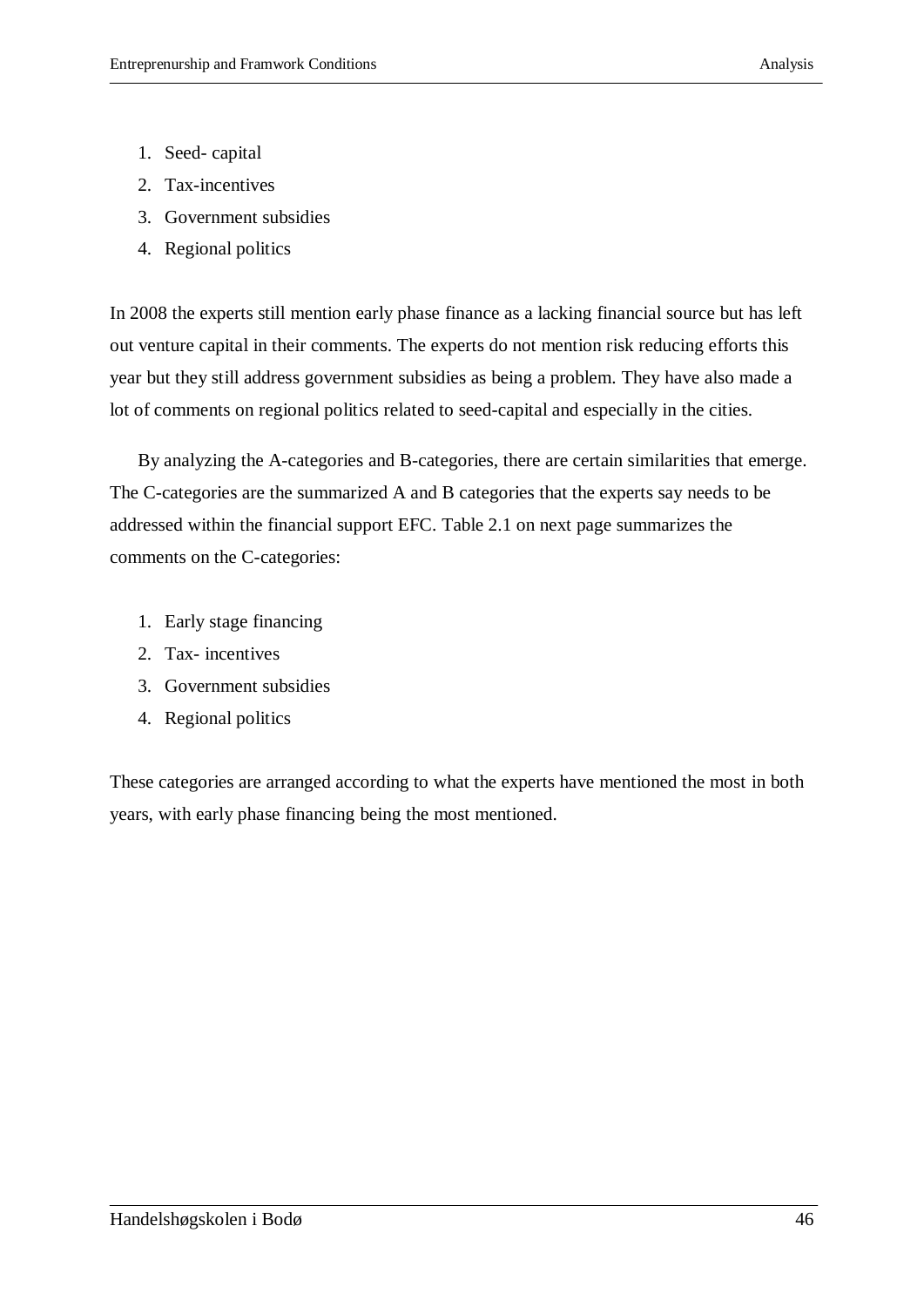| Comments on Financial support: | 2005                                                                                                                       | 2008                                                                                          |
|--------------------------------|----------------------------------------------------------------------------------------------------------------------------|-----------------------------------------------------------------------------------------------|
| 1. Early stage financing       | "Establish seed-capital funds like the Ryan-<br>billion".                                                                  | "Seed-capital is still lacking from public<br>sources".                                       |
|                                | "There is a need for public funding of both<br>venture and equity"                                                         | "Seed-capital, venture capital and capital<br>from other private investors is still lacking". |
|                                | "The government needs to fund the start-up<br>phase, since other sources of funding is hard                                | "More equity funds".                                                                          |
|                                | to get in this phase"                                                                                                      | "requirements are too high for both private<br>and public funding"                            |
|                                | "Improve the access to public loans and<br>grants"                                                                         | "A more cooperated financial support<br>system"                                               |
|                                | "More seed-capital in the cities"                                                                                          | "Funding from public sources is just "pocket"<br>money"".                                     |
| 2. Tax-incentives              | "Tax-incentives to increase investments in<br>new business start-ups"                                                      | "Today's tax-system is an obstruction to<br>entrepreneurship"                                 |
|                                | "Tax-incentives like the English model"                                                                                    | "Establish tax-incentives for investors"                                                      |
|                                | "Give investors tax-reductions"                                                                                            | "Reduce taxes for new business start-ups"                                                     |
|                                | "I strongly disagree with the double taxation<br>of share holders"                                                         | "Drop fortune tax on working capital"                                                         |
|                                | "Risk reduction for investors through the<br>tax-system"                                                                   | "Give new businesses tax-reductions for<br>three years after startup"<br>"Reduce the taxes!"  |
|                                | "More models like " skattefunn""                                                                                           | "More models like " skattefunn""<br>"Remove tax on working capital"                           |
| 3. Government subsidies        | "Establish systems for shared risk between                                                                                 | "Seed-capital investors should be given                                                       |
|                                | the entrepreneur, private investor and public<br>funding e.g. guarantees"                                                  | public funding and connected to incubators<br>which have to be accessible all over the        |
|                                | "Cover the seed-companies administrative                                                                                   | country".                                                                                     |
|                                | costs"                                                                                                                     | "Better social arrangements for<br>entrepreneurs"                                             |
|                                | "Improve financing of high potential growth<br>businesses through public loans and grants"                                 | "More Government subsidies, grants and                                                        |
|                                | "Grants need to improve"                                                                                                   | seed-capital are needed in the early stage to<br>find out if the business idea is worthwhile" |
| 4. Regional Politics           | "Increase the access to seed-capital,<br>independently of regional restrictions. The<br>need is significant in the cities" | "Seed-capital is too sector dependent, from<br>both private and public funding"               |
|                                | "Remove the geography limit on public<br>seed-capital"                                                                     | "There is a lack of seed-capital especially in<br>the cities"                                 |
|                                | "Increased access to seed-capital in the<br>university cities, that's where the potential<br>is"                           | "Public capital exists but need to be focused<br>on good projects not regional politics."     |

#### **Table 4.2 Comments on financial support**

The experts have made many suggestions for improvements and the C-categories are the areas in which most of their comments and suggestions were focused. The C-categories represent each subject within financial support that the experts in both years found to be weak. Each Ccategory is further discussed below.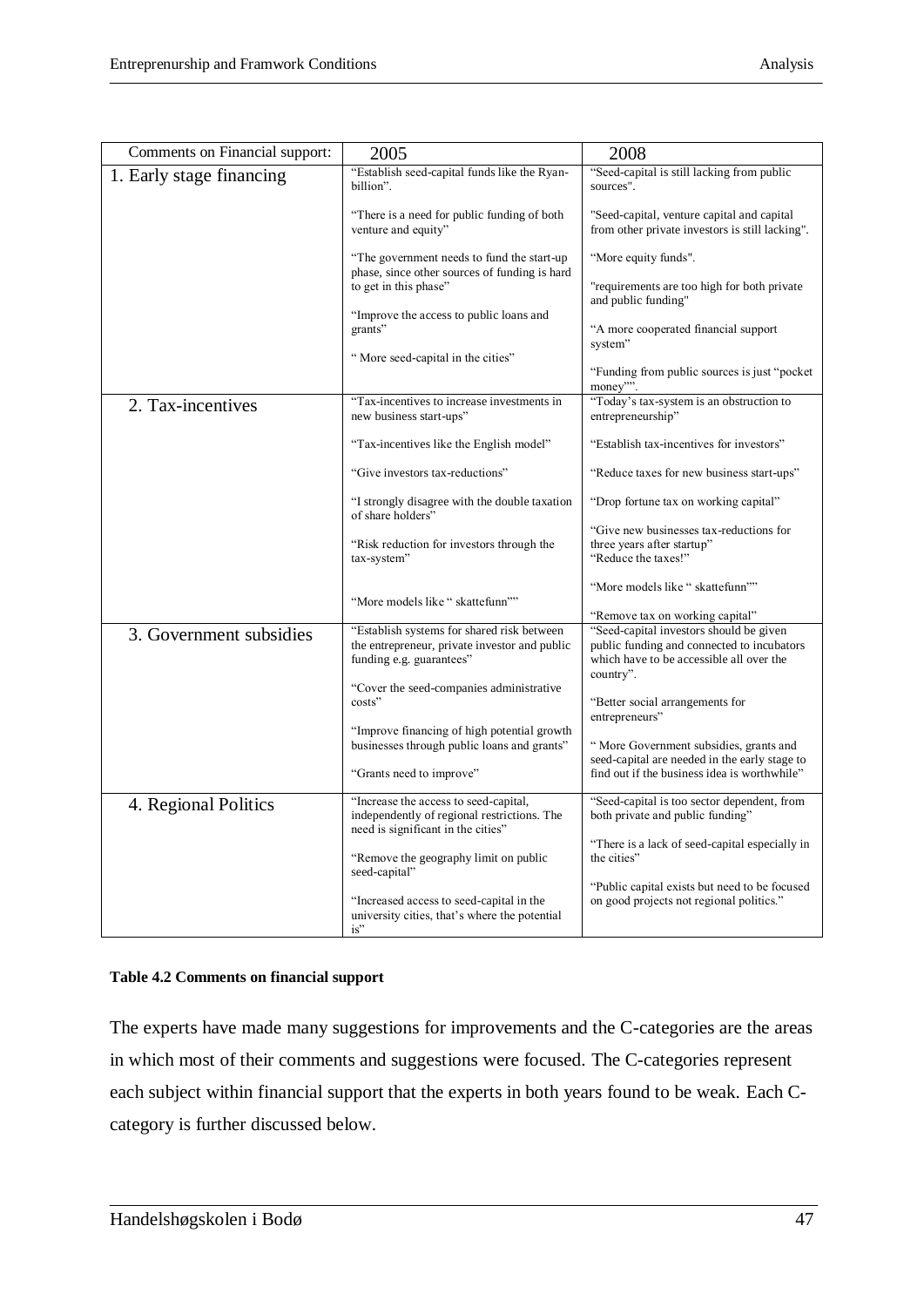## **4.1.1 Early stage financing**

Finance is the most widely recognized regulator of the participation in entrepreneurship, which make seed capital a very important regulator (Levi and Autio, 2008). In Norway there are several equity- and seed-capital funds through both public and private sources. Innovation Norway, which is the main actor when it comes to offering financial support, controls several of them. In addition banks and other private investment funds have established several new seed- and venture funds in the resent years. However, the OECD report (2007) concludes that even though the government has set up several funds in the last years there is still a small amount of seed-capital and equity funding available for new business start-ups. This is supported by the experts: *"Funding from public sources is just "pocket money"".*

While venture capital in 2008 can be defined a strength based on the experts questionnaire, the experts are approximately divided in two when it comes to seed-capital. Half of the expert panel defines it as a strength while the other half still considers it to be a problem. A legitimate question at this point is: How much more will it take for it to be considered a strength? Some of the experts say that there is enough capital but the distribution of it is unfair and does not favor the ones with the highest potential. Instead the district- and regional politics seem to be of more importance. One of the comments on this area was: *"Public capital exists but need to be focused on good projects not regional politics."* OECD also recommends that Innovation Norway needs to relax the requirements for seed-capital borrowing. This recommendation supports what the experts from both 2005 and 2008 said. Another comment was: *"requirements are too high for both private and public funding".*  On the other hand, the banking system in Norway is considered one of the most efficient in Europe. Access to bank loans without collateral appears easier in Norway than in many of the other OECD countries. So to some extent there has to be a natural selection of the "birth right" of new business. But if what the experts say is right, it seems that regional politics, in some cases excludes high potential new businesses by allocating most of the seed-capital to regional and rural areas.

OECD recommends that government funds are used more productively to further increase the availability of risk capital to entrepreneurs. *"Seed-capital is still lacking from public sources",* is another comment that supports the OECD recommendation. This recommendation will probably be even more important in the years to come. The business cycle that we are in right now has made equity- and seed-capital funding even harder to get.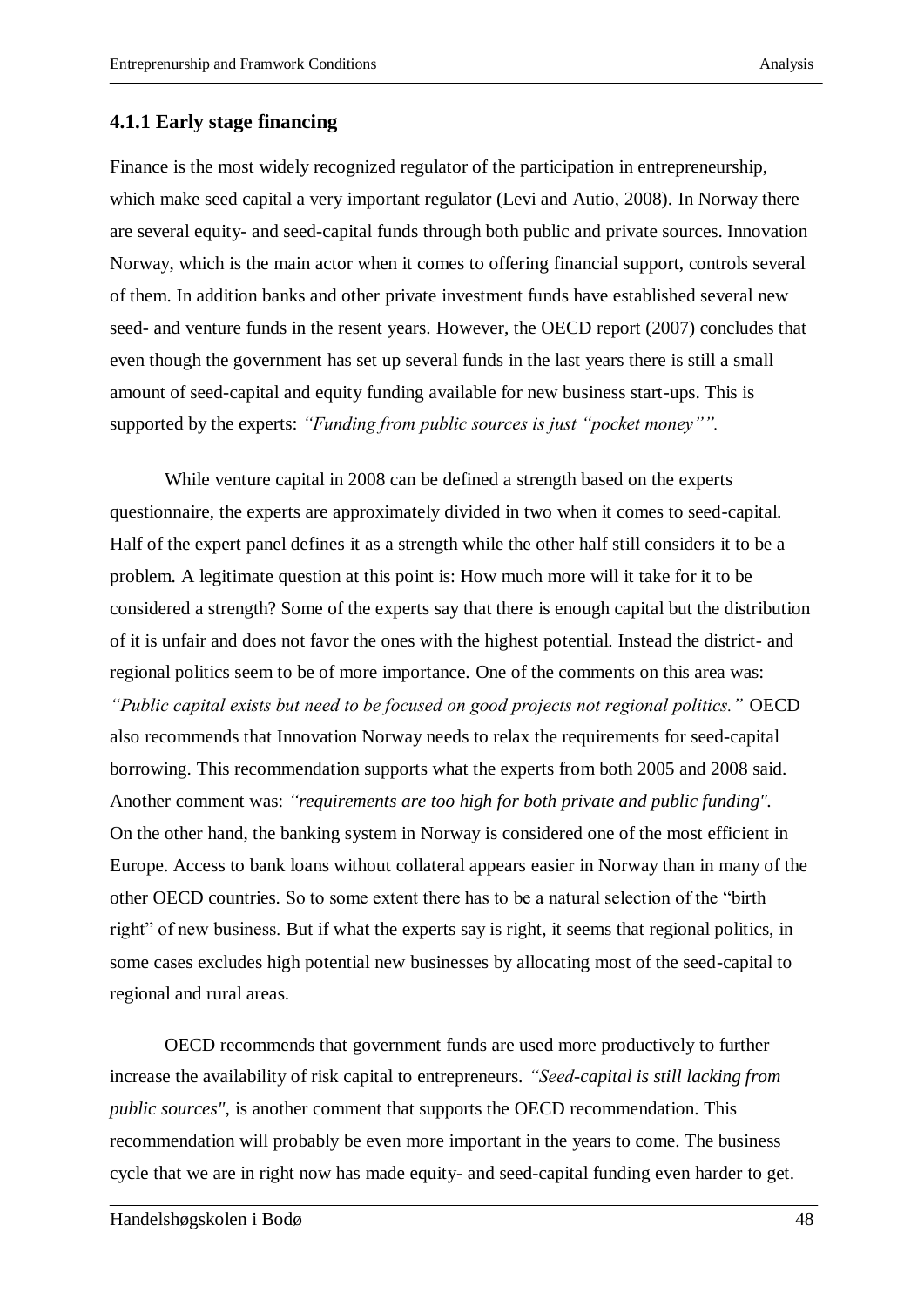So in order to increase entrepreneurial activity in our country in the years to come, government funding will play a vital role.

#### **4.1.2 Tax-incentives**

Porter (1990) describes tax incentives as a much better alternative to government subsidies. There are elements in the Norwegian tax-system which have contributed to an increase in the number of new business start-ups in recent years (OECD, 2007). The dividends exceeding the normal rate of return are not taxed if they are given to another company. Dividends from companies to private persons are however taxed. In addition the tax-system provides incentives for persons to own property through companies. However these tax-incentives do not apply so much for new business start-ups. Is unknown to what extent the dividends of Norwegian companies are used to invest in new business start-ups. This is however not the main focus from the experts either. The tax-incentives proposed are tax-incentives for private and informal investors to invest more in new business start-ups. This could be done implementing removal or reduction of some of the fortune taxes and allow tax deduction of costs in the critical start-up phase.

Tax-incentives are the second most suggested improvement by the experts in both 2005 and 2008. Comments like: *"Establish tax-incentives for investors"* and *"Today's taxsystem is an obstruction to entrepreneurship"* and *"Give new businesses tax-reductions for three years after startup"* are suggestions made by the experts. *"More models like "skattefunn""* is mentioned by several of the experts in both years. This scheme is neutral between qualifying projects, regions, sectors and the tax-position of qualifying businesses. One of the experts from 2005 suggests: *"Tax-incentives like the English model".*" The English Model", basically gives 20 % tax-reductions for informal private investors and has had great success in terms of increasing this type of funding. When looking at the success of this model it is evident to think that this could work in Norway as well.

### **4.1.3. Government subsidies**

Since 2005 there have been no improvements in government subsidies. While this is not the main focus from the experts in 2005, more seem to request this in 2008. Porter (1990) says that direct government subsidies may not be the best way for a nation to gain prosperity and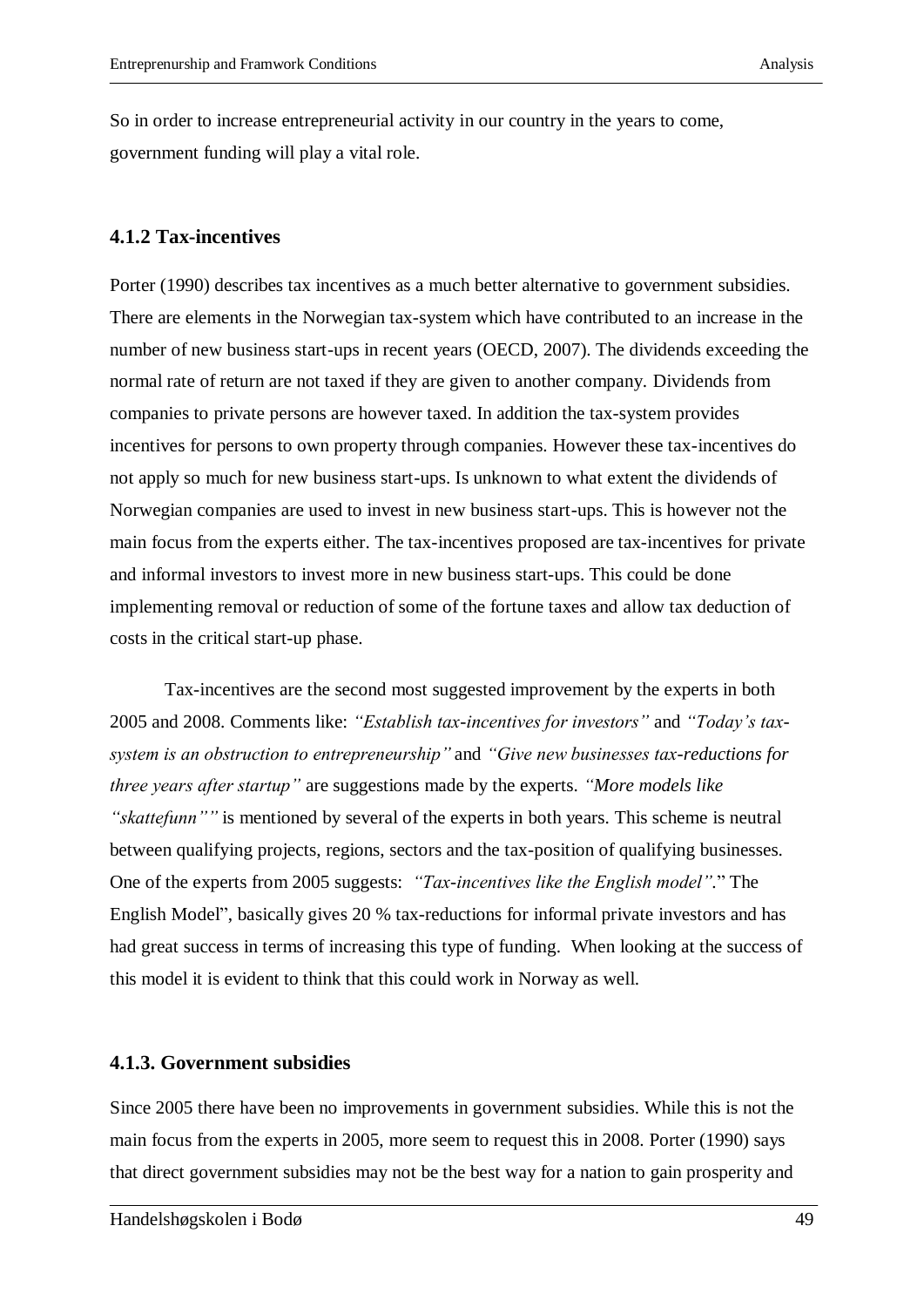economic growth. Since direct subsidies often come with explicit or implicit strings attached, they will limit both flexibility and innovation. He explains this with saying that it creates an attitude of dependence, where it becomes difficult to get industries to invest and take risks without it.

Porter (1990) says that: "The *impetus to innovate, the skills to do so, and the signals that guide its direction must come largely from the private sector."* And also that: *"Businesses must increasingly take a leading role in factor creation themselves"*.

A business has to be able to survive without government subsidies, if not it will not grow and contribute to the country's renewed prosperity and growth. This can explain the decline in use of government guarantee schemes in recent years. The purpose of these guarantees has been to reduce the risk for investors like banks and other financial institutions, but these days they are rarely used and they are not very effective because of the stringent requirements. Another problem with government subsidies and guarantees is that it may affect the rivalry and competition which is very important for new entrepreneurial activities. EU has a strict policy when it comes to subsidies and the Norwegian government has to follow these rules. This may also be the reason why there have been no improvements in the government subsidies. In 2005 one of the experts said: *"Establish systems for shared risk between the entrepreneur, private investor and public funding e.g. guarantees"*

However, funding the start-up phase of a new business involves a high risk for investors which are why it is so difficult to get the funding. One of the comments on this was: *"More Government subsidies, grants and seed-capital are needed in the early stage to find out if the business idea is worthwhile"*. So even though Porter (1990) does not support the use of subsidies, in some cases they are vital to the start-up phase of a business. One of the experts also suggests another way that public subsidies could be beneficial to entrepreneurial activities and that is to give some sort of subsidies to investors. Even though I think taxincentives for investors is a better way of stimulating more investments in the early phase of a business start-up, one of the experts said: *"Seed-capital investors should be given public funding and connected to incubators which have to be accessible all over the country"*. This expert is also saying that incubators are not accessible all over the country which brings us over to the next category, regional politics.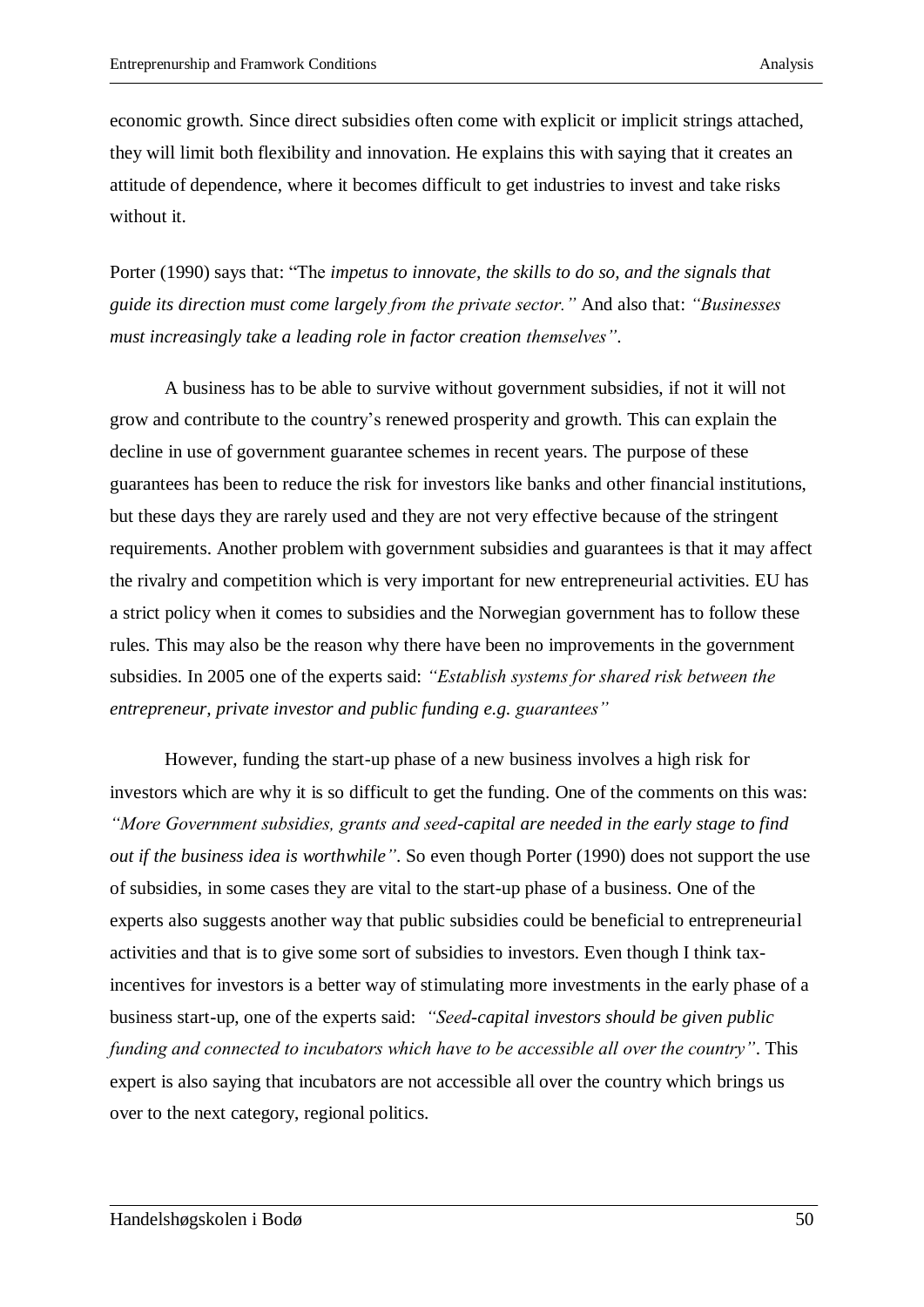## **4.1.4 Regional Politics**

Entrepreneurship has for many years been an important part of regional politics. In recent years a depopulation of districts and rural areas has increased. In light of this, OECD has recommended the Norwegian government to make a strong commitment to entrepreneurship in rural parts of Norway (st.prp.nr.1, 2008-2009). The main responsibility for entrepreneurship in Norway lies with three different ministries: The ministry of trade and industry, the ministry of Education and Research and the ministry of Local Government and Regional Development. Innovation Norway, which is the main actor when it comes to offering financial support to entrepreneurs, gets their grants from all of these ministries. However, these grants comes with different guidelines on how they should be spent depending on which ministry that grants them. Innovation Norway also has defined different prioritized areas in which they canalize the money. Both in 2005 and in 2008 the experts question the distribution of these grants. In 2005 two of the comments were: *"Remove the geography limit on public seed-capital"* and "*Increase the access to seed-capital, independently of regional restrictions. The need is significant in the cities".*

Innovation Norway has four different grant programs for new business start-ups. But three of these are regional policy means which makes it harder for entrepreneurs in larger cities to get these grants. This is also one of the problems that the experts made comments about. The experts both in 2005 and in 2008 said that regional politics seemed to control most of the subsidies and that the distribution of it did not favor the businesses where the highest potential was. Two of the comments in 2008 were: *"There is a lack of seed-capital especially in the cities"* and *"Public capital exists but need to be focused on good projects not regional politics."* As described above, Innovation Norway has defined prioritized areas for their financial support and the ministries also gives guidelines on how the money should be prioritized. This seem to be captured in one of the comments from the experts: *"Seed-capital is too sector dependent, from both private and public funding".*

The comments from the experts lives no doubt that in certain entrepreneurial areas and in certain parts of Norway, especially the cities, there is still a lack of seed-capital. But maybe the problem is not so much that the public funding are canalized to specific sectors and used as policy means, but more that they need to be more differentiated and target broader areas of interest. Maybe there needs to be a thorough investigation of all the means, more coordinated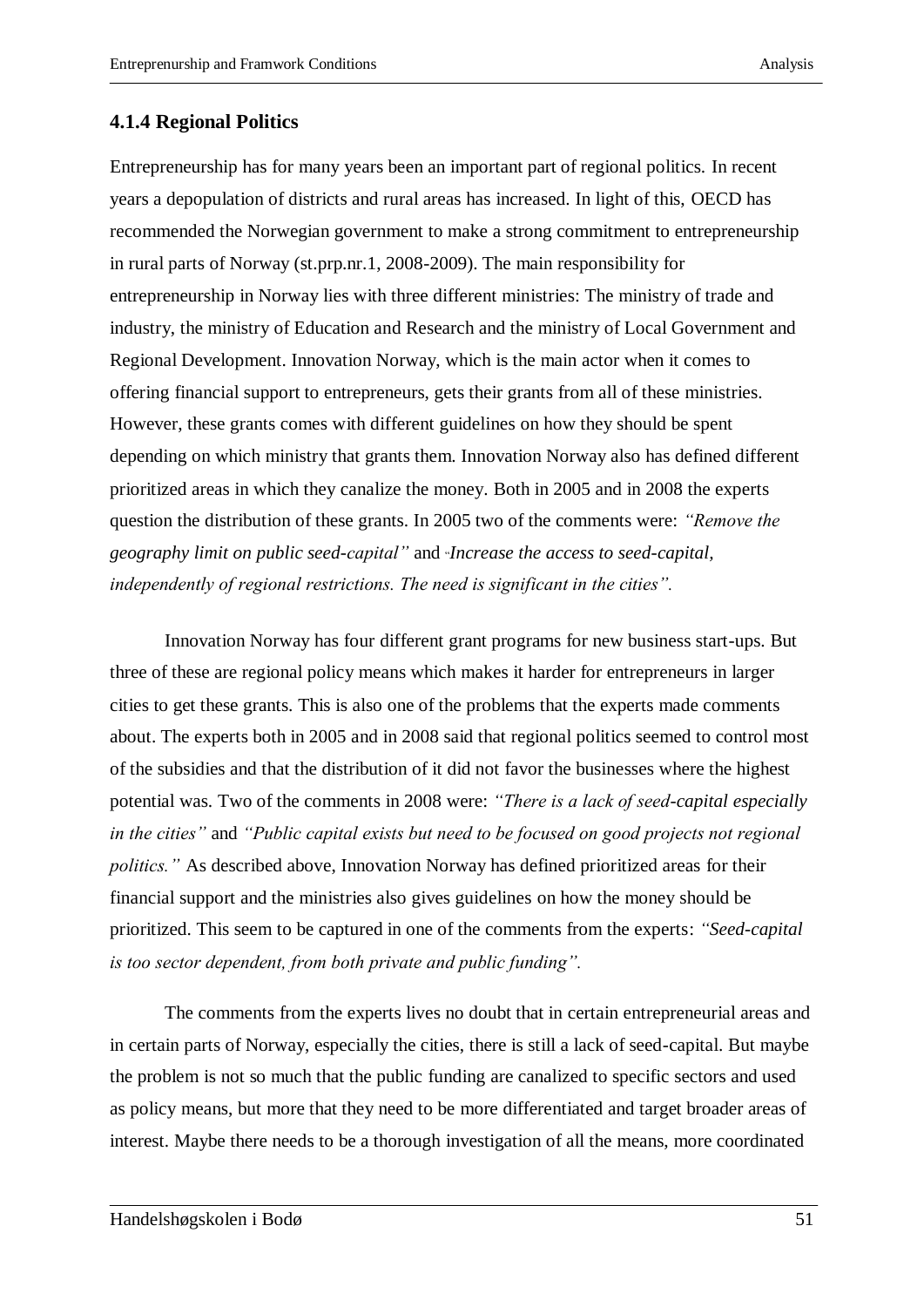means and that financial support needs to target a broader entrepreneurial area than it does today.

# **4.1.5. Summary on Financing**

Financial support is an important framework condition for entrepreneurs. There are a lot of costs associated with new business startups and the income is both uncertain and usually comes later in the process. The access to financial support will always be affected by business cycles. When the interest rate is low, investors will seek alternative investments and capital will be more available. The opposite happens when the interest rate is high. In addition, when there is much insecurity in the money markets, investors tend to be more cautious. The finance crises have caused this to happen in all markets right now, and most likely this will show on next year's Norwegian GEM report. With banks and other private investors being more cautious than ever, public funding options will be even more important in order to create new businesses. Statistics Norway reports that the number of new business startups in Norway has decreased for the past two years and with the experts ranking public subsidies as the weakest areas of financial support this should be alarming to the government. If the government does not supply the necessary funding, the number of new business startups is going to keep decreasing.

What the experts consider to be a strength in the financial support system today is:

- 1. Funding through IPOs for new and growing firms.
- 2. Venture capitalist funding available for new and growing firms.

With the current financial situation in mind, the venture capitalist funding might not be currently adequate or adequate in the years to come. But this can be addressed through the governments' policies and programs.

What the experts consider to be a weakness in the financial support system today is:

- 1. Early stage financing
- 2. Tax- incentives
- 3. Government subsidies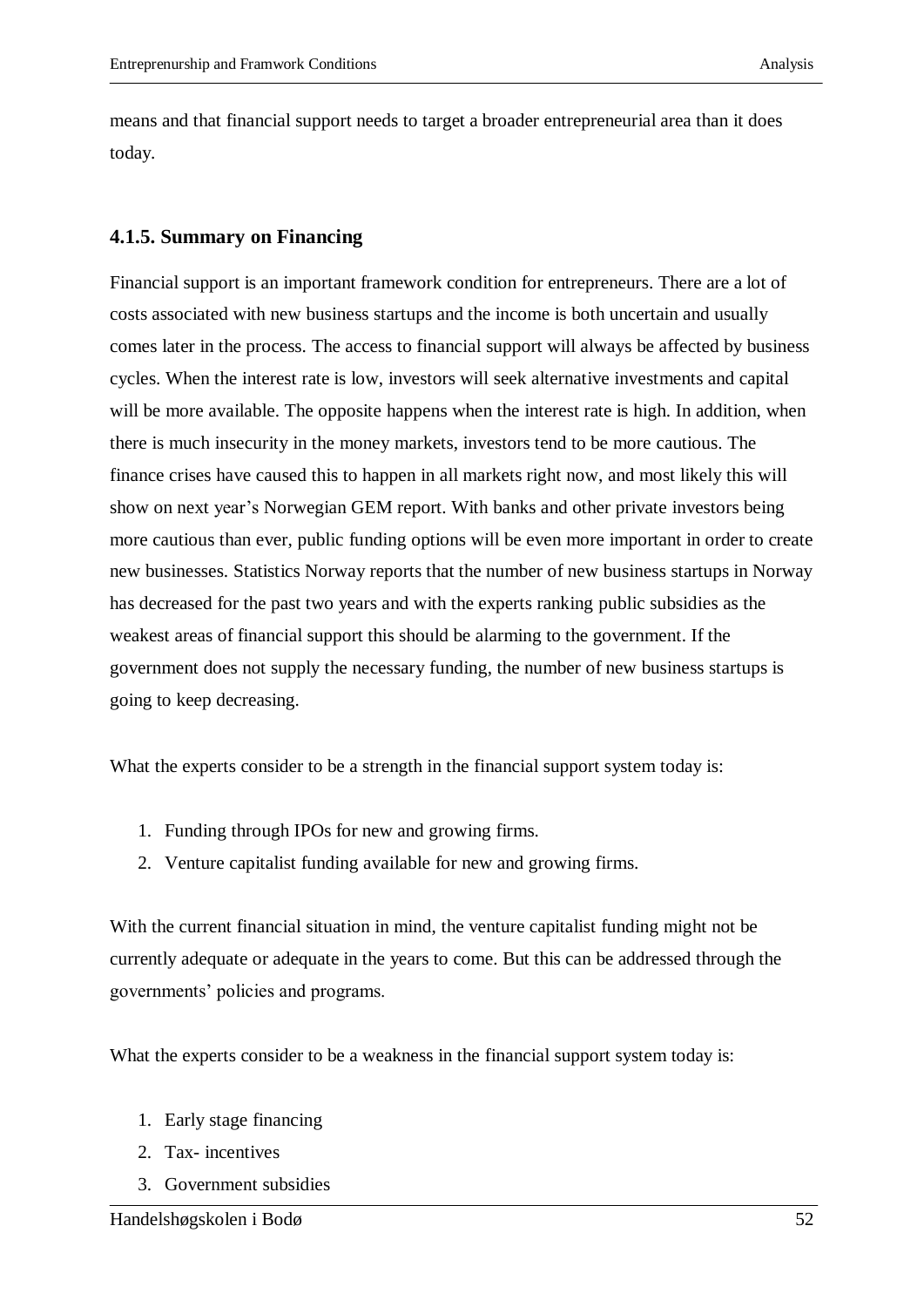## 4. Regional politics

The experts' suggestions on how to improve these areas are many and I want to summarize some of them.

- 1. Increase seed-capital funds that fund independently of regions.
- 2. Tax incentives for both private and informal investors and entrepreneurs
- 3. Improve access to public loans and grants

Even though experts in 2008 consider most of the financing possibilities as a weak in promoting entrepreneurship in Norway, there have been some extremely important improvements in this EFC. However, due to the finance crisis the level of financial support is most likely back to the 2005 level (GEM report, 2008). The good thing is that since 2005 the government has established several more capital seed funds both national and regional. The bad thing is that too few entrepreneurs have access to them. When funding also have become less available through banks and other private investors it is evident that this EFC today, is not adequate and will have a negative effect on entrepreneurial attitude, entrepreneurial activities and entrepreneurial aspirations.

The Confederation of Norwegian Enterprise (NHO) has in cooperation with several other organizations been working on a proposal for removing fortune-tax on working capital. This proposal was presented the government in 2008, but the governments "answer" were to increase the fortune-tax even more in 2009. Several years ago, NHO has also suggested taxincentives as a solution to lack of seed-capital for entrepreneurs. Many of the OECD countries have these schemes and it seems that they have served their purpose e.g. the "English model". Even though our country currently is experiencing a downward trend in the interest rate, it tends to fluctuate with business cycles and it does not fix the problem. In order to improve the weaknesses within financial support, the government will have to address the problem areas pointed out by the experts and start to accommodate some of the suggestions.

# **4.2 Government policy**

Government policy is considered to be an explicit regulator of entrepreneurship in the GEM model. Through government policy the politicians are able to affect and make changes in all the other framework conditions. In addition, government policy is in the GEM model closely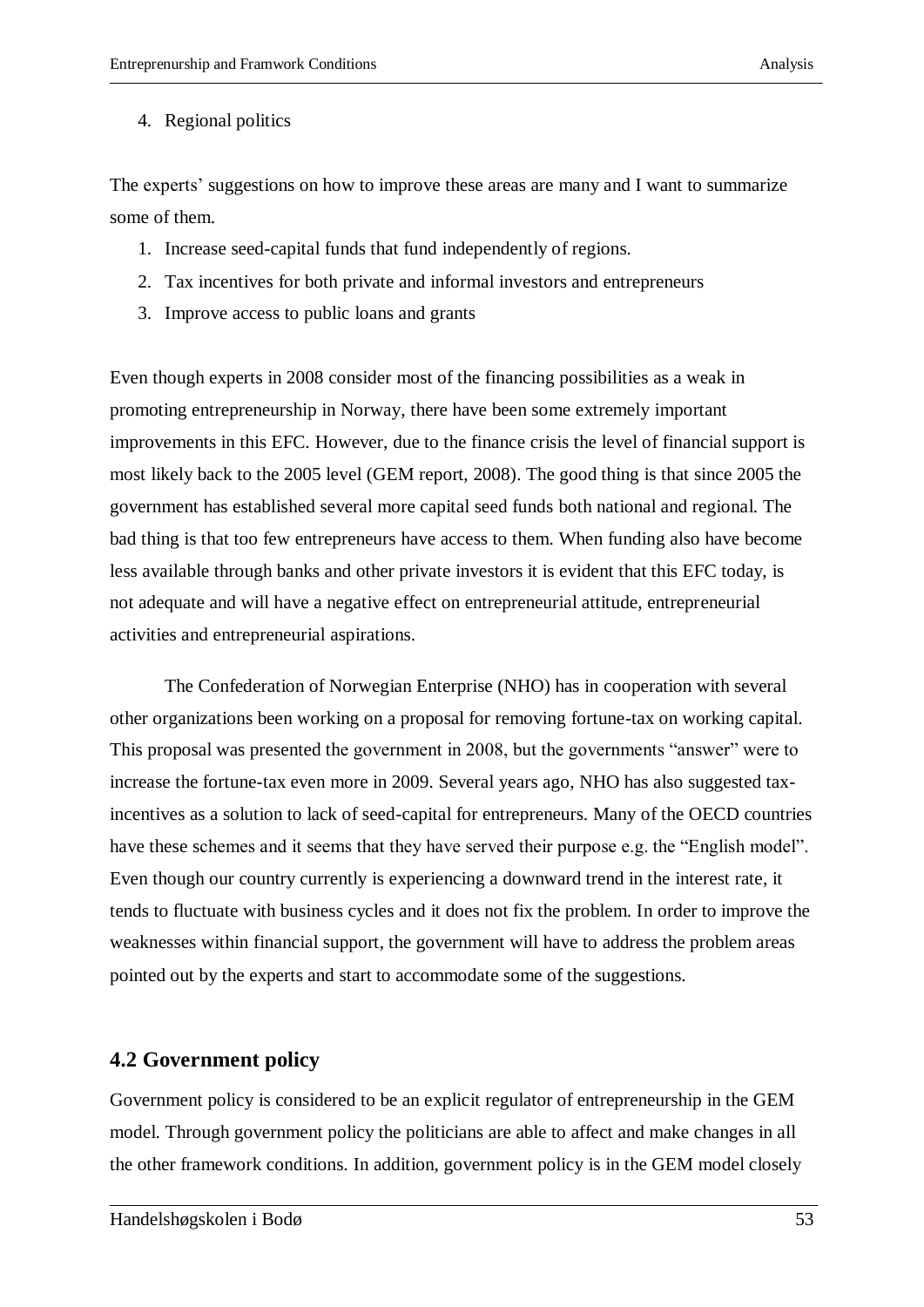related to all three effects of The EFCs; attitudes, activities and aspirations. If the government policies are adequate they will positively influence the three effects, but when they are inadequate they can also have a negative influence on the effects.

Entrepreneurship has been a topic for the different government parties throughout the nineties and the years of two thousand. Different projects have been carried out and one of them was "from idea to value". This was an effort to try to make an overall innovation policy for Norway. According to Rotefoss and Nyvold (2008) the government did not succeed. EU also created a program called "Multiannual program for enterprise and entrepreneurship", MAP, that lasted from 2001-2005. Norway participated in this project with the purpose of promoting entrepreneurship and trade especially for SME. This program was prolonged with one year, but the evaluation of this program showed that the results were not what they had hoped for in all areas. The ministry of Trade and Industry who was responsible for this project said that since Norway has very effective regulations and bureaucracy is not a problem for new and growing firms, and the money could have been better invested elsewhere (Regjeringen, 2006).

In 2007 the Norwegian government decided to participate in EUs "competitiveness and innovation program", called CIP-program which was a continuation of the MAP. This is a program is supposed to last throughout 2013 and its purpose is to promote innovation and better the competitiveness for SME in Europe. For Norwegian SMEs this project means better access to funding innovations, networking and cooperative projects across borders. The CIP project will also be working on removing administrative and regulative barriers for innovations. The commitment and effort the Norwegian government puts towards entrepreneurship and innovations is extremely important, because when I look at the expert survey from 2005, the experts are not pleased with the entrepreneurial policy in Norway. The experts do not agree that Norway has very effective regulations and bureaucracy for new and growing firms.

Below in table 1.2 are the results of the questionnaire concerning government policy presented.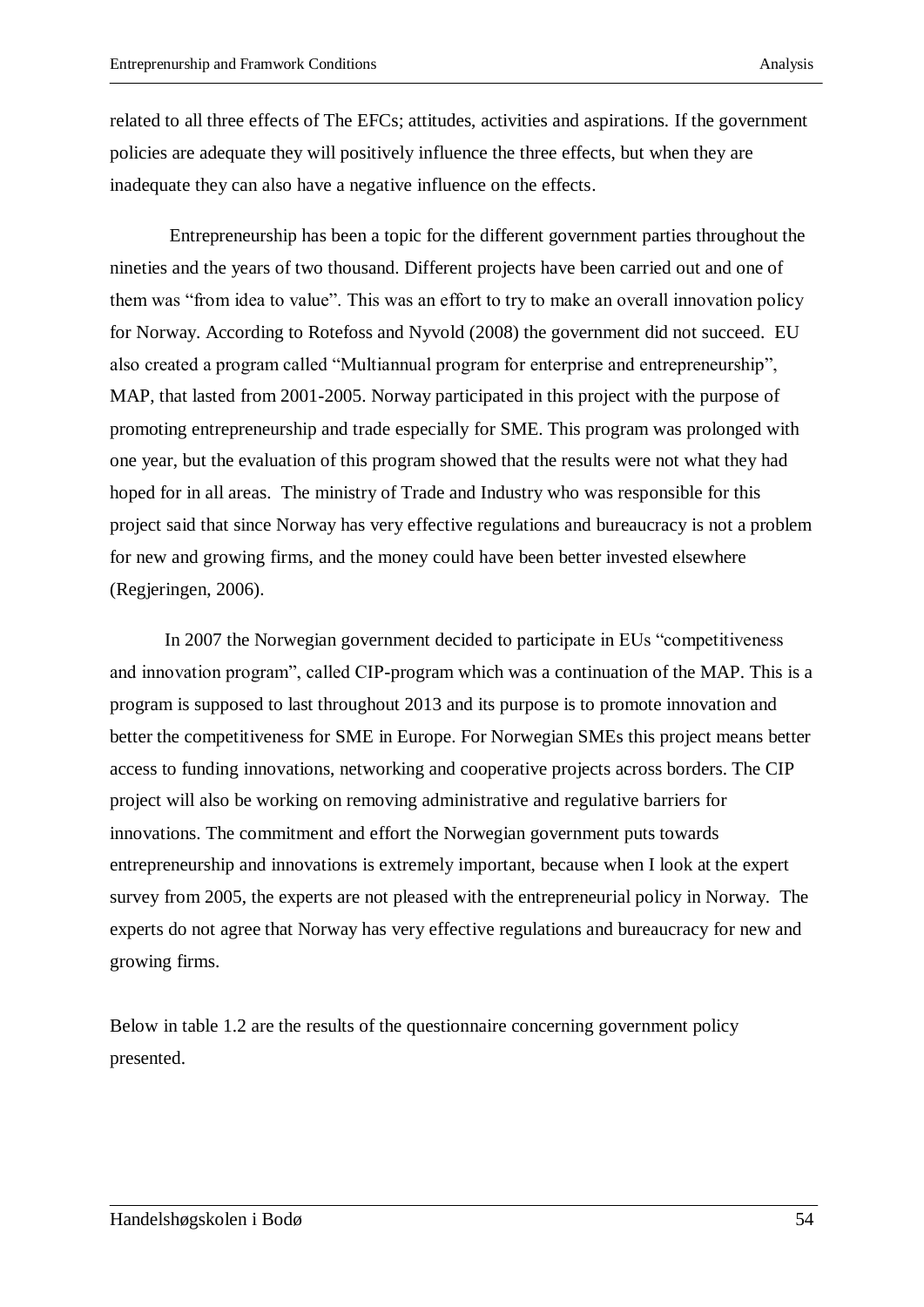|                |                |                                                                                                                                                                      |          | 2005  |                       |                                                                                                                                                                   |          | 2008  |
|----------------|----------------|----------------------------------------------------------------------------------------------------------------------------------------------------------------------|----------|-------|-----------------------|-------------------------------------------------------------------------------------------------------------------------------------------------------------------|----------|-------|
| Rank           | B              | Political<br>priorities, taxes<br>and bureaucracy                                                                                                                    | Disagree | Agree | B                     | Political<br>priorities, taxes<br>and bureaucracy                                                                                                                 | Disagree | Agree |
| $\mathbf{1}$   | B7             | In my country, coping<br>with government<br>bureaucracy,<br>regulations, and<br>licensing requirements it<br>is not unduly difficult<br>for new and growing<br>firms | 74,4%    | 16,3% | B1<br>(2)             | In my country,<br>government policies (e g,<br>public procurement)<br>consistently favor new<br>firms                                                             | 77,8%    | 8,3%  |
| $\overline{2}$ | B1             | In my country,<br>government policies (e g<br>, public procurement)<br>consistently favor new<br>firms                                                               | 72,1%    | 7,0%  | B2<br>(3)             | In my country, the<br>support for new and<br>growing firms is a high<br>priority for policy at the<br>national government level                                   | 63,9%    | 27,8% |
| 3              | B <sub>2</sub> | In my country, the<br>support for new and<br>growing firms is a high<br>priority for policy at the<br>national government<br>level                                   | 55,8%    | 34,9% | B <sub>3</sub><br>(4) | In my country, the<br>support for new and<br>growing firms is a high<br>priority for policy at the<br>local government level                                      | 52,8%    | 38,9% |
| $\overline{4}$ | B <sub>3</sub> | In my country, the<br>support for new and<br>growing firms is a high<br>priority for policy at the<br>local government level                                         | 55,8%    | 23,3% | <b>B4</b><br>(7)      | In my country, new firms<br>can get most of the<br>required permits and<br>licenses in about a week                                                               | 52,8%    | 19,4% |
| 5              | B <sub>5</sub> | In my country, the<br>amount of taxes is NOT<br>a burden for new and<br>growing firms                                                                                | 51,2%    | 44,2% | <b>B6</b><br>(6)      | In my country, taxes and<br>other government<br>regulations are applied to<br>new and growing firms in<br>a predictable and<br>consistent way                     | 52,8%    | 36,1% |
| 6              | <b>B6</b>      | In my country, taxes and<br>other government<br>regulations are applied<br>to new and growing<br>firms in a predictable<br>and consistent way                        | 51,2%    | 20,9% | B <sub>5</sub><br>(5) | In my country, the<br>amount of taxes is NOT a<br>burden for new and<br>growing firms                                                                             | 44,4%    | 47,2% |
| $\overline{7}$ | <b>B4</b>      | In my country, new<br>firms can get most of<br>the required permits and<br>licenses in about a week                                                                  | 20,9%    | 30,2% | B7<br>(1)             | In my country, coping<br>with government<br>bureaucracy, regulations,<br>and licensing<br>requirements it is not<br>unduly difficult for new<br>and growing firms | 30,6%    | 38,9% |

#### **Table 4.3 Government Policy**

The allegation that got the lowest score in 2005 was "coping with bureaucracy, regulations and licensing requirements". 74, 4% of the experts found this to be difficult. In rank order this was followed by "government policy consistently favor new firms", "support for new and growing firms has a high political priority on national government level", "support for new and growing firms has a high political priority on local government level" and "taxes and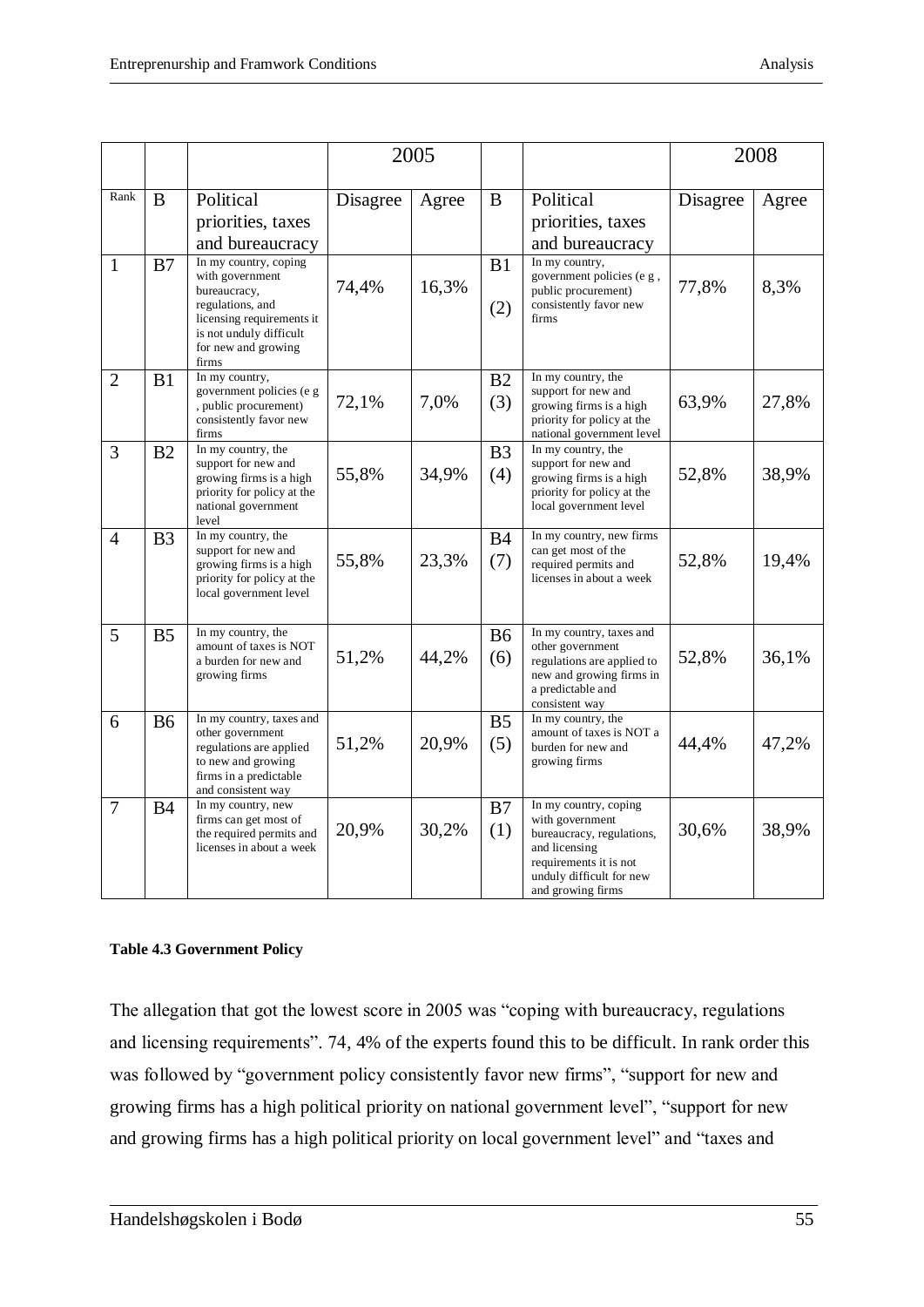other government regulations are applied to new and growing firms in a predictable and consistent way". On all of these allegations more than 50% of the experts disagreed. The only area that can be considered a strength based on the questionnaire is that required permits and licenses can be obtained within a week. It has to be mentioned however that 34% of the experts chose not to score this question.

By studying the questionnaire from 2008 I discover that there have been some significant changes in the rank order. Instead of making it easier to become an entrepreneur, it seem like the government policy is making it harder. Bureaucracy, regulations and licensing which got the lowest score in 2005 got the highest score in 2008. However, I cannot define it as strengths. This is based on that several of the experts are mentioning bureaucracy as being a problem. Another interesting find is that required permits and licenses which were considered strengths in 2005 got a significant lower score in 2008 and based on the score it can no longer be considered a strength. There are small decreases in the other areas as well, but none significant ones. When I summarize the scores from the questionnaire, I find that 30% or more of the experts disagrees on all of the allegations. Compared to the financial support score, the scores on government policy is much lower for 2008. Comments made by the experts from both the 2005 data and the 2008 data are used to explain the weaknesses defined by the experts. Interesting A-categories that emerged from analyzing the comments, supports the scores from the questionnaire in 2005. These are:

- 1. Bureaucracy/coordination
- 2. Competence
- 3. Tax-Incentives
- 4. Regional politics
- 5. Long term commitment
- 6. Political Priorities

Since tax-incentives and Regional politics are already discussed under financial support and will not be discussed any further here. But a lot of the comments made by the experts on government policy are concerning these two. Even though Bureaucracy had improved significantly in 2008 compared to 2005, several of the experts still found this to be a problem. Competence within government on all levels, including public agencies was also something the experts criticized. When establishing a new business it may take several years before it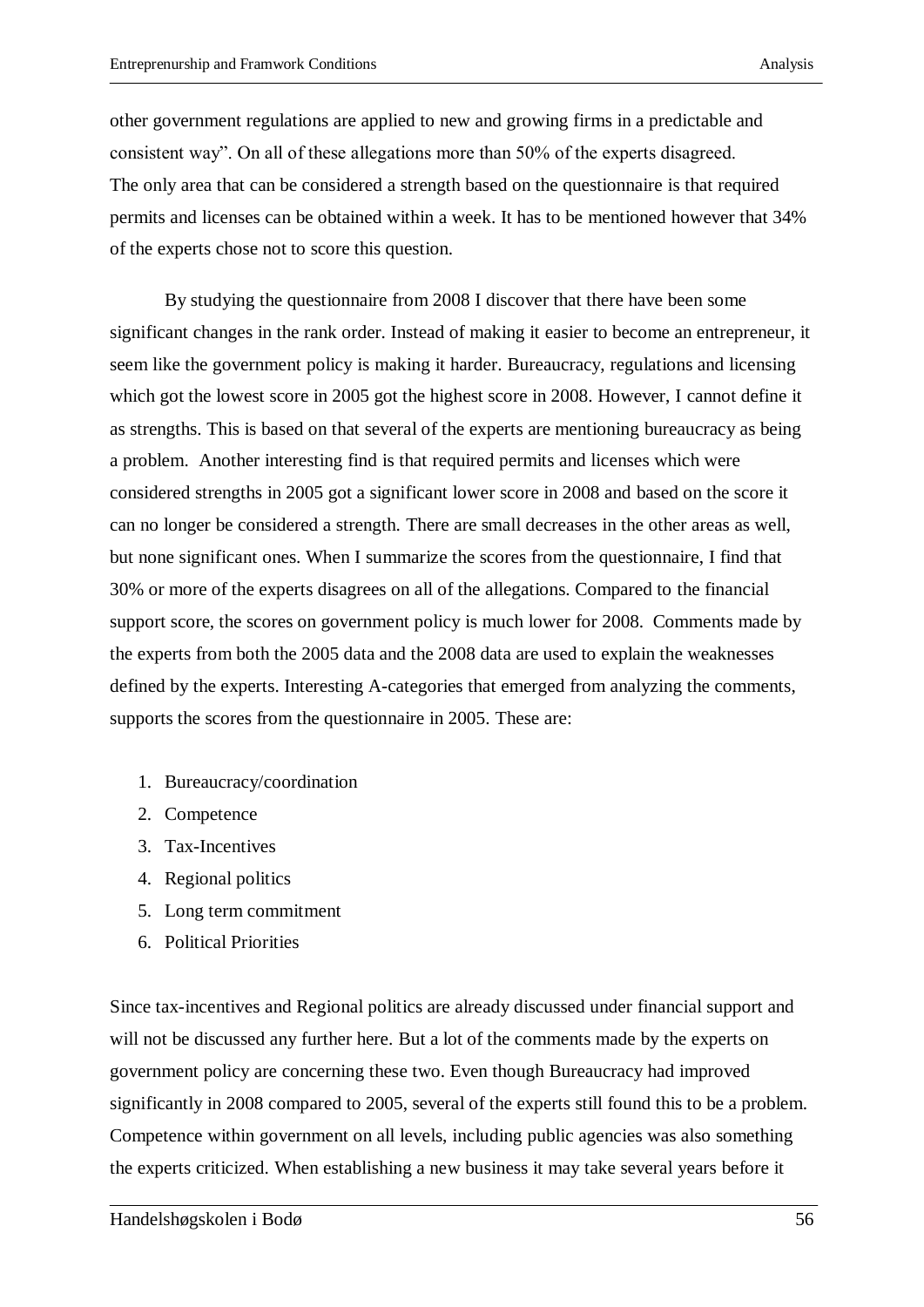starts making money. The experts do not feel that the entrepreneurial conditions reflect this; so long term commitment is mentioned by several of them. Last in the A-categories are priorities. Regional politics include entrepreneurship, but the experts are here talking more specifically about businesses with high growth potential.

In recent years it seems like the government has prioritized entrepreneurship more through the educational system but there are still areas that need to be improved. The comments from the experts yield this. B-categories are:

- 1. Stabile conditions
- 2. Competence
- 3. Bureaucracy
- 4. Politicians attitude
- 5. Political Priorities
- 6. Social arrangements

Several of the categories that emerged based on the 2005 data, are present in the 2008 data as well. These are competence, bureaucracy and priorities. New categories that emerged are stabile conditions, Politicians attitude and social arrangements. However, based on the comments, some of these categories cover the same weaknesses defined by the experts. The C-categories are the summarized A and B categories that the experts say needs to be addressed within the Government Policy EFC:

- 1. Bureaucracy/ Coordination
- 2. Competence/attitude
- 3. Political Priorities
- 4. Stabile conditions

In these new categories long term commitment is included in stabile conditions along with social arrangements. Politicians' attitude is included with competence and social arrangements are included. In table 2.2 below are some of the comments concerning government policies summarized.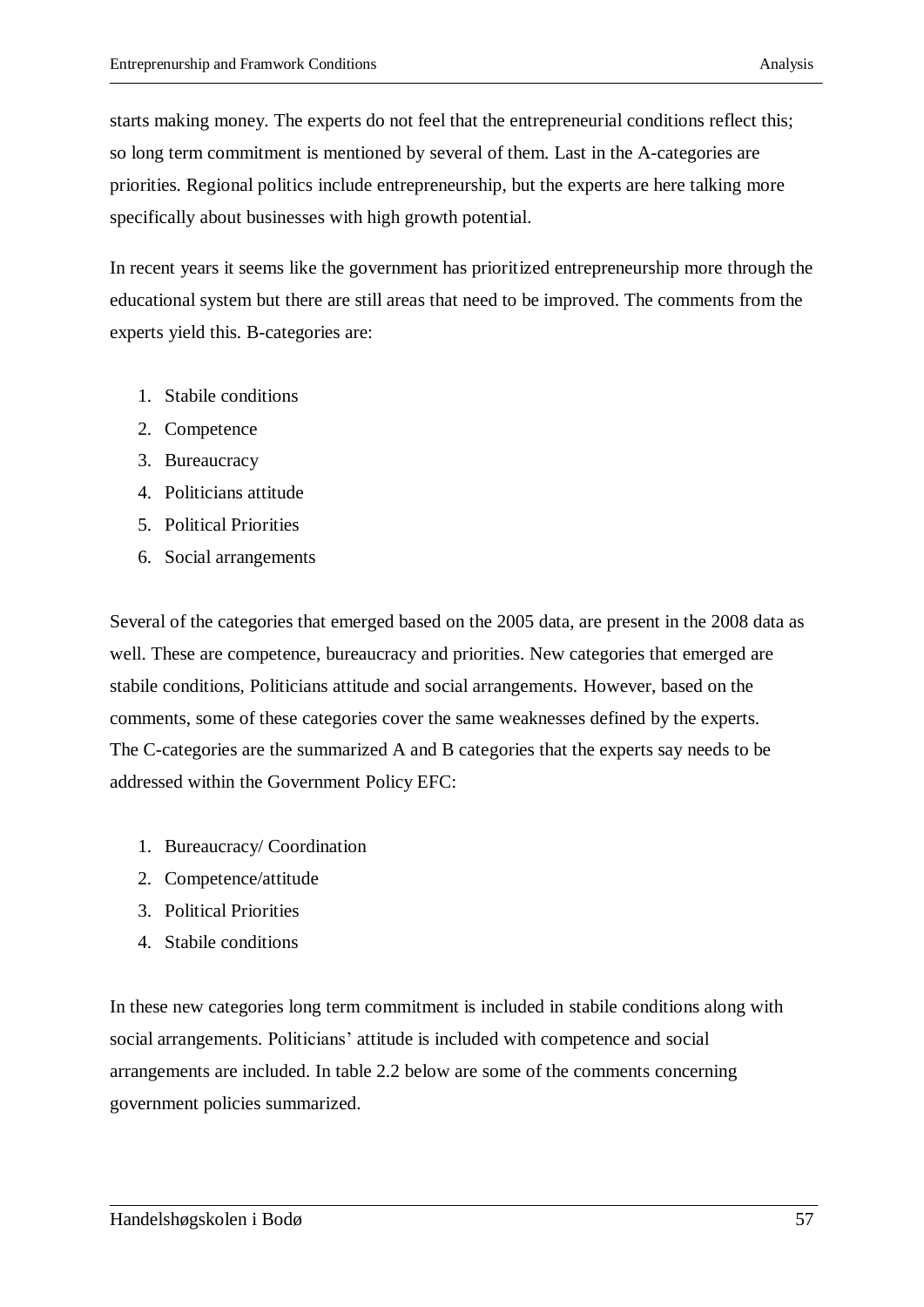| Comments on Government Policy: | 2005                                                                                                                                    | 2008                                                                                                            |
|--------------------------------|-----------------------------------------------------------------------------------------------------------------------------------------|-----------------------------------------------------------------------------------------------------------------|
| 1. Bureaucracy/Coordination    | " coordinate the "jungle" of incentives,<br>even experienced businesses don't know<br>about their possibilities"                        | "Reduce the number of schemes and<br>registrations"                                                             |
|                                | " it is difficult for entrepreneurs to orient<br>through all the rules and laws"                                                        | "Coordinate incentives, establish a<br>coordinated central for entrepreneurs"                                   |
|                                | "liquidate all bureaucracy, give them social<br>security, without an office"<br>"More efficient processing of applications"             | "Ineffective and bureaucratic public sector"<br>"Too much bureaucracy and complicated<br>rules"                 |
|                                | " More electronically registration and<br>application systems"                                                                          |                                                                                                                 |
| 2. Competence/Attitude         | "The government need to realize the<br>difficulties entrepreneurs are experiencing"                                                     | "We needs politicians that are positive<br>through words and actions"                                           |
|                                | "Put the "party speeches" into actions"<br>"Competence in government," time-thieves<br>are of no use"                                   | "Those who grant the capital and those who<br>gives advice to the businesses needs to be<br>separated! Ethics!" |
|                                | "For the most part politicians have limited<br>knowledge about entrepreneurship"                                                        | "Too little competence on entrepreneurship<br>within government, especially local and<br>regional"              |
|                                | "The Government who creates the<br>framework conditions, needs to listen to the                                                         | "The government's attitude towards<br>privatization is too negative"                                            |
|                                | entrepreneurs more"                                                                                                                     | " A lot of incompetence among public<br>agents, especially within Innovation<br>Norway"                         |
| 3. Priorities                  | "Not all entrepreneurship should be<br>prioritized, focus on businesses with a high<br>growth potential"                                | "Emphasize value creation more than<br>regional distributions"                                                  |
|                                | "The more radical businesses with global<br>potential are not prioritized, and do not have                                              | "Norway is not putting enough emphasis on<br>businesses with high growth potentials"                            |
|                                | the same access to capital as similar<br>businesses in other countries".                                                                | "Businesses with a high growth potential is<br>not prioritized, especially in the export<br>market"             |
|                                | "Politicians prioritize businesses in trouble<br>in the districts, too much. There has to be a<br>natural restructuring of the industry | "Prioritize businesses with high innovation-<br>and growth potential"                                           |
|                                | structure"                                                                                                                              | "create conditions that will allow more high<br>growth businesses to emerge"                                    |
| 4. Stabile conditions          | "Talking needs to be turned into action and<br>long term commitments"                                                                   | "Better social security arrangements for<br>entrepreneurs"                                                      |
|                                | "Make framework conditions predictable, it<br>takes 7-10 years to get a stabile business<br>and this has to be reflected in the         | "Create stabile framework conditions for<br>entrepreneurs"                                                      |
|                                | conditions"                                                                                                                             | "There is a discrimination of self employed<br>people in terms of social rights"                                |
|                                | "More political stability, long term<br>commitment, and politicians who has real<br>business experience"                                | "Trustworthy and stabile framework<br>conditions promotes entrepreneurship"                                     |
|                                | "Tax-reforms need to promote"<br>entrepreneurial activity, not prevent it"                                                              |                                                                                                                 |

#### **Table 4.4 Comments on government policy**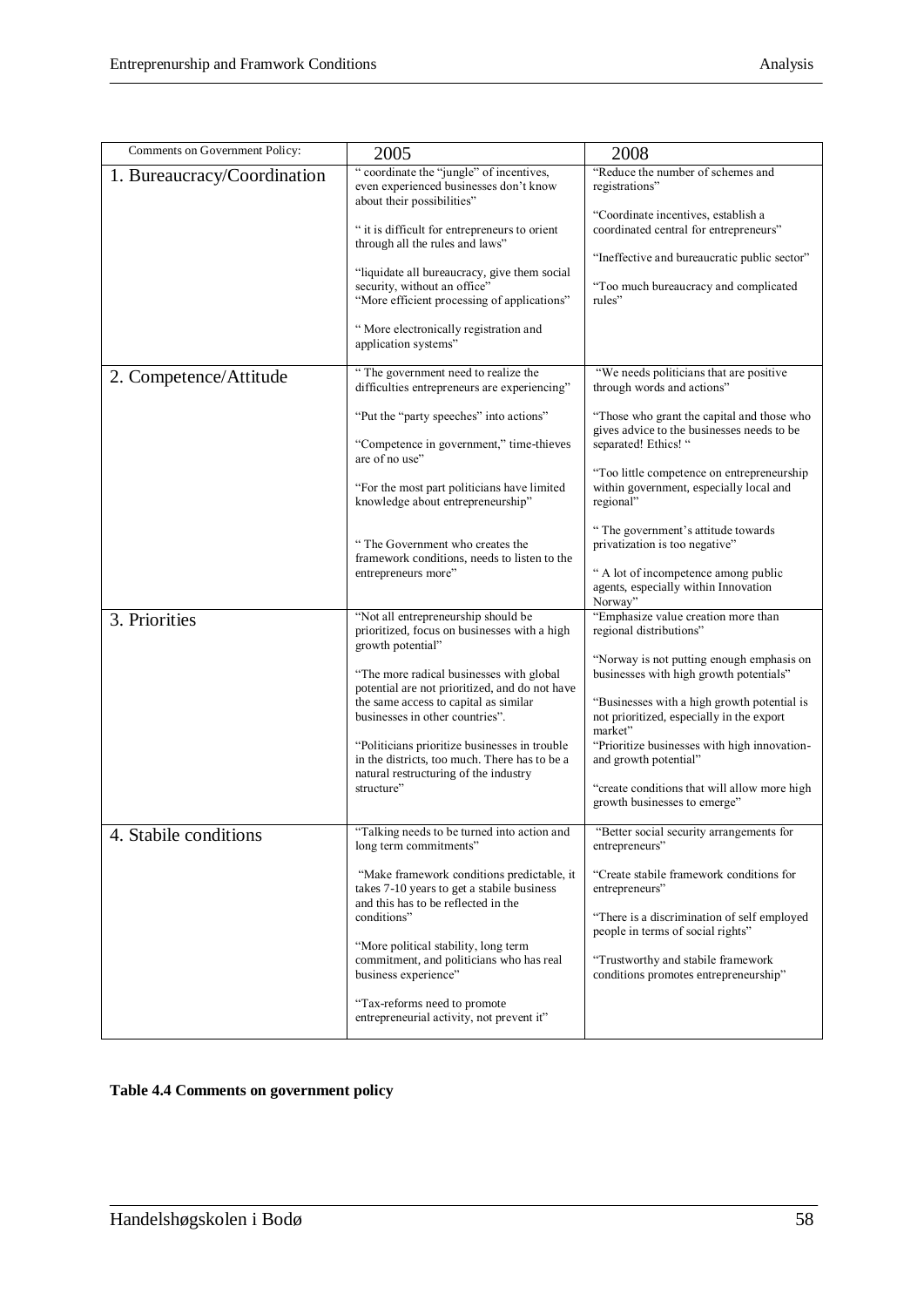In table 4.4 there are four areas that the experts have defined as weaknesses within Government Policy; these are the C-categories. They represent the areas were the experts have commented both in 2005 and in 2008. They are further discussed below.

#### **4.2.1 Bureaucracy/Coordination**

Government regulations can directly affect entrepreneurial firms (Kirzner, 1997a). Complex regulations and delays in obtaining the necessary permits and licenses may increase the duration of the start-up process, which again can reduce entry because the window of opportunity may have passed by the time all regulations are compiled (Klapper et al., 2006). Even though a few of the experts say that this is not a problem in Norway, the majority of them think that it is. A lack of coordination can also be interpreted as bureaucracy. Two of the comments from 2005 include both weaknesses: *"Coordinate the "jungle" of incentives, even experienced businesses don't know about their possibilities"* and *"More efficient processing of applications".*

Unpredictable and demanding regulations pushes up compliance costs which negatively impacts the profitability, and firms ability to use their retained earnings to fuel growth (Levie and Autio, 2008). It seems several of the experts find the regulations demanding: *"It is difficult for entrepreneurs to orient through all the rules and laws"* and "*Too much bureaucracy and complicated rules".* When going through the requirements for registration of businesses it seems that the criticism from the experts is legitimate. Depending whether or not the entrepreneur has employees in his or her new business, there are up to seven different registries in which the businesses by law has to be registered in. One of the comments from 2008 was: *"Reduce the number of forms and registrations"*.

Getting an overview of all the financial incentives is hard even when you study this in particular. In addition the different incentives are controlled through a numerous of programs and by several actors. I have not been able to locate one unit that has an overview of all information, possibilities and incentives concerning entrepreneurs and new business start-ups. This greatly increase complexity and increase the chance of reduced efficiency in the incentives. The closest I came to this was the web-page: www. bedriftshjelp.no. This webpage contains an overview with links to all public funding possibilities. However maneuvering through all of these links is extremely time-consuming. In addition it seems like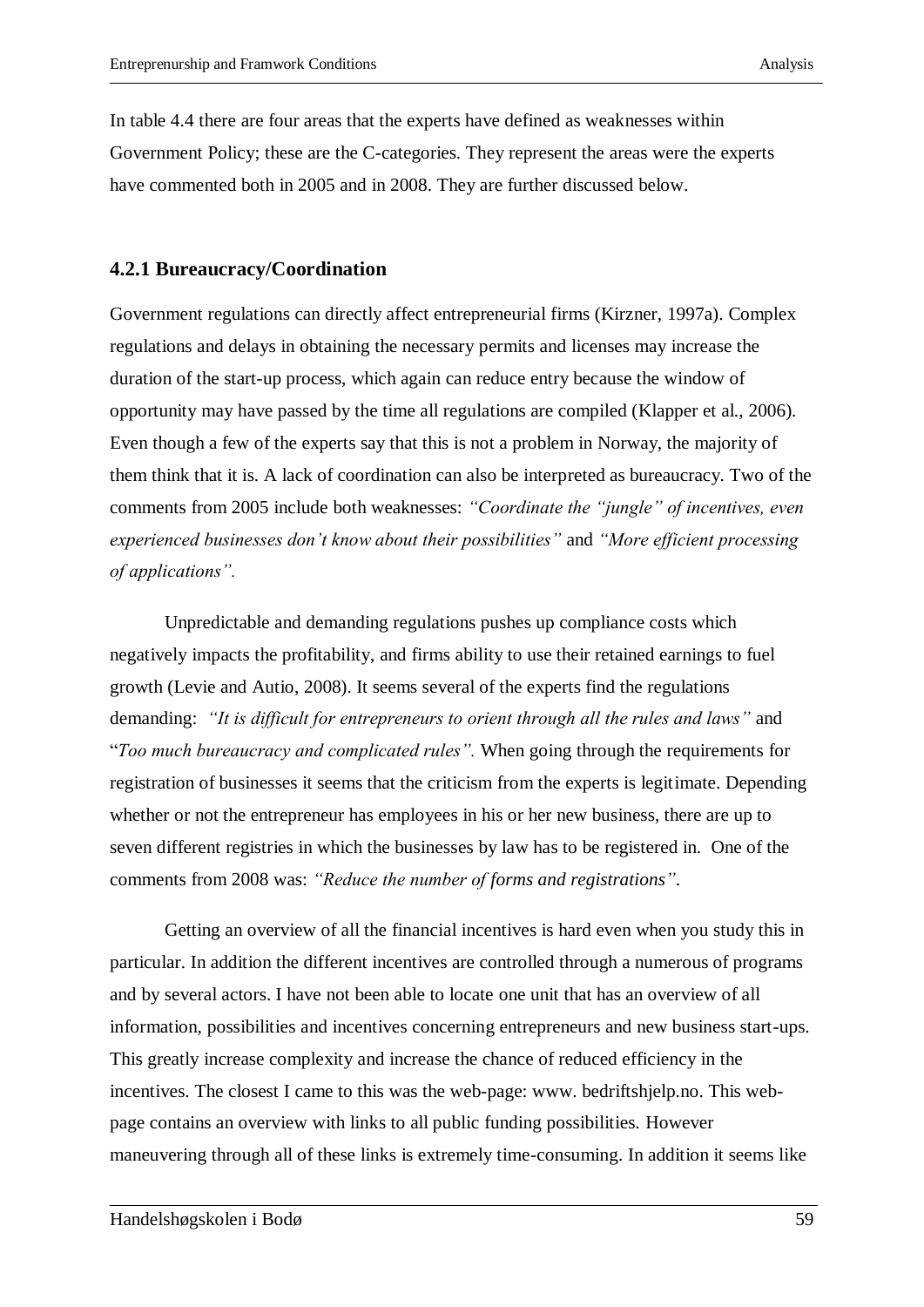many of the funding possibilities prioritize certain regional districts, sectors or type of businesses. *"Coordinate incentives; establish a coordinated central for entrepreneurs."* This indicates that entrepreneurs are requesting a place where they can get all information and consultancy needed to start a business. In addition to supplying financial capital to new and established businesses this expert's statement is also a description of what Innovation Norway is suppose to be. However, several of the experts do not seem to agree with this, which brings us over to the next category.

#### **4.2.2 Competence/Attitude**

Increased awareness and attention by policy makers is positively associated with the allocation of effort into entrepreneurship (Audretsch et al. 2007 a, b; Leibenstein, 1968). ). Levie and Autio (2008) say that governments need to take entrepreneurs into account when designing and implementing policies. The experts agree with this and say*: "The Government who creates the framework conditions, needs to listen to the entrepreneurs more"* and *"The government need to realize the difficulties entrepreneurs are experiencing"*

There seem to be a reoccurring comment that the politicians have to turn their talking into actions. Several of the experts acknowledge what the politicians say as positive, but criticize that it is not put into actions*. "Put the "party speeches" into actions".* Negative attitudes towards entrepreneurship are found to be a barrier to entrepreneurial activity. Through their actions the governments at all levels, to some extent, are able to affect the attitudes in the general population towards entrepreneurship. *"We need politicians that are positive through words and actions"* and *"The government's attitude towards privatization is too negative"*  are some of the comments made on this topic.

However, several of the experts are questioning the competence of those who grant capital and those who forms the conditions for entrepreneurs. The ministry of Trade and Industry acknowledge this problem and says that there is a lack of knowledge on financial sources within local government, Innovation Norway and the banking system (regjeringen.no, 2002). *"Too little competence on entrepreneurship within government, especially local and regional"* and *"A lot of incompetence among public agents, especially within Innovation Norway"* was two of the comments made by the experts. I cannot explain for sure why the experts have this opinion, but it seems to be related to the coordination of incentives. The ministry of Trade and Industry suggested that more business angel networks needed to be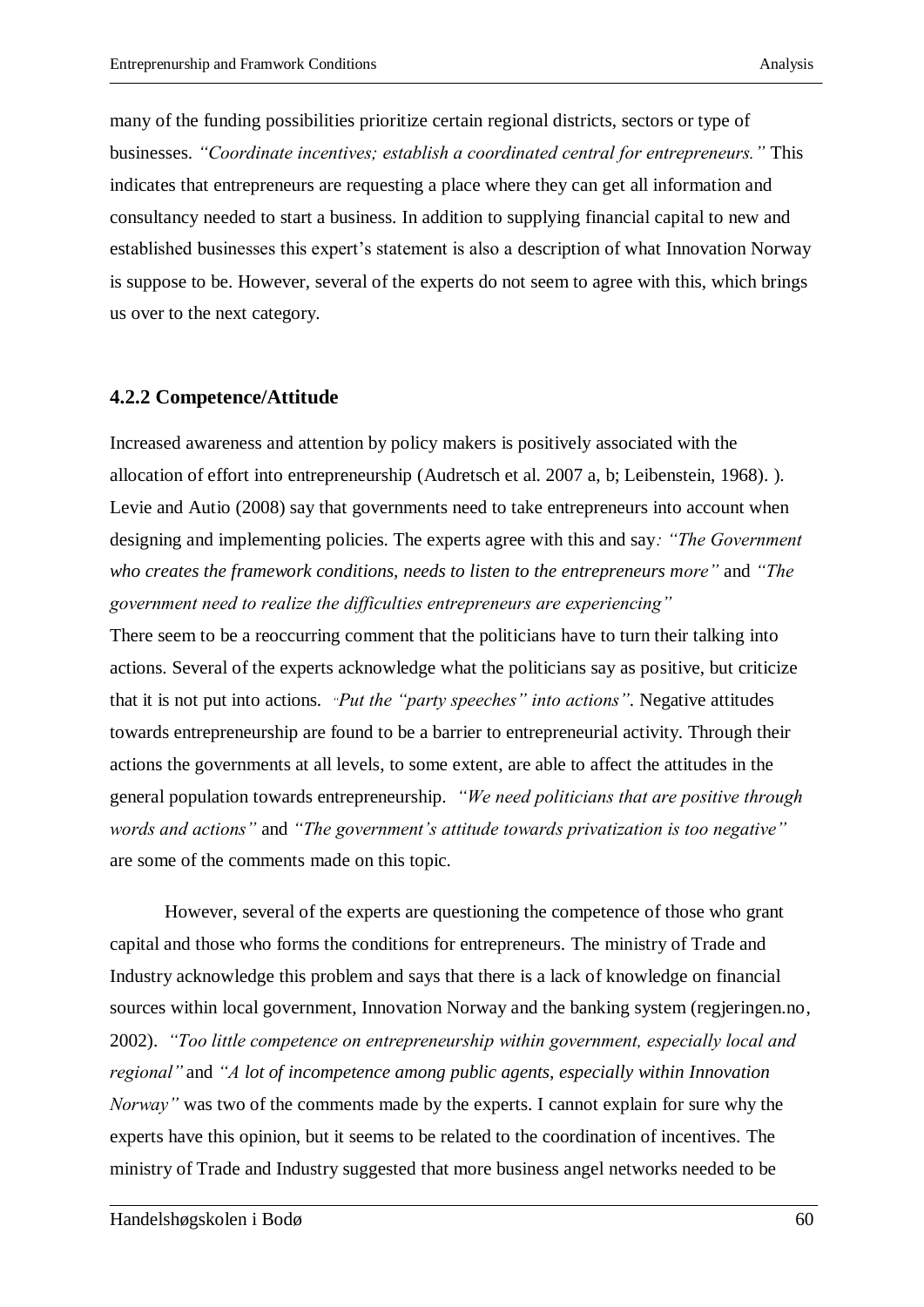formed to compensate for the lack of knowledge, but these are still not widespread in Norway. Innovation Norway is the main actor when it comes to offering financial support, counseling and information. They cover a wide specter of incentives and most likely when entrepreneurs are making inquiries to them; they expect to get all the information they need here. Another possible explanation is that Innovation Norway has certain areas of priorities and some of the inquiries may not be within their target. Potentially high growth businesses are being one of them as mentioned under financial support. This brings us over to the next category which is focus areas and priorities.

#### **4.2.3 Focus areas/Political Priorities**

The governments' goal has for many years been to increase the number of business start-ups and particularly those having growth ambitions and potential. But it looks like this is not carried out through the government policies. Innovation Norway acknowledge this problem and says that businesses with high growth potential are having much more difficulties than other businesses in obtaining capital from both private investor and public funding (Innovasjon Norge.no, 2009). The comments on this area are many, some of them are: *"Not all entrepreneurship should be prioritized, focus on businesses with a high growth potential". "The more radical businesses with global potential are not prioritized, and do not have the same access to capital as similar businesses in other countries".*

Sternberg and Wennekers (2005) say that from an economic growth perspective, policy should focus primarily on potentially fast growing new firms and not on new enterprises in general. However, identifying these kinds of "gazelles" will always be a challenge for governments. But it is important to establish favorable conditions like knowledge transfer possibilities, intellectual property protection and a well functioning venture capital market. According to the experts this have not been prioritized enough*: "Norway is not putting enough emphasis on businesses with high growth potentials* "and *"Businesses with a high growth potential is not prioritized, especially in the export market"*  and *"create conditions that will allow more high growth businesses to emerge".* The experts seem to be right on target compared to what theory says will create economic growth for our country. Most of the experts focus is on broadening the priorities and not so much on changing the priorities and this is also in accommodation with what the government wants to achieve. The government says that their politic is that there should be room for both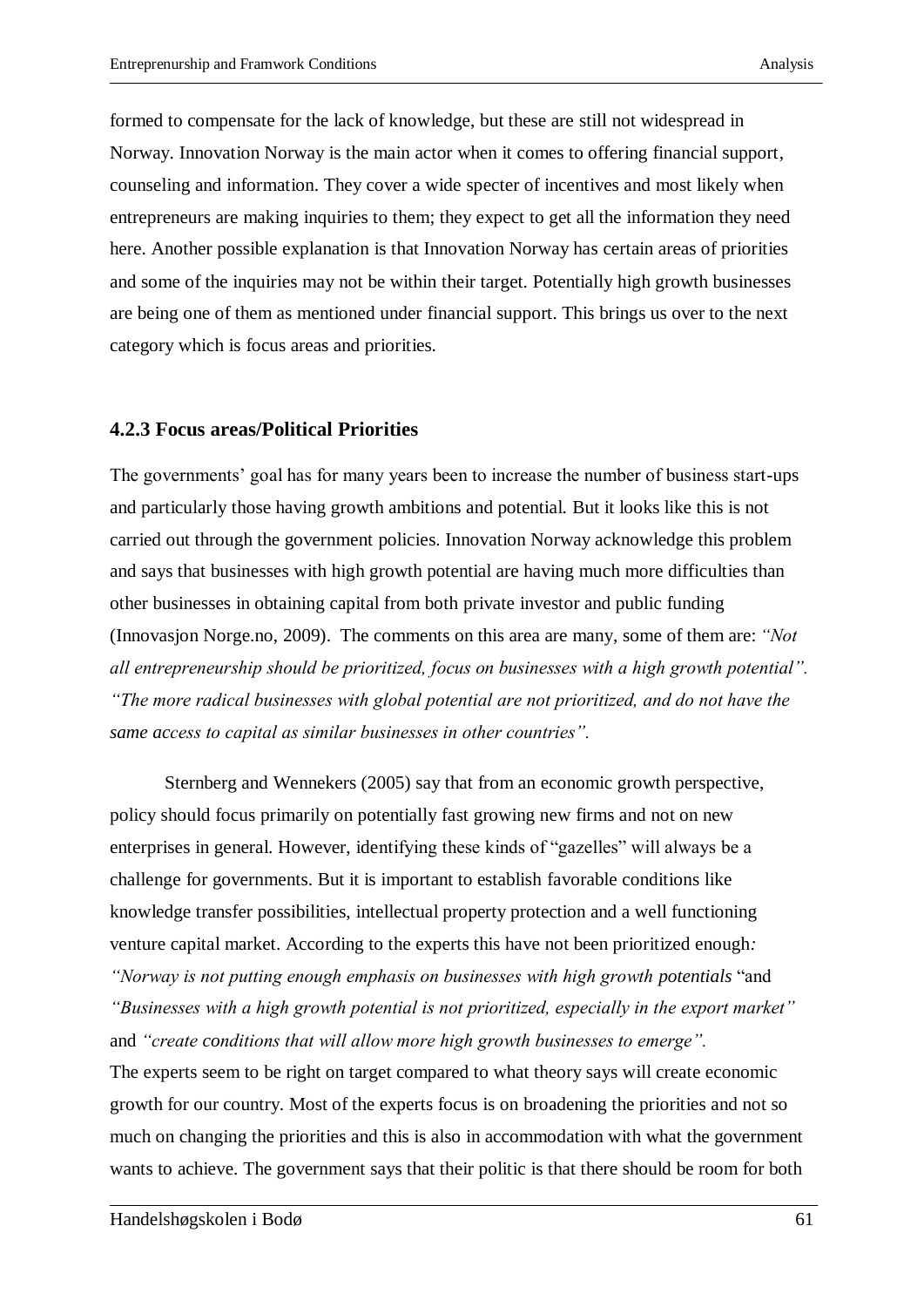"livelihood" businesses and high growth businesses (st.prp.nr.1, 2008-2009).Innovation Norway has made a proposal for new priorities in 2010 and presented this to the ministries they answer to. The proposal addresses several of the areas pointed out in this thesis. Their main target in this strategy includes SMEs with growth ambitions and growth potential. However, since Innovation Norway answer to the three ministries it has to be a political priority as well in order to carry out this intention. The last category the experts found to be an important condition for entrepreneurship was stabile conditions.

#### **4.2.4 Stabile conditions**

Porter (1990) says that one of the most common mistakes governments make is that they are too preoccupied with short term economic fluctuations. Governments are prone to choose policies with easily perceived short term effects like subsidies, protection and arranged mergers. This Porter (1990) says will suppress innovations. Two of the comments from the experts was: *"Make framework conditions predictable, it takes 7-10 years to get a stabile business and this has to be reflected in the conditions"* and *"Trustworthy and stabile framework conditions promotes entrepreneurship".* Another area that seems to concern the experts is the social rights that self-employed business owners have. Both Schumpeter (1934) and Baumol (1990) find that institutional arrangements or other social phenomena affect the quantity of entrepreneurial efforts. The comments made by the experts on this topic are: *"Better social security arrangements for entrepreneurs"* and *"There is a discrimination of self employed people in terms of social rights".*

As government changes after elections there are prone to be some changes in conditions that affect entrepreneurs. However, an overall entrepreneurship and innovation policy may have been able to ensure more stability in the conditions that affects entrepreneurs over time.

# **4.2.5 Summary on Government Policy**

Entrepreneurship policy is primarily concerned with creating an environment and support system that will foster the emergence of new entrepreneurs and the start-up and early-stage growth of new firms (Stevenson and Lundstrøm, 2005). Government policy is also considered to be an explicit regulator of entrepreneurship in the GEM model. The experts have questioned the competence on all levels of government and the Ministry of Trade and Industry have acknowledged the lack of competence within governments specifically in relation to financial sources. With industries and the society becoming more and more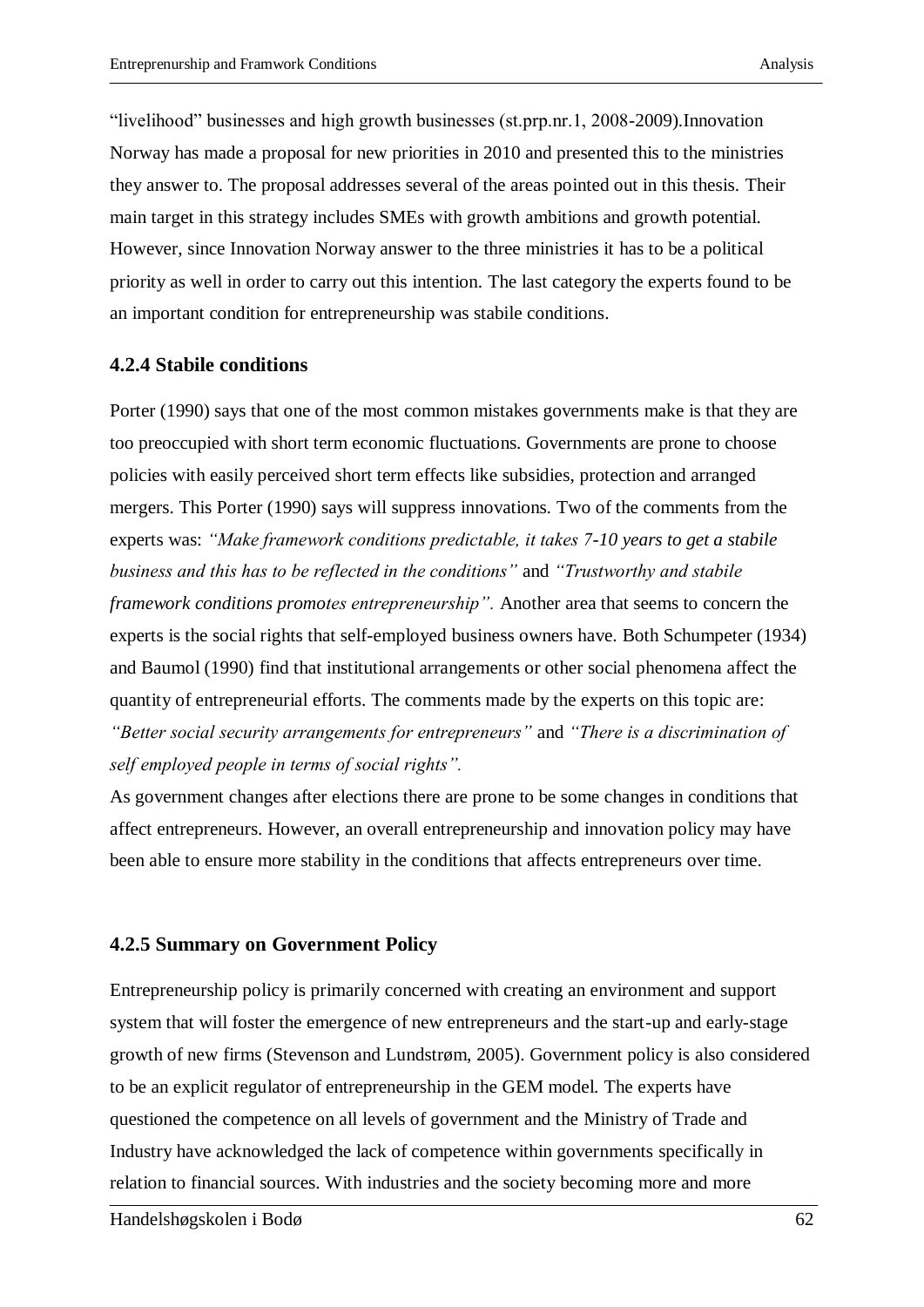educated and specialized, it is important that government on all levels have a level of competence that corresponds with this. When considering the feedback from the experts it may seem like entrepreneurs are ahead of the government on several areas. By making an overall entrepreneurship policy the government will start validating their intentions and making it easier for all levels of government to pull in the same direction. At this point there does not seem to be any areas within government policy that can be considered a strength. But based on the scores of the questionnaire and the experts comments, there are two potential areas that with some effort could be turned into strengths. These two are:

- 1. The tax-system
- 2. Bureaucracy, regulations and licenses

The ministry of Trade and Industry seem to be of the opinion that Bureaucracy is not a problem in Norway, but maybe they need to listen more to the entrepreneurs. In addition to those two above, the areas the experts consider being weaknesses within government policy are:

- 1. Political Priorities
- 2. Competence
- 3. Stability

In order to stimulate more entrepreneurial activity the experts have suggested several ways of improving these weaknesses:

- 1. Coordinate the "jungle" of incentives
- 2. More electronically registration and application systems
- 3. Increase the official agents competence
- 4. Prioritize potentially high growth businesses
- 5. Equal social rights for self-employed and employed
- 6. More stability

It is not a coincidence that government policy got a low score on the questionnaire and that the experts had a lot of suggestions on improvements. Through government policy the politicians are able to affect and make changes in all the other framework conditions. So with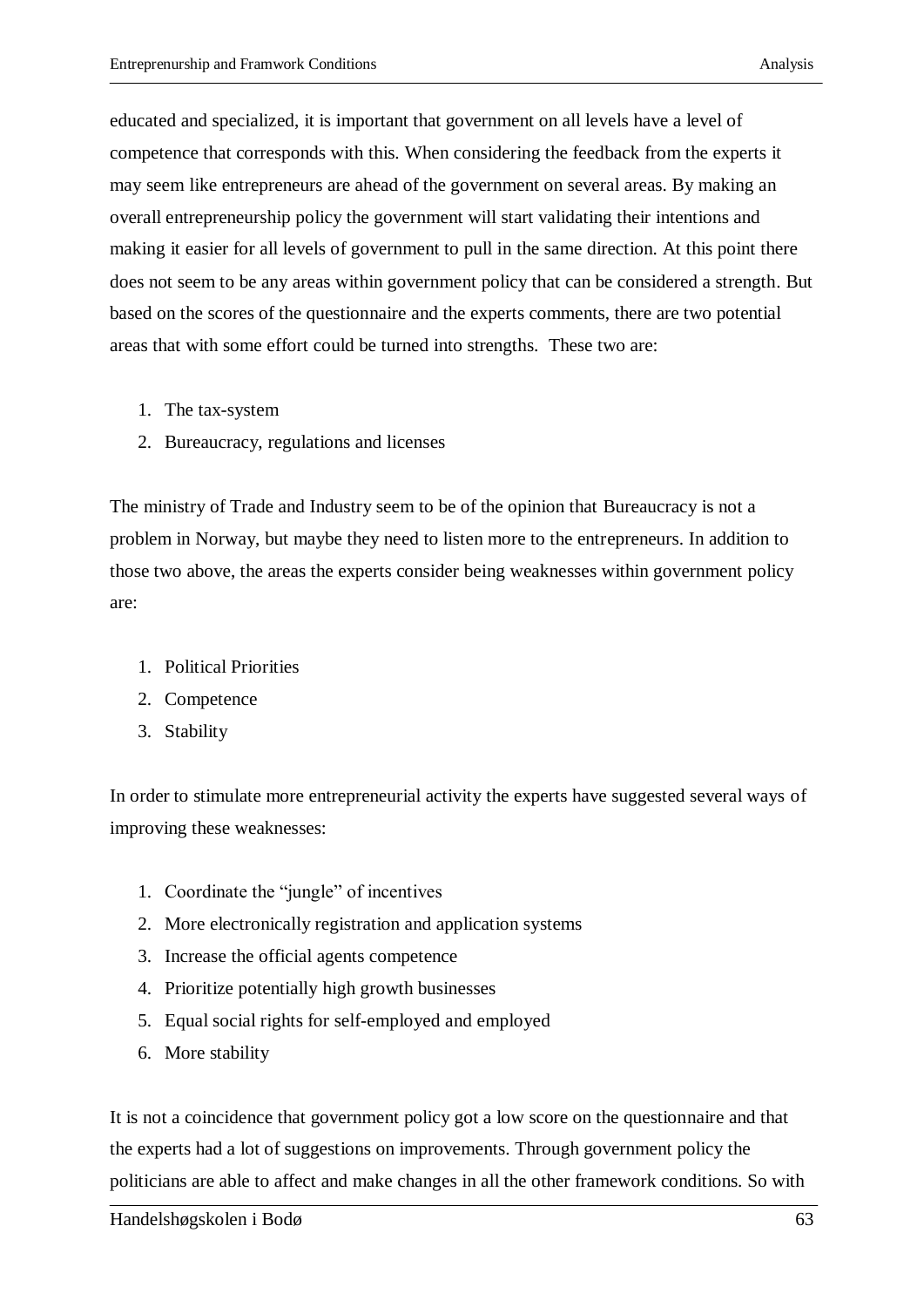that being said, government policy can be considered the basic framework condition which controls all the other EFCs. Rotefoss and Nyvold (2008) say in the conclusion of their report:

*" As long as the government defines innovation and entrepreneurship differently in the few innovation and strategy documents that exists, Innovation and entrepreneurship will remain a "woolly concept". "* 

After analyzing this EFC I have to agree on this conclusion. It is evident that entrepreneurship needs to be placed higher on the political agenda. I also agree with the experts, that the government is not making entrepreneurship a high enough priority. One of the comments from the experts summarizes this chapter:

*"More political stability, long term commitment, and politicians who have real business experience".*

By giving entrepreneurship a higher political priority it will also affect the programs that are aimed at promoting entrepreneurial activities within our country.

# **4.3 Government programs**

Government programs are concerning the presence of direct programs, both financial programs and competence programs, to assist new and growing firms at all levels of government. This chapter will reveal if the government programs are adequate in supporting and promoting entrepreneurial activities. Through specific support programs, governments can facilitate the operation of entrepreneurial firms by addressing gaps in their resource and competence needs. This includes both subsidies and correcting failure of the market to cater such needs (Levie and Autio, 2008). In the GEM model government programs also has a role in effecting attitudes, activities and aspirations and perhaps especially the first two. Innovation Norway has several programs that targets groups of potential entrepreneurs who are poorly represented with women being one of them. However, the Norwegian GEM report (2008) shows that the share of female entrepreneurs has not increased in recent years. The questionnaire from 2005 and 2008 on government programs have the highest score of the four EFCs I have investigated, but again competence amongst people working for government agencies seem to be a problem. Below in table 1.3 are the results concerning government programs presented.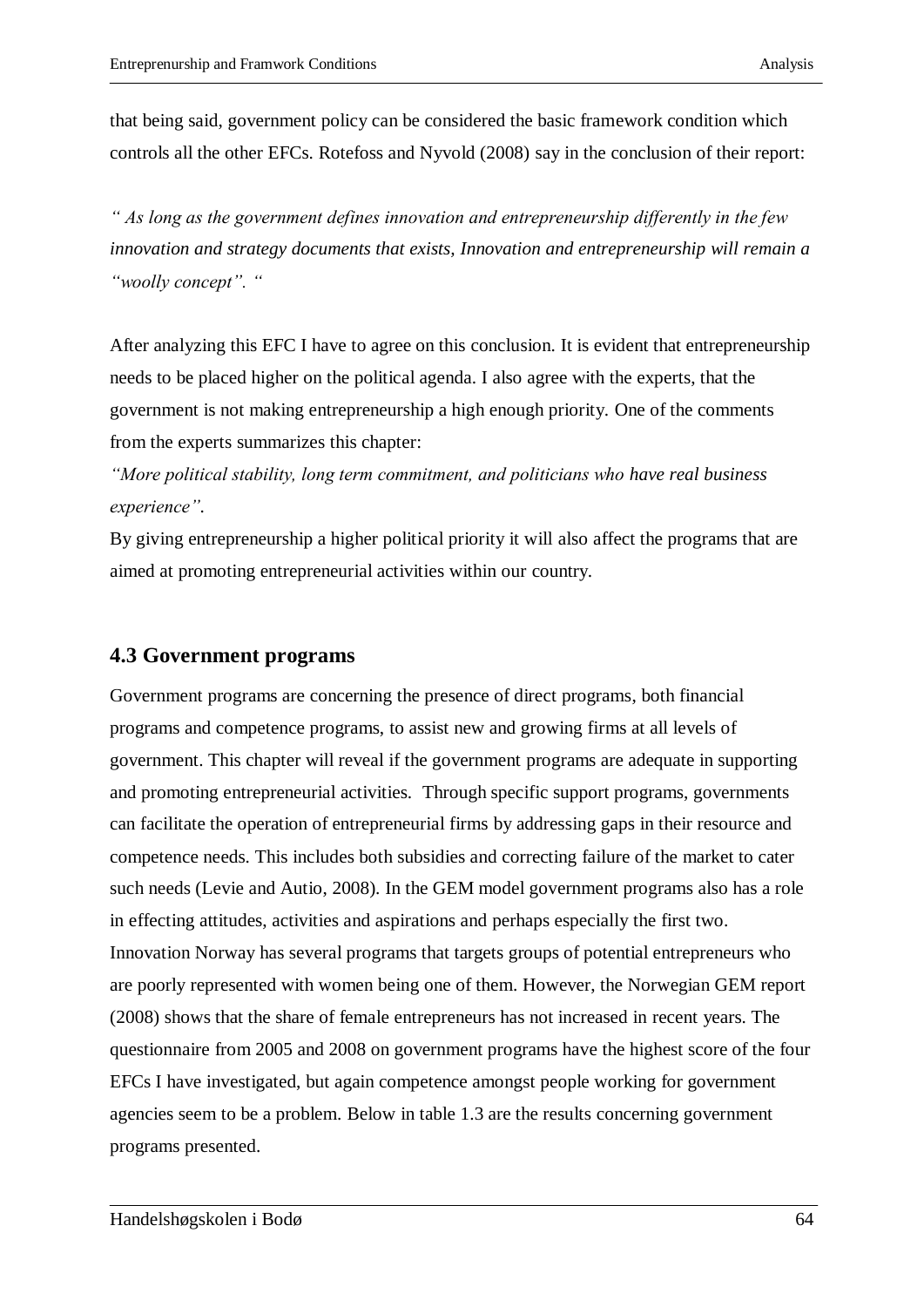|                |                |                                                                                                                                                       |          | 2005  |                       |                                                                                                                                                          |          | 2008  |
|----------------|----------------|-------------------------------------------------------------------------------------------------------------------------------------------------------|----------|-------|-----------------------|----------------------------------------------------------------------------------------------------------------------------------------------------------|----------|-------|
| Rank           | $\mathsf{C}$   | Government<br>programs                                                                                                                                | Disagree | Agree | $\overline{C}$        |                                                                                                                                                          | Disagree | Agree |
| $\mathbf{1}$   | C <sub>4</sub> | In my country, the<br>people working for<br>government agencies<br>are competent and<br>effective in supporting<br>new and growing firms              | 65,1%    | 18,6% | C <sub>4</sub><br>(1) | In my country, the<br>people working for<br>government agencies<br>are competent and<br>effective in<br>supporting new and<br>growing firms              | 50,0%    | 27,8% |
| $\overline{2}$ | C <sub>6</sub> | In my country,<br>government programs<br>aimed at supporting<br>new and growing firms<br>are effective                                                | 55,8%    | 18,6% | C <sub>1</sub><br>(6) | In my country, a<br>wide range of<br>government<br>assistance for new<br>and growing firms<br>can be obtained<br>through contact with<br>a single agency | 44,4%    | 50,0% |
| 3              | C <sub>5</sub> | In my country, almost<br>anyone who needs help<br>from a government<br>program for a new or<br>growing business can<br>find what they need            | 41,9%    | 41,9% | C <sub>5</sub><br>(3) | In my country,<br>almost anyone who<br>needs help from a<br>government program<br>for a new or growing<br>business can find<br>what they need            | 44,4%    | 41,7% |
| $\overline{4}$ | C <sub>3</sub> | In my country, there<br>are an adequate number<br>of government<br>programs for new and<br>growing businesses                                         | 37,2%    | 44,2% | C <sub>6</sub><br>(2) | In my country,<br>government<br>programs aimed at<br>supporting new and<br>growing firms are<br>effective                                                | 38,9%    | 36,1% |
| 5              | C <sub>2</sub> | In my country, science<br>parks and business<br>incubators provide<br>effective support for<br>new and growing firms                                  | 32,6%    | 53,5% | C <sub>3</sub><br>(4) | In my country, there<br>are an adequate<br>number of<br>government<br>programs for new<br>and growing<br>businesses                                      | 25,0%    | 58,3% |
| 6              | C1             | In my country, a wide<br>range of government<br>assistance for new and<br>growing firms can be<br>obtained through<br>contact with a single<br>agency | 32,6%    | 53,5% | C <sub>2</sub><br>(5) | In my country,<br>science parks and<br>business incubators<br>provide effective<br>support for new and<br>growing firms                                  | 19,4%    | 69,4% |

#### **Table 4.5 Government programs**

For both 2005 and 2008 the competence of people working for government agencies gets the lowest score. In addition the 2005 rank order, from lowest to highest, was: effective government programs, those who needs help can find it, adequate number of programs, science parks and incubators that provide effective support and government assistance through a single agency. Except for competence, the only allegation where more than 50% of the experts were dissatisfied, were that the government programs are effective for new and growing firms. The scores are higher in 2008 with the exception of the one that got the highest score in 2005. "A wide range of government assistance for new and growing firms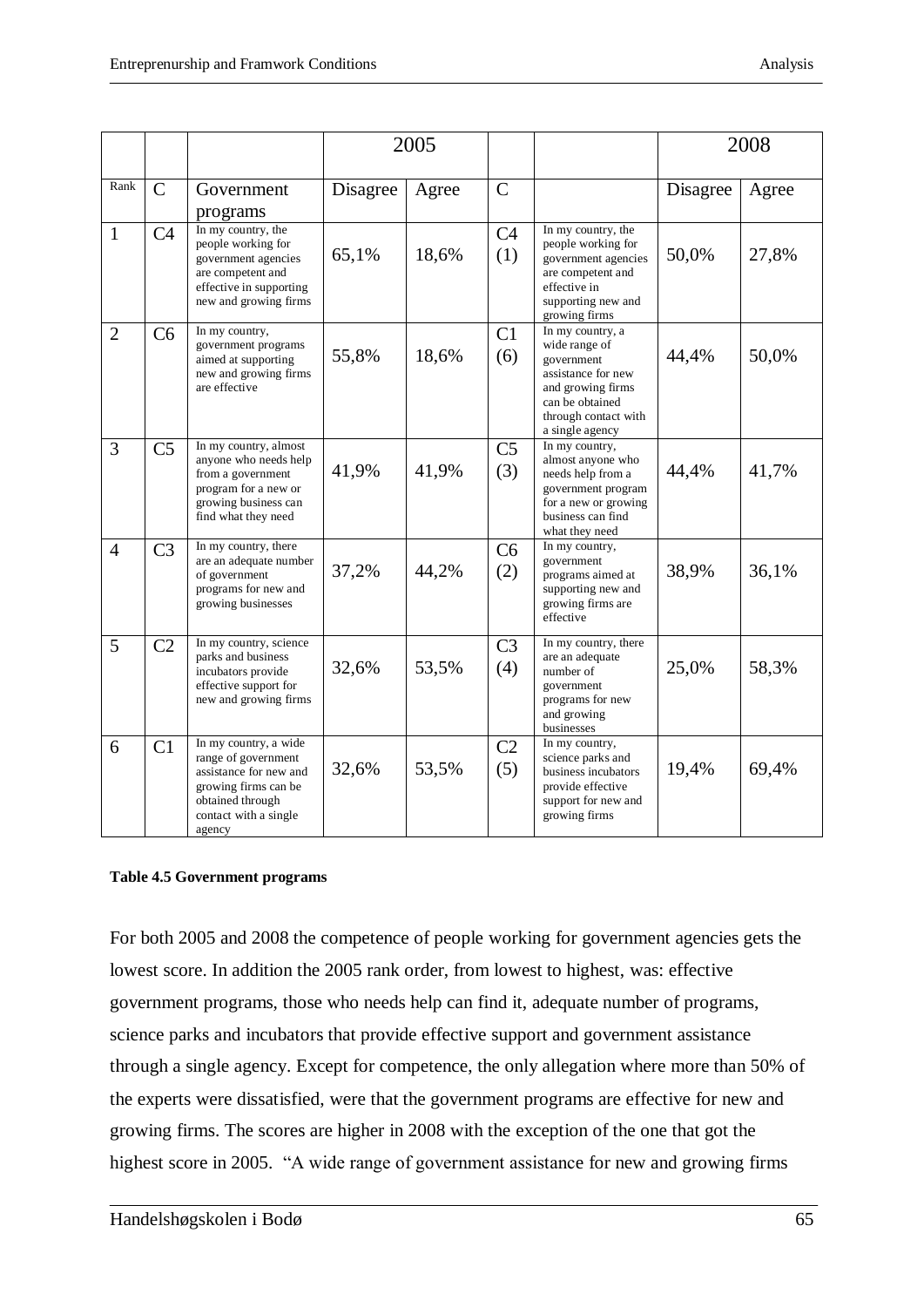can be obtained through contact with a single agency". This allegation has gone from the highest score to the second lowest score. This supports the earlier findings that there is a need for coordination on information and incentives. However it has to be mentioned that 50% of the experts agreed on this allegation. This means that there is a higher number of experts that finds this to be adequate than not. In 2008 almost 60% of the experts agreed with there being an adequate number of programs for new and growing firms. The experts are also pleased with how science parks and incubators provide effective support for new and growing firms. Based on the experts score on these two, they represent a strength for entrepreneurial activity.

Comments made by the experts from both the 2005 data and the 2008 data are used to explain the weaknesses defined by the experts. Interesting A-categories that emerged from analyzing the comments, supports the scores from the questionnaire in 2005. These are:

- 1. Competence
- 2. Coordination
- 3. Regional Focus
- 4. Number of programs

As the categories indicate, the experts focus is consistent. This is concurrent with the previous findings and it contributes to the obvious need for improvements. Especially since the government's goal is to increase entrepreneurial activities in Norway. The comments from the experts in 2008 are the foundation for the B-categories and these are:

- 1. Competence
- 2. Number of programs
- 3. Targeted programs

In 2008 there were not so many comments concerning Government Programs. This shows in the number of categories that emerged and can be explained by the relatively high score of this EFC from the questionnaire.

The C-categories are the summarized A and B categories that the experts say needs to be addressed within the Government Program EFC: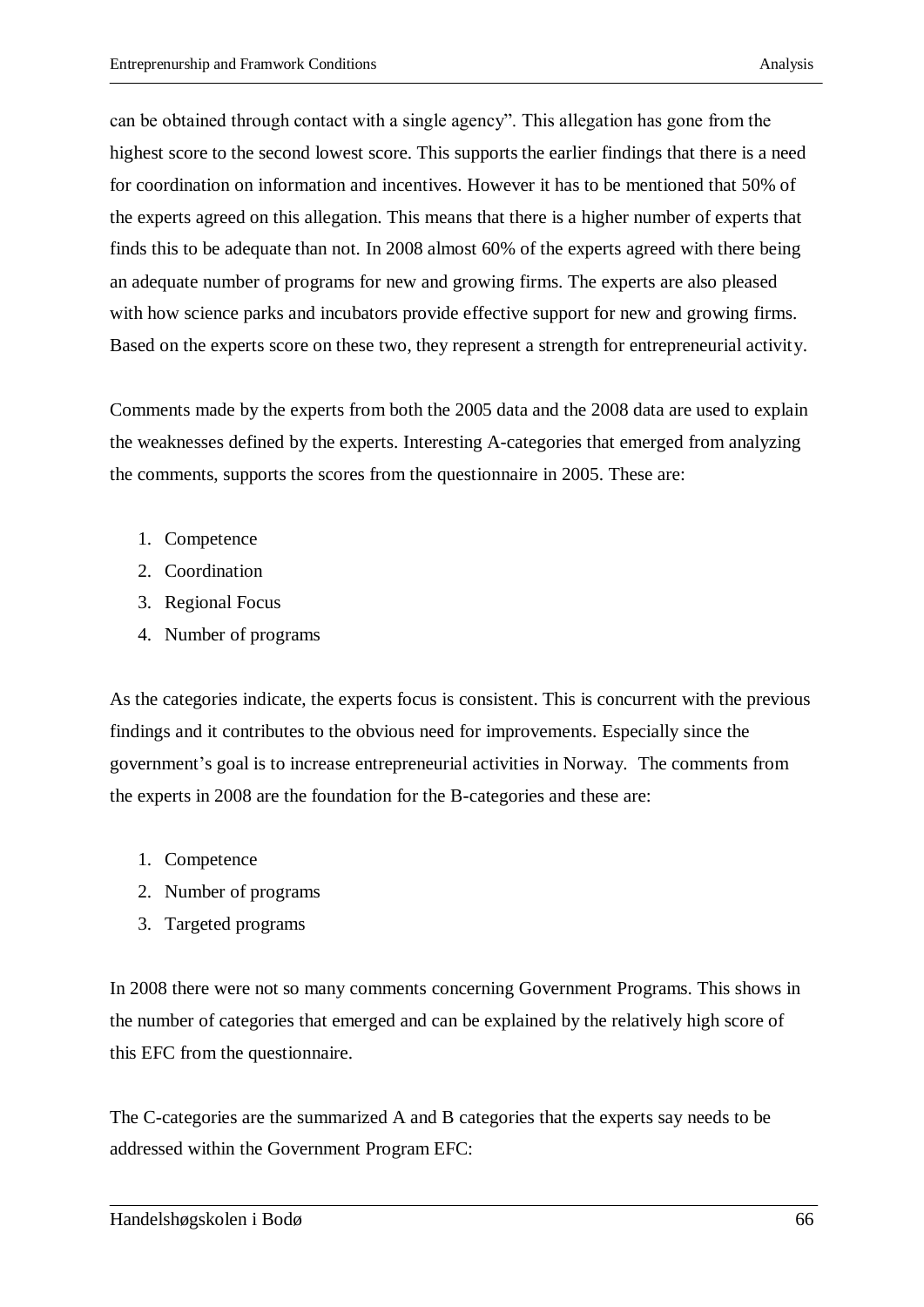- 1. Competence
- 2. Coordination
- 3. Targeted programs

These three categories represent all the areas the experts made comments about for both years. The Coordination category also covers number of programs and targeted programs covers regional focus. In table 2.3 below, are some of the comments concerning government programs summarized.

| <b>Comments on Government</b> | 2005                                                                                                                                                                                                                                                                                                                                                                                                                                         | 2008                                                                                                                                                                                                                                                                                                                                                     |  |
|-------------------------------|----------------------------------------------------------------------------------------------------------------------------------------------------------------------------------------------------------------------------------------------------------------------------------------------------------------------------------------------------------------------------------------------------------------------------------------------|----------------------------------------------------------------------------------------------------------------------------------------------------------------------------------------------------------------------------------------------------------------------------------------------------------------------------------------------------------|--|
| Programs:                     |                                                                                                                                                                                                                                                                                                                                                                                                                                              |                                                                                                                                                                                                                                                                                                                                                          |  |
| 1. Competence                 | "The government programs often consists<br>of people with little or no experience in<br>starting a business, this means that you<br>don't get the help you need"<br>" Use people that are taught more than just<br>looking at the account balance"<br>"Public agents need to get the competence"<br>necessary to contribute to success".<br>"Attitude and Competence"<br>"Public agents with no practical insight are a<br>pain in the butt" | "Better guidance in the process of starting a<br>new business"<br>"More competence in public sector"<br>"Better guidance for entrepreneurs"<br>"Educate public agents"<br>"Entrepreneurs do not have enough<br>experience and knowledge"<br>"Entrepreneurs competence on how to start a<br>new business is too low"                                      |  |
| 2. Coordination               | "Simplify the programs"<br>"The coordination between the government"<br>and the public agencies have to improve"<br>"What programs? I only know about The<br>Entrepreneur grant and The Incubator grant"<br>"Increase the corporation between the public<br>agencies"                                                                                                                                                                        |                                                                                                                                                                                                                                                                                                                                                          |  |
| 3. Targeted programs          | "Every 5 <sup>th</sup> year all programs needs to be<br>renewed"<br>"supply the programs that has been<br>successful with more money from those that<br>have not"<br>"Enough programs, but focus the resources"<br>"Focus on high growth businesses"<br>"Expand the business areas which the<br>programs are suppose to target"                                                                                                              | "More targeted programs like Junior<br>Achievement-Young Enterprise."<br>"Target kids and young people more"<br>"Target high-growth businesses with global<br>markets"<br>"Target the incentives more towards"<br>education"<br>"Focus more on new business start-ups"<br>"More programs that focus on knowledge on<br>innovations and entrepreneurship" |  |

#### **Table 4.6 Comments on government programs**

The experts have defined several weaknesses within the government programs and the Ccategories are the areas in which most of their comments were focused. The C-categories are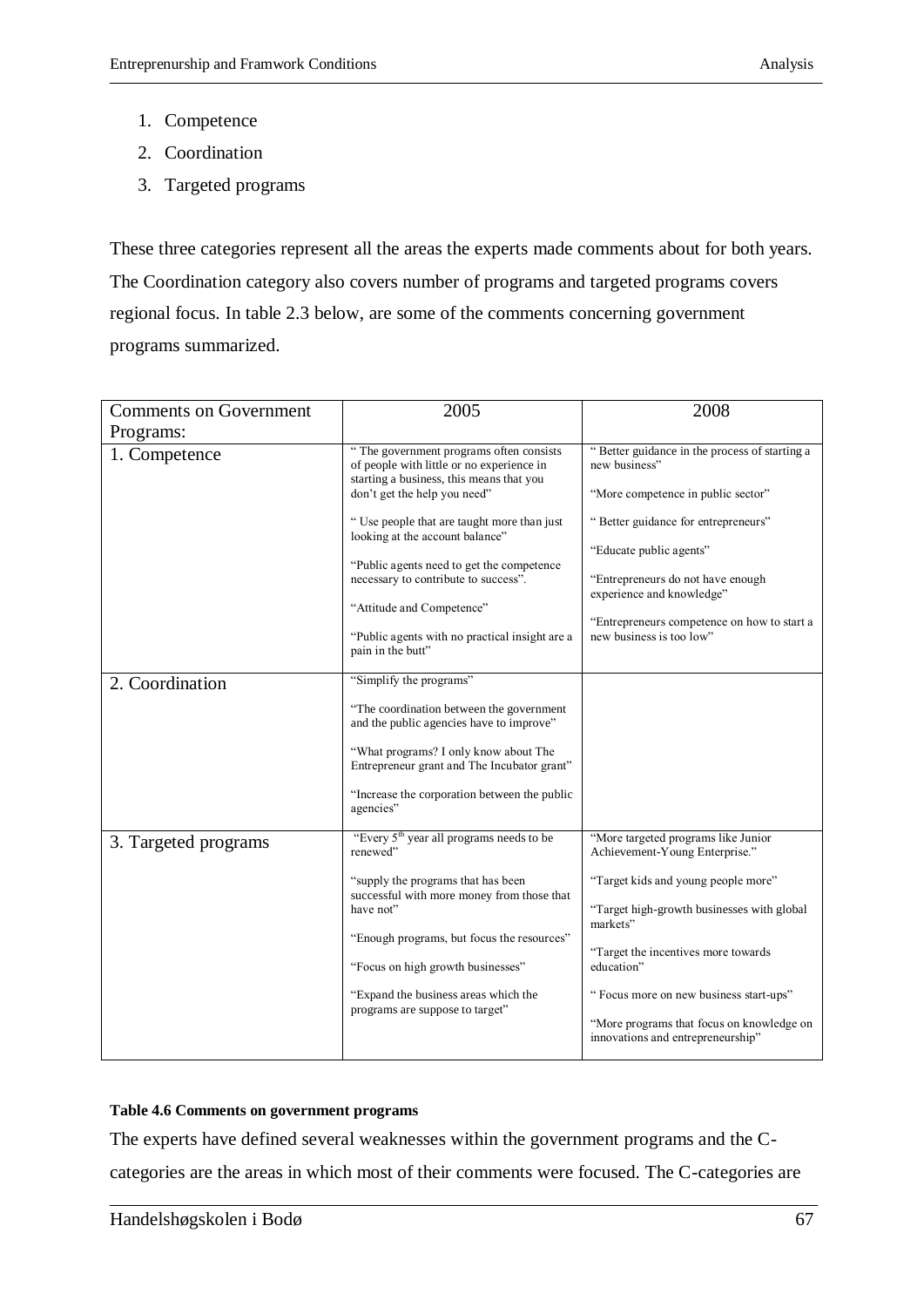the summarized areas for both 2005 and 2008 that were found to be weak within this framework condition. Each C-category is further discussed below.

# **4.3.1 Competence**

In Hedemark county the regional government has developed an educational program for government employees within their county that teach local industry development. This is a project that recently started and will continue throughout 2009 and 2010. One of the purposes with this program is to give the local government employees knowledge and understanding on today's situation from an entrepreneur's point of view. There may be other counties and communities that have done the same, but I was only able to identify one. Many of the problem areas defined by the experts are addressed in this program but first and foremost it will increase the general competence on entrepreneurship amongst government employees. Some of the experts comments from 2005 on the lack of competence was: *"The government programs often consists of people with little or no experience in starting a business, this means that you don't get the help you need"* and *"Public agents need to get the competence necessary to contribute to success"* and *"Public agents with no practical insight are a pain in the butt".* In 2008 the experts are still finding this to be a problem and there were several comments on this subject: "*Better guidance in the process of starting a new business", "More competence in public sector", "Better guidance for entrepreneurs"* and *"Educate public agents"*.

However in 2008 several of the experts also questioned the entrepreneur's skills and knowledge. Levi and Autio (2008) says that highly specialized education programs on entrepreneurship are not suited to provide the broad based and practical training required to teach entrepreneurial skills. Many entrepreneurs or becoming entrepreneurs have skills from other areas than business and economics and few have specialization within innovation and entrepreneurship. I will get back to this in relation to the educational system in the next chapter were education and training is analyzed. However, my point here is that entrepreneurs that are out of the educational system and who does not have this required skills would probably benefit greatly from educational government programs. They would also be in a position where the practical training would be within reach. *"Entrepreneurs do not have enough experience and knowledge"* and *"Entrepreneurs competence on how to start a new business is too low"*. There seem to be several possibilities for enhancing the entrepreneur's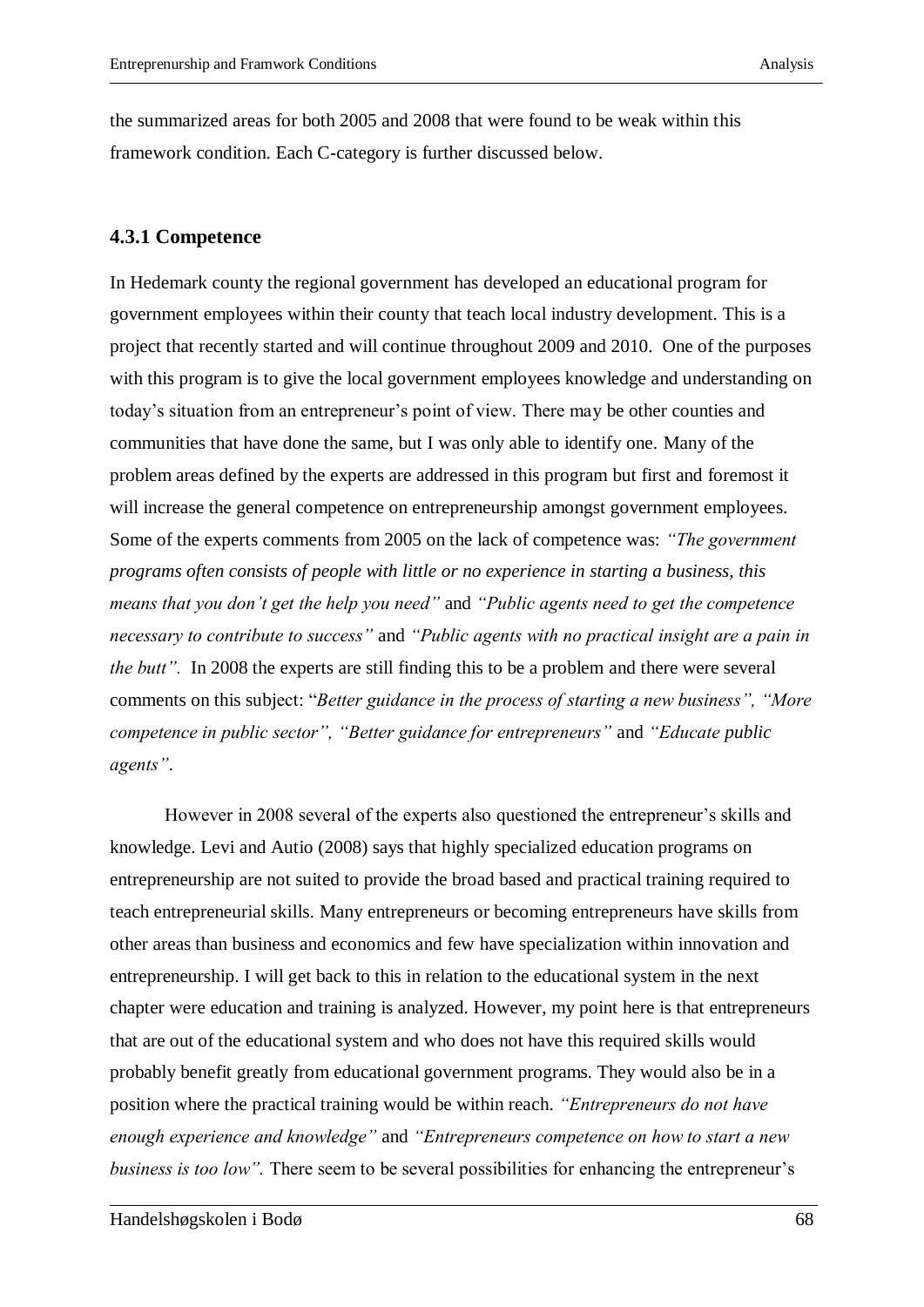competence, like Etablerer.no, Alkymisten and others. Some of them targets specific regions but according to Innovation Norway's homepage these are accessible all over the country. Some of the expert's comments may indicate that information on this is not accessible enough, which brings us over to the next category; coordination.

# **4.3.2 Coordination**

Coordination seems to be a reoccurring element in all the EFCs that the experts have commented on. In 2008 there were no comments from the experts on this subject which is strange. The allegation, *"a wide range of government assistance for new and growing firms can be obtained through contact with a single agency"* got the highest score in 2005 but had a regression with more than 10% in 2008. Even though 50% of the experts agreed with the allegation, 44, 4% disagreed. But if we look at comments on the subject from the Government Policy EFC one of the expert's comments was: *"Coordinate incentives; establish a coordinated central for entrepreneurs".* This indicates that the problem is still there and that the information and incentives are too wide spread for the entrepreneurs to not miss any possibilities. In 2005 however, there was several comments: *"The coordination between the government and the public agencies has to improve"* and *"What programs? I only know about The Entrepreneur grant and The Incubator grant"* and *"Increase the corporation between the public agencies".* Some experts request more programs and some experts says that there are enough programs, but they all want the programs to more targeted or target a broader audience. This leads to the next category which is Targeted Programs.

# **4.3.3 Targeted Programs**

Policy programs may explicitly target groups exhibiting low shares of perceived capabilities as well as low shares of actual capabilities (Bosma et al. 2008). Enhancing the perception of capabilities and skills is something in which government programs can contribute to in order to enhance entrepreneurial activity. This includes both financial incentives and knowledge and education on entrepreneurship. Previously I have discussed regional politics and high growth businesses connected to the financial incentives. In many ways that corresponds with this category, but the experts have given more specific comments related to government programs also. Like I mentioned before there is a combination of experts who thinks that there are enough programs but want them to be more targeted and experts who wants to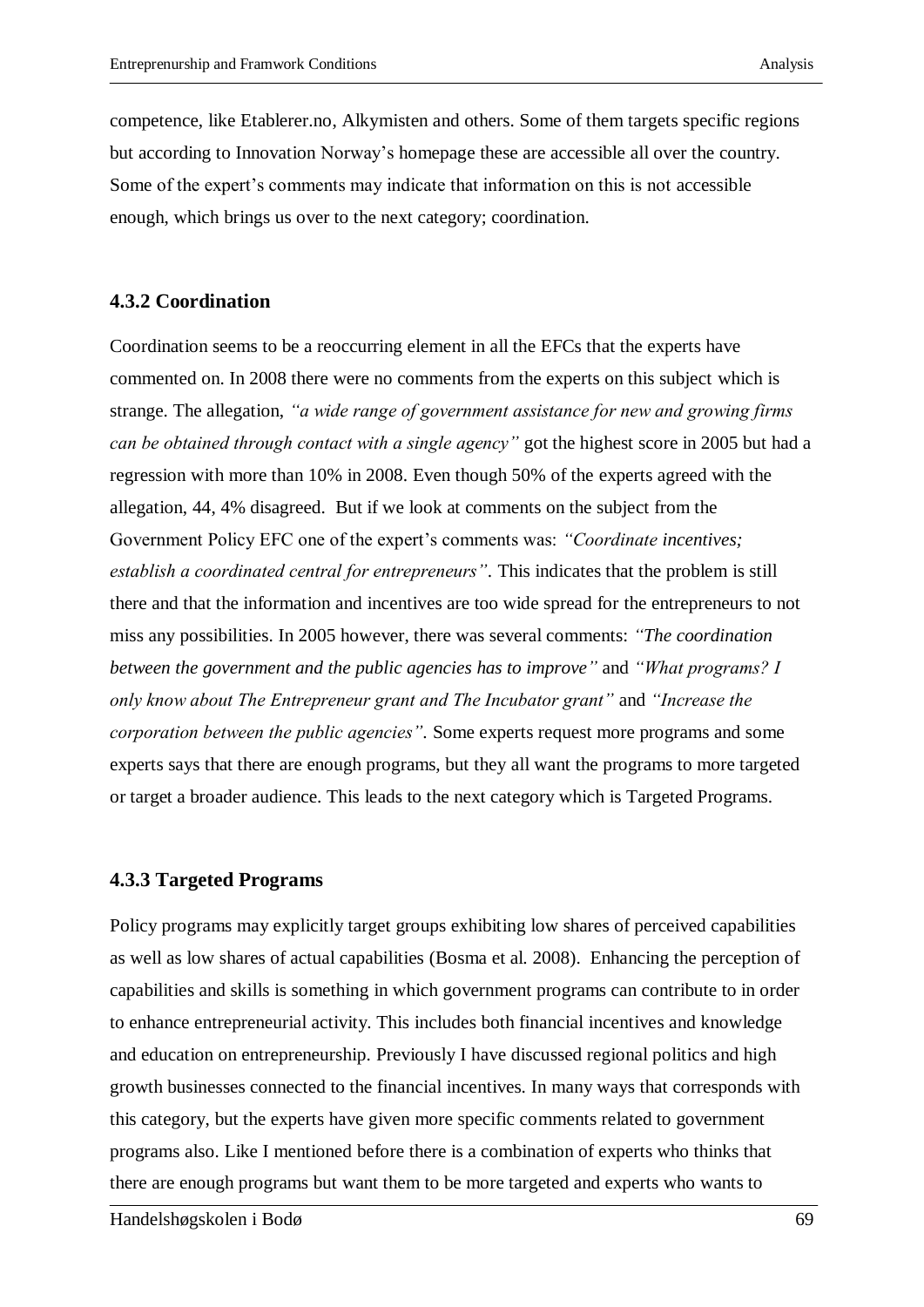expand the number of programs to target specific areas. In 2005 there were comments like: *"Supply the programs that has been successful with more money from those that have not"*, *"Enough programs, but focus the resources"* and *"expand the business areas which the programs are suppose to target".* In 2008 there are even more comments than in 2005 on this topic and it seem like the experts main focus is that the programs needs to target young people more. One of the experts said: *"More targeted programs like Junior Achievement-Young Enterprise"* and another one said: *"Target kids and young people more".* The government has been accused of not putting enough emphasis on entrepreneurship and new business startups and that it has to but placed higher on the political agenda. One of the experts expressed that the government programs did not specifically target new business start ups. This expert said: *"Focus more on new business start-ups".*

## **4.3.4 Summary on Government Programs**

Through specific support programs, governments can facilitate the operation of entrepreneurial firms by addressing gaps in their resource and competence needs. There are government programs that cover financial support to entrepreneurs and there are government programs that cover knowledge and education to entrepreneurs. Some experts are more concerned with financial support while others are concerned about knowledge and education. Even though Government Programs in total got the highest score of the four EFCs I have studied, there are important areas which need to be addressed by the government. Based on the score and comments the experts have given government programs, two strengths can be defined for this EFC. These two are:

- 1. The number of programs
- 2. Science parks and business incubators provide effective support for new and growing firms

Several programs have been launched through the three ministries responsible for entrepreneurship and through the public agencies and organizations that answer to one or more of these ministries in Norway. This is also acknowledged by the experts, which have defined the number of programs as strengths. However they have also defined some weaknesses and these are: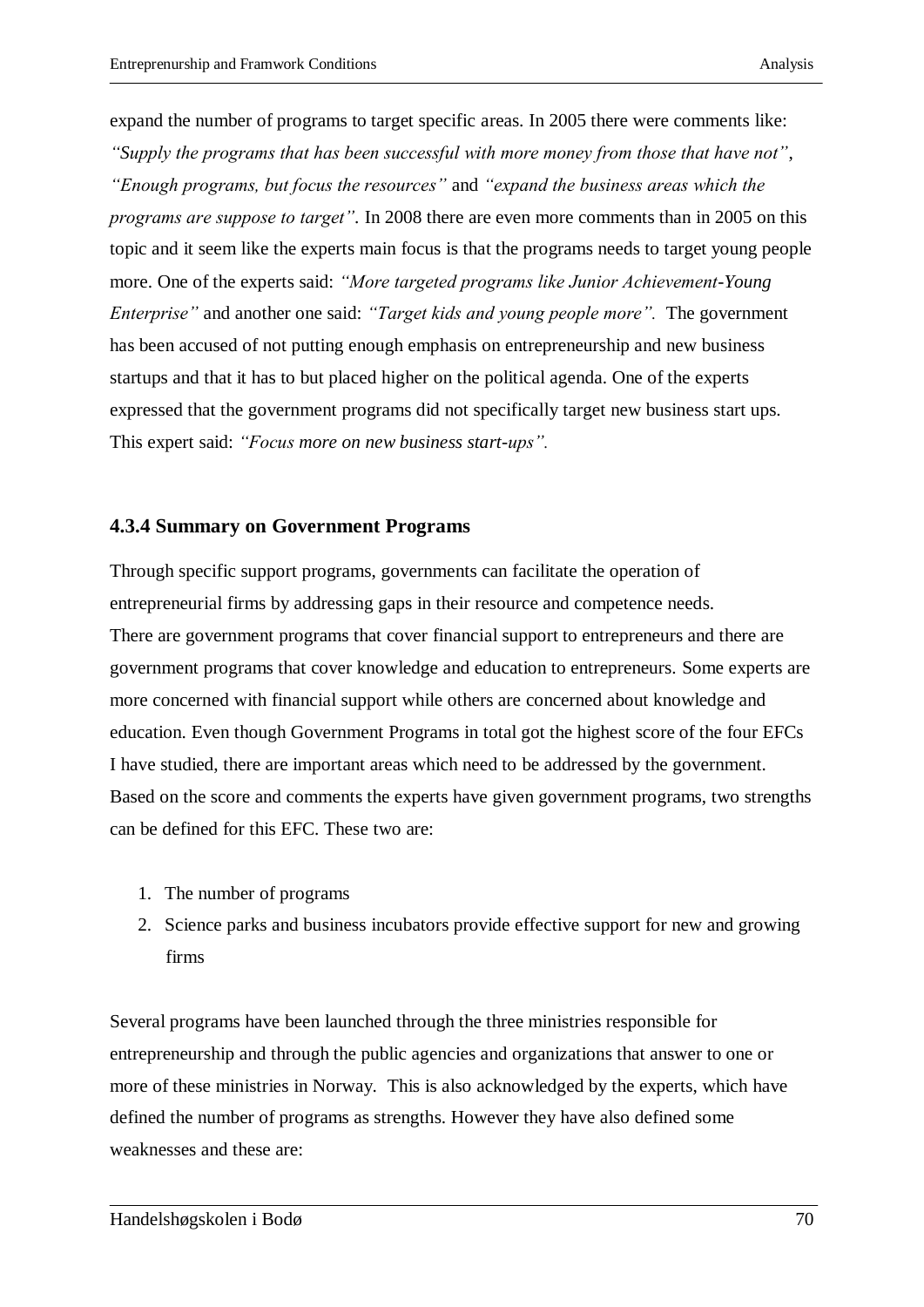- 1. Competence
- 2. Coordination
- 3. Lack of targeted programs

In the survey the experts were asked to suggest improvement for the weaknesses that would promote more entrepreneurial activity. The summarized suggestions are:

- 1. Educate public agents
- 2. Increase cooperation between government and public agencies
- 3. More cooperated information
- 4. Evaluate and renew all programs every  $5<sup>th</sup>$  year
- 5. Expand the business areas the programs are suppose to target
- 6. Target young people more

The number of government programs that target entrepreneurs in Norway is by the experts defined to be sufficient. What they request is however more competence, coordination and information within and about these programs. In addition they want the programs to target a broader audience. Compared to other Innovation-driven countries the experts evaluation on assessment and information scores lower than most of the other countries (GEM-report, 2008). The fact that three different ministries share the responsibility for entrepreneurship in Norway seems to be a handicap for entrepreneurs and in promoting entrepreneurial activity. The experts keep pointing at coordination within the system of incentives and again, the idea of having an overall policy for innovation and entrepreneurship seem evident.

# **4.4 Education and training.**

Education and training is one of the most used means to encourage entrepreneurial activity within a nation. In the GEM model education is a basic requirement, an efficiency enhancer and an important condition for innovations and entrepreneurship to happen. Education and training is expected to have a positive effect on attitudes towards entrepreneurship, entrepreneurial activities and entrepreneurial aspirations. In order to supply the adequate skills, perceived skills and knowledge, this EFC is a major contributor in fostering more entrepreneurs. For new entrepreneurship the entrepreneur's human capital, as expressed in his or her education, experience and skills, constitutes the most important initial resource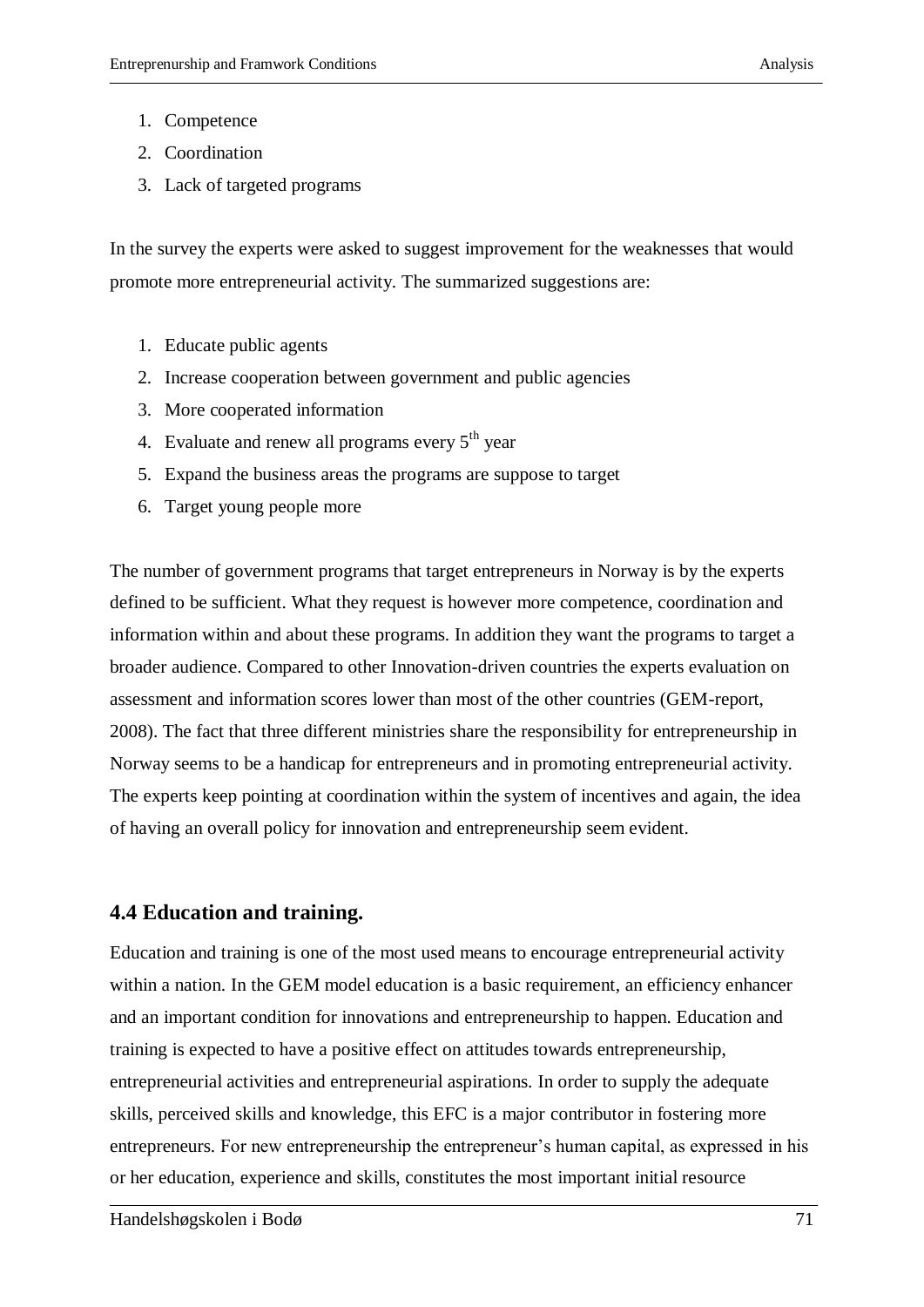endowment (Wright et al., 2007). Attaining a high level of education positively influences the probability of becoming involved in a business start up process (Reynolds et al., 1999). In 2004 the government launched a strategy plan for incorporating entrepreneurship in all levels of education. The government's vision was and still is that by educating students early on entrepreneurship this will create quality and diversity which in turn would foster creativity and innovations. The strategy plan addresses the entire educational system from primary school to college and university and also includes teacher training. The strategy plan can be considered a success but OECD concludes that there are several areas that can be improved. Judging by the scores in the expert questionnaire, the experts seem to agree on this.

Table 1.4 below presents the results of the questionnaire concerning education and training.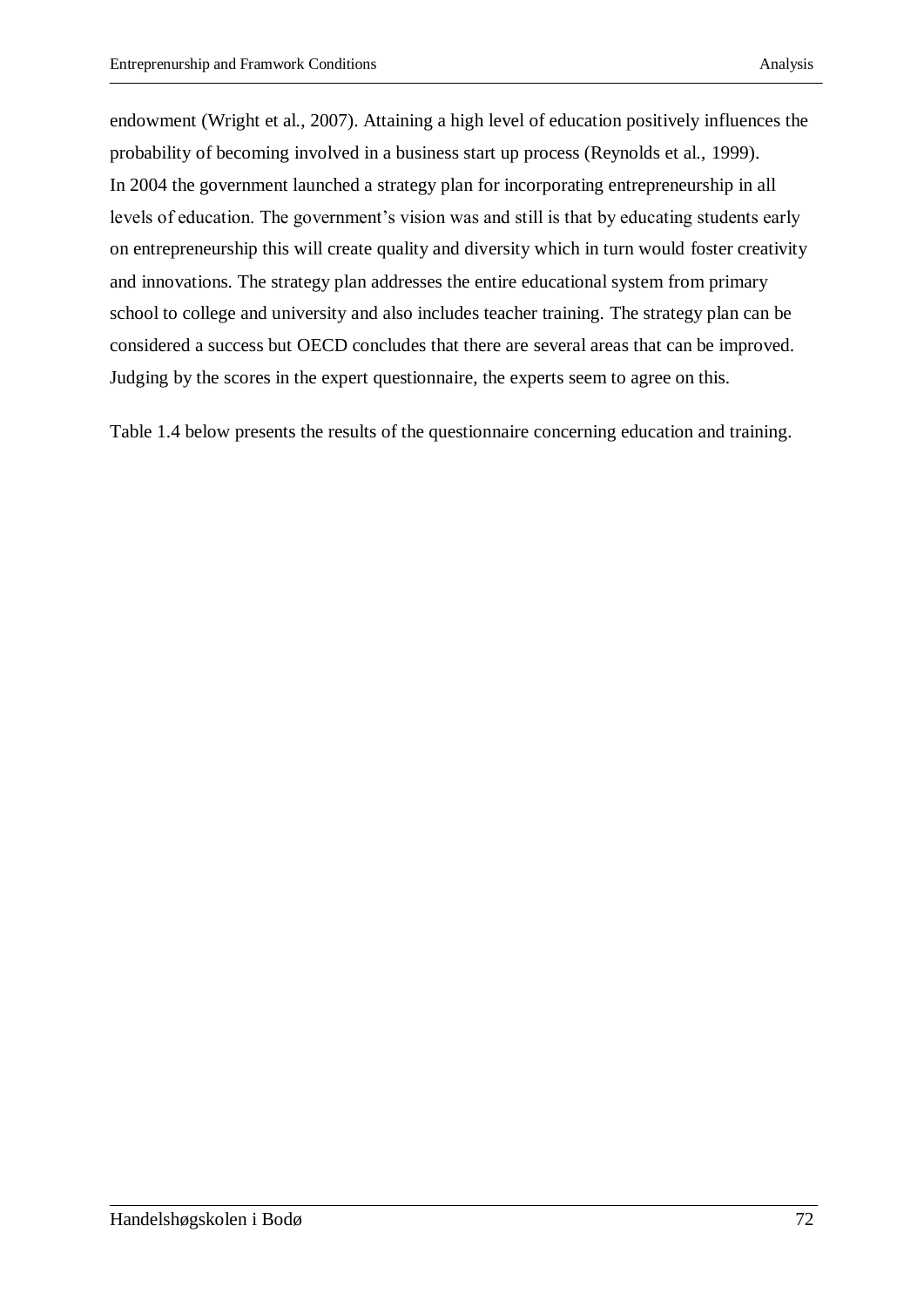|                |                |                                                                                                                                                                             |          | 2005  |                       |                                                                                                                                                                                                                                    |          | 2008  |
|----------------|----------------|-----------------------------------------------------------------------------------------------------------------------------------------------------------------------------|----------|-------|-----------------------|------------------------------------------------------------------------------------------------------------------------------------------------------------------------------------------------------------------------------------|----------|-------|
| Rank           | D              | <b>Education</b> and<br>training                                                                                                                                            | Disagree | Agree | D                     | <b>Education</b> and<br>training                                                                                                                                                                                                   | Disagree | Agree |
| $\mathbf{1}$   | D2             | In my country, teaching<br>in primary and secondary<br>education provides<br>adequate instruction in<br>market economic<br>principles                                       | 62,8%    | 18,6% | D <sub>3</sub><br>(2) | In my country, teaching in<br>primary and secondary<br>education provides<br>adequate attention to<br>entrepreneurship and new<br>firm creation                                                                                    | 52,8%    | 25,0% |
| $\overline{2}$ | D <sub>3</sub> | In my country, teaching<br>in primary and secondary<br>education provides<br>adequate attention to<br>entrepreneurship and new<br>firm creation                             | 53,5%    | 30,2% | D <sub>4</sub><br>(3) | In my country, colleges<br>and universities provide<br>good and adequate<br>preparation for starting up<br>and growing new firms                                                                                                   | 50,0%    | 22,2% |
| 3              | D4             | In my country, colleges<br>and universities provide<br>good and adequate<br>preparation for starting up<br>and growing new firms                                            | 51,2%    | 30,2% | D2<br>(1)             | In my country, teaching in<br>primary and secondary<br>education provides<br>adequate instruction in<br>market economic<br>principles                                                                                              | 50,0%    | 16,7% |
| $\overline{4}$ | D <sub>1</sub> | In my country, teaching<br>in primary and secondary<br>education encourages<br>creativity, self-<br>sufficiency, and personal<br>initiative                                 | 39,5%    | 44,2% | D <sub>8</sub><br>(0) | In my country, there are<br>enough public and/or<br>private centers or agencies<br>that can provide persons<br>with adequate education<br>and training on<br>entrepreneurship<br>independently of the<br>educational formal system | 44,4%    | 33,3% |
| 5              | D <sub>5</sub> | In my country, the level<br>of business and<br>management education<br>provide good and<br>adequate preparation for<br>starting up and growing<br>new firms                 | 37,2%    | 23,3% | D1<br>(4)             | In my country, teaching in<br>primary and secondary<br>education encourages<br>creativity, self-sufficiency,<br>and personal initiative                                                                                            | 36,1%    | 36,1% |
| 6              | D <sub>6</sub> | In my country, the<br>vocational, professional,<br>and continuing education<br>systems provide good and<br>adequate preparation for<br>starting up and growing<br>new firms | 37,2%    | 11,6% | D <sub>6</sub><br>(6) | In my country, the<br>vocational, professional,<br>and continuing education<br>systems provide good and<br>adequate preparation for<br>starting up and growing<br>new firms                                                        | 30,6%    | 16,7% |
| 7              | D7             | Did not apply this year                                                                                                                                                     |          |       | D <sub>5</sub><br>(5) | In my country, the level of<br>business and management<br>education provide good<br>and adequate preparation<br>for starting up and<br>growing new firms                                                                           | 27,8%    | 50,0% |
| 8              | D <sub>8</sub> | Did not apply this year                                                                                                                                                     |          |       | D7<br>(0)             | In my country,<br>entrepreneurs in general<br>need external assistance of<br>their plans prior to start-up                                                                                                                         | 2,8%     | 88,9% |

### **Table 4.7 Education and training**

The survey on this subject shows that there have been small improvements from 2005 to 2008 on all areas addressed through the allegations. There have also been very small changes in the rank order of the allegations. The score in total is not bad but the questionnaire reveals that the experts are not satisfied with the attention towards entrepreneurship and instruction in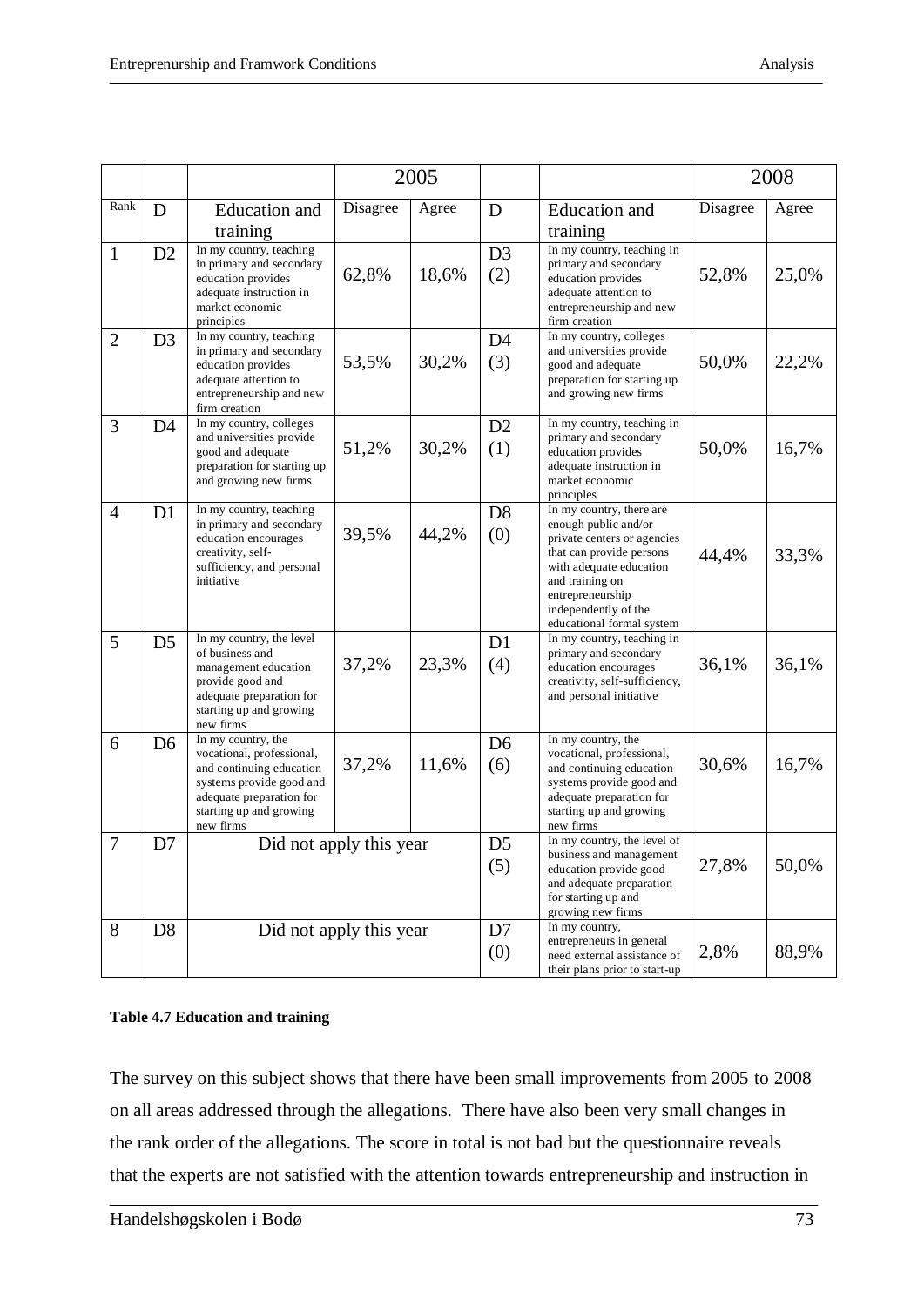market economic principles on primary and secondary educational level. In addition they also find that the preparation for starting up and growing new firms in the college and university system is not adequate. More than 50% of the experts find all three areas to be inadequate. These were also the three that got the lowest score in 2005. At the bottom of table 1.4 with the highest score is "Entrepreneurs in general need external assistance of their plans prior to start up". This includes forming their business plans, finding location, inquiries about financial support and getting the proper permits and licenses. Since the allegation is reversed compared to the other allegations, it means that almost 90% of the experts say that entrepreneurs needs this kind of assistance. The score on this allegation does not tell anything about whether or not the entrepreneurs have access to this kind of help, but the results from government programs indicate that this is an area that needs to improve.

The only area the experts define as adequate is the business and management educations ability to provide good and adequate preparation for starting up new and growing firms. Business and management educations are therefore considered a strength. Vocational, professional and continuing education also gets a relatively high score but about 27% chose not to score this allegation and 25% did not find it either strong or weak. Based on this I am not able to draw any conclusions on this area. However the comments made by the experts from both the 2005 data and the 2008 data are used to explain the weaknesses in which the questionnaire revealed. Interesting A-categories that emerged from analyzing the comments, supports the scores from the questionnaire in 2005. These are:

- 1. Practical Training
- 2. Teachers competence
- 3. Youth businesses
- 4. Formalize entrepreneurship

The comments from the experts in 2008 are the foundation for the B-categories and these are:

- 1. Focus on Youth
- 2. Practical Training
- 3. Competence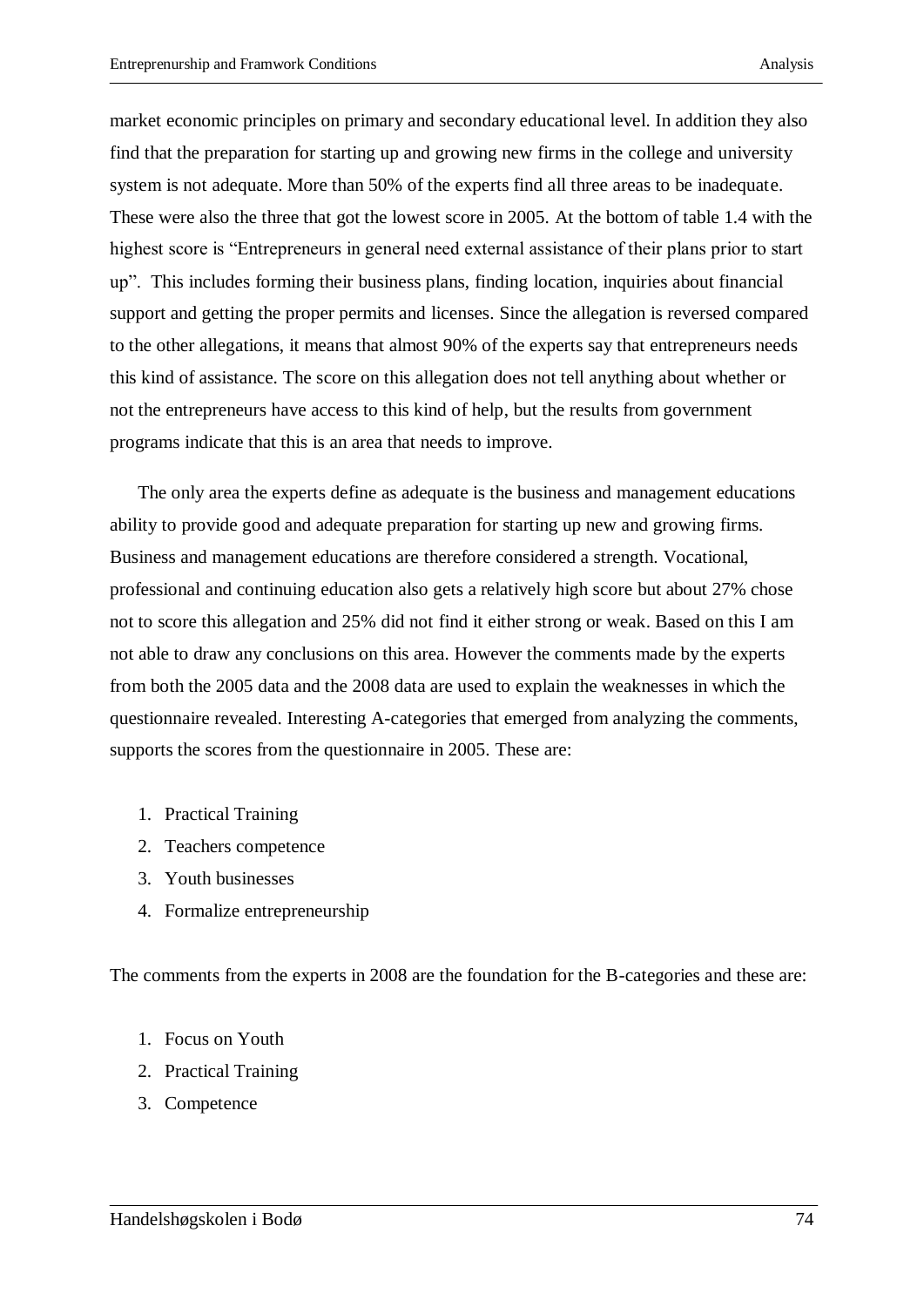Several of the experts find the educational system to be good but point out certain areas that could be improved. When I organize the A and B categories into C categories, "Formalize entrepreneurship", disappears. The reason for this is that innovation and entrepreneurship became part of the syllabus for the Norwegian educational system after this survey was conducted and most of the comments were that it needed to become part of the syllabus. The C-categories that the experts say needs to be addressed within the Education and Training EFC are:

- 1. Practical training
- 2. Competence
- 3. Focus on Youth

Below in table 4.8 are some of the comments that contributed to the C-categories within Education and Training.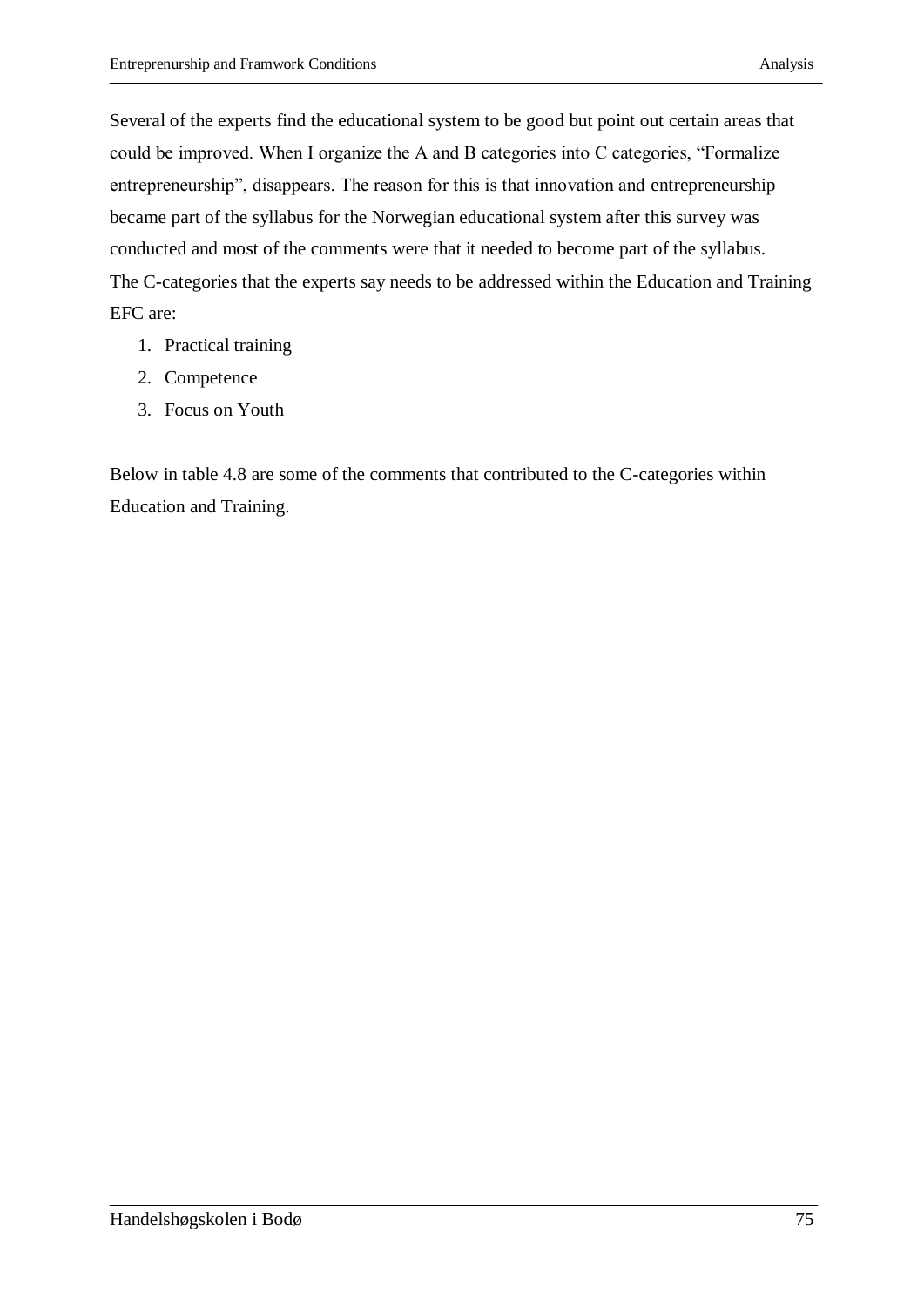| Comments on Education and | 2005                                                                                                                                                                                                                                                                                                                                                                                                                                                                                                                                                              | 2008                                                                                                                                                                                                                                                                                                                                                                                                                         |  |  |
|---------------------------|-------------------------------------------------------------------------------------------------------------------------------------------------------------------------------------------------------------------------------------------------------------------------------------------------------------------------------------------------------------------------------------------------------------------------------------------------------------------------------------------------------------------------------------------------------------------|------------------------------------------------------------------------------------------------------------------------------------------------------------------------------------------------------------------------------------------------------------------------------------------------------------------------------------------------------------------------------------------------------------------------------|--|--|
| Training:                 |                                                                                                                                                                                                                                                                                                                                                                                                                                                                                                                                                                   |                                                                                                                                                                                                                                                                                                                                                                                                                              |  |  |
| 1. Practical Training     | "Better connection between businesses and<br>education systems, let students work with<br>real business issues"<br>"Focus more on businesses in primary and<br>secondary schools, work together with the<br>businesses"<br>"The schools do not take business creation<br>seriously enough"<br>" People with real experience needs to be<br>included in teaching"<br>" Make students take one or two years of<br>internship during their education"                                                                                                                | "Real experience and network is important<br>also in educational situation"<br>" specific Innovation and entrepreneurship<br>courses needs to be mandatory on all levels<br>of education"<br>"Connections and network towards business<br>environments are important for students"<br>"vocational education for adults is<br>underestimated as a source for more<br>entrepreneurs"<br>"Supply more resources into education" |  |  |
| 2. Competence             | "The quality of the education on this area is<br>a challenge"<br>"Competence on entrepreneurship is very<br>important for the ability to compete<br>globally"<br>"Start with the teachers. It takes time to get<br>results from these kind of efforts"<br>"Teachers competence! Few has actual<br>business experience"<br>"The teaching on the subject is better<br>approached by people who has real<br>experience than by those that only have<br>theoretical experience"<br>"The missing link in schools are that<br>teachers don't have practical experience" | "More education and competence on<br>entrepreneurship on all levels of education<br>and within all systems related to<br>entrepreneurship"<br>" Follow up the students that has gone<br>through JA-YE, program"<br>"The attitude towards entrepreneurship"<br>within educational systems needs to change"                                                                                                                    |  |  |
| 3. Focus on Youth         | " Junior Achievement-young enterprise is a<br>great idea"<br>" All schools on all levels should have<br>student businesses"<br>" All schools on all levels should have the<br>possibility of participating in student<br>businesses"                                                                                                                                                                                                                                                                                                                              | "JA-YE is a great effort"<br>"The government's commitment to teaching<br>entrepreneurship in schools is too low"<br>"Focus more on teaching kids and young<br>people entrepreneurship".<br>" Increasing entrepreneurial activity is a<br>long term commitment and work, which<br>should start in the schools"                                                                                                                |  |  |

### **Table 4.8 Comments on education and training**

The following discussion gives a deeper understanding of each C-category, which represents weaknesses within education and training from both 2005 and 2008. They are further discussed below.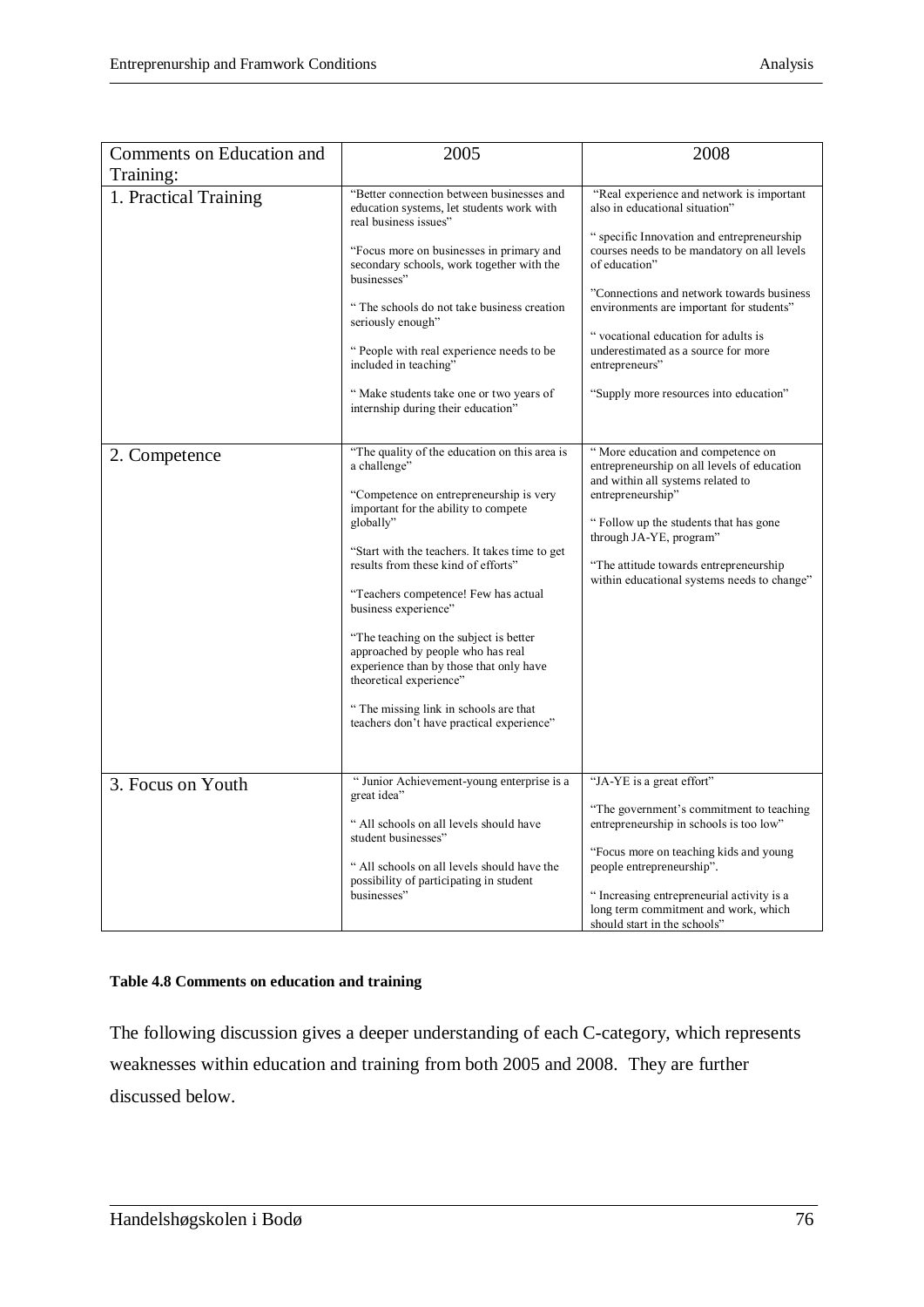### **4.4.1 Practical Training**

The best results of enhanced entrepreneurial potential is obtained through highly practiceoriented training, by addressing a broad set of management, leadership and organizing skills and by emphasizing discovery-driven and contingency approaches to business planning ( Levi and Autio, 2008). The experts agree with this and some of the comments from both years were: *"Better connection between businesses and education systems, let students work with real business issues"* and *"Real experience and network is important also in educational situation".* The first introduction to practical business training starts at secondary level. This is often a follow-up from a school project where each student or group of students present an occupation they find interesting. When the students get to high school level, the only type of education that has some sort of practical training are some of the vocational educations. The students that choose regular high school have no such practical training. As the students continue at college and university level some of the directions have practical training, like nursing school, teacher's education and medical school.

However, when students choose to study business and/or management related studies, there are no practical training included in their education. There are a few exceptions like the specialized studies in Innovation and entrepreneurship. It is not an internship but they do get to participate in workshops where they work with entrepreneurs and makes actual business plans. *"Make students take one or two years of internship during their education"*, was one of the comments from the experts.

The strategy plan for incorporating entrepreneurship in all levels of education, strongly recommends educational institutions, municipalities and regional governments to establish training in entrepreneurship in close collaboration with trade and industry and other stakeholders of the local environment. Levi and Autio (2008) have pointed out highly practice-oriented training as very important for enhanced entrepreneurial potential. In addition the experts have said that students need more practical training during their studies. Entrepreneurial skills can be obtained both through both practical training and theoretical studies. But it seems to be an agreement that a combination of the two is best. This brings us over to the next subject, which is competence.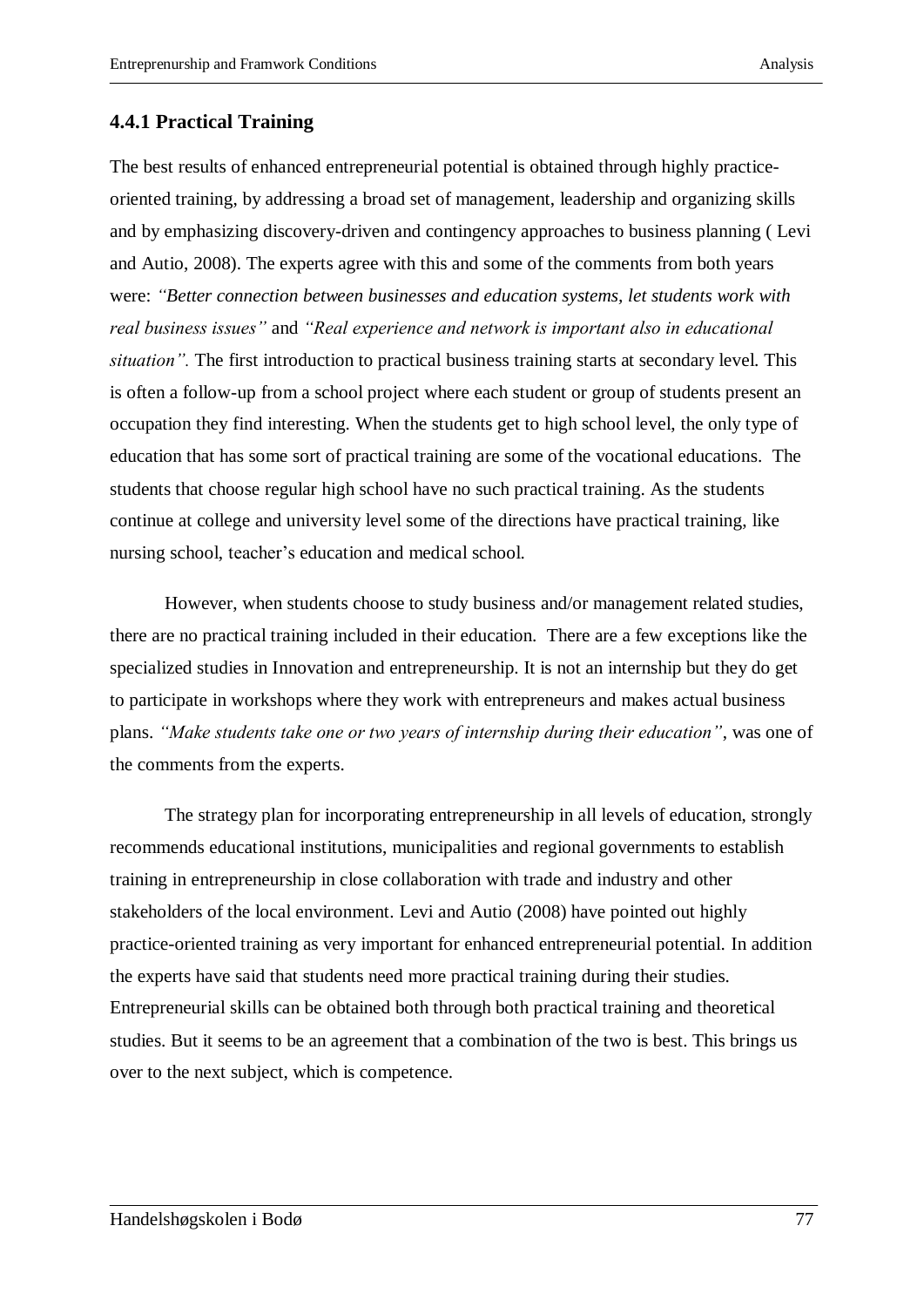### **4.4.2 Competence**

Teaching entrepreneurship is expected not only to strengthen confidence in the ability to succeed as an entrepreneur, but also to improve the ability to assess the profitability of different projects. The questionnaire revealed that almost 90 % of the experts thought that entrepreneurs in general needed external assistance of their plans prior to start-up. This means that there is a lack of knowledge, both practical and theoretical, amongst entrepreneurs in general on how to start a business. The OECD report (2008) finds that some of the programs targeted towards specific professions are not sufficiently developed, and recommends that entrepreneurial education on university level is strengthened by better targeted programs. Most specific professions do not have courses that address management, leadership and organizing skills in addition to other entrepreneurial related topics. One of the experts said*: "More education and competence on entrepreneurship on all levels of education and within all systems related to entrepreneurship"*

A lack of knowledge on Entrepreneurship has been identified as a problem by both the experts and the rest of the population for years. The motivation for starting a business in Norway has the lowest score compared to all the countries participating in GEM (GEM report, 2007).

*"Specific Innovation and entrepreneurship courses need to be mandatory on all levels of education"* and *"Competence on entrepreneurship is very important for the ability to compete globally".*

Some of the experts are questioning the schools ability to supply the necessary skills needed in order to foster more entrepreneurial activity. The GEM expert surveys in every country demonstrate a general perception that the provision of entrepreneurship education and training at school is inadequate (Global GEM-report, 2008). This is applies for Norway too. 50% or more of the experts says that on all levels of education there are not an adequately introduction to entrepreneurship, starting up a new business and market economic principles. Based on both years, the expert's opinion on the educational system is that parts of it are good, but that the focus could be even stronger and that more resources are needed to make the necessary improvements. This brings up the next category.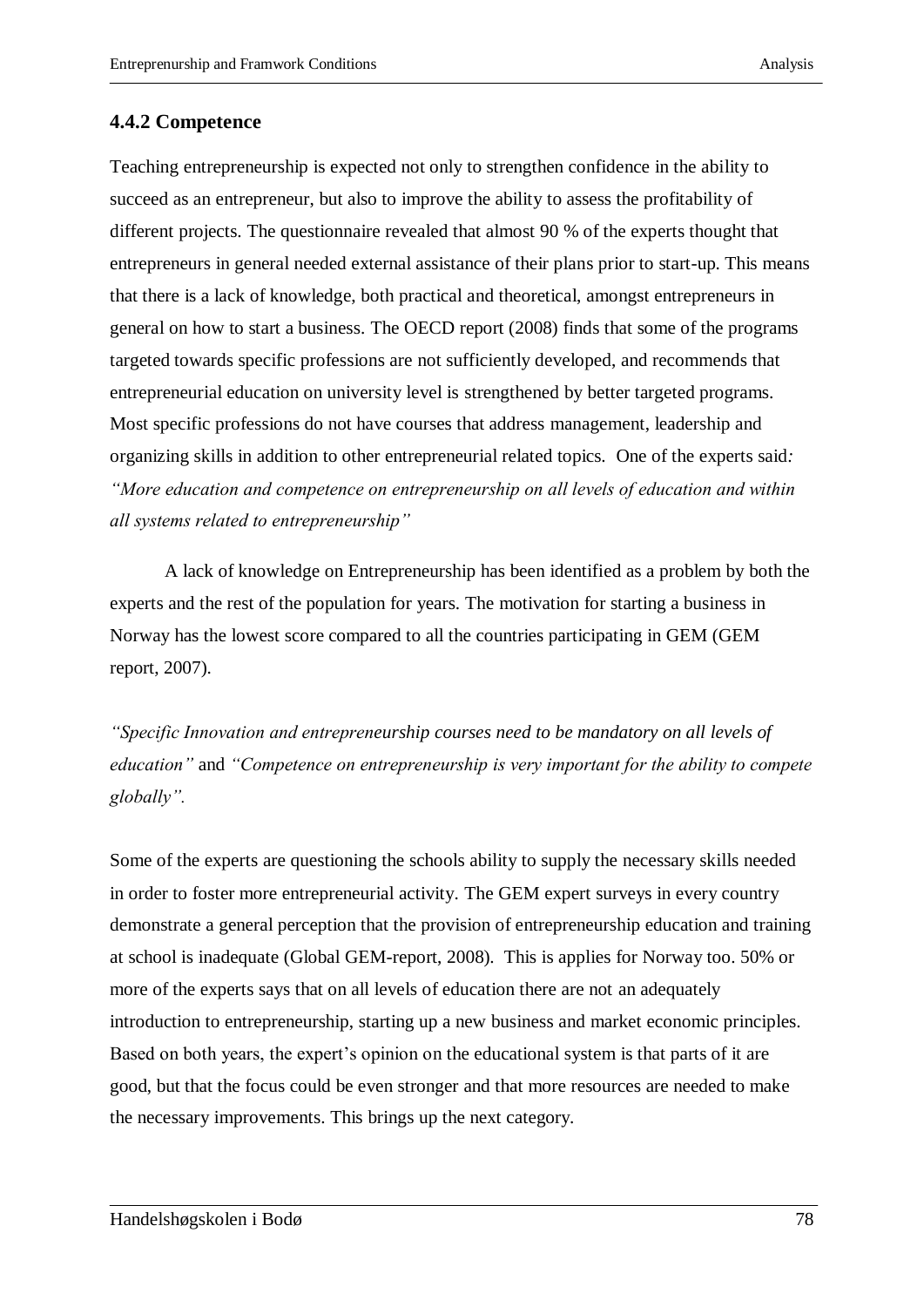### **4.4.3 Focus on Youth**

Junior Achievement- Young Enterprise Norway (JA-YE) is a private nation vide association and a cooperation between schools, representatives from public sector, local businesses and the organization. The Ministry of Trade and Industry and The ministry of Local Government and Regional Development are their main financers. This program offers a wide range of efforts to help schools on all levels give their students an understanding of businesses and hence, entrepreneurship. The experts acknowledge this effort and say that they want to see more programs like this. Here are some of the comments on the subject: *"More targeted programs like Junior Achievement-Young Enterprise.", "Junior Achievement-young enterprise is a great idea"* and *"JA-YE is a great effort".*

At primary, lower and upper secondary level, entrepreneurship education is emphasized differently in schools and its extent in different counties varies a lot (OECD, 2008). The experts express that it is important that all students have equal opportunities in obtaining education on the subject. *"All schools on all levels should have the possibility of participating in student businesses"*.

The strategy document that was implemented in 2004 is the most explicit national entrepreneurship policy document in Norway. It aims to incorporate entrepreneurship in all levels of education. However one of the experts still feels that the governments' commitment is not sufficient. This expert says: *"The governments' commitment to teaching entrepreneurship in schools is too low"* Other comments that are not in the table also seem to support this. Again the political priority of entrepreneurship is questioned. Even though there are some parts of the educational system that seem to contribute in enhancing entrepreneurial activities other parts may appear as obstacles.

### **4.4.4 Summary on Education and Learning**

Porter (1990) says that Education and training is perhaps the single greatest long term leverage point available to all levels of government in upgrading industry. Students and other people who receive some sort of education or training in entrepreneurship are perceived as an important tool in fostering a culture for entrepreneurship and positive attitudes towards entrepreneurs.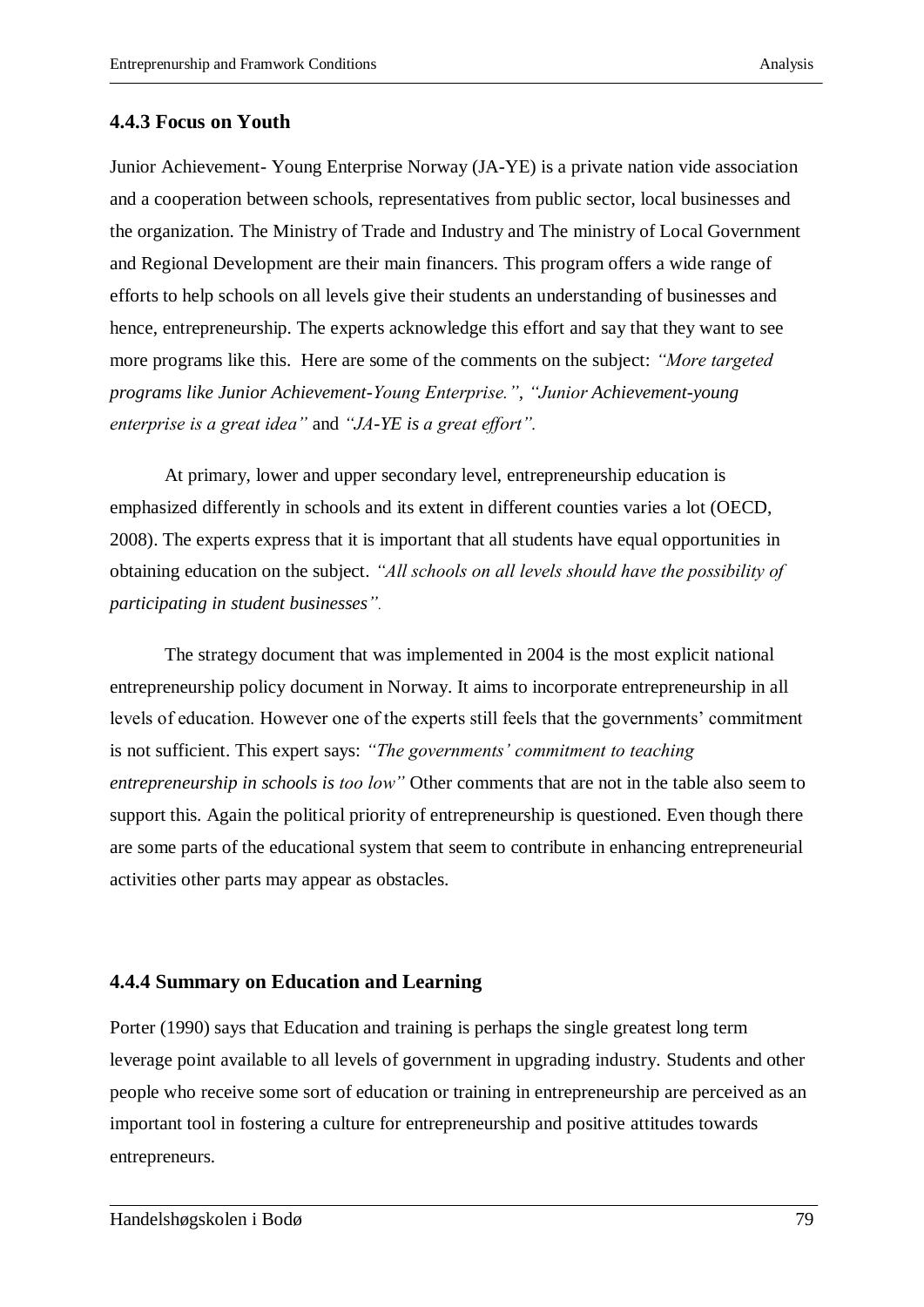Norway was one of the first countries that developed a national strategy plan for entrepreneurship and implemented it in the school system in 2004. However any new strategy within the school system will take several years before the full effects are revealed. One of the experts acknowledged this and said: *"Increasing entrepreneurial activity is a long term commitment and work, which should start in the schools"*.

Based on the score and comments the experts have given Education and Training, I have identified at least one area that can be considered a strength within this EFC. This is:

1. Business and management education provide good and adequate preparation for starting up and growing new firms

Another potential strength is the vocational, professional, and continuing education system. Since more than 50% of the experts either did not have an opinion or chose not to score this I cannot define it as a strength or a weakness. The weaknesses I have identified specifically lies within the upper levels of education but some of it also in primary and secondary level:

- 1. Practical training is too little
- 2. Entrepreneurial competence is too low
- 3. Not enough focus on entrepreneurship on all levels

In the survey the experts were asked to suggest improvement for the weaknesses that would promote more entrepreneurial activity. The summarized suggestions are:

- 1. More programs like JA-YE
- 2. Improved networks between schools and businesses
- 3. Internship for students
- 4. Use people with real business experience more in teaching
- 5. Government must commit more

There is no doubt that education and training is an important EFC for stimulating entrepreneurial activity. Both theory and the experts agree on this. The government strategy, in which incorporates entrepreneurship on all levels of education is an important step in the right direction. However identifying direct effects of government policies are always difficult.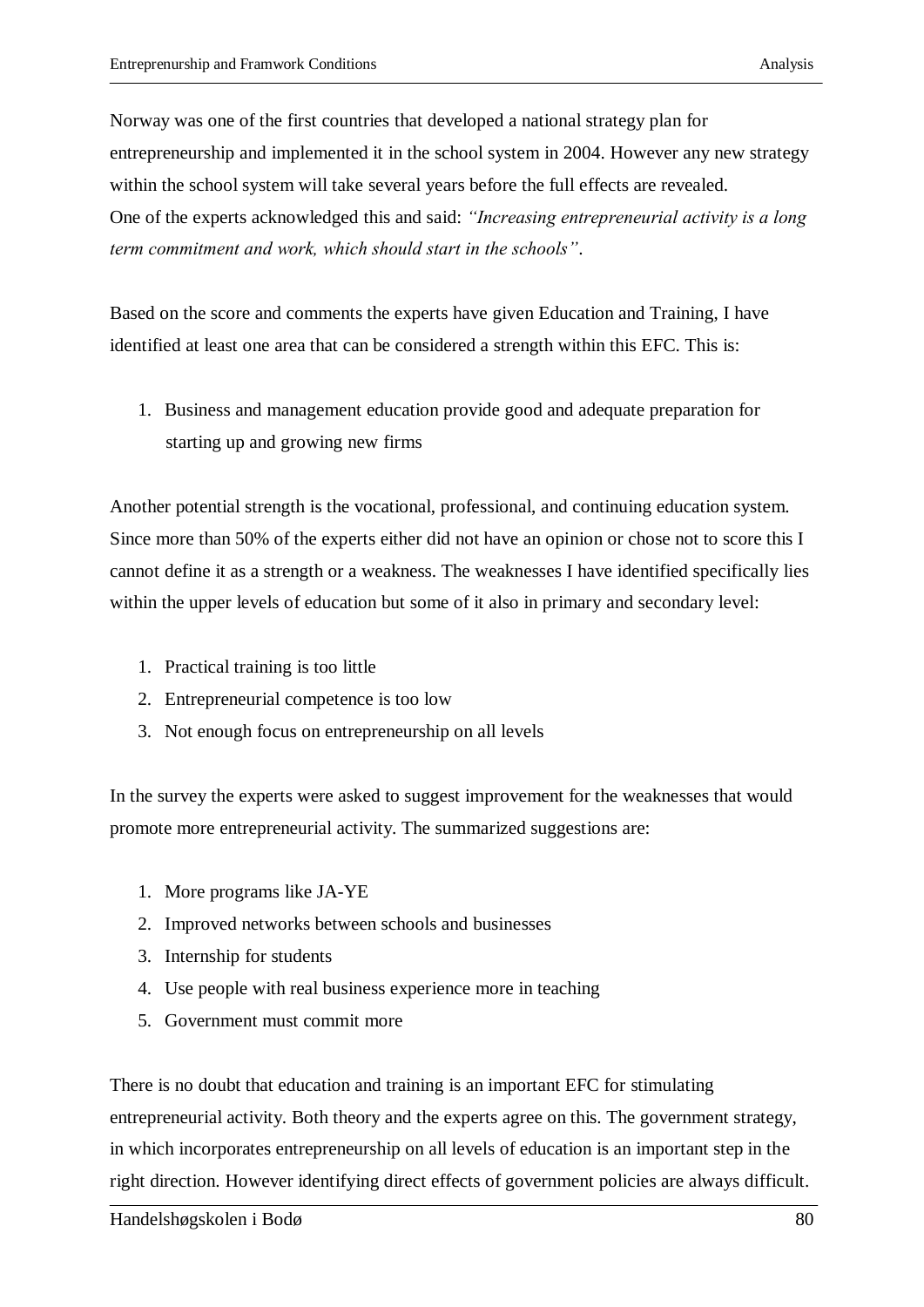In addition, as within the school system it takes time. Teaching entrepreneurship is expected not only to strengthen confidence in the ability to succeed as an entrepreneur, but also to improve the ability to assess the profitability of different projects. Since 90 % of the experts thought that entrepreneurs in general needed external assistance of their plans prior to startup, it is evident that the competence on this area is not good enough.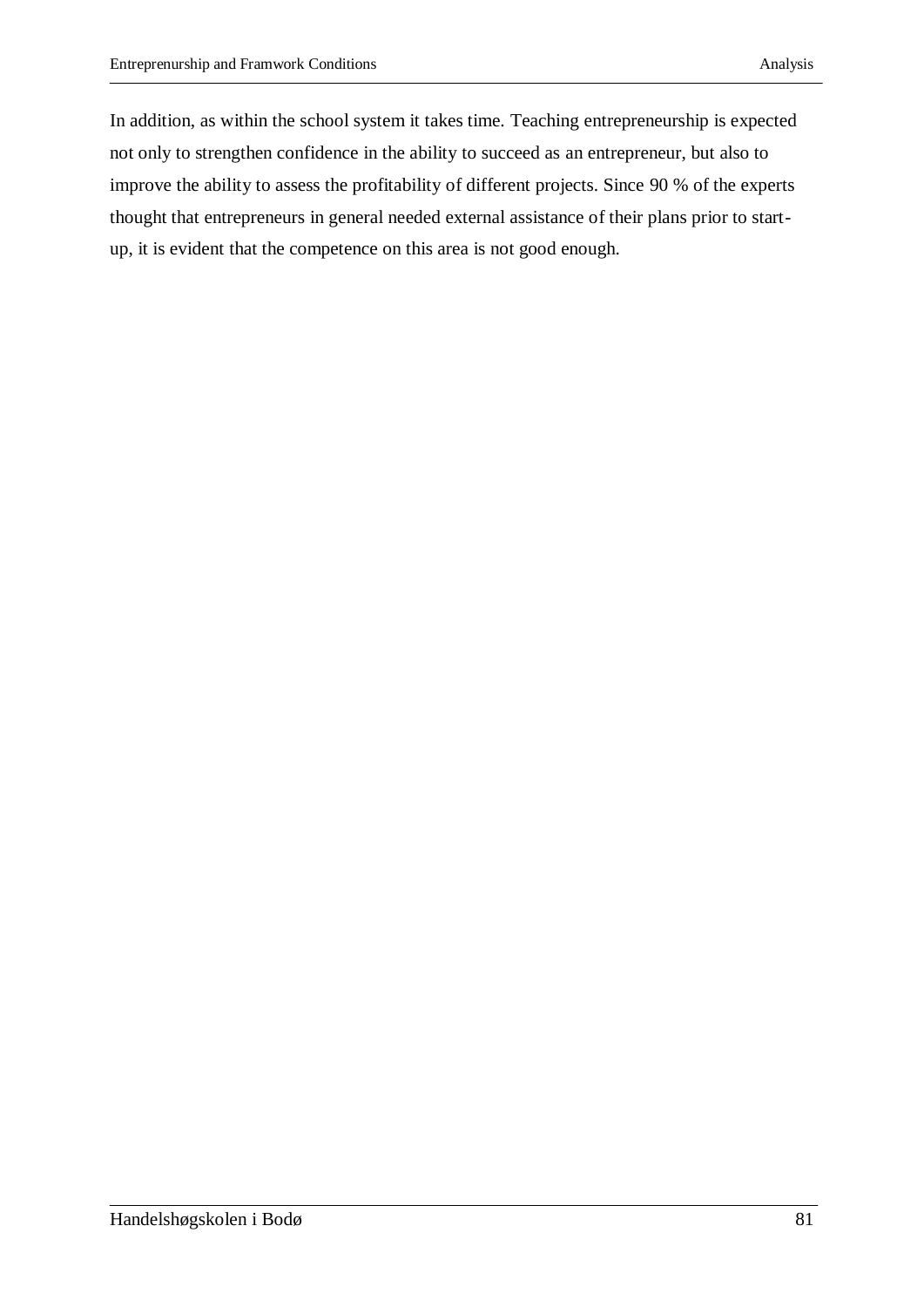# **5. Conclusion**

The purpose of this study has been to create theories on how certain Entrepreneurial Framework Conditions relate to entrepreneurial activities in Norway. The four framework conditions I have been focusing on in this study are: Financial support, Government Policy, Government Programs and Education and Training. Through these four conditions I have intended to answer my research question which is:

*"Are there adequately good framework conditions for entrepreneurship in Norway?"*

## **5.1 Conclusions from the study**

To be able to answer my research question I defined three part-questions. The first one is:

*"As an entrepreneurial nation, what are our strengths?"*

- Funding through IPOs for new and growing firms.
- Venture capitalist funding available for new and growing firms.
- Number of Government programs.
- Science parks and business incubators provide effective support for new and growing firms.
- Business and management education provide good and adequate preparation for starting up and growing new firms.

Venture capital markets increased substantially from early 2000 up until 2007. With the interest rate being low most of the years in 2000 private investors' willingness to invest in new and growing firms increased. Even though this type of funding carries a high risk for investors, it also carries a potentially high return. It is however a coherence between risk and investments. The lower risk, the more capital will be available. When a business decides to go public, funding is not a problem in Norway. This is due to the thorough investigation of the businesses financial situation, the perception of the risk involved and the expanded access to investors through IPO networks. However the downwards business cycle we are experiencing right now is limiting access to all sources of private investments. In order for our country to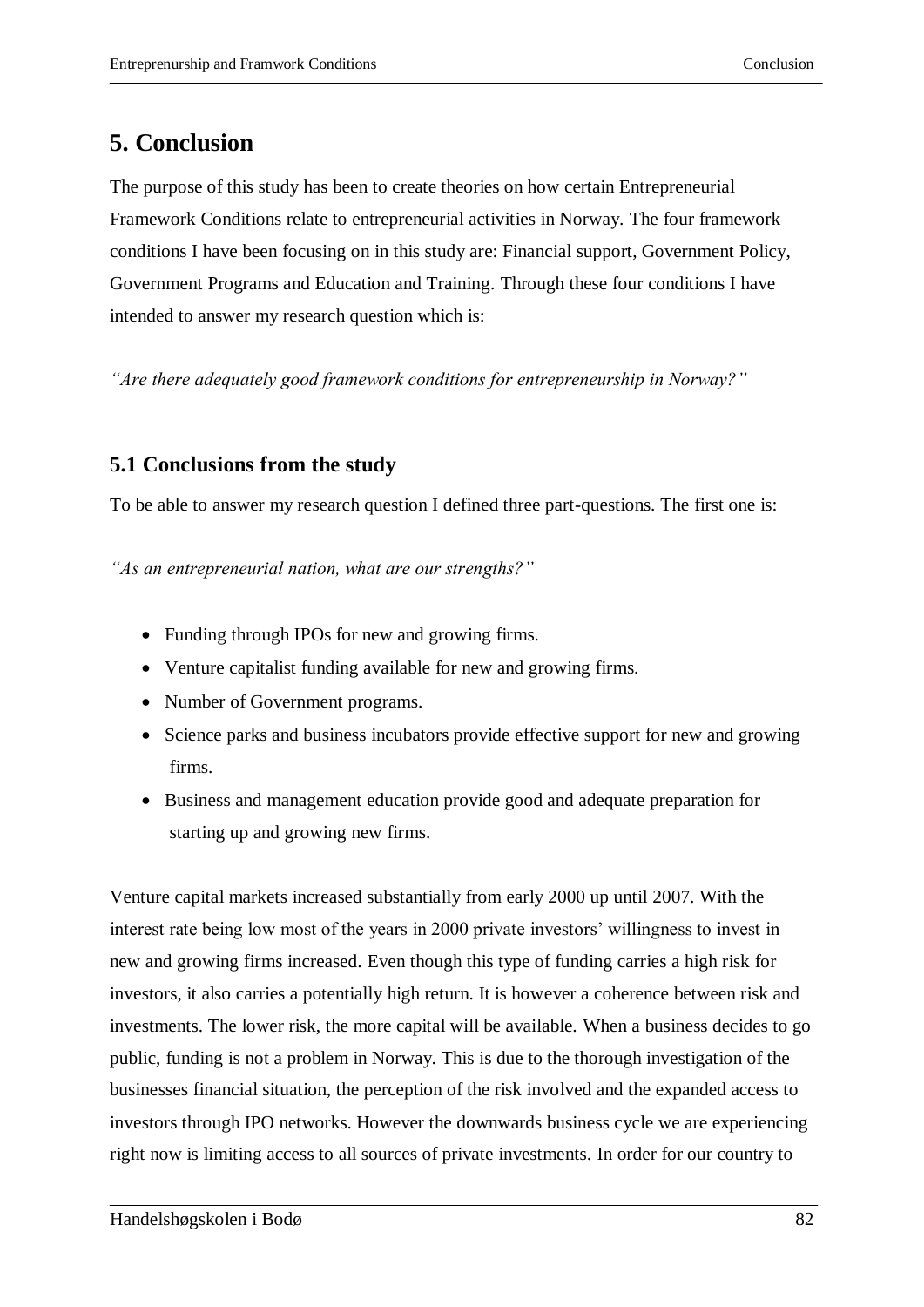increase or maintain its prosperity and increase national growth, efforts will have to be directed towards these investors to maintain them as an adequate source of funding. The number of programs available for new and growing businesses is also adequate in Norway, but as indicated in the weaknesses below, they need to target parts of entrepreneurial activities better. Science parks and incubators provide important networks for new and growing businesses and in terms of being an effective support they are adequate. However, they are not adequate in numbers and this especially applies for incubator environments. Incubators provide physical premises, technical infrastructure, advice and guidance and also important links to other networks such as research and financial institutions. If the government or public agencies are able to expand the number of incubators available for new and growing firms, most likely, many of the weaknesses as described below, could be turned into strengths. This will again lead to more adequate framework conditions for entrepreneurs.

Business and management education is for now the only type of education that provides good and adequate preparation for starting up and growing new firms. This type of education addresses a wide range of subject's important for business startups like market economic principles, business plans, management and organizational related subjects. Entrepreneurs, who have not gone through this type of education, will most likely need much more guidance and help in their process of starting a new business. This could be addressed either through the educational system and/or by increasing the number of incubators available to serve this purpose. My next part-questions were:

*"As an entrepreneurial nation, what are our weaknesses?"* and *"What can we do to improve our weak areas?"*

- Early stage financing
- Tax- system
- Government subsidies
- Regional politics
- Bureaucracy, regulations and licenses
- Competence
- Coordination
- Practical training is too little
- Lack of entrepreneurship focus on all levels of education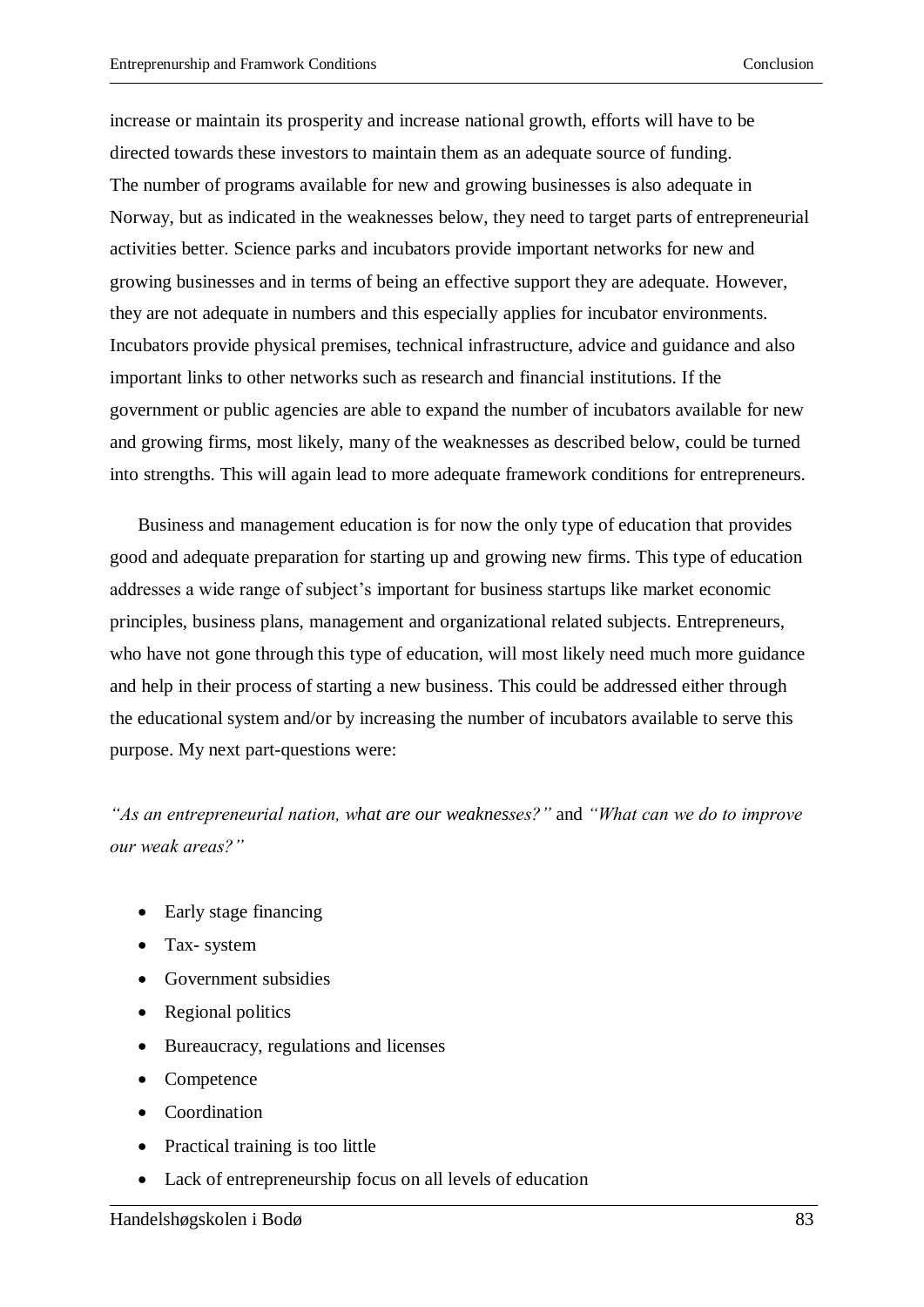The number of new business startups in Norway has decreased for the past two years. There are probably several reasons for this but it seems eligible to address parts of this to framework conditions that are failing to support new business startups. Early stage financing for new businesses is still a problem in Norway. In this phase, funding involves a higher risk than later in the process and in addition the domestic markets are small and fragmented. This contributes to increase the risk even more. Even though there have been improvements in both equity funding and seed-capital funding since 2005, the problem remains. One of the effects of the finance crisis has been that all sorts of private funding has decreased and especially funding in the early phase.

The tax-system has not been working in favor of this type of funding either. Taxincentives have been suggested for years as a means for stimulating private investors to invest more in the early phase. Other OECD countries have implemented incentives like this with great success and at this point it seems like an evident effort the government could do to try to encourage more private investments. Fortune tax on working capital like assets is also a problem in Norway. Several organizations are currently working to remove this tax and also tax on yield. This capital could potentially be used to strengthen the liquidity in businesses and/or grow the businesses. With high growth businesses being the greatest contributor to national growth the government needs to create conditions that will allow this to happen.

Government subsidies, including loans and grants, are currently a vital source of funding since private funding has become even less available. In this context it seems eligible to have a thorough investigation of the regional politics and priorities of the government funding and programs. This is based on several of the findings in this thesis that a lot of the public funding is allocated into districts and regions of Norway for policy means.

Bureaucracy, regulations and licenses are difficult in our country. A better coordination between governmental departments is necessary to make sure that the window of opportunity has not passed by the time formal arrangements are ok. Coordination seems to be an issue in other areas as well. This includes information in general and also information on all programs and incentives available for entrepreneurs. One of the most interesting findings in this thesis is that entrepreneurs in general need external assistance of their plans prior to start-up. This is due to a combination of things like bureaucracy and regulations but also a lack of competence amongst entrepreneurs. The aspect of competence in relation to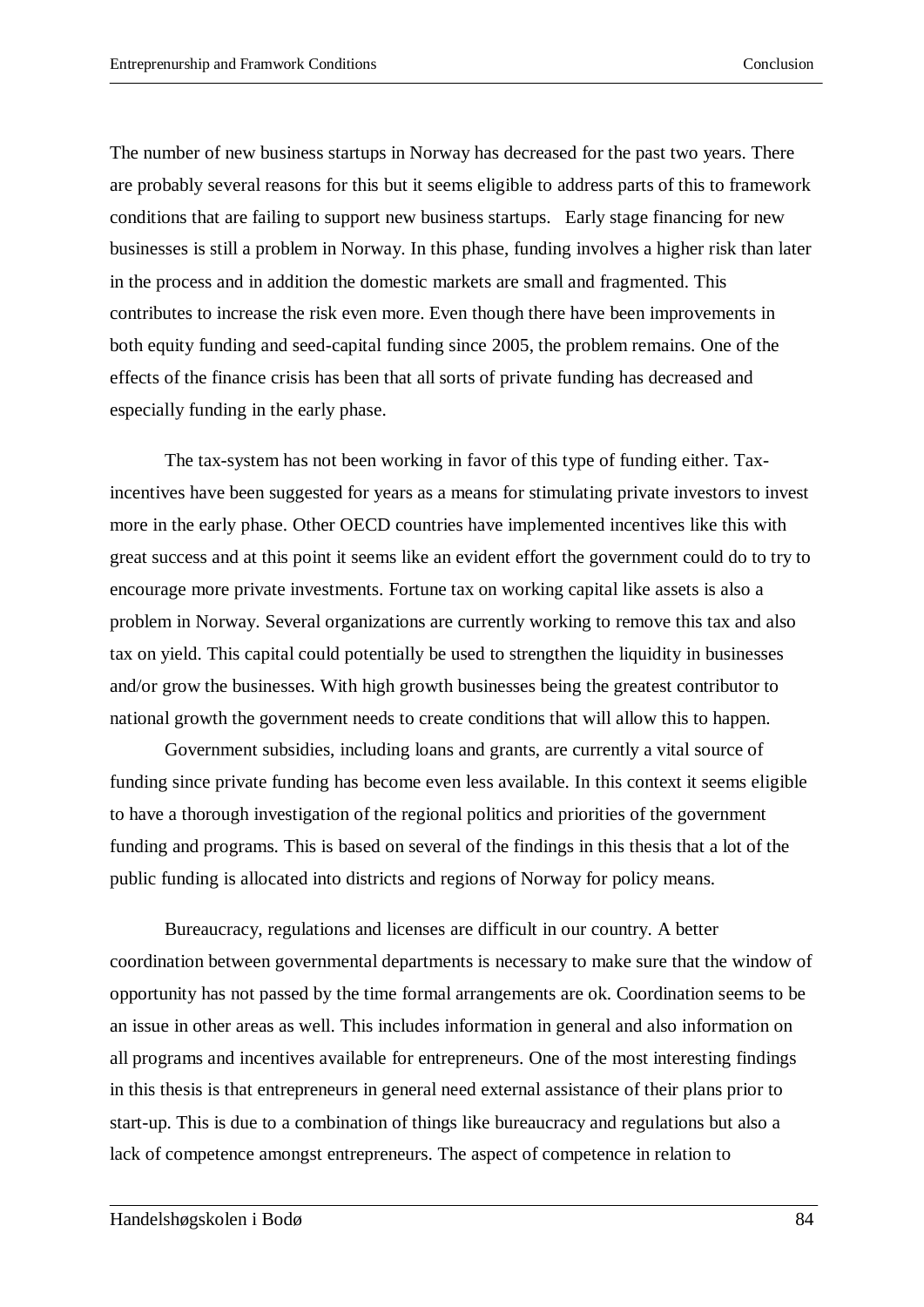entrepreneurship being such a widespread problem in Norway was surprising to me. The analyses revealed that competence seem to be a problem not only for entrepreneurs but within most of the support system surrounding entrepreneurs. Norway was one of the first countries that in 2004 developed a national strategy plan for entrepreneurship in the school system, but this cannot be expected to have immediate effects on entrepreneurial competence. In the meantime local governments and schools needs to take responsibility for implementing more practical entrepreneurial training into all levels of the school system. Increasing the competence within public agencies in addition to more coordination between government and public agencies is necessary to ease the process of starting a new business. Another suggestion on how to improve this problem is to increase incubator environments. These environments are important in terms of catering needs that entrepreneurs have. As for now, there are several areas within the entrepreneurial framework conditions that are inadequate in terms of stimulating entrepreneurial activities. But like suggested above there are several efforts of improvements that can be implemented in order to increase entrepreneurial activities in Norway.

## **5.2 Limitation of the research**

All research has its limitations. One of the limitations concerning this thesis is that the experts are a selected group of all the experts on entrepreneurship in Norway. Different experts will have different opinions and none of the experts have been asked about the findings in this specific thesis. Between the two years I have been investigating some of the experts have changed their opinions one certain areas. If I had been able to ask the experts personally what made them change their opinion it possibly could have affected some of the outcomes. In addition not all of the experts are currently working as entrepreneurs. A similar study with a sample composed of active entrepreneurs could also have brought a different perspective on the subject.

## **5.3 Proposal for further research**

There are many subjects which relates to entrepreneurial environments. The most obvious one after writing this thesis would be to study the other Framework Conditions. In different ways, they are all important in stimulating entrepreneurial activities. Performing a similar study amongst active entrepreneurs who either are trying to start a business or have already started a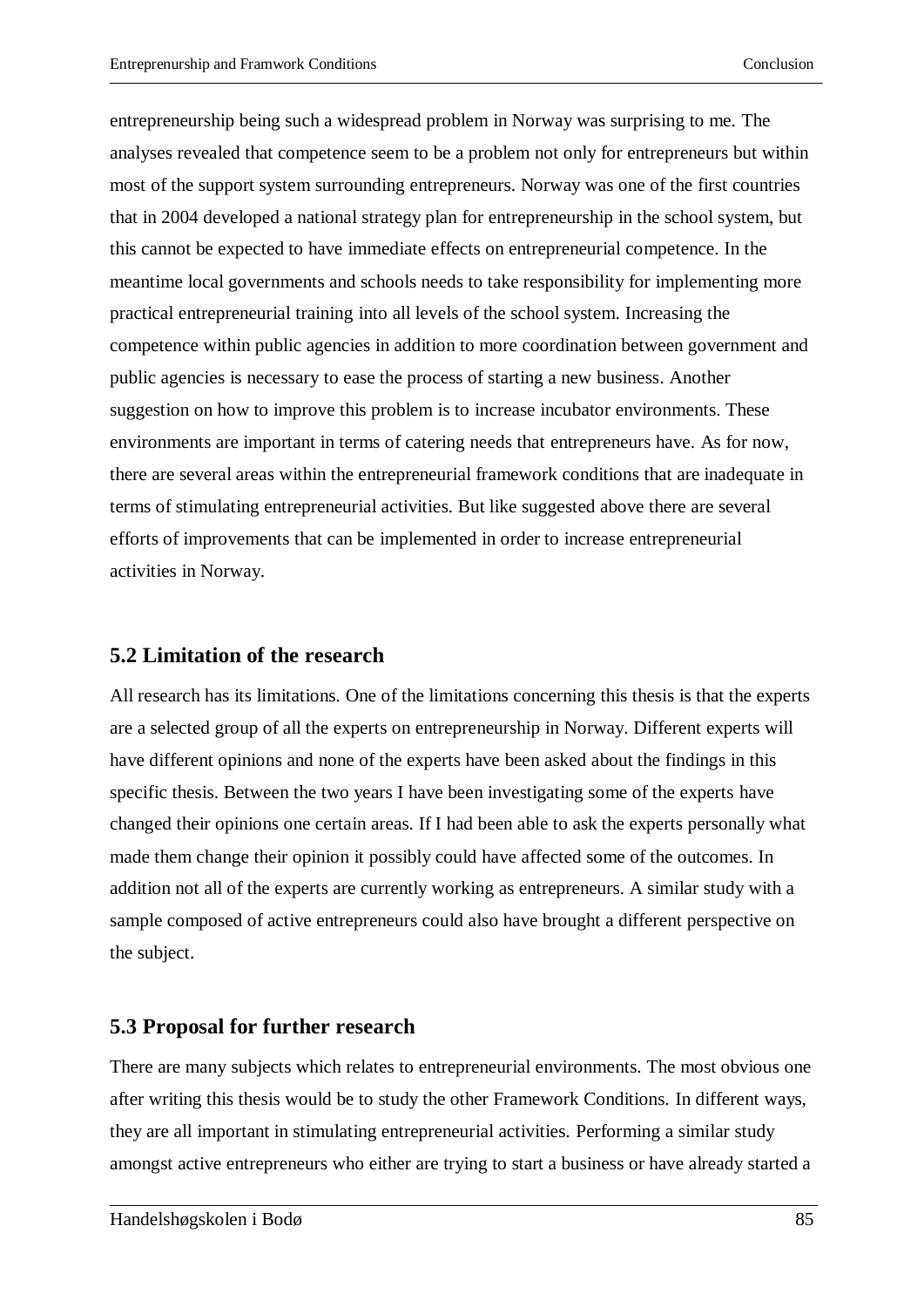business would also make an interesting research. If the findings in a study like that where similar to the finding in this, it would certainly strengthen the theory about how certain EFCs relate to entrepreneurship in Norway. Many of the weaknesses, discovered in this study, would also make interesting subjects for further investigation. Businesses with a potential of high growth are especially considered to contribute to national growth. However, this study indicated that some of the EFCs were even more inadequate for them than for other new business startups. Another interesting study would be a study on how to increase the "pool" of entrepreneurs in Norway. This could be studies on immigrants, women or people over fifty. None of these groups of people are highly represented amongst entrepreneurs in our country and they could be a valuable source for increasing entrepreneurial activities.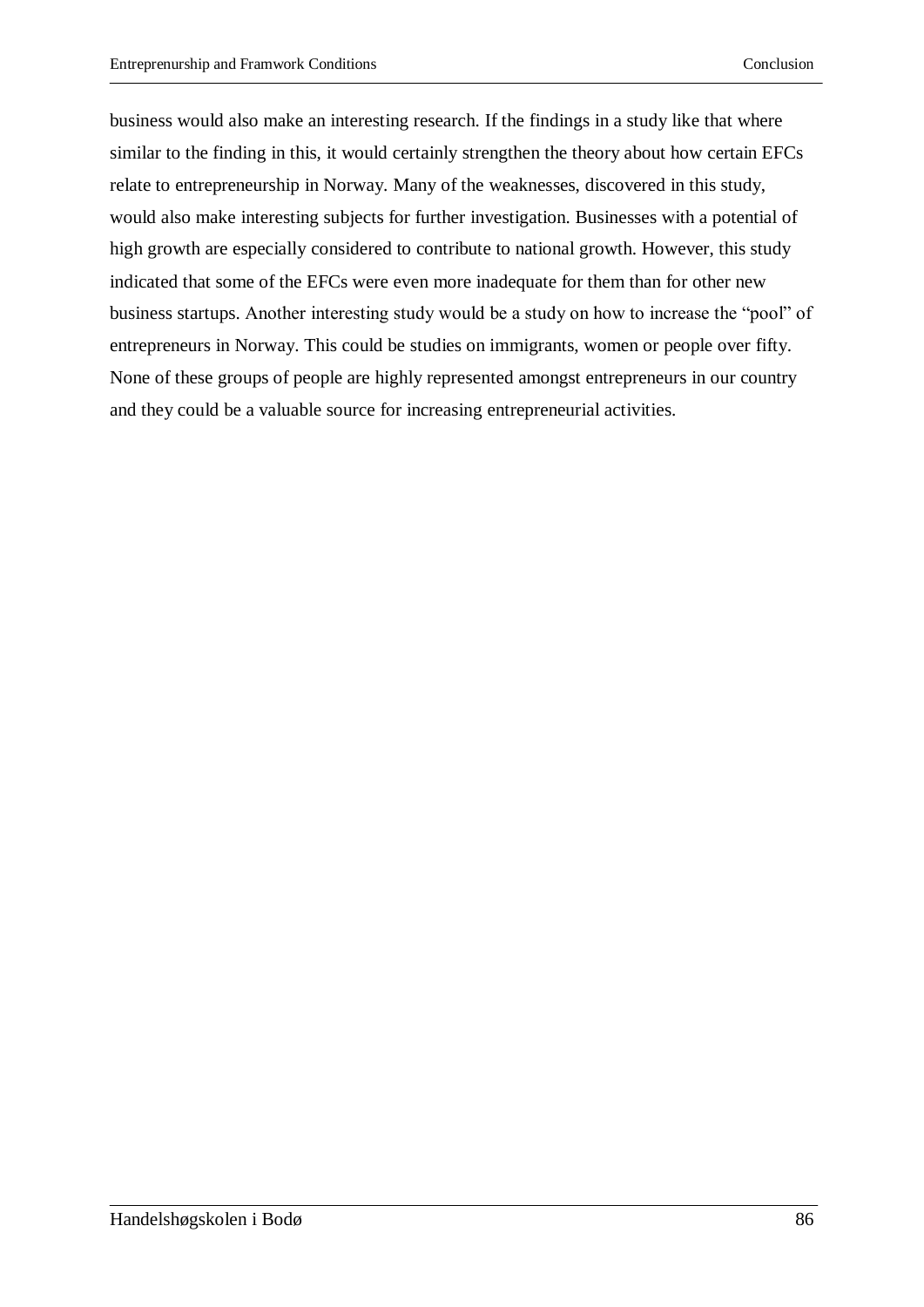## **REFERENCES**

Acs, J. Z., Desai, S. & Hessels, J. (2008) *Entreprenuership, economic development and institutions*. Small Business Economics Vol. 31 pp. 219-234

Acs, J. Z. & Szerb, L. (2007) *Entrepreneurship, economic growth and public policy.* Small Business Economics, 28, 109-122.

Ardichvili, A., Cardozo, R., Ray, S. (2003) *A theory of entrepreneurial opportunity identification and development.* Journal of Business Venturing.Vol. 18 pp. 105-123

Audretsch, D.B., Grilo, I. & Thurik, A.R. (2007) *Handbook of research on entrepreneurship policy*. Cheltenham, UK: Edward Elgar.

Baumol, W. J., (1990) *Entrepreneurship* : Productive, Unproductive, and Destructive. Journal of Political Economy. pp. 893-921.

Berg, N.G. & Foss, L. (2002) *Entreprenørskap: Kjønn, livsløp og sted.* Oslo, Abstrakt forlag AS.

Borch, O.J. (2005). *Næringssystem og bedriftens posisjonering- Analyseverktøy på næringsog bedrifts nivå.* Handelshøgskolen i Bodø.

Borch, O.J., Isaksen, E., Jenssen, S.A., Kolvereid, L., Sørheim, R., og Widding, L.Ø. 2002. *Kapitalmarked for nyetablerte bedrifter. En studie av etterspørsels- og tilbudssiden.* Handelshøgskolen i Bodø, Senter for innovasjon og bedriftsforskning, Kunnskapsparken AS Bodø. KPB rapport nr 1/2002.

Bosma, N., Acs, J. Z., Autio, E., Coduras, A., & Levie, J., GEM rapport (2008)

Bygrave, D.W. & Quill, M. (2006) *Financing report.* Global Entrepreneurship Monitor.

Dale, A., Arber, S. & Procter, M. (1988) *Doing secondary research.* London, Unwin Hyman.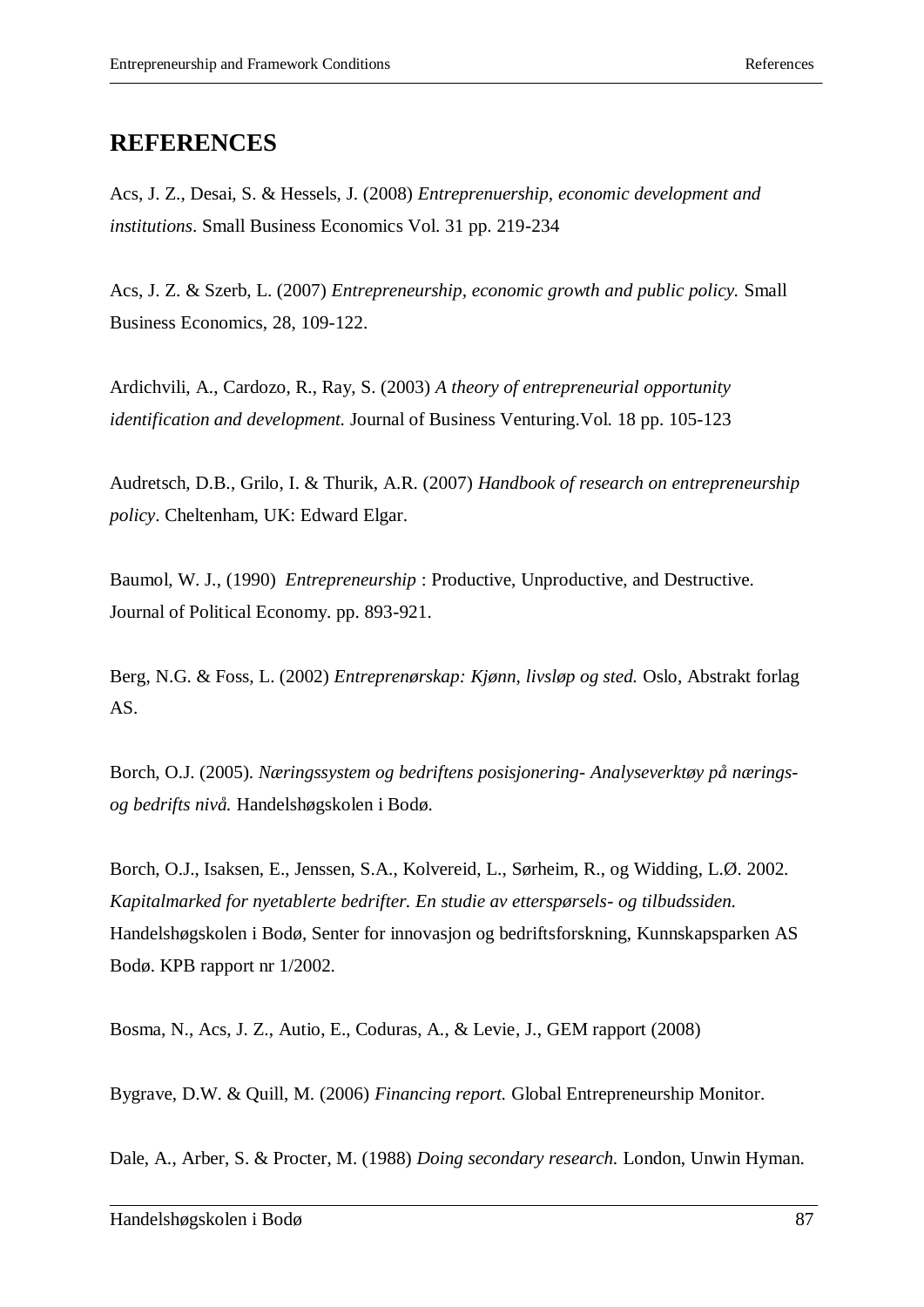Easterby-Smith, M., Thorpe, R. and Jackson, P.R. (2008) *Management research*, (3<sup>rd</sup> edn), London, Sage.

Falkenberg, J.C. (1985). *Kvalitative metoder I økonomisk-administrativ forskning.* Pensumtjeneste, Oslo: Universitetsforlaget.

Fogel, G. (2001). *An analysis of entrepreneurial environment and enterprise development in Hungary.* Journal of Small Business Management. Nedlastet 19. Februar 2009 fra

Ghauri, P. and Grønhaug, K. (2005) *Research methods in business studies: A practical guide*   $(3<sup>rd</sup>$ edn), Harlow, Financial Times Prentice Hall.

Glaser, B.G. &Strauss, A.L. (1967) *The discovery of grounded theory: Strategies for qualitative research,* Chicago: Aldine.

Goldfarb, B. &Henrekson, M. (2003) *Bottom-up versus top-down policies towards the commercialization of university intellectual property.* Research Policy, 32 (4), 639-658.

Gripsrud, G., Olsson, U. H and Silkoset, R. (2004) *Metode og dataanalyse.* Kristiansand, Høyskoleforlaget.

Hellevik, O. (2002) *Forskningsmetode I sosiologi og statsvitenskap*. (7th edn), Universitetsforlaget.

Henrekson, M. (2005) *Entrepreneurship: A weak link in the welfare stat.* Industrial and Corporate change. 14(3), 437-467

Hisrich, R.D. & Peters M.P. (2002) *Entrepreneurship.* New York, NY: McGraw-Hill Companies Inc.

Holm. T.E. & Ljunggren, E. (2007) *Fostering gender equity: Meeting the entrepreneurship and microfinance challange.* NF-Workingpaper, no. 1010/2007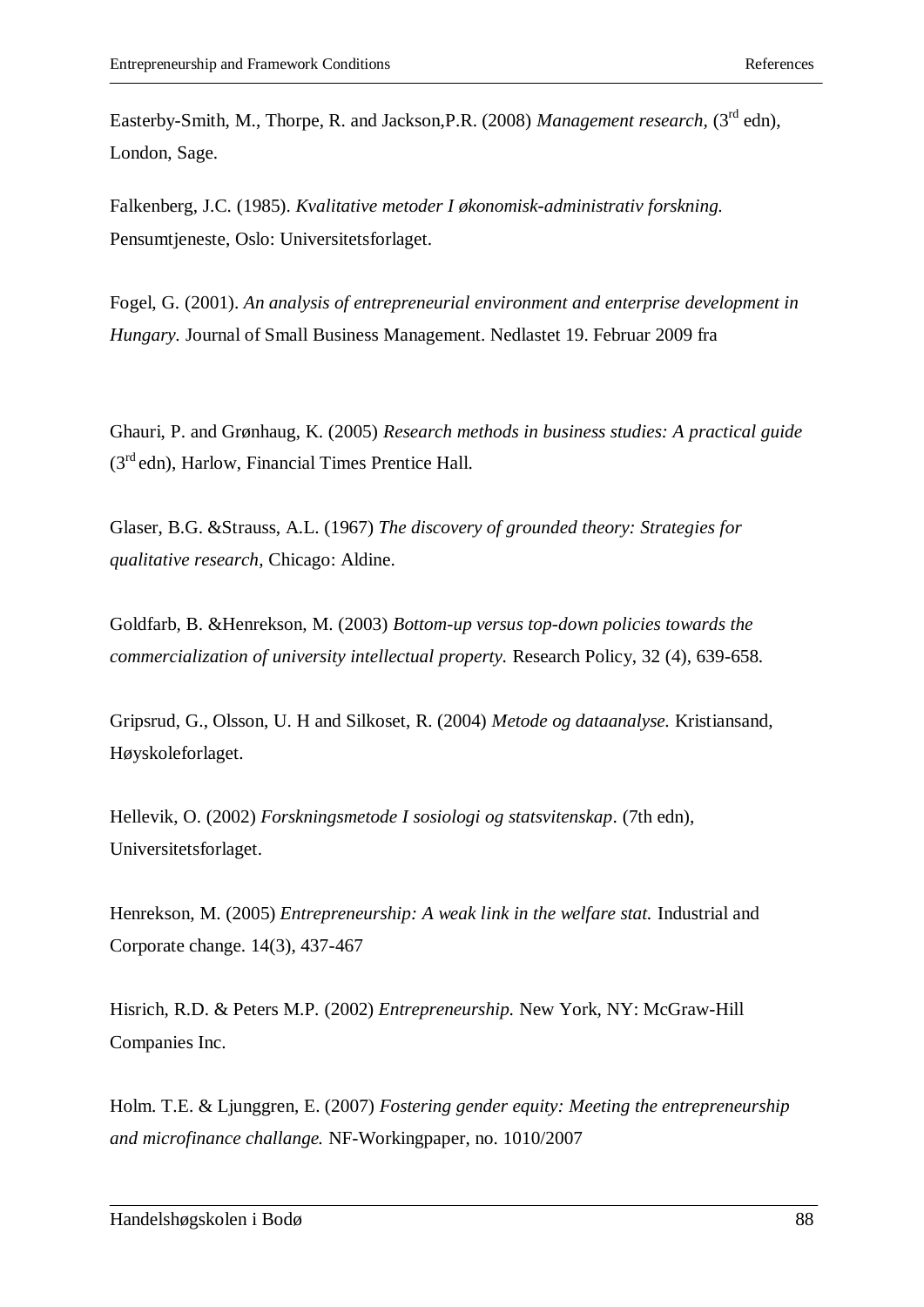Holme, I.M. & Solvang, B.K. (1996) *Metodevalg og Metodebruk,* Oslo: Tano.

Johannessen, A., Kristoffersen, L. and Tufte, P.A. (2004) *Forskningsmetode for økonomiskadministrative fag,* Abstrakt forlag.

Kirzner, I.M. (1997a) *How markets work: Disequilibrium, entrepreneurship and discovery. IEA Hobart paper 133.* London: Institute of economic affaires.

Kirzner, I.M. (1997b). *Entrepreneurial Discovery and the Competitive Market Processs*: *An Austrian approach.* Journal of Economic literature. Vol. 35. pp. 60-85.

Klapper, L., Laeven, L. & Rajan, R. (2006). *Entry regulation as a barrier to entrepreneurship.* Journal of Financial Economics, 82, 591-629.

Kolvereid, L., Bullvåg, E. og Oftedal, E. (2001). "*Global Entrepreneurship Monitor: Entreprenørskap i Norge 2001*".

Leibenstein, H. (1968). *Entrepreneurship and development.* The American Economic Review, 58(2), 72-83.

Levi, J. & Autio. E. (2008). *A theoretical grounding and test of the GEM model.* Small Business Economics. Vol. 31, pp. 235-263

Mehmetoglu, M. (2003). *Kvalitativ metode for merkantile fag,* Fagbokforlaget, Bergen.

Nyeng, F. (2004). *Vitenskapsteori for økonomer.* Abstrakt forlag.

OECD (2008). Commission of the European communities.

Porter, M.E. (1990). *The competitive advantage of nations.* The Free Press: New York

Praag, C. M. (1996). *Determinants of Successful Entrepreneurship.* Amsterdam: Thesis Publishers.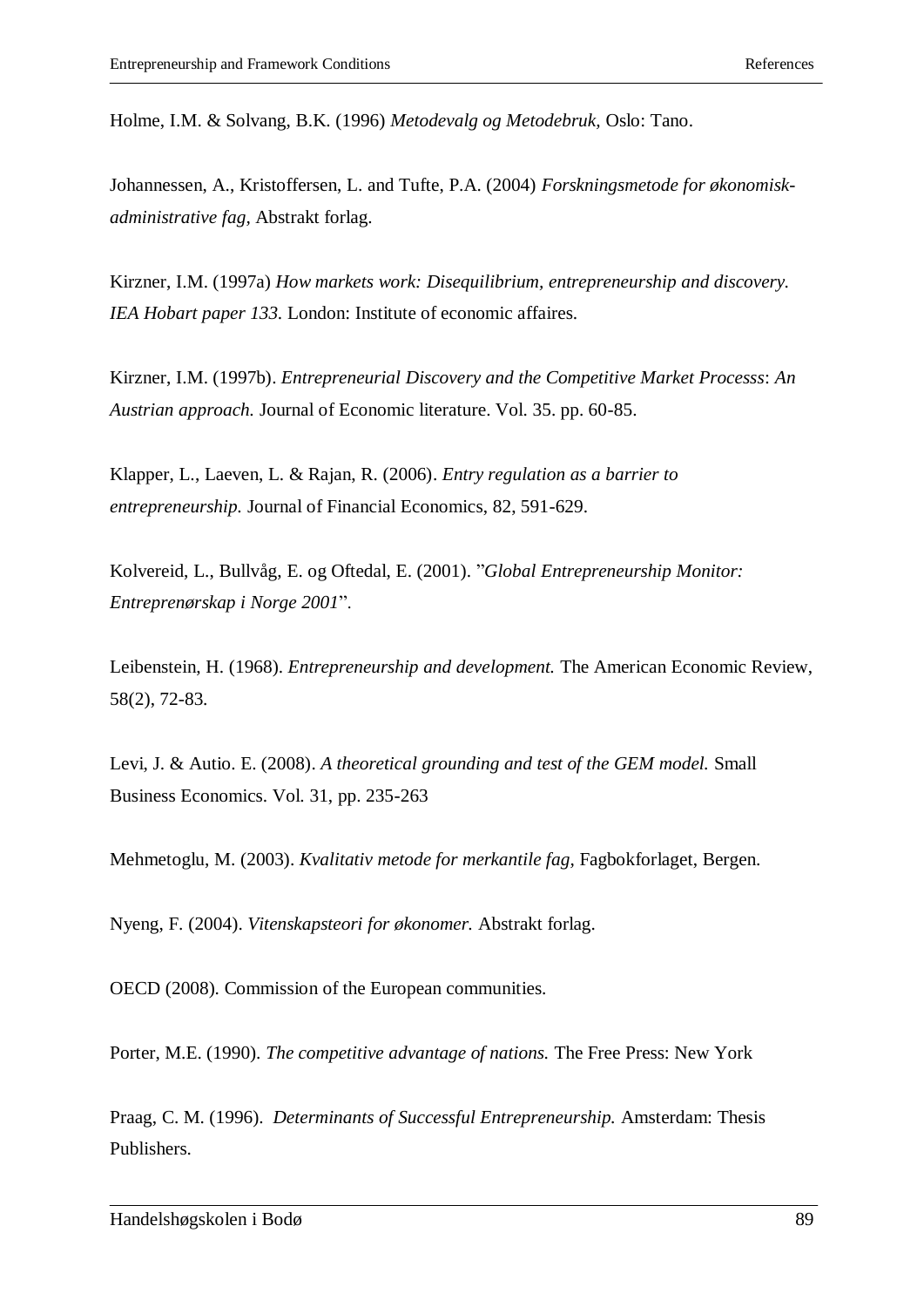Reynolds, P, Bosma, N., Autio, E., Hunt, S., De Bono, N., Servais, I., Lopez-Garcia, P. and Chin, N. (2005) *Data collection design and implementation 1998-2003,* Small Business Economics vol. 24:205-231.

Reynolds, P.D., Hay, M. &Camp, S.M, (1999) *Global Entrepreneurship Monitor 1999 Executive Report*. Wellesley, MA: Babson Collage and London: London Business School

Rotefoss, B. &Nyvold, C.E. (2008) *Entrepreneurship and Innovation Policy in European Countries: The case of Norway.* KPB-rapport 2/2008

Sanz-Velasco, S.A. (2006). Opportunity *development as a learning process for entrepreneurs.*  International Journal of entrepreneurial behavior and research. Vol. 12.No 5 pp. 251- 271.Emerald Group Publishing Limited.

Saunders, M.N.K., Lewis, P. & Thornhill, A. (2007) *Research methods for business students.*   $(4<sup>th</sup>$  edn), Pearson Education Limited.

Schumpeter, J. A. (1934). *The theory of economic development.* Camebridge, MA: Harvard University Press.

Shane, S. (2002) *Executive forum: University technology transfer to entrepreneurial companies.* Journal of Business Venturing, 17(6), 537-552.

Spilling, O. R. (2006). "Entreprenørskap i et dynamisk og strukturelt perspektiv". I: Entreprenørskap på norsk. Bergen, Fagbokforlaget. **2:** 73-95.

Sternberg, R. & Wennekers, S. (2005) *Determinants and effects of new business creation using global entrepreneurship monitor data"* Small Business Economics. Vol. 24 pp. 193-203

Stevenson, L. & Lundstrøm, A. (2005) *Entrepreneurship policy- Theory and Practice.*  Springer Publishers.

St.prep.nr.1, 2008-2009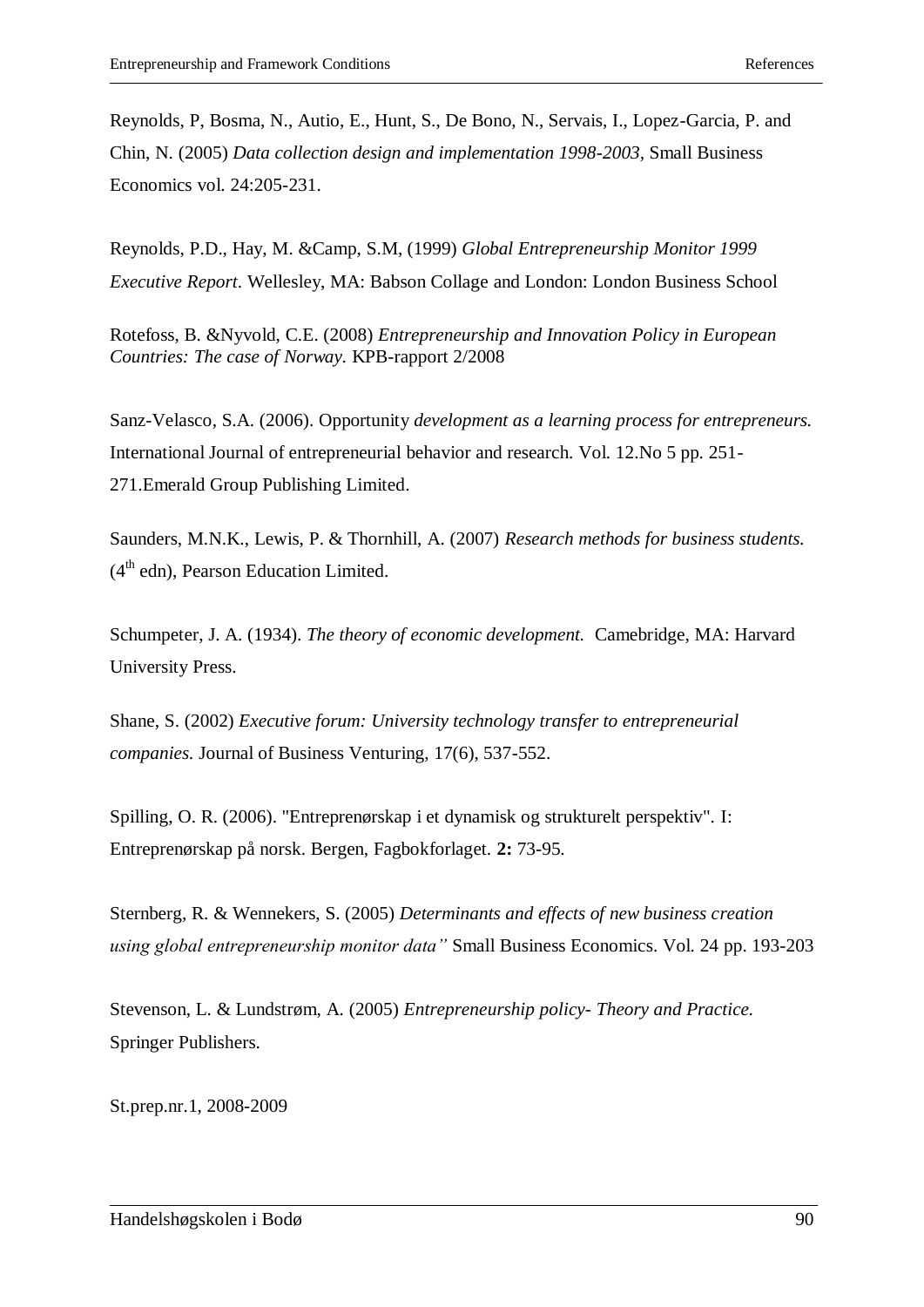Wennekers, S. & Thurik, R. (1999) *Linking entrepreneurship and economic growth.* Small Business Economics. Vol.13 pp. 27-35

Widding, L.Ø. (2006) *Teorigenerering basert på case-intervjuer- Analysemetode inspirert av grounded theory*. Working paper, Handelshøgskolen i Bodø

Wright, M., Hmieleski, K.M, Siegel, D.S. & Ensley, M.D. (2007) *The role of human capital in technological entreprenurship.* Entrepreneurship Theory and Practice, 31(6), 791-806.

Zoltan, J. A., Sameeksha.D & Jolanda. H. (2008) *Entrepreneurship, economic development and institutions.* Small Business Economics. Vol. 3, pp. 219-234

### **Web pages:**

GEM-report (2008) Retrieved May 4, 2009 at: http://www.gemconsortium.org/document.aspx?id=891

GEM- Report, (2007) Retrieved April 5, 2009 at: http://www.gemconsortium.org/files.aspx?Ca\_ID=110

GEM-report (2006) Retrieved April 10, 2009 at: http://www.gemconsortium.org/document.aspx?id=596

Hedemark fylke (2009) Retrieved May 10, 2009 at: www.hedmark.org/Wilson,\_førstelinjeprosjektet\_OSZld.ppt.file

Innovasjon Norge, Retrieved April 25, 2009 at: http://www.innovasjonnorge.no/Aktuelt\_fs/Nyheter/2009/Januar/Forslag%20til%20Store%20 nye%20satsinger%202010.pdf

OECD, (2009) Retrieved April 29, 2009 at: http://www.oecd.org/dataoecd/11/41/41978441.pdf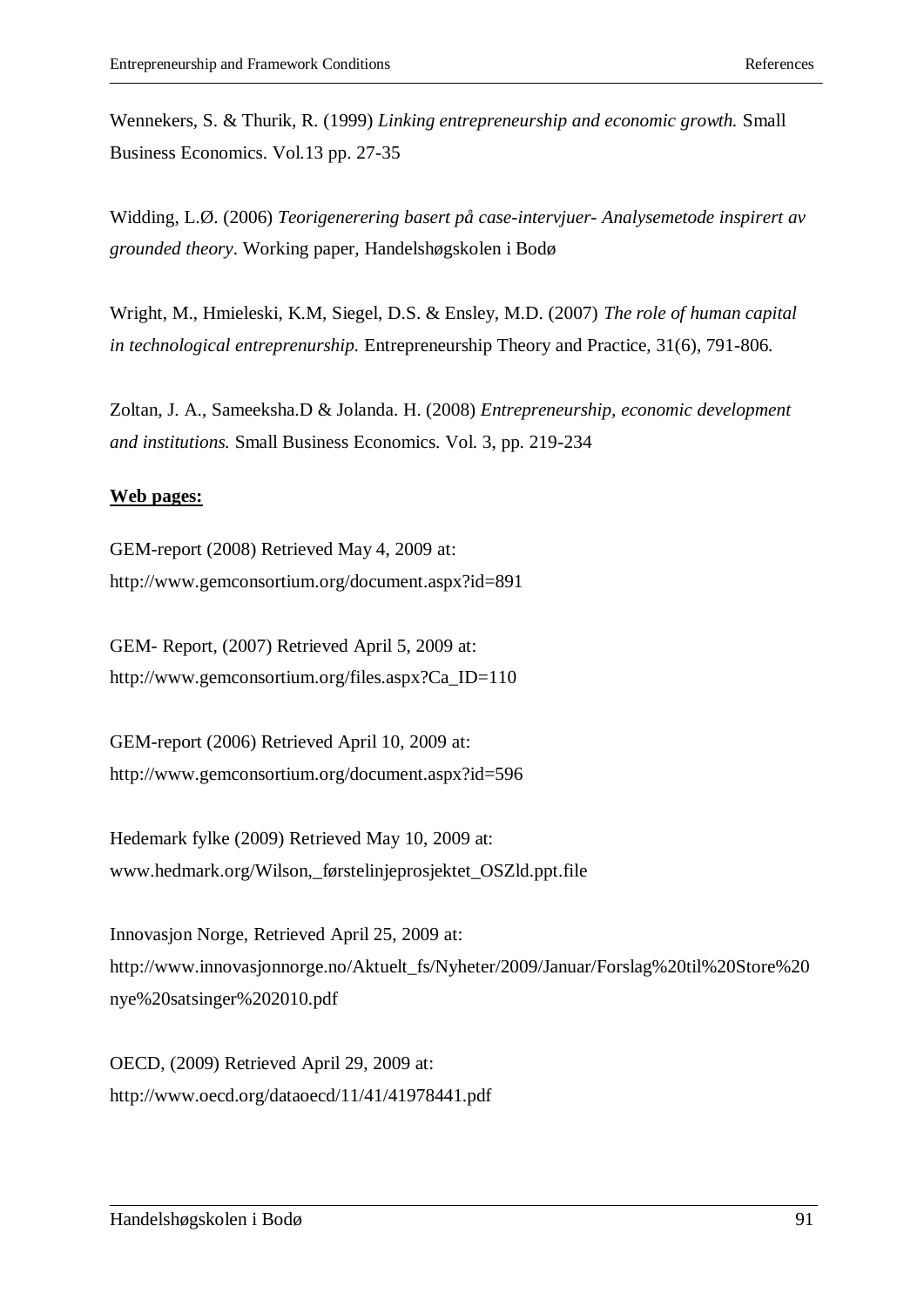Regjeringen (2009) Retrieved May 6, 2009 at:

http://www.regjeringen.no/nn/dep/krd/Dokument/Proposisjonar-ogmeldingar/Stortingsproposisjonar/2008-2009/stprp-nr-1-2008-2009-/5.html?id=530103

Regjeringen (2005) Retrieved May 2, 2009 at:

http://www.regjeringen.no/nb/sub/europaportalen/eos-notatbasen/notatene/2005/sep/mapprolongation.html?id=524012

Regjeringen (2002) Retrieved May 2, 2009 at: http://www.regjeringen.no/nn/dep/nhd/Dokument/Rapportar-ogplanar/Rapportar/2002/Kapitalmarkedet-for-nyetablerte-foretak/1.html?id=277989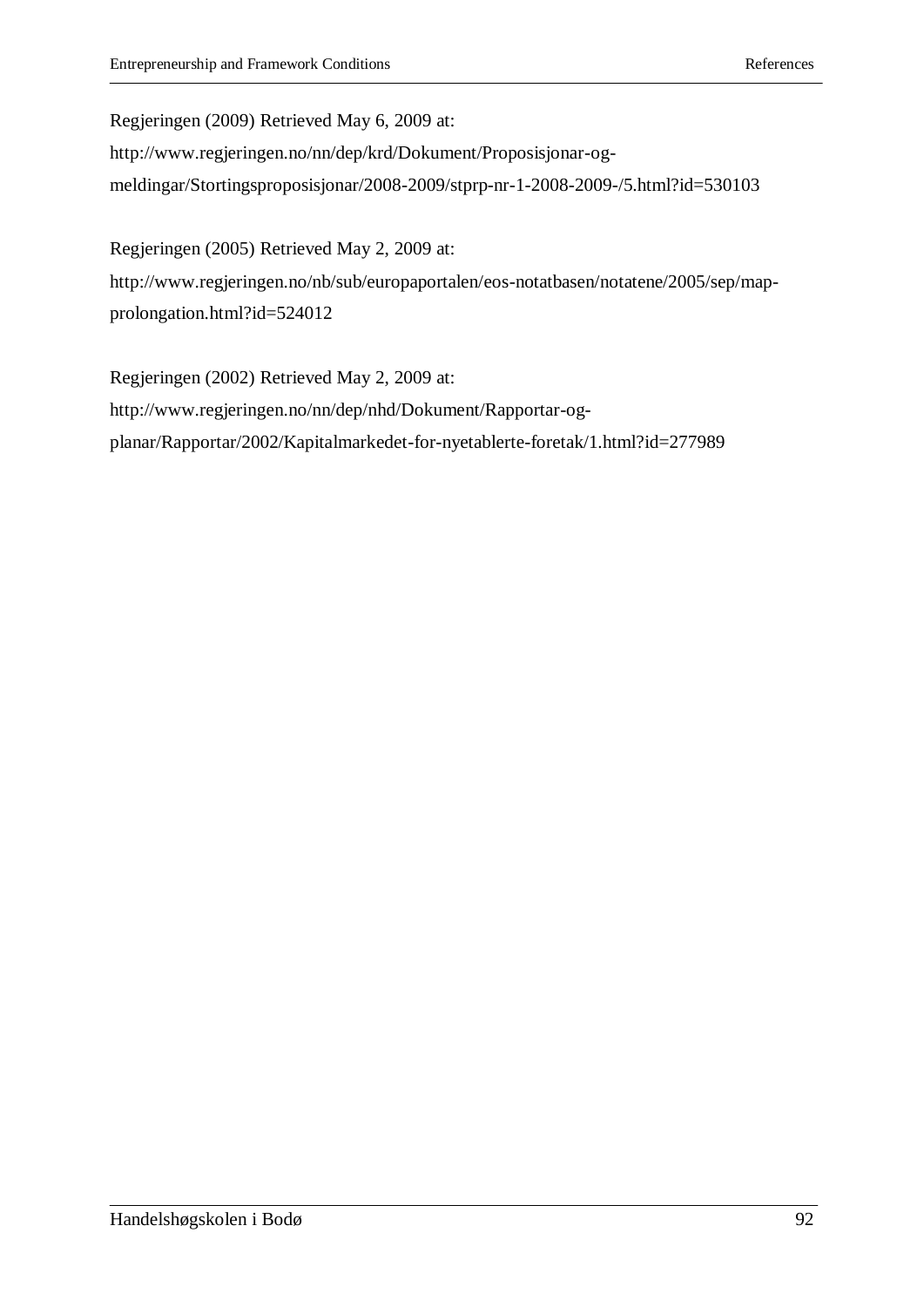# **THE NORWEGIAN GEM-EXPERTS 2005**

I 2005 the questionnaire was answered by 44, 2 chose to be anonymous. The experts are:

Alfheim Tor, Partner TIE Norway AS Oslo Berg Paul Olav, Professor Høgskolen i Bodø, Bodø Bjørnson Torkil, MSc NTNU Technology Transfer AS, Trondheim Bullvåg Erlend, Førsteamanuensis Høgskolen i Bodø, Bodø Børke Ola, Programkoordinator Norges forskningsråd, Oslo Christensen Næss Joppe, Ansv. redaktør Moderne produksjon, Østerås Coward Bjarne, Protector Intellectual Property Consultants AS, Oslo Flack Rasmus, Seniorrådgiver NHO, Oslo Falck-Andersen Mona E., Gründer, Oslo Halvorsen Knut, Daglig leder Oslo Teknopol IKS, Oslo Heier Per Ivar, Sales and Marketing Mng. Borregaard Industries LTD, Sellebakk Hjelmervik Ove R., Forsker, Stavanger Iskasen Arne, Professor Høgskolen i Agder, Kristiansand Isaksen Espen, Førsteamanuensis Høgskolen i Bodø, Bodø Jakobsen, Erik W., Rådgiver Selvstendig konsulent, Oslo Jensen Jan Inge, Professor HIA, Kristiansand Jakola Karl-Johan, Adm.dir NorInnova AS, Tromsø Kaasa Hovde Torunn, Daglig leder Øst-Telemark Etablerersenter, Notodden Kjelstad Harald, Adm. dir. SIVA, Trondheim Kjølstad Aslak, Entreprenør Voxus as, Bodø Larsen Trond, VP Business Development Catch communications, Bodø Lyngmo Hjalmar, Seniorrådgiver Innovasjon Norge, Oslo Mikalsen Terje, Investor Venturos, Farsund Olsvik Ørjan, Dr. og Gründer Inst. for Medisinsk Biologi, Tromsø Planke Petter, Gründer Tomra, Vollen Qvale Henning Adm.Dir Qubator AS, Kjeller Rasmussen Einar, Stipendiat Handelshøgskolen i Bodø, Bodø Rist Jack U. Adm.dir Medema Gruppen AS, Hagan Rudihagen Tommy, Redaktør Teknisk Ukeblad, Oslo Sanner Aud, Programutvikler Innovasjon Norge, Oslo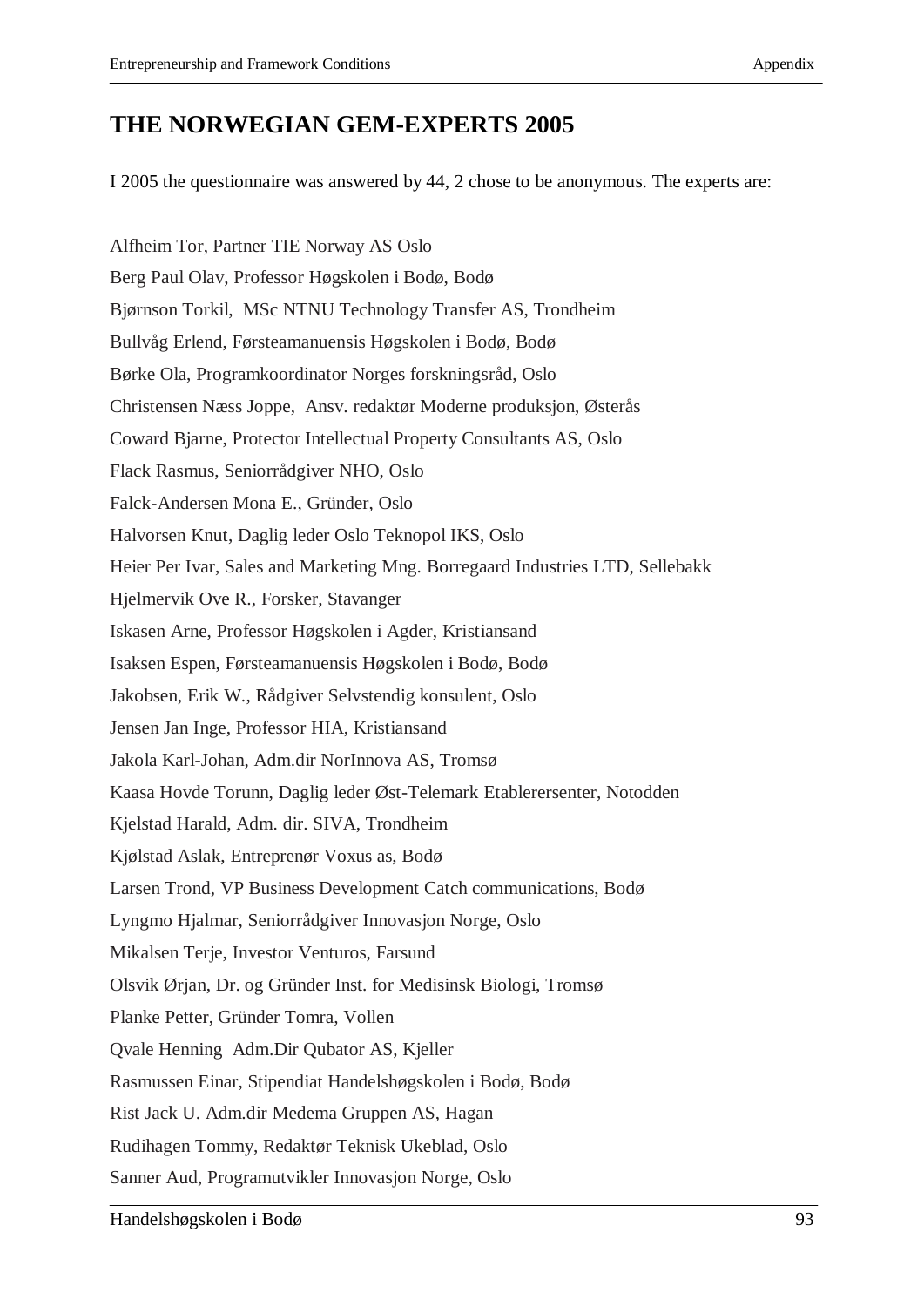Selnes Morten, Konsulent Bedriftskompetanse, Bodø Skaug Erik, Spesialrådgiver Norges forskningsråd, Oslo Skjellum Solrun, Daglig leder Oslo Patenkontor AS, Oslo Pilling Olav, Professor NIFU STEP, Oslo Stene Olaf, Regiondirektør NHO, Oslo og Akershus, Oslo Strand Arvid, Chairman Conspectum AS, Trondheim Strømmen Gunnar, Bedriftsrådgiver Primus Mentor AS, Larvik Stubberud Trond, Bedriftsrådgiver COOP NKL BA, Bodø Thune-Holm Anton, Daglig leder Oslo Consulting Group AS, Oslo Tveten Morten, Konsulent m4partner, Oslo Villabø Malvin, Adm.dir Leiv Eriksson Nyskapning AS, Trondheim Wold Terje Adm.dir Invenia AS, Tromsø